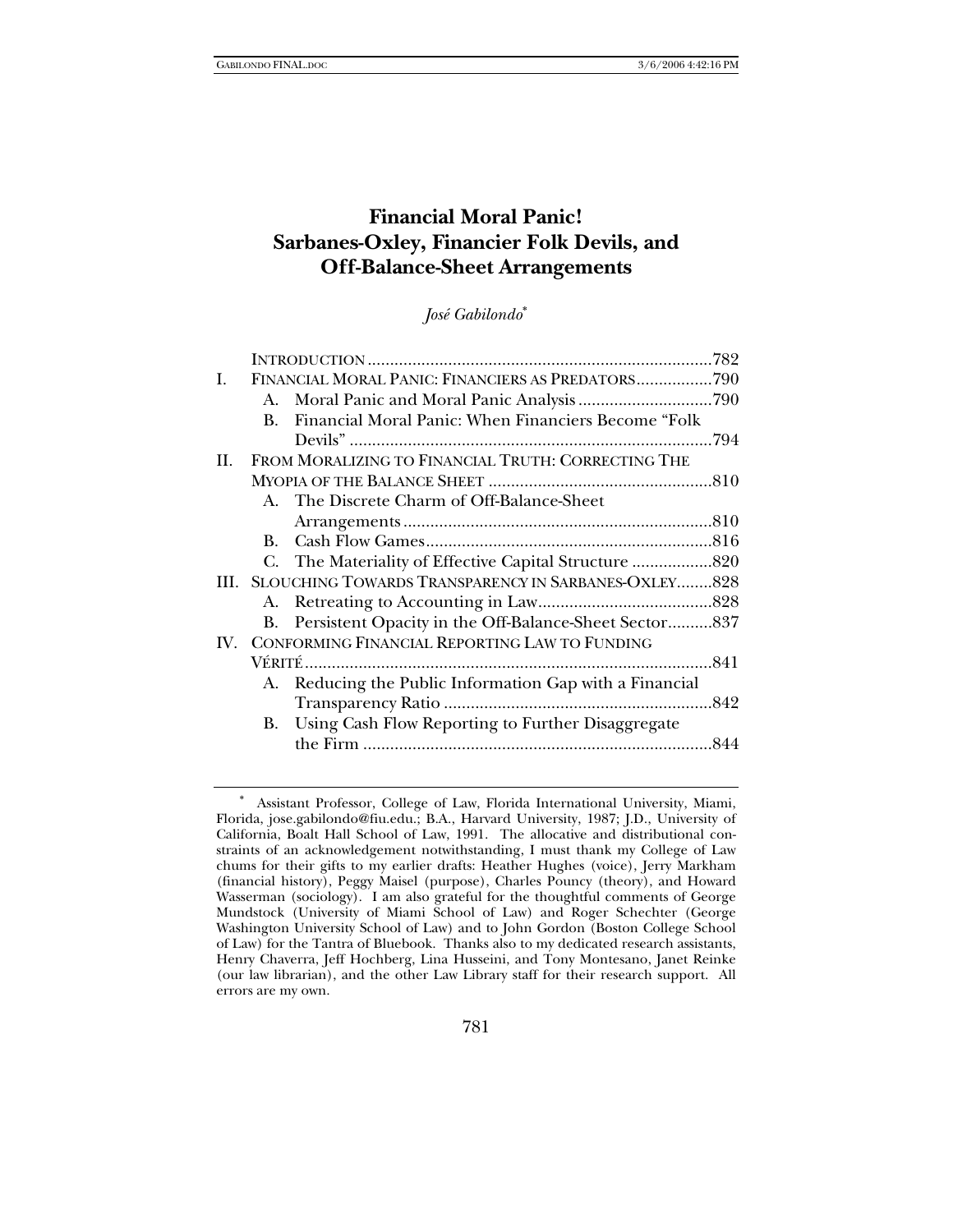- C. Exploiting the SEC's Comparative Advantage to
- Conduct Capital Structure Market Surveillance...............846
- V. THERE WILL ALWAYS BE AN ENRON (PROLEGOMENON) ...............850

#### **INTRODUCTION**

The firm has come undone.<sup>1</sup> The break-up started as an idea in finance, where options pricing and transaction cost analysis traced the firm's fault lines with theoretical implications about how the firm funds itself.<sup>2</sup> Then, traders went to work, turning these financial in-

<sup>1</sup> Instead of thinking of it as a solid entity, see the firm as a cipher and accounting rules as the symbol system that constitutes and decodes the cipher. Accounting theorists see the firm this way. *See, e.g.*, Jim Donegan & Shyam Sunder, *Contract Theoretic Analysis of Off-Balance Sheet Financing*, J. ACCT. AUDITING & FIN., March 1989, at 203, 204 ("From the representational faithfulness perspective, the firm is seen as a collection of economic facts; accounting methods are evaluated by their ability to produce numbers and disclosures that approximate these facts as closely as possible.") (citations omitted). The "facts" are value propositions about cash flows and contingencies. The law of financial reporting is the syntax and the grammar of this language and each financial report is a novel utterance. A good transactional lawyer is a finance semiotician too. *See generally* Lawrence A. Cunningham, *Semiotics, Hermeneutics, and Cash: An Essay on the True and Fair View*, 28 N.C. J. INT'L L. & COM. REG. 893, 894–95 (2003) (arguing that a hermeneutic approach to accounting would facilitate the convergence of national accounting standards). 2

 $\frac{1}{2}$  Two major insights that in particular helped to atomize the firm's cash flows were options pricing and transaction cost economics. In 1973, a paper by Fischer Black and Myron Scholes transformed finance by demonstrating a mathematical approach to pricing options and corporate liabilities. Fischer Black & Myron S. Scholes, *The Pricing of Options and Corporate Liabilities*, 81 J. POL. ECON. 637 (1973). A new part of financial speech, options pricing let traders estimate the value of bundles of financial risk which had previously been held hostage to whole asset forms. In other words, the Black-Scholes model helped to demonstrate that an option is the smallest unit of financial contingency. *See infra* note 185 for an example of an options pricing analogy for the federal government's risk with respect to federally-insured deposits. Maturing after options pricing, transaction cost economics provided an intellectual foundation for increased scrutiny of the "make-or-buy" problem as applied to funding. *See* Ronald Coase, *The Nature of the Firm* (1937), *reprinted in* THE NATURE OF THE FIRM: ORIGINS, EVOLUTION, AND DEVELOPMENT 18 (Oliver Williamson ed., 1990) (illuminating how a firm's organizational structure reflects the decisions by a firm to economize on costs by sometimes internalizing factors of production and, at other times buying them in the open market); *see also* OLIVER WILLIAMSON, THE ECONOMIC INSTITUTIONS OF CAPITALISM 2–12 (1985) (putting the 1937 article in the context of the analytical approaches which developed in its wake). *See infra* notes 257–61, 275– 78 and accompanying text for recommendations to reduce the transaction costs of gathering information about firms' effective capital structure in order to promote greater investor understanding of firm funding. *See generally* Charles R.P. Pouncy, *Contemporary Financial Innovation: Orthodoxy and Alternatives*, 51 SMU L. REV. 505, 551– 54 (1998) (arguing that the Efficient Capital Markets Hypothesis, modern portfolio theory, the Modigliani-Miller theorem about optimal capital structure, and options pricing provided the rationale for wide use of new financial products).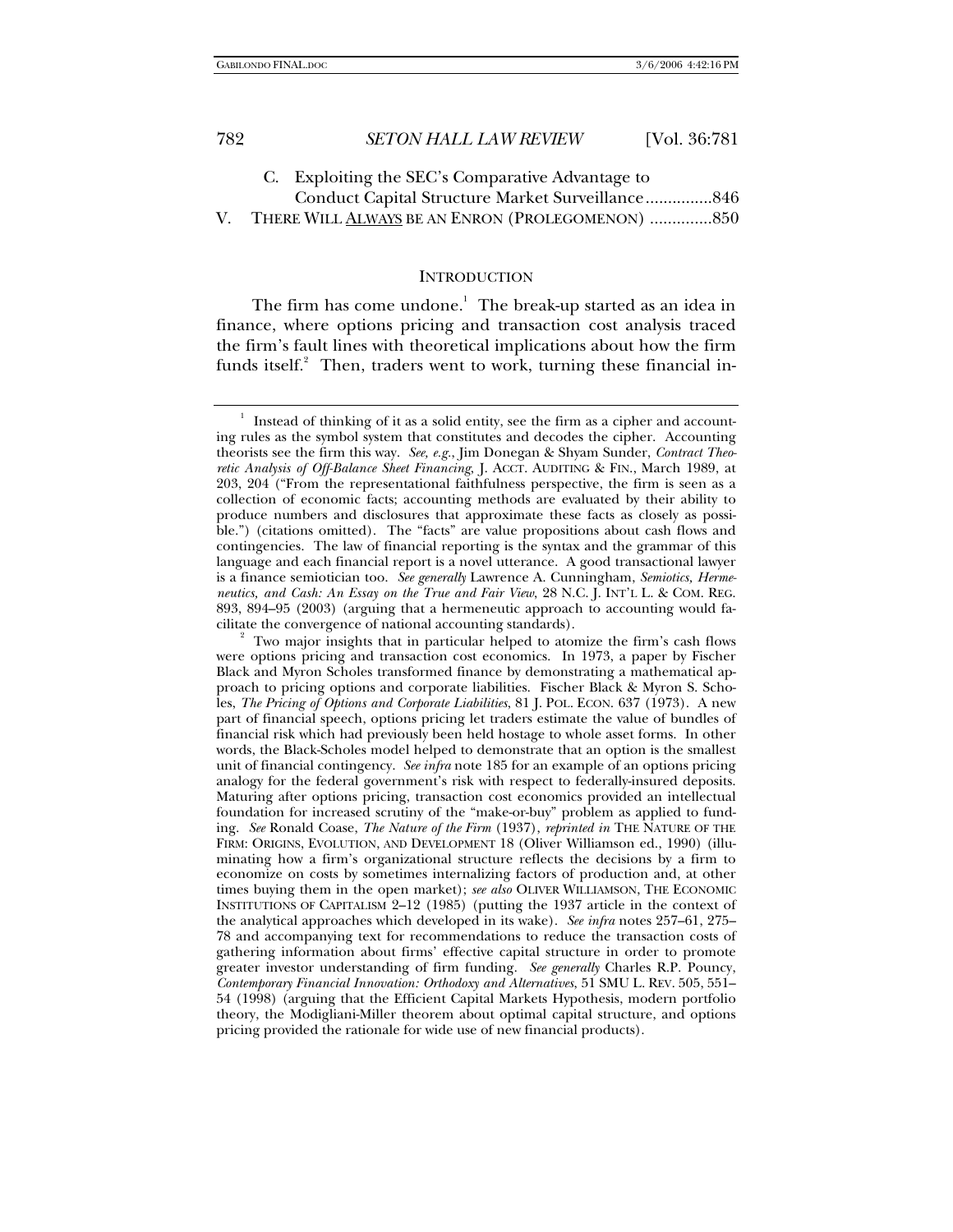sights into self-sustaining markets where firms could meet their needs for liquidity and capital with complex products.<sup>3</sup> Here, securitization and other forms of disintermediation made funds more mobile<sup>4</sup> and helped to "complete" the financial markets.<sup>5</sup> Understandably, the Securities and Exchange Commission (SEC) and accounting regulators did not keep pace with these dynamic shifts.<sup>6</sup> Before these shifts,

 "Funding" refers to how the firm finances its activities. S*ee* LIQUIDITY: COMPTROLLER'S HANDBOOK, *supra* note 3, at 9–22 (summarizing liquidity sources and distinguishing between retail and wholesale funding sources). In general, funding relates to the liabilities and equity accounts on the right hand side of the balance sheet. An operational rather than legal concept, funding refers to how the firm stays afloat as an obligor. To appreciate what funding means to transactional lawyers, visit The Bond Market Association, Funding, http://www.bondmarkets.com/funding (last visited Feb. 18, 2006). "Disintermediation" means any substitution in the funding market by one liquidity or capital source for another. *See* LIQUIDITY: COMPTROLLER'S HANDBOOK, *supra* note 3, at 1–2 (explaining how the shift from retail to wholesale funding by banks has increased their overall liquidity risk). A là Coase, transaction cost efficiencies drive these substitutions. For example, the commercial paper market took off because high-quality borrowers could borrow more cheaply by issuing their own paper to investors rather than by getting a bank loan. *See* John P. Judd, *Competition Between the Commercial Paper Market and Commercial Banks*, ECON. REV. (1st Q. 1979), at 39. Similarly, transaction accounts with nonbank financial institutions have diverted customer deposits from banks, now scrambling for low-cost funding. (Deposits were the manna of bank funding because they were cheap.) *See, e.g.*, Robert Litan, The Revolution in U.S. Finance: Past, Present, and Future, Remarks Before The American College, Bryn Mawr, Pennsylvania (Apr. 30, 1991) (explaining how receivables securitization transformed the flow of funds between financial intermediaries) (copy on file with author).

 A complete market is one in which all commodities and claims can be traded. WILLIAM H. BEAVER, FINANCIAL REPORTING: AN ACCOUNTING REVOLUTION 38–39 (3d ed. 1998). *See also* Mario Draghi et al., *Transparency, Risk Management and International Financial Fragility*, at 1 (Harv. Bus. Sch. Working Paper No. 03-118, 2003) ("The role of swaps and other privately negotiated derivative instruments is to complete financial markets, thus increasing the ability of individuals, financial institutions, corporations and governments to manage risk.").

 This is another example of the point that "[c]ontemporary financial innovation is a dance between the regulator and the regulated." Pouncy, *supra* note 2, at 546 (showing how heterodox economic theory reveals a wider range of public risks from derivatives and financial innovation generally than does orthodox economics). Pouncy notes how firms mitigate the costs of regulation through tactical innovation:

Kane has characterized this process as the "regulatory dialectic." This process is a continual struggle between regulators and the regulated in which regulatory policy is confronted with financial innovation de-

<sup>&</sup>lt;sup>3</sup> When used to describe a firm, "liquidity" means the firm's ability to satisfy its payment obligations as they become due. *See* U.S. COMPTROLLER OF THE CURRENCY, LIQUIDITY: COMPTROLLER'S HANDBOOK 1 (2001), *available at* http://www.occ.treas. gov/handbook/liquidity.pdf. Prudential regulation of depository institutions has the most systematic approach to firm liquidity. *See also generally* JARL KALLBERG & KENNETH PARKINSON, CORPORATE LIQUIDITY: MANAGEMENT AND MEASUREMENT (1993). *See* Pouncy, *supra* note 2, at 527–34, 569–71 (showing how competition and interest in speculation led to intermediation in firm funding through swaps, derivatives, money market instruments, and securitization). 4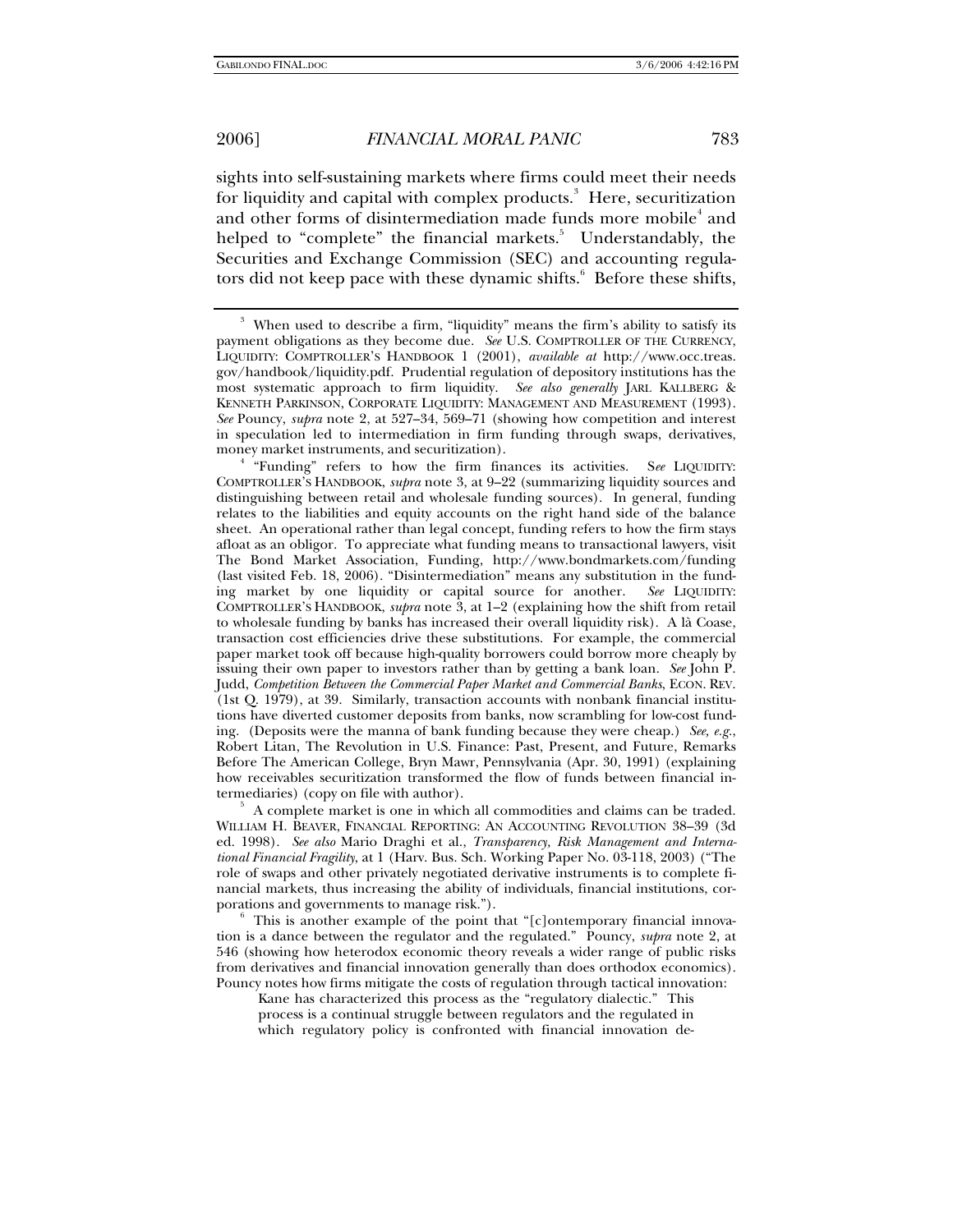readers of financial reports could look to the balance sheet as a rough proxy for a firm's net worth. $^7\,$  But as firm managers turned increasingly to "off-balance-sheet" (OBS) arrangements like swaps and special purpose vehicles, the balance sheet lost its faithfulness as a public financial report.<sup>8</sup> Investors outside of the charmed circle of the financially initiated were lost.

The gap between what public financial reports say about funding and how the cash actually moves in and out of firms became apparent with some highly publicized losses at Enron and other large firms, many of which involved cash flow games.<sup>9</sup> A Greek chorus of indignant legislators, disgruntled investors, and evasive regulators blamed the losses on rogue managers and officers at these firms. These cads had broken the rules of the game, said the chorus. A special fury went to the auditors who had given the rogues cover under financial accounting. In this blame narrative, financiers became folk devils who threatened virtuous wealth accumulation by retail investors and

signed to circumvent the policy. Regulatory policy is then adjusted to counteract the circumventive innovation, which, in turn, induces another innovative response. This process is also known as Goodhart's Law, which concludes that "basing a policy upon a recognized statistical relationship will bring about a policy-induced change in the relationship."

*Id.* (footnotes omitted) (citing Edward J. Kane, *Microeconomic and Macroeconomic Origins of Financial Innovation*, *in* FINANCIAL INNOVATION 5–6 (William L. Silber ed., 1975)); *see also infra* notes 262–75 and accompanying text for a critical evaluation of the agency's knowledge base.

 *See infra* notes 107–14 and accompanying text to appreciate the scope of the balance sheet.

 State law, the certificate of incorporation, or a bond covenant may let other corporate constituencies vote on fundamental questions of capital structure. *See* JERRY W. MARKHAM & THOMAS LEE HAZEN, CORPORATE FINANCE: CASES AND MATERIALS 156–220 (2004). It is, however, the firm's managers who run its day-to-day funding, including the use of off-balance-sheet arrangements.

<sup>9</sup> In addition to Enron, recent prominent corporate scandals have included Dynegy (misrepresentation of cash flows on its statement of cash flows), Global Crossing (potential phantom transactions with no economic substance), Adelphia (three billion dollars in questionable loans), Tyco (charges of tax evasion and evidence tampering), WorldCom (significant accounting irregularities), Xerox Company (accounting irregularities), Arthur Andersen (obstruction of justice claim), KPMG (auditing malfeasance), ImClone (insider trading), and Merrill Lynch & Company (deceptive securities analysis). *See generally* Jerry W. Markham, *Accountants Make Miserable Policemen: Rethinking the Federal Securities Laws*, 28 N.C.J. INT'L L. & COM. REG. 725, 773–86 (2003) (reviewing asset write-downs, rising earnings restatements, and other accounting irregularities leading to market and Securities and Exchange Commission (SEC) interventions). For a bibliography of over one hundred legal, administrative, and congressional documents related just to Enron, the most notorious of these scandals, see Stephanie Burke, *The Collapse of Enron: A Bibliography of Online Legal, Governmental and Legislative Resources*, Apr. 15, 2002, http://www.llrx. com/features/enron.htm.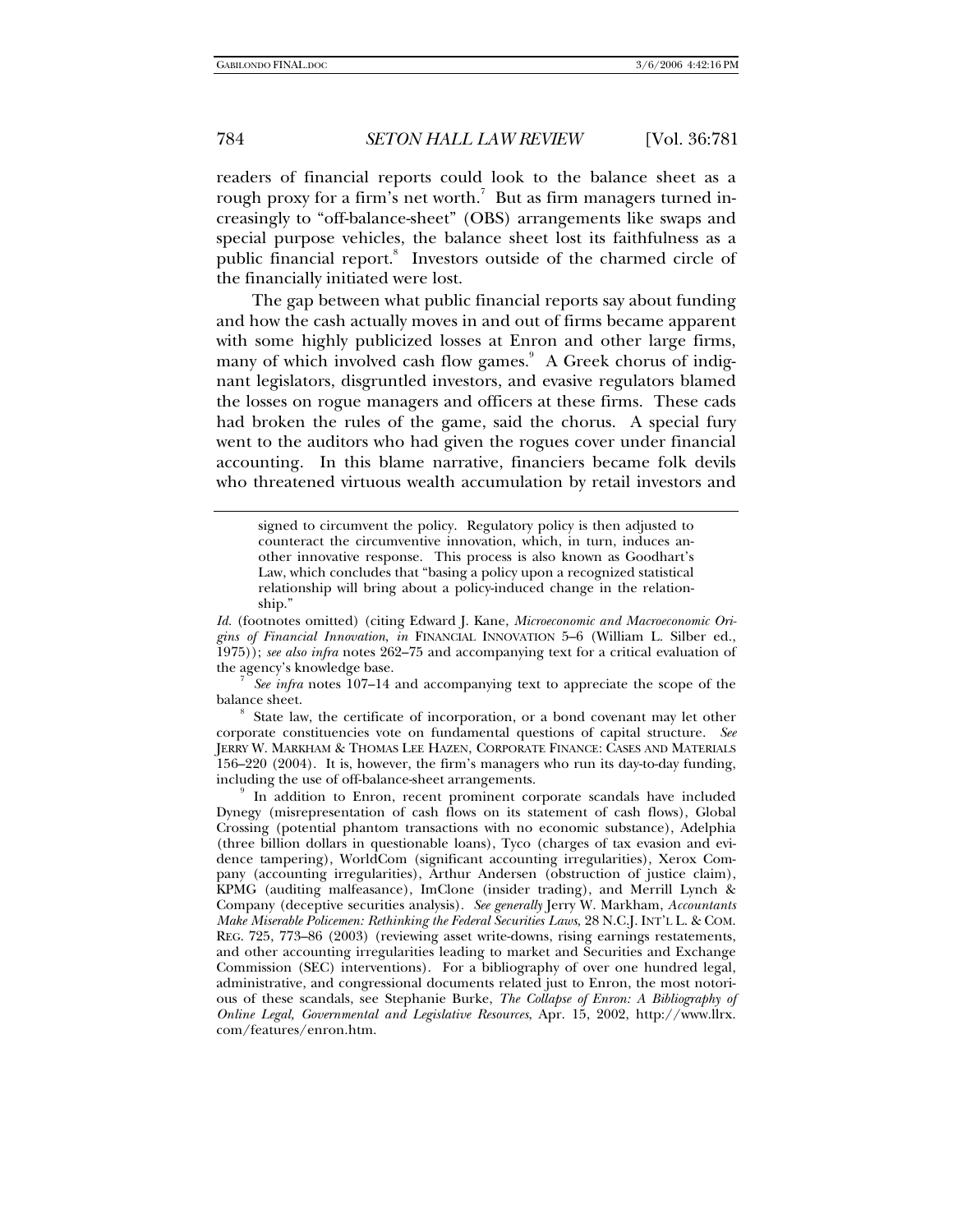others. (Much of what was "lost" was unrealized value created by these rogues in the first place using the same accounting practices, but more about this later.) The pattern of losses across firms cast doubt on the financial reporting model overall, including the statement of cash flows, a financial report which had previously stood in relatively good repute. $^{10}$ 

Financial moral panic! A moral panic starts with some bit of reality and then mushrooms into a movement for reform as sensationalist media reports fuel populist outrage over wrongdoing.<sup>11</sup> In a moral panic, "[s]tatements that would . . . mark the speaker as hyperbolic or paranoid suddenly acquire the status of incontestable fact, while skeptics are pitied for their callous denial."<sup>12</sup> In this nervous climate, Congress passed the Sarbanes-Oxley Act of 2002 (Sarbanes-Oxley or Act).<sup>13</sup> Moral panic legislation blames social problems on bad people rather than bad structures and the Act bears these hallmarks by casting corporate officials and auditors as deviants. In this case, casting financiers as miscreants substituted for a more nuanced examination of whether the law of financial reporting adequately mapped firms' true capital structure in light of the dynamic funding shifts of the past thirty years.<sup>14</sup>

To Congress's credit, the Act roused the SEC from its slumber over accounting. Specifically, the Act directed the agency to require publicly-registered firms to say more about these curious "off-balancesheet" items, which had previously escaped much substantive disclosure.<sup>15</sup> Under the baleful glare of Congress, the SEC adopted a rule

<sup>&</sup>lt;sup>10</sup> The balance sheet is built on generally accepted accounting principles (GAAP), the basis for financial accounting. *See* Markham, *supra* note 9, at 765–68 (reviewing the development of generally accepted auditing standards (GAAS) and

<sup>&</sup>lt;sup>11</sup> See infra notes 32–53 and accompanying text for an explanation of moral panic and moral panic analysis.<br><sup>12</sup> PHILIP JENKINS, MORAL PANIC: CHANGING CONCEPTS OF THE CHILD MOLESTER IN

MODERN AMERICA 7 (1998) (analyzing the moral panics from 1890s–1990s about the sexual abuse of minors). To understand the analogy drawn in this Article, substitute

<sup>&</sup>lt;sup>13</sup> Sarbanes-Oxley Act of 2002, Pub. L. No. 107-204, 116 Stat. 745 (codified at 15 U.S.C.  $\S$  7201–66 (Supp. II 2002)).

 $14$  By the law of financial reporting I mean only federal securities laws, not state laws that impose financial reporting requirements.

Sarbanes-Oxley Act of 2002 § 401(a), 15 U.S.C. § 7261(c)(1) (Supp. II 2002), added  $\S$  13(j) to the Securities Exchange Act of 1934, which required the SEC to amend its rules to require each annual and quarterly financial report required to be filed with the SEC to disclose:

all material off-balance sheet transactions, arrangements, obligations (including contingent obligations), and other relationships of the issuer with unconsolidated entities or other persons, that may have a ma-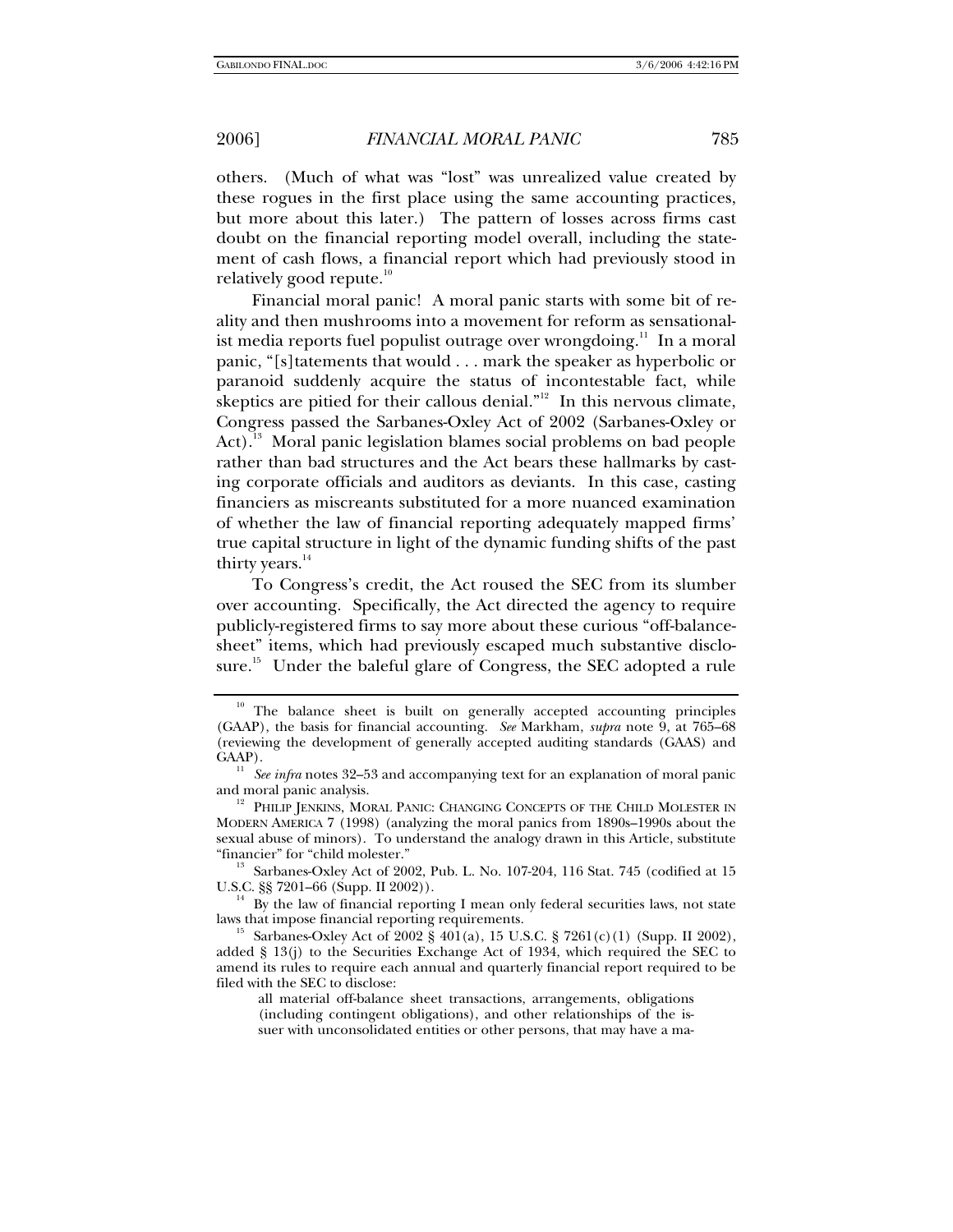that selectively increases the transparency of firms' effective capital structure by making them consider the financial impact of some types of OBS arrangements.<sup>16</sup> When reporting to Congress on the rule's efficacy and the current structure of the OBS market, though, the SEC admitted that market transparency problems persist.<sup>17</sup> Given the ongoing gap between publicly-reported funding and funding as the daily practice of survival by firms, do public financial reports say enough about how a firm finances itself? Not yet. Much of what led to Enron and the other losses continues.<sup>18</sup> What is needed is a technical legal approach rather than the now-familiar "perp" walk on the nightly news.

Like *marabunta*,<sup>19</sup> scholars have descended upon the Act's provisions about corporate governance, the audit process, and accounting generally. My own ant-like contribution to this debate is to frame the Act in terms of financial moral panic, to point out how this legislative

PURSUANT TO SECTION 401(C) OF THE SARBANES-OXLEY ACT OF 2002 ON ARRANGEMENTS WITH OFF-BALANCE SHEET IMPLICATIONS, SPECIAL PURPOSE ENTITIES, AND TRANSPARENCY OF FILINGS BY ISSUERS 40 (2005), http://www.sec.gov/news/studies/soxoffbalancerpt. pdf [hereinafter SEC REPORT]. *See also infra* notes 225–34 and accompanying text about the SEC's conclusion that opacity persists with respect to the transparency of

firms' OBS dealings. 18 *See* Frank Partnoy, *A Revisionist View of Enron and the Sudden Death of "May*,*"* <sup>48</sup> VILL. L. REV. 1245, 1264 (2003) (arguing that Sarbanes-Oxley failed to appreciate the significance of risk from OBS derivatives to the Enron crisis):

 Moreover, pre-Enron market failures are likely to continue if certain structural conditions in the market persist. First, disclosure related to derivatives positions is costly, and those costs are not reduced by the collapse of Enron; indeed, the cost of derivatives disclosure is greater if market participants are more concerned about such disclosures. Second, it is not necessarily easier for market participants to assess derivatives disclosure (or non-disclosure) post-Enron; they have similar technological capacity and access to information. Moreover, the gap between what managers know and what shareholders understand could persist if *both* issuers and investors become more sophisticated.

*Id.* (emphasis added) (footnotes omitted).

Also called the New World Army Ants, the *marabunta* travel in hordes and devour agricultural land. *See* New World Army Ants, http://www.armyants.org (last visited Feb. 19, 2006); La Marabunta, http://www.lamarabunta.org/ (last visited Feb. 19, 2006) (Spanish-language site for ant enthusiasts).

terial current or future effect on financial condition, changes in financial condition, results of operations, liquidity, capital expenditures, capital resources, or significant components of revenues or expenses.

<sup>15</sup> U.S.C. § 78m(j) (Supp. II 2002).<br><sup>16</sup> SEC Final Rule: Disclosure in Management's Discussion and Analysis about Off-Balance Sheet Arrangements and Aggregate Contractual Obligations, Exchange Act Release No. 34-47264 (Jan. 28, 2003), *available at* http://www.sec.gov/rules/ final/33-8182.htm, codified at 17 C.F.R. §§ 228–29, 249 (2005). 17 *See* OFFICE OF THE CHIEF ACCOUNTANT, SEC, REPORT AND RECOMMENDATIONS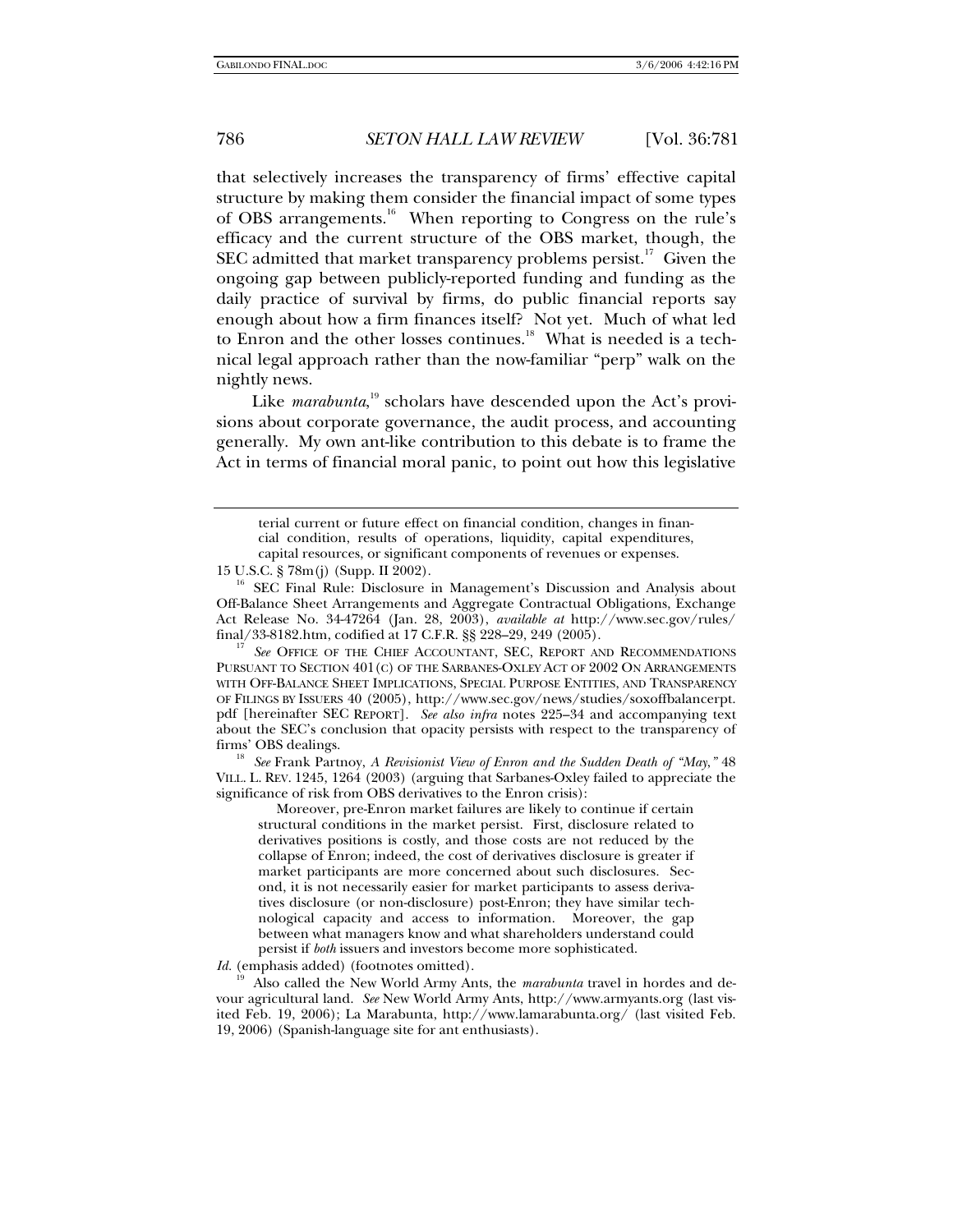approach limited the Act's efficacy in predictable ways, and to recommend changes to reduce, if possible, the risk of future financial moral panics. Indeed, as noted, post-Enron scholarship ought to restore a factual rather than moral approach to complex financial transactions.<sup>20</sup>

With an argument used historically by the Left, Part I explains how financial moral panic was the zeitgeist for the Act.<sup>21</sup> In a financial moral panic, false cause obscures a more complete understanding of cause-in-fact by blaming what are really routine market losses on individuals deemed to have acted in exceptionally opportunistic ways. The Act's legislative history shows how financiers came to be viewed as folk devils and financial predators. Framed this way, their misconduct would distract investors and others from ambient economic anxieties about the ongoing market risk of unrealized gain in financial assets, an anxiety made more acute during a price bubble. Unfortunately, structural economic insecurity transcends individual misconduct. Indeed, this insecurity is intrinsic to our economic system.

Turning from cultural studies to financial reporting, Part II explains, again, why the balance sheet no longer reflects a firm's financial position.<sup>22</sup> The aim here is to provide a critical counterpoint to the prevailing view that financiers at Enron and other firms destroyed "real" shareholder value, often with bogus deals involving off-balancesheet arrangements. Indeed, managers' fiduciary duties to shareholders may have obliged these managers to use such arrangements (and, indeed, may continue to do so) for the sake of increasing re-

See Partnoy, *supra* note 18, at 1247 (arguing that regulatory responses to Enron based on the idea that fraud rather than financial complexity of derivatives led to Enron are misguided). Such scholarship has already been developed with respect to securitization, which suffered guilt-by-association to the extent that it was associated with Enron's OBS practices. *See* Steven L. Schwarcz, *Securitization Post-Enron*, 25 CARDOZO L. REV. 1539, 1568–74 (2004) (clarifying the value of securitization); Steven L. Schwarcz, *Enron and the Use and Abuse of Special Purpose Entities in Corporate Structures*, 70 U. CIN. L. REV. 1309, 1318 (2002) ("Ultimately, the greatest danger of the Enron debacle is our possible overreaction, and consequent over-regulation."); s*ee also* William W. Bratton, *Enron and the Dark Side of Shareholder Value*, 76 TUL. L. REV. 1275, 1283 (2002) ("[T]he rogue characterization serves a double function—it deflects attention from the respectable community's own business practices. This Article aspires to counterbalance with a picture of Enron's collapse that deemphasizes the rogue to focus on the regular."); Steven L. Schwarcz, *Rethinking the Disclosure Paradigm in a World of Complexity*, 2004 U. ILL. L. REV. 1, 18–19 (challenging the efficacy of mere disclosure of extremely complex financial instruments because disclosure will not produce a critical mass of investors who understand the transaction reasonably promptly).<br><sup>21</sup> *See infra* notes 54–104 and accompanying text.<br><sup>22</sup> *See infra* notes 122–34, 217–24 and accompanying text.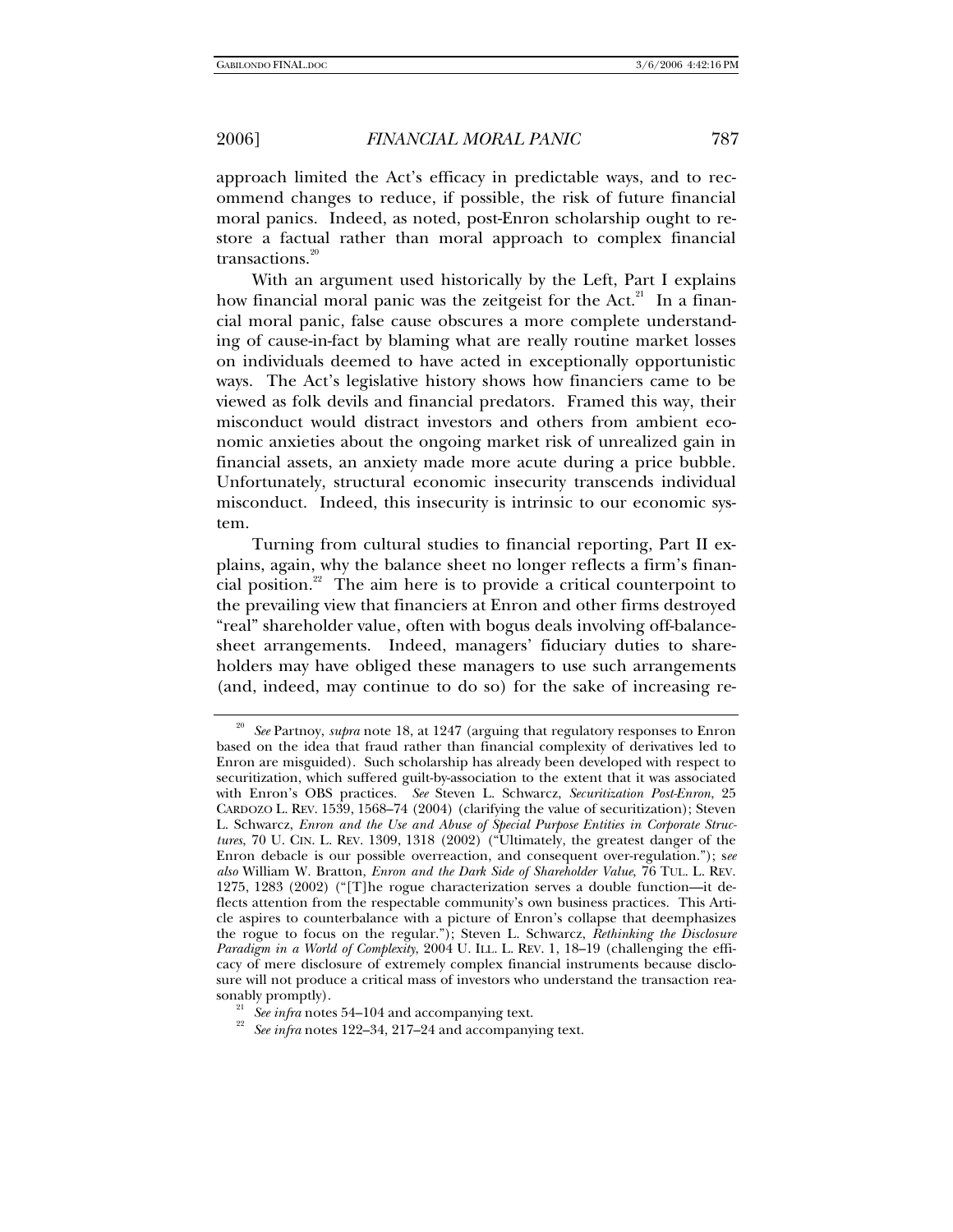sidual return. To show how better cash flow reporting may have stemmed these losses, this Article discusses the statement of cash flows, a relative late-comer to the financial reporting model. This is part of a plea for reporting a firm's *effective* capital structure to improve the overall usefulness of public reports to financial reporting's diverse constituencies, i.e., investors, financial regulators, managers, auditors, and information intermediaries.<sup>23</sup> More granular disclosure would benefit investors (even though it might increase firms' reported volatility) by reminding investors of the unavoidable uncertainty of future financial states of the world. Part III then discusses the SEC's OBS disclosure rule.<sup>24</sup> In truth, despite its substantial limitations, the rule contributes to the evolution of financial reporting because the rule makes firms say more about their effective capital structure.<sup>25</sup> But more is needed.

Part IV recommends some technical improvements to these technical problems.<sup>26</sup> First, the SEC should require firms to disclose a transparency ratio on the balance sheet which suggests the magnitude of OBS items not otherwise disclosed.<sup>27</sup> Revealing the *fact* of nondisclosure would seem to be a corollary of disclosure.<sup>28</sup> Such a financial transparency ratio would reduce the information gap between firm insiders and outsiders without too much reporting "noise." Second, the SEC should require the reporting of more firm-

- 
- 
- 

<sup>24</sup> See infra notes 187–216 and accompanying text.<br><sup>25</sup> See infra notes 198–203 and accompanying text.<br><sup>26</sup> See infra notes 245–80 and accompanying text.<br><sup>27</sup> I use the word "firm" broadly to mean any business that consu capital. So that includes corporations, partnerships, limited liability entities, business trusts, and other forms of business organization. Federal securities laws require any firm with \$10 million or more in assets and five hundred or more owners of any class of equity securities to register with the SEC. Securities Exchange Act of 1934, 15 U.S.C. §§ 78a–78*ll* (2000 & Supp. II 2002). Registrants include the country's largest corporations, thus including those listed on the exchange and over-the-counter securities markets. My comments about financial reporting obligations under federal securities law apply only to registrants, but the economic arguments in the Article ap-

 $28$  There are three kinds of knowledge: what one knows, what one knows that one does *not* know, and what one does not know that he does not know. The distinction reflects the behavioral assumption that "human behavior is *intendedly* rational, but only *limitedly* so . . . ." HERBERT A. SIMON, ADMINISTRATIVE BEHAVIOR: A STUDY OF DECISION-MAKING PROCESSES IN ADMINISTRATIVE ORGANIZATION xxiv (1961).

<sup>&</sup>lt;sup>23</sup> Beaver notes that financial reporting balances the interests of five distinct constituencies: investors choosing between alternative investment portfolios, financial reporting regulators concerned about capital formation and resource allocation, firms' managers interested in increasing shareholder wealth and their own, auditors who need financial information to certify a firm's financial reports, and information intermediaries involved in searching out and processing "raw" financial data. *See*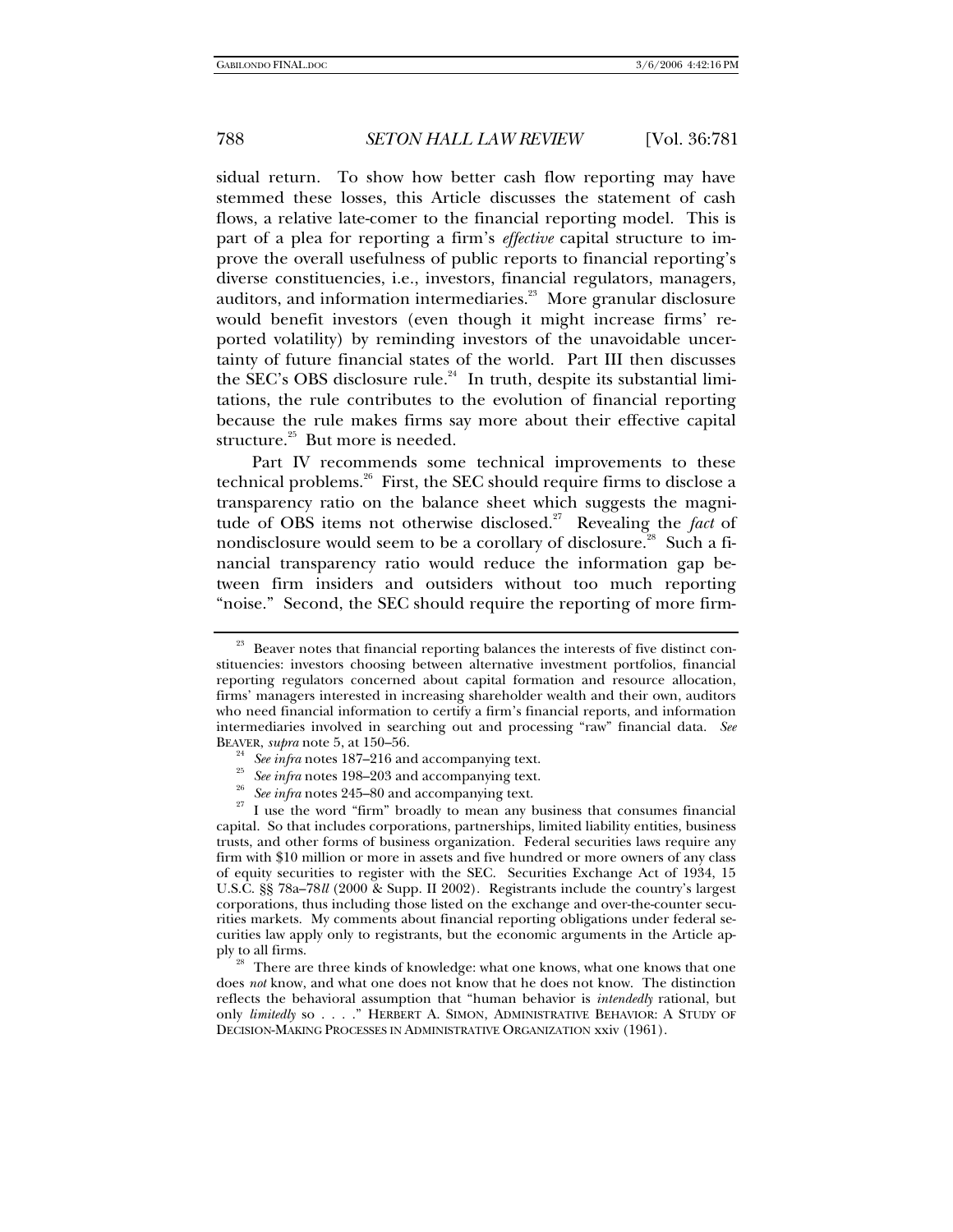level information about cash flow to help market intermediaries further disaggregate the firm's cash flows into tradable units. The SEC could do this through the statement of cash flows.<sup>29</sup> If adopted, these suggestions would increase transparency, enabling traders and other financial intermediaries to further complete funding markets.<sup>30</sup> Also, the SEC should institutionalize market-wide surveillance of effective capital structure to increase the agency's in-house knowledge about funding trends. So informed, the SEC could better mitigate future financial moral panics by responding to fear with facts. Part V points out that there will always be an Enron and that, therefore, transactional law faculty should proselytize students (and seek curricular rents from deans) in order to increase the transactional and financial sophistication of law students, who could then better inject sobriety into future panics.<sup>31</sup>

spectives: financial reporting as an information tool in the service of market efficiency and financial reporting as a measurement device for a firm's financial characteristics. *See* BEAVER, *supra* note 5, at 76–77.An informational view evaluates the adequacy of financial reports in terms of their marginal informational value to decision-making about the firm. *Id.* A measurement view strives for fidelity between a firm's financial reports and its financial essence. *Id.* Although the recommendations made in Part IV have informational consequences, the thrust of this Article is to measure the firm as a financial item in a more comprehensive fashion. 31 This Article grew out of teaching the Dynegy case (mentioned *supra* note 9 and

<sup>&</sup>lt;sup>29</sup> In considering cash flow, I join others who note the value of liquidity disclosures. *See* Matthew J. Barrett, *The SEC and Accounting, in Part Through the Eyes of Pacioli*, 80 NOTRE DAME L. REV. 837, 863–65 (2005) (praising the value of the liquidity risk disclosures required to be made by Item 303 of Regulation S-K); Cunningham, *supra* note 1, at 924–30 (arguing that increased accounting focus on the statement of cash flows would facilitate international convergence of accounting standards); Jack Friedman, *Chapter 11 Financial Reporting Rules for Debtors: The Impact on Creditors, Shareholders, New Investors, and the Bar*, 9 EMORY BANKR. DEV. J. 257, 266 (1992) (noting creditor interest in increased disclosure of cash flow information about debtors); Henry T. C. Hu, *Faith and Magic: Investor Beliefs and Government Neutrality*, 78 TEX. L. REV. 777, 854–60 (2000) (arguing that mutual funds should be subject to the same general liquidity disclosures currently required for publicly-registered companies); Stanley Siegel, *The Coming Revolution in Accounting: The Emergence of Fair Value as the Fundamental Principle of GAAP*, 42 WAYNE L. REV. 1839, 1850 (1996) (arguing that recent accounting pronouncements recognize the increasing relevance of cash flow calculations). 30 Accounting considers financial reporting from two distinct but related per-

discussed *infra* notes 150–53 and accompanying text) in my corporate finance course at the College of Law. The case resonated with my conclusion from my time in Washington, D.C. during the Enron hearings that the law has not adequately thematized useful legal standards about how firms fund themselves. The two notable exceptions to this conclusion are the prudential regulation of banks and the net capital rule for broker-dealers (discussed *infra* notes 182–85, 263 and accompanying text), two examples of a federal interest in firm funding. I began writing this Article to identify OBS arrangements which would be presumptively material under the applicable disclosure standards. Deductive presumptions develop in common law after a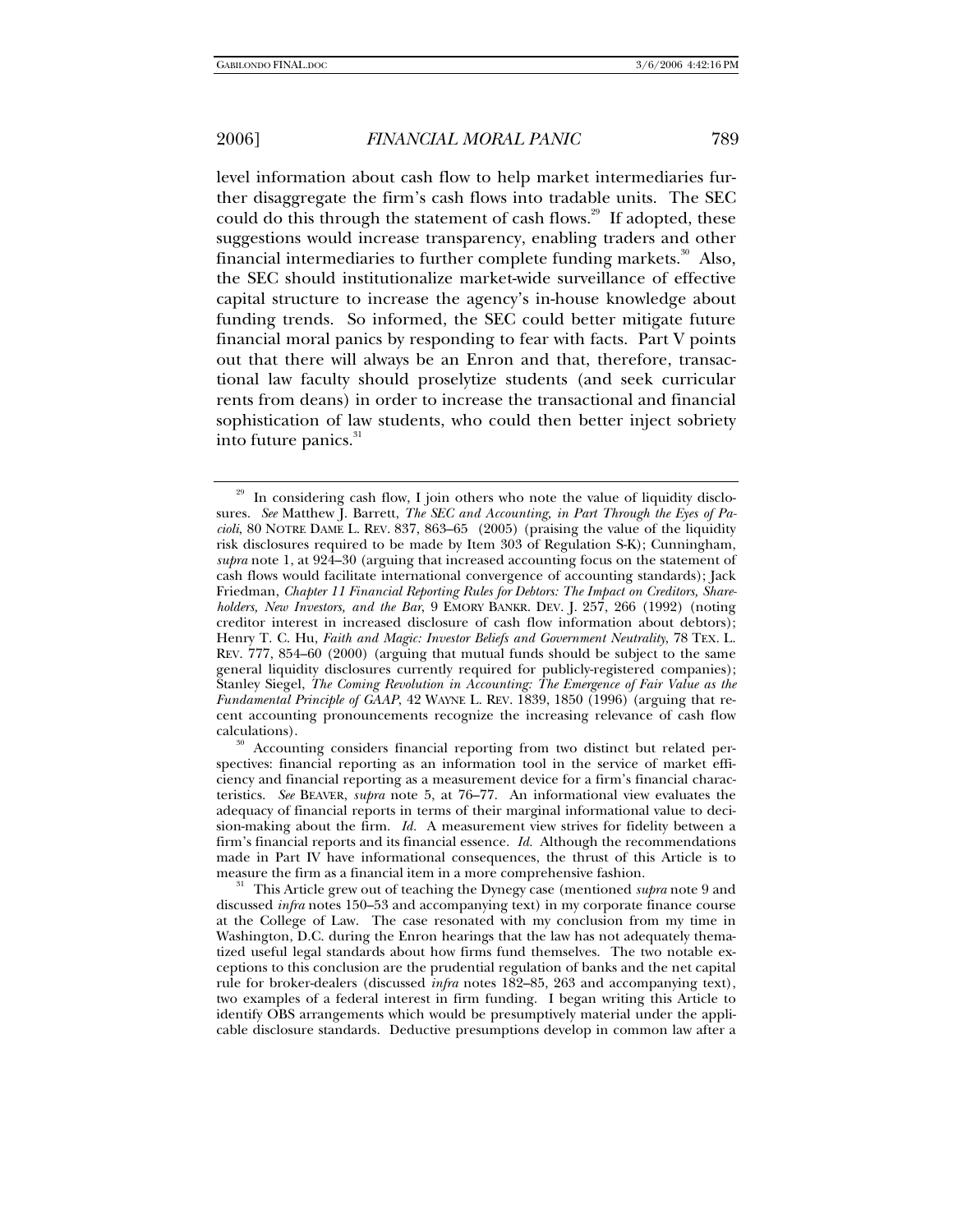### I. FINANCIAL MORAL PANIC: FINANCIERS AS PREDATORS

Congress passed the Act after a hue and cry went up about investor and employee losses caused by accounting irregularities at several national firms.<sup>32</sup> Typical of moral panic legislation, the Act focused on bad actors rather than on bad structures.<sup>33</sup> In particular, the thorny issue that the Act and the prior congressional hearings dodged was the extent of economic insecurity intrinsic to an economy such as ours, in which most people's wealth takes the form of unrealized gain in financial assets. As discussed in the following section, displacement of this sort is par for a moral panic. What was novel about this one was the symbiotic (and ambivalent) relationship between the moral discourse against the market and the critics' psychological and financial investment in the market itself. Let me start by explaining moral panic and moral panic analysis.

### *A. Moral Panic and Moral Panic Analysis*

Moral panic theory claims that the media, moral entrepreneurs, government authorities, and special interest groups (including values communities) often react to a perceived threat to a fundamental social interest by invoking a deviant to blame for the perceived threat.<sup>34</sup> Stanley Cohen, now a sociologist at the London School of Economics, introduced the moral panic concept to analyze nervous British reactions to public brawling between two youth groups in Britain: the

period of gestation through inductive adjudication. I had wanted to shortcut that process, since presumptions can add legal certainty to compliance and can help judges faced with adjudicating the materiality of complex OBS items. My research, however, did not turn up enough aggregate data about effective capital structure to let me articulate a presumption about the materiality of OBS items. So, I offer the financial transparency ratio discussed herein, *infra* notes 248–56 and accompanying text, as a basis for a future presumption about materiality. I leave the project of building presumptions to the future, my own as well as that of colleagues, critics, and

allies.<br><sup>32</sup> See *supra* note 9 listing some of the more prominent examples of the losses at-<br>tributed to accounting irregularities.

tributed to accounting irregularities. 33 *See infra* notes 95–104 and accompanying text. 34 *See* STANLEY COHEN, FOLK DEVILS AND MORAL PANICS xxxi (3d ed. 2002). Cohen notes a concurrent use of the term by another researcher control (Jock Young), and assumes that both traced the idea of moral panic to Marshall McLuhan. *Id.*; *see generally* MARSHALL MCLUHAN, UNDERSTANDING MEDIA: THE EXTENSIONS OF MAN (1964). Other British sociologists like Stuart Hall also popularized the idea, which formed part of the cultural studies movement. *See infra* note 68 and accompanying text for Hall's argument about the racialized construction of mugging. *See generally* Michael Tonry, *Rethinking Unthinkable Punishment Policies in America*, 46 UCLA L. REV. 1751, 1782–84 (1999) (reviewing the original clash between the Mods and the Rockers leading to early moral panic analysis).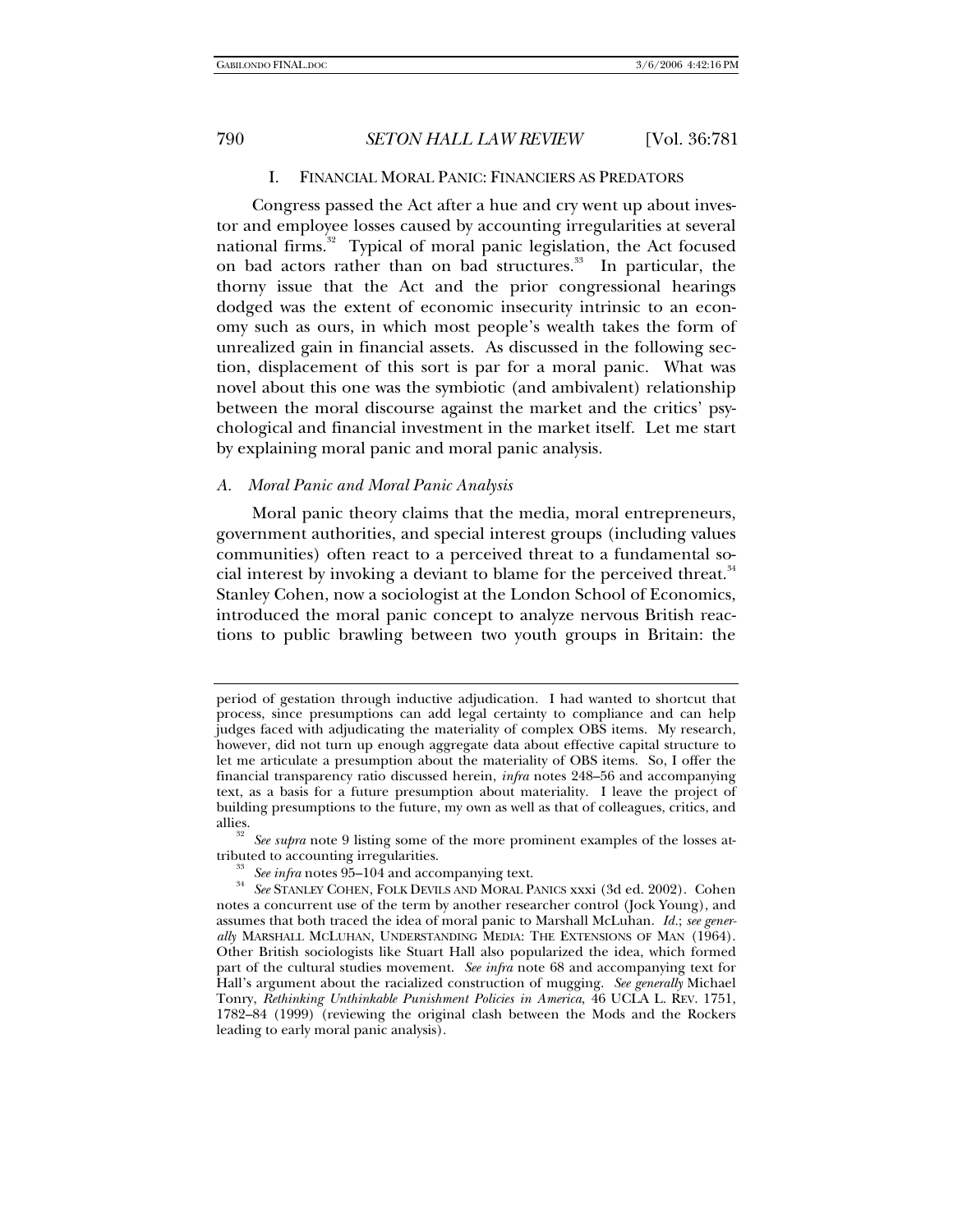Mods and the Rockers.<sup>35</sup> He defined a moral panic as a situation in which a

condition, episode, person or group of persons emerges to become defined as a threat to societal values and interests; its nature is presented in a stylized and stereotypical fashion by the mass media; the moral barricades are manned by editors, bishops, politicians and other right-thinking people; [and] socially accredited experts pronounce their diagnoses and solutions.<sup>36</sup>

Reviewing the deployment of the concept over its busy thirty-year life, Cohen recently identified seven classic social situations which trigger a moral panic. $37$  What the triggers have in common is that they are perceived by the usual authorities (Church, state, the family or their diverse proxies) to threaten the social or moral order: young, working class violent males;<sup>38</sup> school violence;<sup>39</sup> recreational drug use;<sup>40</sup> child abusers, Satanists, and pedophiles;<sup>41</sup> popular dissemination of sexual and violent content; welfare cheats and single mothers;<sup>42</sup> and refugees and asylum seekers. Though comprehensive, this is not an

<sup>40</sup> See, e.g., Kathleen Auerhahn, *The Split Labor Market and the Origins of Antidrug Legislation in the United States*, 24 LAW & SOC. INQUIRY 411, 411–16 (1999) (using moral panic analysis to explain how anti-drug legislation acts to manage the formation of class interests); Theodore Caplow & Jonathan Simon, *Understanding Prison Policy and Population Trends*, 26 CRIME & JUST. 63, 85–86 (1999) (noting that drug trafficking and child abuse have recently produced moral panics).

See, e.g., Amy Adler, *The Perverse Law of Child Pornography*, 101 COLUM. L. REV. 209, 232 (2001) (noting moral panic in connection with child abuse); John Comaroff & Jean Comaroff, *Policing Culture, Cultural Policing: Law and Social Order in Postcolonial South Africa*, 29 LAW & SOC. INQUIRY 513, 514–16 (2004) (explaining a moral panic in

South Africa in response to occult-related violence). 42 *See* Megan Weinstein, *The Teenage Pregnancy "Problem": Welfare Reform and the Personal Responsibility and Work Opportunity Reconciliation Act of 1996*, 13 BERKELEY WOMEN'S L.J. 117, 144 (1998) (noting moral panic in response to teen sexual activity); Rachael Knight, Comment, *From Hester Prynne to Crystal Chambers: Unwed Mothers, Authentic Role Models, and Coerced Speech*, 25 BERKELEY J. EMP. & LAB. L. 481, 486 (2004) (analogizing to moral panic to explain the treatment of unwed mothers).

<sup>&</sup>lt;sup>35</sup> See COHEN, *supra* note 34, *passim.*<br><sup>36</sup> See *id.* at 1. *See id.* at viii–xxi. Most of these situation predicates have generated legal scholarship applying moral panic analysis.

arship applying moral panic analysis. 38 *See, e.g.*, John M. Hagedorn, *Gang Violence in the Postindustrial Era*, 24 CRIME & JUST. 365, 376 (1998) (noting tendency to construct male gangs as deviant during a

moral panic).<br><sup>39</sup> See, e.g., Aaron H. Caplan, *Public School Discipline for Creating Uncensored Anonymous Internet Forums*, 39 WILLAMETTE L. REV. 93, 112–20 (2003) (noting moral panic over use of Internet by teenagers).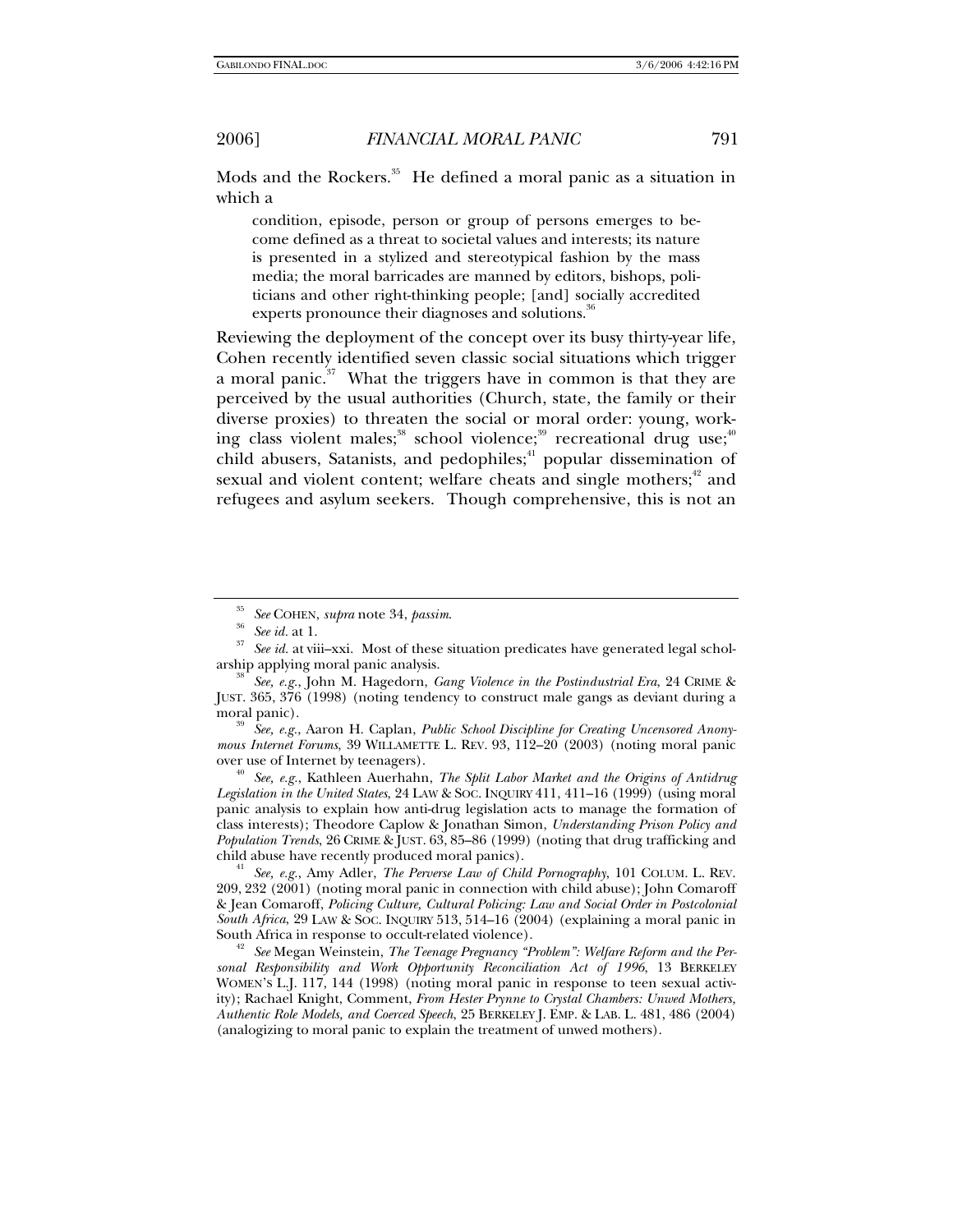exhaustive list. Crime triggers much moral panic.<sup>43</sup> Sexual and gender minorities are also favorite targets of moral panics.<sup>44</sup>

In each of these cases, an incident or pattern catalyzes preexisting social anxiety and an ad hoc issues movement is born. The media fans the flames through sensationalist and reductionist news stories.<sup>45</sup> As Cohen notes, identifying a "folk devil" to blame takes the place of cooler consideration of multivariate causes which may have contributed to the original trigger.<sup> $46$ </sup> Usually, a hasty legal reform results from the panic. Driven as it is by irrationality, the reforms usually miss the point of the original problem and suffer from disproportionality.<sup>47</sup>

A remedial move made by socially conscious critics, moral panic theory contests the "folk devil" construction of the problem and reframes it, instead emphasizing structural causes. Thus, moral panic theory reveals the unstated ideological interests at work in a particular framing of a problem by allowing us "to identify and conceptualize the lines of power in any society, the ways we are manipulated into taking some things too seriously and other things not seriously enough."48 In discussing the Mods and the Rockers, Cohen lists the two key aspects of a moral panic which moral panic theory targets, i.e., an ideological slant and false causation:

[T]he point [of moral panic analysis] was to expose social reaction not just as over-reaction in some quantitative sense, but first as *tendentious* (that is, slanted in a particular ideological direction) and second, as *misplaced* or *displaced* (that is, aimed—whether de-

<sup>45</sup> See COHEN, supra note 34, at 1.<br><sup>46</sup> Id. at xxii.<br><sup>47</sup> Id. See also JENKINS, supra note 12.<br><sup>48</sup> See COHEN, supra note 34, at xxxv.

<sup>43</sup> *See, e.g.*, Sarah Eschholz, *The Media and Fear of Crime: A Survey of the Research*, 9 J. LAW. & PUB. POL'Y 37, 46–52 (1997) (analyzing the relationship between media coverage of crime and fear of crime); Daniel M. Filler, *Silence and the Racial Dimension of Megan's Law*, 89 IOWA L. REV. 1535, 1581–88 (2004) (noting disparate impact on African Americans of Megan's Laws requiring registration of persons convicted of sexual offenses); Neil Gilbert, *Advocacy Research and Social Policy*, 22 CRIME & JUST. 101, 105 (1997) (noting in connection with rape that research conducted by issue advocates may contribute to sensationalized reporting); Joseph E. Kennedy, *Monstrous Offenders and the Search for Solidarity Through Modern Punishment*, 51 HASTINGS L.J. 829, 860–86 (2000) (using moral panic idea to explain the selected increase in criminal punish-

See Nancy J. Knauer, *Homosexuality as Contagion: From the Well of Loneliness to the Boy Scouts*, 29 HOFSTRA L. REV. 401, 438, (2000) (using moral panic to explain heteronormative reprisal to expressions of same-sex identity); Marc S. Spindelman, *Reorienting* Bowers v. Hardwick, 79 N.C. L. REV. 359, 446 (2001) (linking constitutional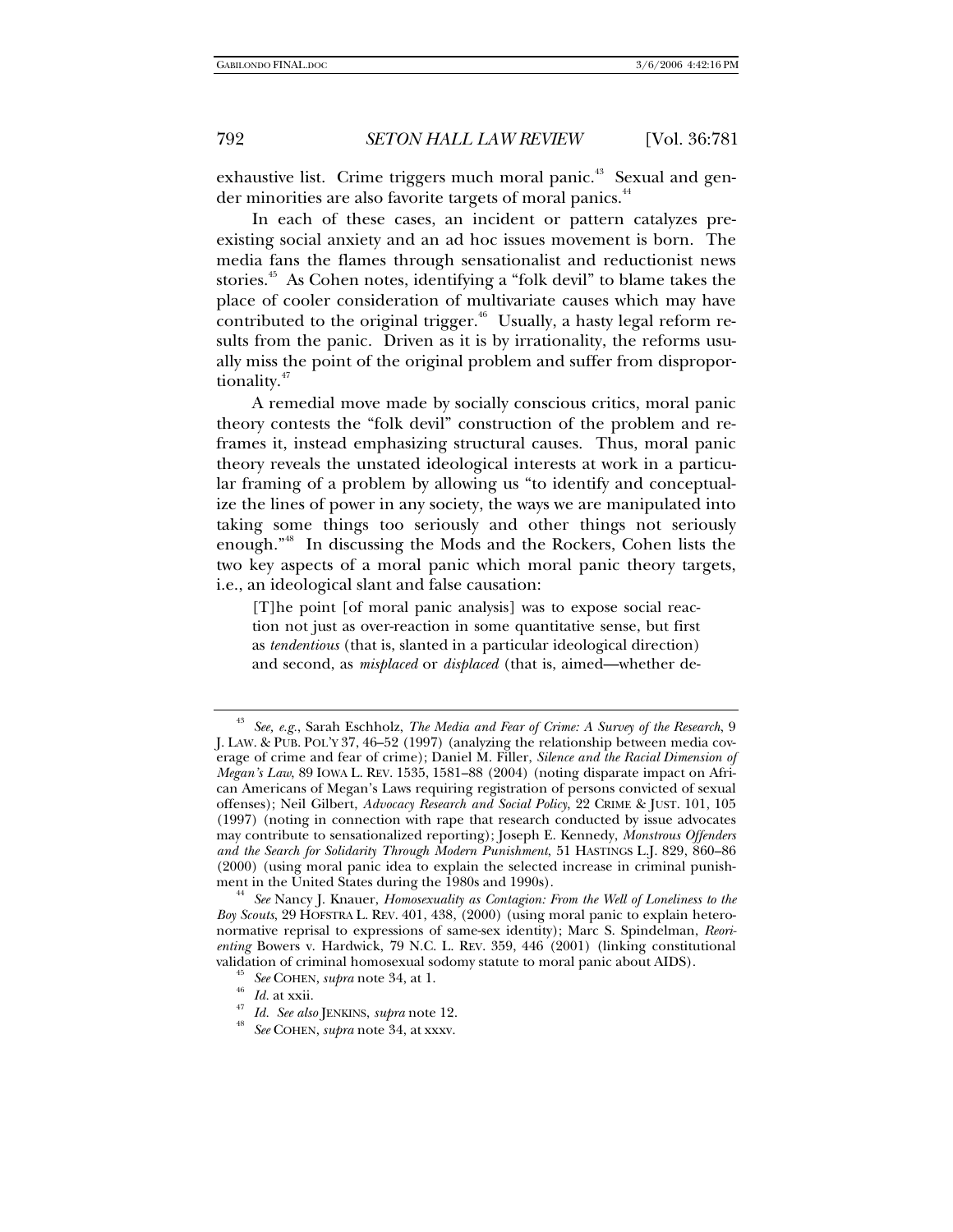liberately or thoughtlessly—at a target which was not the 'real'  $problem).<sup>9</sup>$ 

While a moral panic fixates on individual deviants, moral panic analysis tries to refocus the policy debate on the web of institutions, ideological interests, and other drivers that work in concert to recast social anxieties into a discourse about bad people rather than bad conditions.<sup>50</sup> Moral panic theory must evolve in light of changes in media structure and in reaction to complementary theories of social construction and cultural studies, of which moral panic was an important harbinger.<sup>51</sup> By extending the analysis beyond the usual authorities and the usual suspects,<sup>52</sup> my aim is to expand the reach of moral panic arguments into financial legislation as well.<sup>53</sup>

To point to the complexities of the relationship between social objects and their interpretations is not a 'criticism' but the whole point of studying deviance and social control. Some trivial and harmless forms of rule-breaking can indeed be 'blown out of all proportion.' And yes, some very serious, significant and horrible events—even genocide, political massacres, atrocities and massive suffering—can be denied, ignored or played down. Most putative problems lie between these two extremes—exactly where and why calls for a comparative sociology of moral panic that makes comparisons within one society and also between societies. 51 *See* Angela McRobbie & Sarah L. Thornton, *Rethinking 'Moral Panic' for Multi-*

*Mediated Social Worlds*, 46 BRIT. J. SOC. 559, 560 (1995).

Although both the original model of moral panics and the reformulations which introduced notions of ideology and hegemony were exemplary interventions in their time, we argue that it is impossible to rely on the old models with their stages and cycles, univocal media, monolithic societal or hegemonic reactions. The proliferation and fragmentation of mass, niche and micro-media and the multiplicity of voices, which compete and contest the meaning of the issues subject to 'moral panic', suggest that both the original and revised models are outdated in so far as they could not possibly take account of the labyrinthine web of determining relations which now exist between social groups and the media, 'reality' and representation.

*Id.* Cohen notes that theories of social construction, media and cultural studies, and the idea of the "risk" society followed the sociology of moral panic analysis. *See* 

<sup>52</sup> See *supra* notes 37–44 and accompanying text.<br><sup>53</sup> Security panic analysis is another extension of the moral panic concept. Security panic arguments explain repressive intrusions in civil liberties on perceived threats to national security, typically from noncitizens or other outsiders. *See* Adrian Vermeule, *Libertarian Panics*, 36 RUTGERS L.J. 871 (2005).

<sup>49</sup> *Id.* at xxxi. 50 *Id.* at xxii: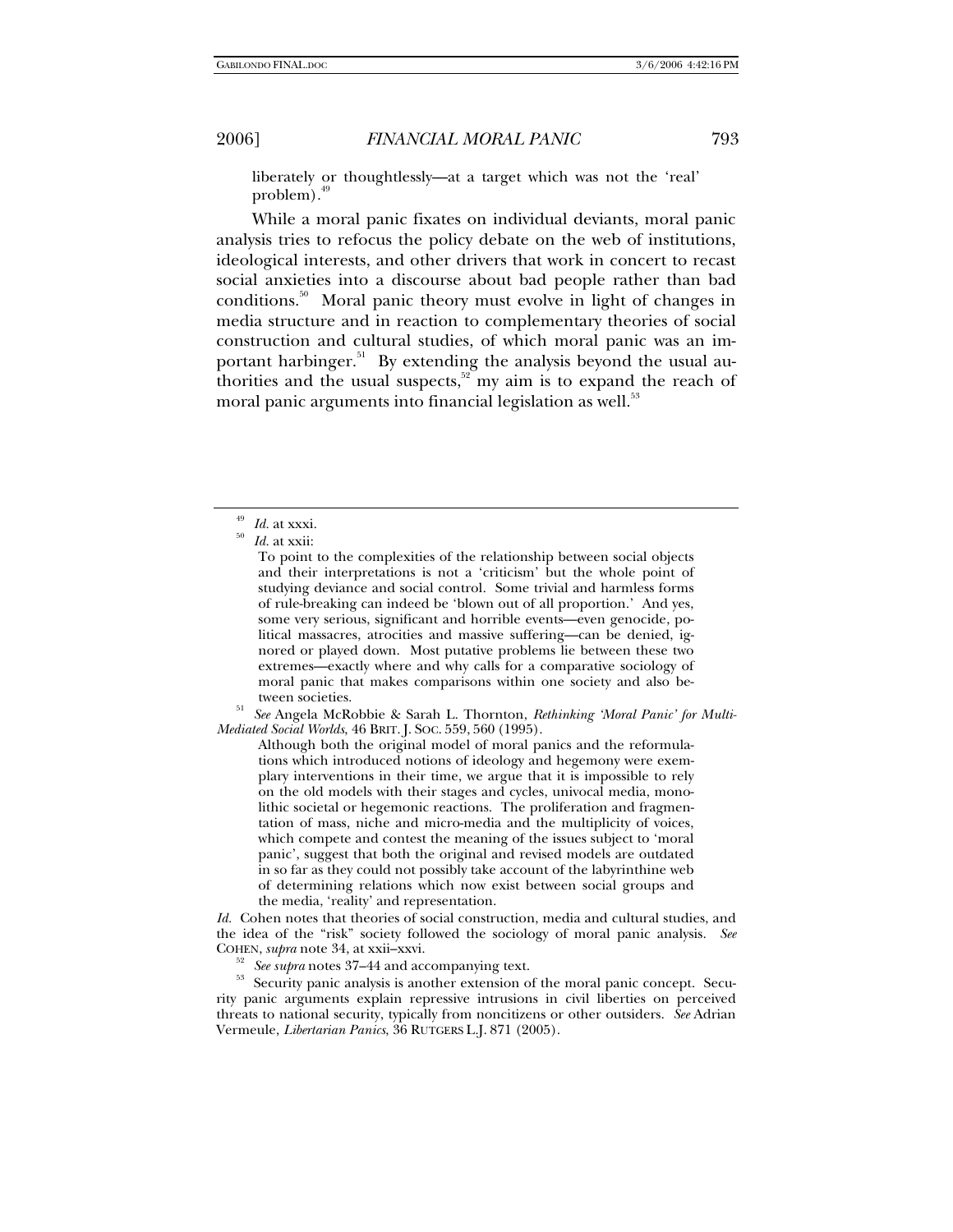#### *B. Financial Moral Panic: When Financiers Become "Folk Devils"*

Financial moral panic is the expression in the explicitly economic sphere of the more general form of moral panic. The public discourse about the scandals discussed in this Article was framed in the familiar terms of a moral panic. In this panic narrative, rogue managers and auditors threatened public confidence in a vital public good—the capital market—risking the solvency of every investor's financial future. A national *auto de fe* against financial heresy, the congressional hearings leading up to the Act opened on this tone.<sup>54</sup> Consistent with popular accounts of accounting scandals, the legislative history of the Sarbanes-Oxley Act similarly reflects the reception of the blame narrative.<sup>55</sup> Some witnesses did testify to the technical na-

Chairman Sarbanes' focus on media triggers reflects the ongoing value of Cohen's point about the role of the media in a moral panic:

 The student of moral enterprise cannot but pay particular attention to the role of the mass media in defining and shaping social problems. The media have long operated as agents of moral indignation in their own right: even if they are not self-consciously engaged in crusading or muck-raking, their very reporting of certain 'facts' can be sufficient to generate concern, anxiety, indignation or panic. When such feelings coincide with a perception that particular values need to be protected,

<sup>54</sup> In Inquisition history, the *auto de fe* was a public spectacle in which the Crown and Inquisition authorities convened in the town square to discipline those who had been convicted by Inquisition authorities for violating religious law. *See* JEAN PLAIDY, THE SPANISH INQUISITION 147–59 (1967). In Spain, the *auto de fe* helped to consolidate a central national identity by imposing a uniform regulation across geographically and culturally disparate communities. *Id.* at 87–103.<br><sup>55</sup> Notice the invocation of sensationalist media accounts typical of a panic in the

opening statement of the Committee Chair, Senator Sarbanes:

The stunning collapse of Enron has cast a long and dark shadow over our capital markets, crowding other important stories off the business pages and creating widespread anxiety. Headlines like: "Worries of More Enrons To Come Give Prices A Pounding," *The New York Times*, January 30; and "Nervous and Scandal-Shy Investors Hold Prices Down," *The New York Times*, February 6, have become routine. *The Baltimore Sun* just 2 days ago has: "Investors Squeamish Amid Turmoil." And you can pick up virtually any paper in the country and see comparable headlines.

 <sup>. . .</sup> As *The Washington Post* put it, if one company "issued makebelieve accounts, why should anyone believe that dozens of other companies aren't practicing the same deception?"

*Accounting Reform and Investor Protection: Hearings on the Legislative History of the Sarbanes-Oxley Act of 2002: Accounting Reform and Investor Protection Issues Raised by Enron and Other Public Companies Before the S. Comm. on Banking, Hous., and Urban Affairs*, 107th Cong. 1–2 (2002) (opening statement of Chairman Paul S. Sarbanes) [hereinafter HEARINGS], *available at* http://www.access.gpo.gov/congress/senate/ senate05sh107.html (follow "TEXT" or "PDF" hyperlinks corresponding to S. Hrg. 107-948).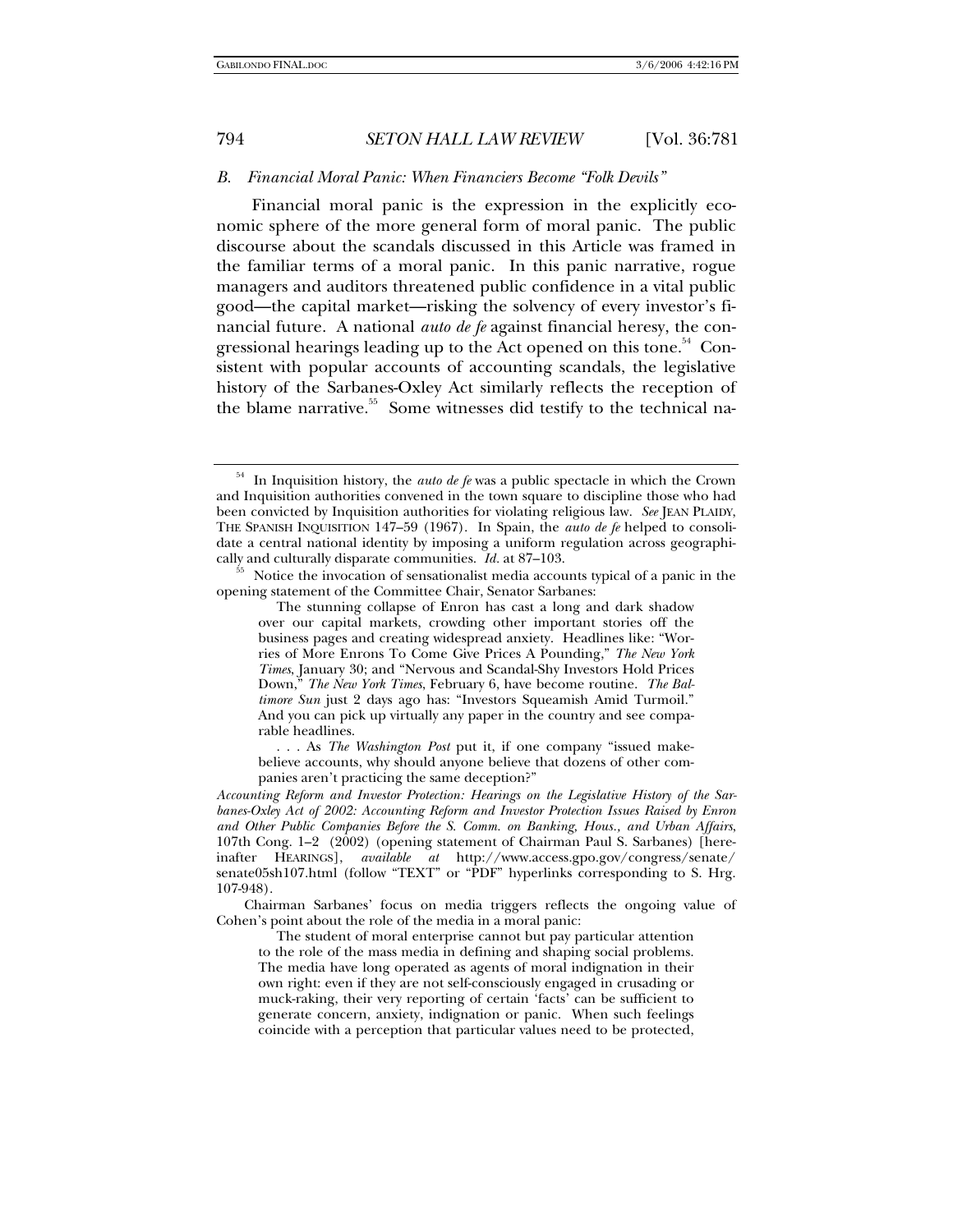ture of the accounting problems which underlay Enron,<sup>56</sup> but these voices were outnumbered by the gnashing of teeth over lapses in professional ethics. Imputing a simple intent to Congress's 535 independent members often seems farfetched, but not so with respect to the sentiment that the corporate officials and auditors in question had behaved wantonly.<sup>57</sup> Though stopping short of phrenology, the

*See* COHEN, *supra* note 34, at 7.<br><sup>56</sup> One witness explicitly warned that merely focusing on bad actors would not resolve the structural problems with financial reporting:

 You will hear or have heard many suggestions for improvement to our system of financial reporting and audits of those financial reports. Some will say that auditor independence rules need to be strengthened. That external auditors should not be allowed to do consulting work and other nonaudit work for their audit clients. That external audit firms should be rotated every 5 years or so. That oversight of auditors needs to be strengthened. That punishment of wayward auditors needs to be more certain and swift, and so on and on. In my opinion, those suggestions, even if legislated by Congress and signed by the President, will not fix the underlying problem.

 The underlying problem is a technical accounting problem. The problem is rooted in our rules for financial reporting. Those financial reporting rules need deep and fundamental reform. Unless we change those rules, nothing will change. Today's crisis as portrayed by the surprise collapse of Enron is the same kind of crisis that arose in the 1970's when Penn Central surprisingly collapsed and in the 1980's when hundreds of savings and loan associations collapsed, which precipitated the S&L bailout by the Federal Government. There will be more of these crisis [sic] unless the underlying rules are changed.

HEARINGS, *supra* note 55, at 189–90 (statement of Walter Schuetze, Chief Accountant, U.S. Securities and Exchange Commission, 1992–95). For example, some of what came out in the hearings was that Enron seemingly complied with accounting requirements. *Id.* at 577 (prepared statement of Joel Seligman, Dean and Professor, Washington University School of Law) ("The off balance sheet transactions that Enron employed were made in accordance with generally accepted accounting stan-

As one legal commentator put it:

 Congress jumped into the Enron media circus by holding almost thirty Enron-related media hearings within three months of that company's bankruptcy. Those hearings in many ways resembled a McCarthy-era witch hunt against suspected communists. Enron executives were likened to the terrorists who struck America on September 11, 2001. . . . Great theater, but such histrionics had been little seen since Joseph McCarthy left the Senate.

 Witnesses who did appear to testify were berated, badgered, mocked, and cut off if their answers were not what the congressional examiner wanted to hear. One member of Congress insisted on only yes or no answers to complicated, convoluted questions that assumed a guilty answer.

JERRY W. MARKHAM, A FINANCIAL HISTORY OF MODERN U.S. CORPORATE SCANDALS: FROM ENRON TO REFORM 93 (2005).

the preconditions for new rule creation or social problem definition are present.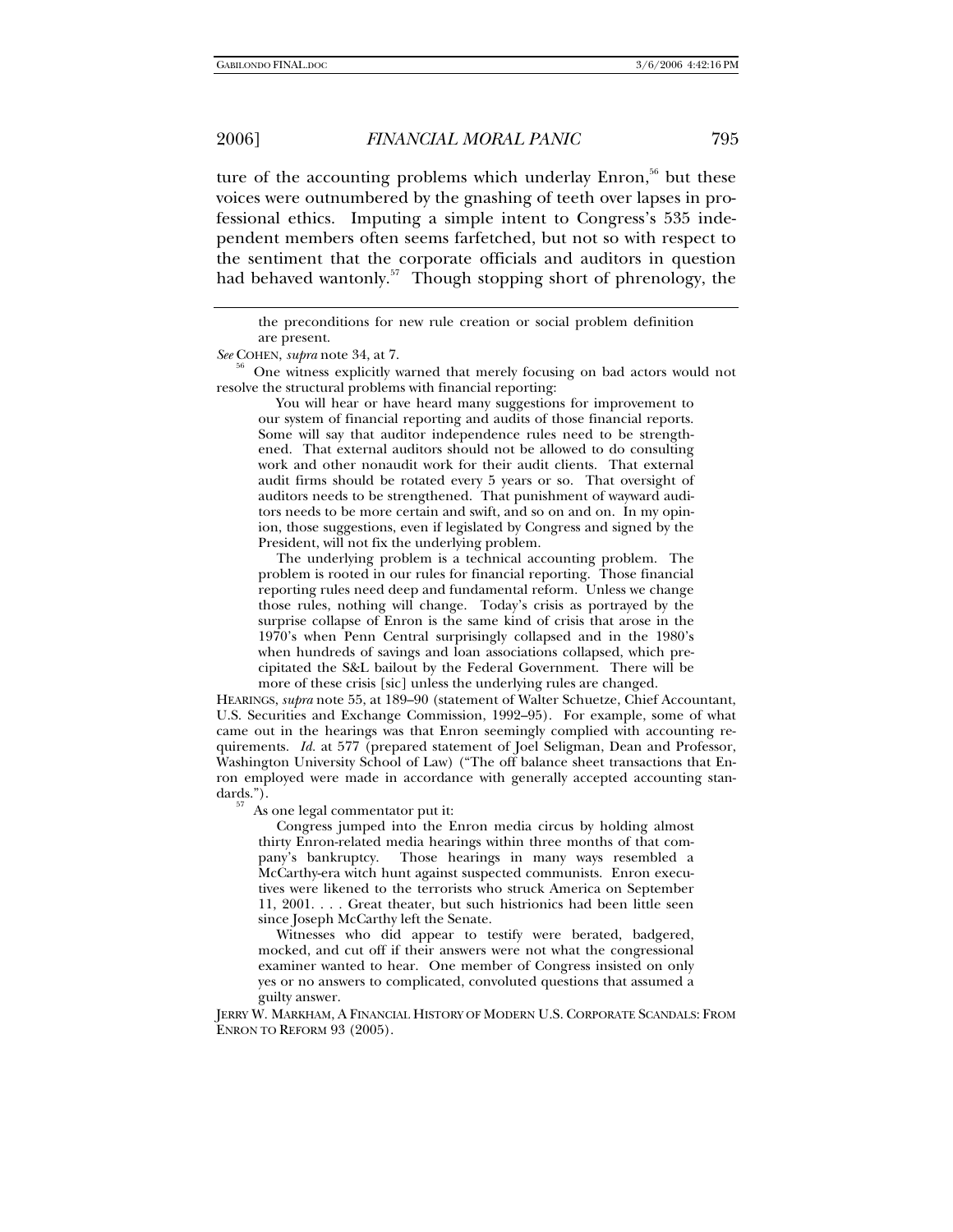. . . .

796 *SETON HALL LAW REVIEW* [Vol. 36:781

floor debate from the Act contains numerous aspersions about chief executive officers, chief financial officers, and accountants—the folk devils of this financial moral panic.<sup>58</sup> (Lawyers played a key role in the media construction of this moral panic,<sup>59</sup> confirming their complicity in feeding a moral panic which they were also in a position to critically evaluate. $60$ 

However, the actual social interest at stake in the scandals rarely appeared publicly during the Hearings. The structural interest which these scandals really threatened was a shared "consensus reality" about the nature of prosperity, financial value creation, and eco-

<sup>58</sup> *See* 148 CONG. REC. S6734, S6750 (daily ed. July 15, 2002) (statement of Sen. Grassley) ("We ought to be correcting the situation so that people have confidence and so that crooks who are running our corporations and doing these things that are evidenced here. When I say 'crooks running our corporations,' I mean the ones who would do this sort of thing to their stockholders and to the country and to the economy—so that they cannot get away with that in the future."). Blaming these individuals for the losses also required explaining these losses in moral rather than mar-<br>ket terms, a point that I make below. See infra notes  $61-87$  and accompanying text.

Given that law professors now form part of the chattering class that comments in the media about legal controversies, Erwin Chemerinsky's observations on the ethical duties of law professors in this role bear repeating:

Consider the first duty of a commentator to be competent. While lawyers may have a sense of how ordinary criminal investigations work and how ordinary trials are conducted, political proceedings are a hybrid of legal process and political determinations. . . .

 <sup>. . . .</sup>  There also appeared to be added pressures on commentators to speculate on cases occurring in the political, rather than legal, arena. . . .

It is more difficult in political commentary to compartmentalize one's opinion from legal description. Therefore, it is even more important that commentators in the political arena be aware of their biases and make full disclosure of them to the media and public.

Erwin Chemerinsky & Laurie Levenson, *The Ethics of Being a Commentator III*, 50 MERCER L. REV. 737, 748–50 (1999) (arguing for the adoption of a voluntary code of ethics for legal commentators).<br><sup>60</sup> In a moral panic, lawyers can function as the disease or the cure:

The legal system, in the conventional wisdom, should be immune to such hysteria, and indeed, should act as a rational and calming force. All too often, however, the creation of a moral panic depends on the complicity and active participation of the legal system. Legal actors police, prosecutors, defense attorneys, expert witnesses, judges, juries have in various ways, the power to affirmatively fuel the creation of institutionalized hysteria . . . .

Susan Bandes, *The Lessons of Capturing the Friedmans: Moral Panic, Institutional Denial, and Due Process*, 2 LAW, CULTURE & HUMAN. (forthcoming 2006) (arguing that legal actors fueled moral panic about the prosecution of Arnold and Jesse Friedman for sexual abuse of minors).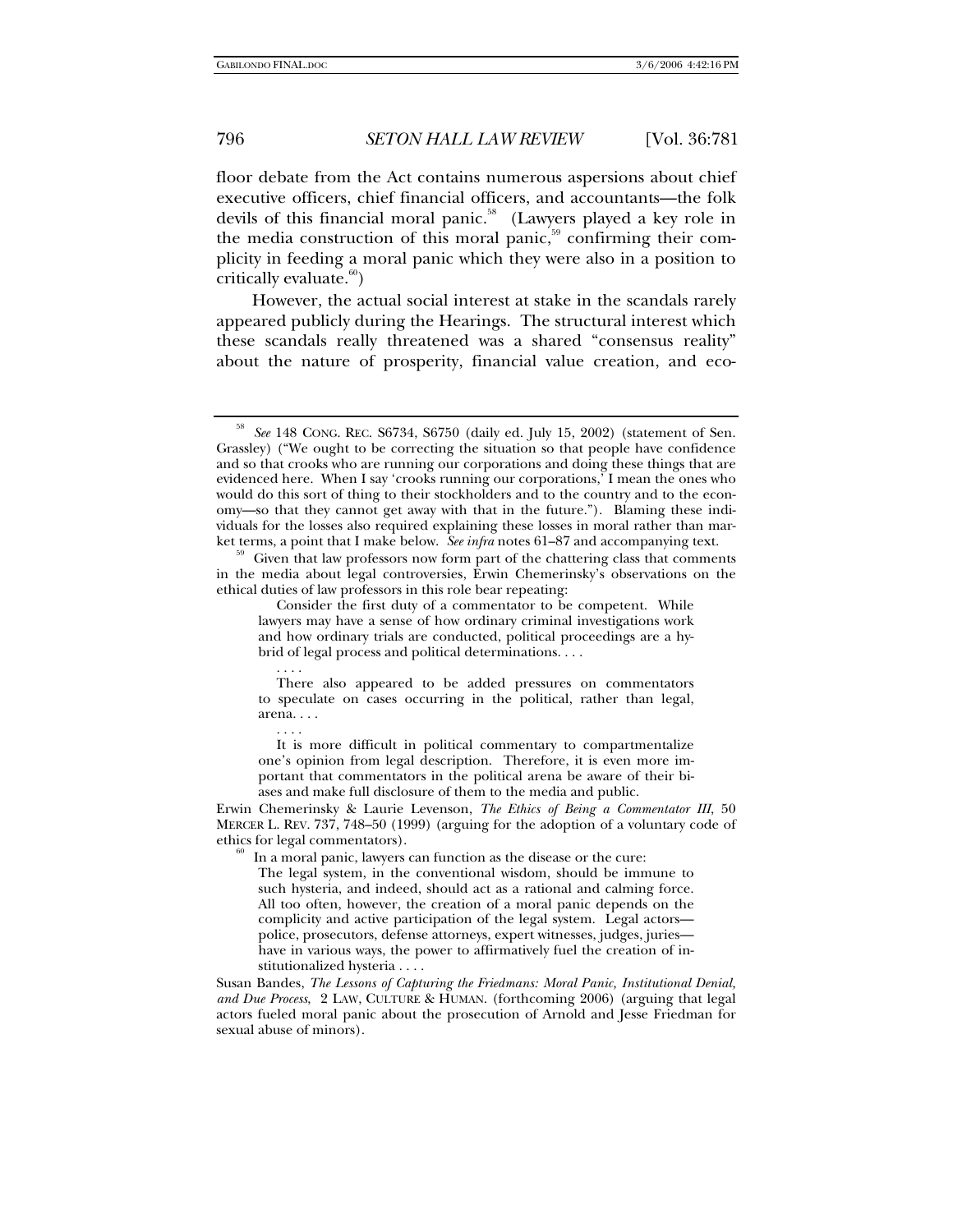nomic stability.<sup>61</sup> At present, our consensus reality about wealth rests on unrealized gain as an important store of value.<sup>62</sup> To some extent, the New Deal laid the groundwork for the current "consensus reality" in which even lower-middle class workers rest their future on unrealized gain in financial assets.<sup>63</sup> This view seems to have become the

For example, in a paper based on the Federal Reserve triennial survey of consumer finances, a researcher notes "a striking pattern of growth in family income and net worth between 1998 and 2001" by offsetting the unrealized appreciation in consumers' investment holdings against the large increase in liquidated debt of U.S. households. *See* Ana M. Aizcorbe et al., *Recent Changes in U.S. Family Finances: Evidence from the 1998 and 2001 Survey of Consumer Finances*, 89 FED. RES. BULL. 1, 1 (2003) ("The level of debt carried by families rose over the period, but the expansion in equities and the increased values of principal residences and other assets were sufficient to reduce debt as a proportion of family assets.").<br><sup>63</sup> The New Deal itself was no moral panic because the legislative remedies were

proportional to the scope of the economic crisis. Another difference is that the New Deal deemphasized individual wrongdoing and emphasized structural reform, unlike Sarbanes-Oxley, which focused on increasing criminal penalties for certain whitecollar offenses. In his history of the New Deal, Robert Leuchtenburg describes how the Depression put the nation on a crash course with class consciousness by bringing out some of the contradictions about market distribution:

 The persistence of the depression raised questions not merely about business leadership but about capitalism itself. When so many knew want amidst so much plenty, something seemed to be fundamentally wrong with the way the system distributed goods. While the jobless wore threadbare clothing, farmers could not market thirteen million bales of cotton in 1932. While children trudged to school in shoes soled with cardboard, shoe factories in Lynn and Brockton, Massachusetts, had to close down six months of the year. . . . While people went without food, crops rotted in the fields. . . . Western ranchers, unable either to market their sheep or feed them, slit their throats and hurled their carcasses into canyons. In the plains states, breadlines marched under grain elevators heaped high with wheat.

WILLIAM E. LEUCHTENBURG, FRANKLIN D. ROOSEVELT AND THE NEW DEAL 1932–1940, at 22–23 (1963) (footnotes omitted) (analyzing Roosevelt's role in institutionalizing New Deal programs). Hunger and need planted the seeds of collective action:

In February 1933, thousands of former members of barter groups seized the county-city building in Seattle. In the Blue Ridge, miners smashed company store windows and storekeepers were given the choice of handing out food or having it seized. Unemployed workers in Detroit invaded self-service groceries in groups, filled their baskets, and left without paying. Iowa leagues of the unemployed enlisted jobless gas and light workers to tap gas and electric lines. In Des Moines, workers boarded streetcars in groups of ten or twenty and told the cowed conductors to "charge the fares to the mayor." In Chicago, a

 $61$  Consensus reality explains the nature of perceived reality as the result of implicit or explicit agreement between social participants into a contract about what the state of the world is. *See* THOMAS S. KUHN, THE STRUCTURE OF SCIENTIFIC REVOLUTIONS 10–12 (1970) (noting how theoretical challenges to dominant paradigms are opposed by incumbent academics that stand to lose reputation by the reception of the new idea). The idea implies that the experience of reality is contin-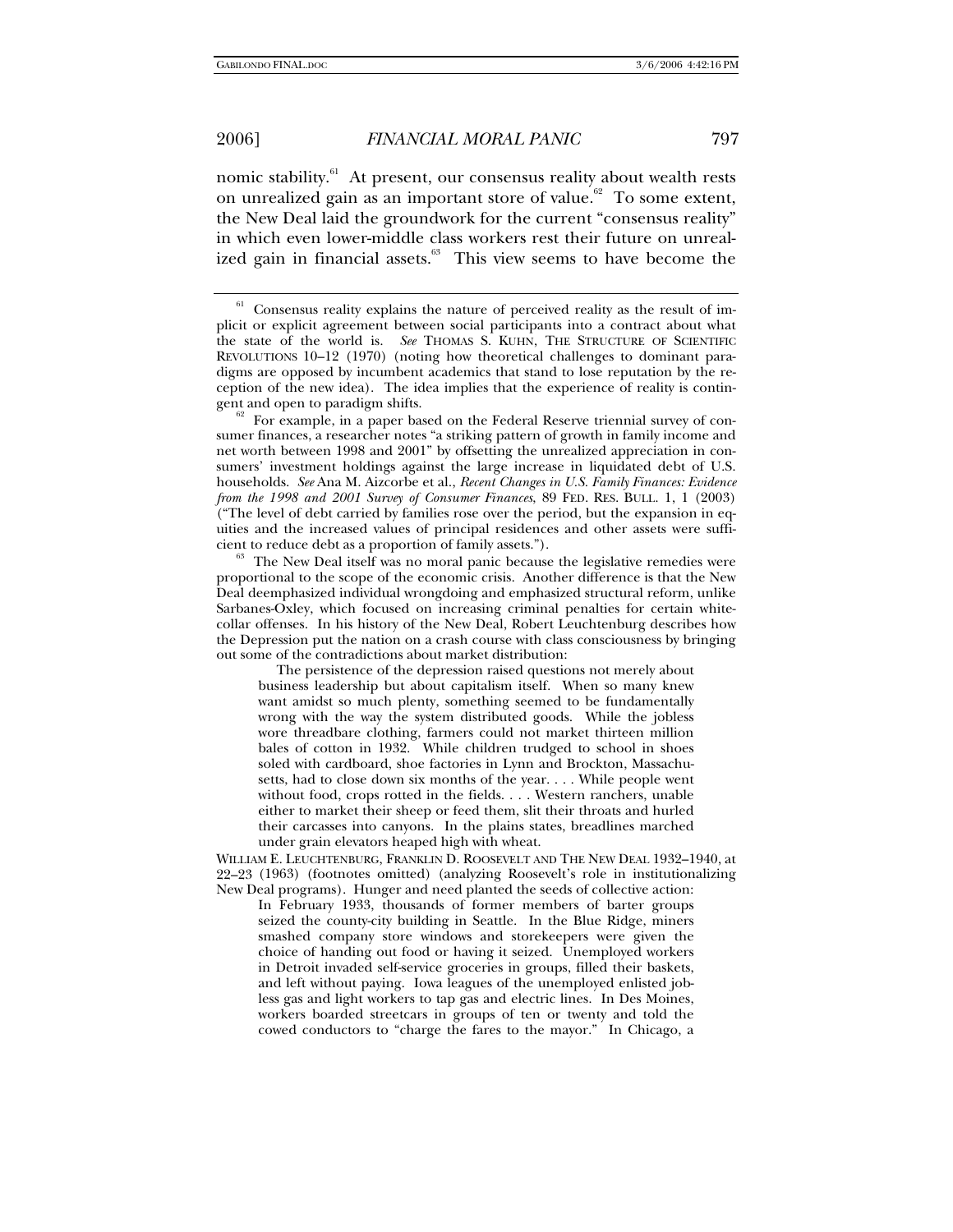dominant way that investors conceptualize their wealth. $64$  Granted, the most notorious of these accounting scandals, Enron's bankruptcy, *did* result in significant realized losses to shareholders, creditors, and employees. $65$  Much of the most sensationalist reporting, however, re-

*Id.* at 25 (footnotes omitted).

In the 1960s a split began developing between technical analysts who measured firm profitability with information other than net income and investors who focused on short-term earnings. *See* BEAVER, *supra* note 5, at 4 ("In the late 1960s the perspective shifted from economic income measurement to an 'informational' approach."). Investors, however, continued to look at earnings:

Initially, American investors were concerned primarily with the net worth, book value or physical assets of the firm. Investors then relied on income return, dividends and yield as a measure of the firm's worth. Following World War II, high taxes on ordinary income and tax rates which favored capital gains shifted investors [sic] attention from dividends to earnings. . . . During the 1960s, instant growth in earnings became the single most important indicator of a stock's worth in the eyes of the investment community.

Wendy Nelson Espeland & Paul M. Hirsch, *Ownership Changes, Accounting Practice and the Redefinition of the Corporation*, 15 ACCT. ORGS. & SOC'Y 77, 84 (1990) (making a hermeneutic argument that accounting methods facilitated the financial conglomer-

A realized loss means the loss of an actual out-of-pocket outlay of cash or some other liquid resource. In contrast, stock appreciation is unrealized gain until the stock is reduced to cash through sale. "Losing" share appreciation is an unrealized loss. To put it in another way, your consumer debt is your lender's unrealized gain, although collateral may reduce your lender's market risk. *See* LAWRENCE REVSINE ET AL., FINANCIAL REPORTING AND ANALYSIS 48–50, 805 (1999).

Who lost what in Enron? Enron's ten largest shareholders lost about \$11 billion (Alliance Premier Growth, Fidelity Magellan, AIM Value, Putnam Investors, Morgan Stanley Dividend Growth, Janus Fund, Janus Twenty, Janus Mercury, Janus Growth and Income). MICHAEL COVEL, TREND FOLLOWING: HOW GREAT TRADERS MAKE MILLIONS IN UP OR DOWN MARKETS 122 (2004). Several public retirement funds incurred realized losses. *See, e.g.*, University of California, Update on the UC's Enron Investments and Lawsuits, http://www.universityofcalifornia.edu/news/enron/ q&a.html (last visited Feb. 19, 2006) (announcing a realized loss of \$115.5 million on shares purchased for \$68.50 or \$71.34 and sold for an average price of \$5.33). Other large losses (indicated here in parentheses) included the Kansas Public Employees Retirement System (about \$1 million), the City of Fort Worth Retirement Fund (nearly \$1 million), the Teacher Retirement System of Texas (realized losses of \$23.3 million; unrealized losses of \$12.4 million), the Georgia Teachers Retirement System (\$79 million), the New York City Pension Fund (\$110 million), and the Ohio State Pension Fund (\$114 million). *See* Turtle Trader, Hall of Shame, http://www. turtletrader.com/hall-of-shame.html (last visited Feb. 19, 2006). For many of the large public retirement funds, the losses were relatively insignificant as compared with the overall fund size, indicated here in parentheses: Pennsylvania Public School Employees' Retirement System (\$50 billion) lost \$59 million, less than 0.25%; New York State Pension Fund (\$112 billion) lost \$58 million; Pennsylvania State Employees' Retirement System (\$24.7 billion) lost \$10.6 million; York County, Pennsylvania

group of fifty-five was charged with dismantling an entire four-story building and carrying it away brick by brick.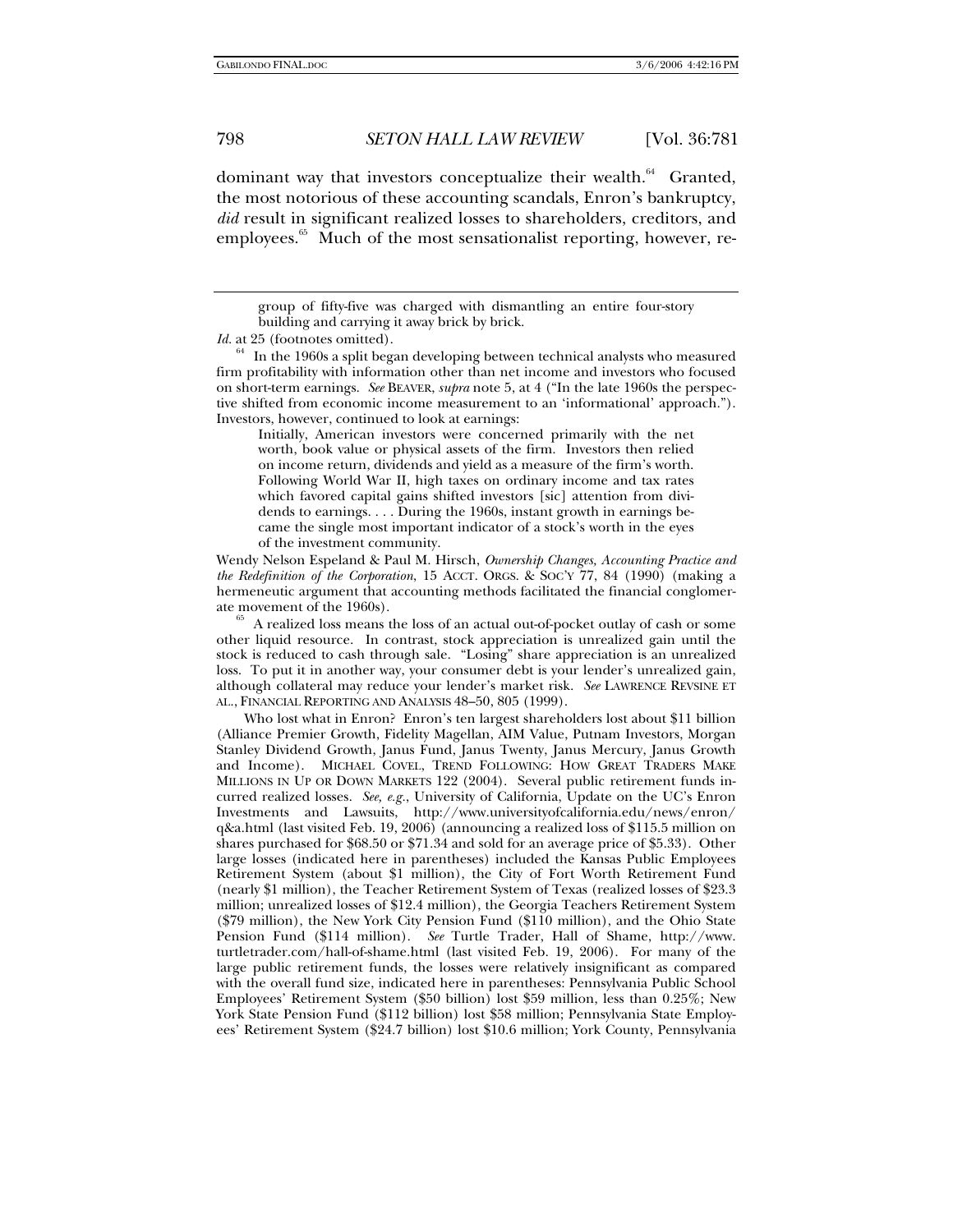lated to unrealized losses.<sup>66</sup> As reported in the media, the alarm over these unrealized losses threatened the ongoing viability of the consensus reality built around unrealized gain. To recapitulate, protecting the consensus reality was the (unstated) social interest at stake in the media construction of the scandals, the Hearings, and the Act, i.e., the anxiety driver in Cohen's model about moral panic.<sup>87</sup>

In a general moral panic, though, economic anxiety is displaced away from the market and onto social issues. $68$  My point in this Part

(for example, by letting them off the hook in terms of their legal duties to their employees) and the distributional equity objective of increasing economic security for

Stuart Hall noted the link between economic insecurity and moral panic. He showed how underlying economic anxiety was displaced into an anxiety about "muggings" by black, working class men. *See generally* STUART HALL ET AL., POLICING THE CRISIS: MUGGING, THE STATE, AND LAW AND ORDER (1978) (using moral panic analysis

and City Employee Pension Funds (\$182 million) lost \$1.26 million; and the State of West Virginia (\$5.4 billion) lost \$1 million. *Id.* 

Enron employees who had invested in Enron stock suffered significant losses of unrealized value, which became realized only when the employees sold their shares later. Enron blocked these employees who had chosen to invest their shares in Enron from selling these shares during an eleven-day period in the fall of 2001. *See Hearings on the Enron Collapse and Its Implications for Worker Retirement Security, Part II Before the H. Comm. on Educ. and the Workforce*, 107th Cong. 104 (2002) (statement of Mikie Rath, Benefits Manager, Enron Corp.), *available at* http://edworkforce.house. gov/hearings/107th/fc/fchearings.htm (follow "Serial No. 107-42 (PDF, 6.6M)" hyperlink). Enron's retirement plan gave its staff twenty investment options, including mutual funds, a Schwab account, and Enron stock. *Id.* Enron matched contributions only to its Enron stock. *Id.* Participants could trade the stock in their accounts daily, with the exception of the matching contributions of Enron stock, which could not be traded before the plan participant reached the age of fifty. *Id.* In the first week of October, Enron mailed its employees a notice that, due to a change in the plan service provider, a trading suspension would be in effect for eleven trading days, from October 29 to November 13, 2001. *Id.* On October 16, 2001, Enron announced a \$618 million third-quarter loss, beginning a downward price spiral in its stock. Press Release, Enron Corp., Enron Reports Recurring Third Quarter Earnings of \$0.43 Per Diluted Share; Reports Non-Recurring Charges of \$1.01 Billion After-Tax; Reaffirms Recurring Earnings Estimates of \$1.80 for 2001 and \$2.15 for 2002; and Expands Financial Reporting (Oct. 16, 2001), *available at* http://www.enron. com/corp/pressroom/releases/2001/ene/68-3QEarningsLtr.html. On October 10, Enron stock was selling for \$35 a share. By October 26 it had fallen to \$15 and by November 20 it had fallen to \$7 per share. By the end of November, Enron stock was selling for fewer than fifty cents a share. The lockout occurred during this price drop. Blackout periods routinely occur when plans change service providers or when companies merge. Such periods are intended to ensure that account balances and participant information are transferred accurately. Blackout periods will vary in length depending on the condition of the records, the size of the plan, and number of investment options. While there are no specific ERISA rules governing blackout periods, plan fiduciaries are obliged to be prudent in designing and implementing blackout periods affecting plan investments.<br><sup>67</sup> Clearly there is a tradeoff between increasing the allocative efficiency for firms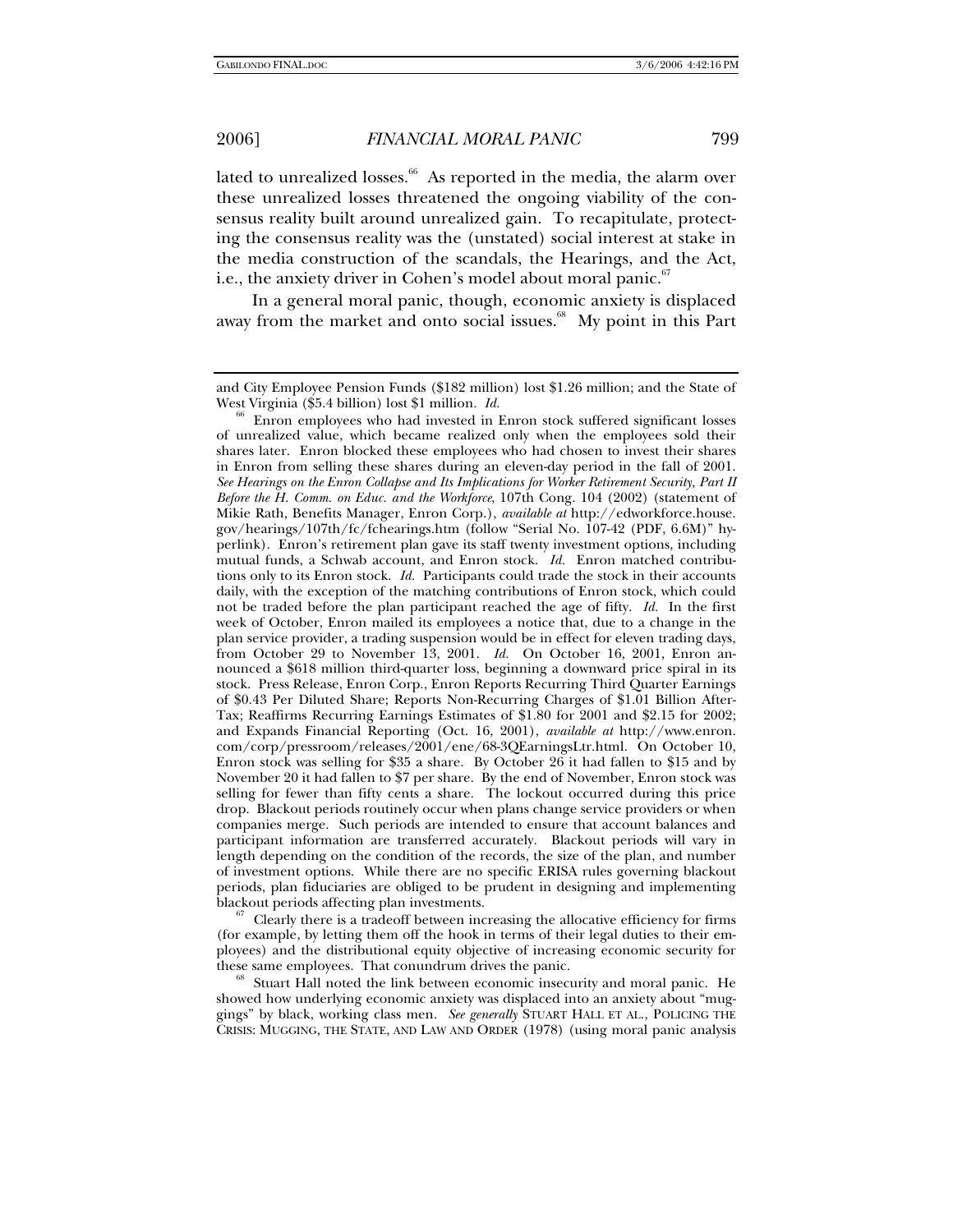of the Article is to show that in a financial moral panic the economic anxiety stays *in* the economic sphere but plays out in a new form. Put another way, the logic of the financial moral panic must explain the losses caused by the scandals without undermining the basic optimism in capital markets overall. Since indifferent markets could not be blamed for these investment and employment losses, bad people would have to be. A parody of Calvinist predestination, causation in this instance explained financial losses in terms of personal morality, not market movements, as reflected in the moral critiques of accounting scandals issued at the time.<sup>6</sup>

In truth, a greater challenge to the current consensus reality about unrealized wealth comes from the prevalence of economic insecurity in U.S. households, not primarily from rogue financiers. Consider the sobering facts behind the real estate bubble. After a period of flat rates of homeownership, homeownership did increase from around  $60\%$  in the early 1990s to more than  $65\%$  by  $2000.^{^{70}}$ Home mortgage debt increased too.<sup>71</sup> As the real estate price bubble increased home equity, households converted this (unrealized) home equity gain into liquidity by pledging their unrealized equity as collateral in refinancing and equity lines of credit.<sup>72</sup> At the same time,

Corporate scandals have taken money directly out of the pockets of millions of Americans. The Institute for America's Future has found that individual retirement accounts have lost over \$175 billion. American Family Voices has determined that public pension funds across America have lost at least \$6.4 billion. And over one million workers have lost their jobs as their looted companies tumbled into bankruptcy. . . . While all this went on, company insiders cashed in. . . . No wonder that working families are saying that enough is enough: we can do better.

*See* American Family Voices, Corporate Recklessness Report, http://www. americanfamilyvoices.org/pdf/cost.pdf (on file with Author). The website says that the purpose of American Family Voices is to be "a strong voice for middle and low income families on economic, health care, and consumer issues." *Id.* <sup>70</sup> *See* Wenli Li, *Moving Up: Trends in Homeownership and Mortgage Indebtedness*, BUS.

REV. (Fed. Reserve Bank of Phila.), 1st Q. 2005, at 28, *available at* www.phil.frb.org/ files/br/brq105wl.pdf (analyzing home ownership and financing trends using consumer and banking data).<br> $\frac{71}{72}$  *Id.*<br> $\frac{72}{72}$  For example, in 200

72 For example, in 2003, homeowners liquidated \$312 billion in equity through refinancing and equity lines of credit. *See* Federal Deposit Insurance Corporation, FDIC Outlook: In Focus This Quarter: The U.S. Consumer Sector, http://www.fdic. gov/bank/analytical/regional/ro20044q/na/2004winter\_01.html (scroll to "House-

to explain racialized construction of street crime in response to economic insecurity).

This statement by a political action group that advocates for middle- and working-class families is an example of a moral theory of financial loss: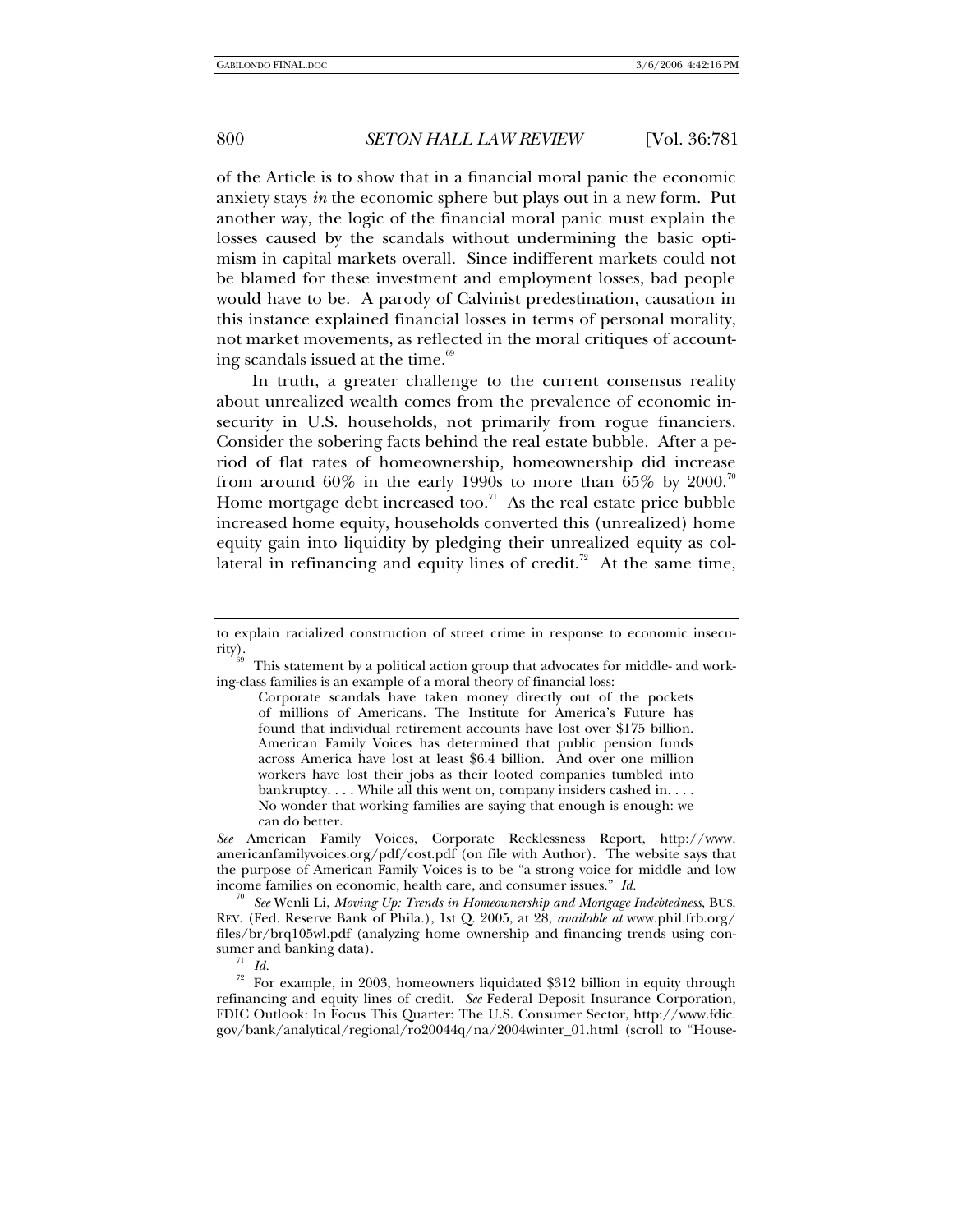the subprime mortgage market grew from \$35 billion in 1994 to \$140 billion in  $2001.^{^{73}}$ 

The net result of these trends in homeownership, refinancing, and equity draws is that during the last thirty years, U.S. homeowners' equity has actually dropped from  $68.3\%$  to  $55\%$ .<sup>74</sup> Of course, financing consumption has become more expensive as the cost of living has increased, seen most dramatically in the 350% increase between 1977 and 1998 in health insurance rates.<sup>75</sup> During this same period average household income went up just  $17\%$ .<sup>76</sup> Not surprisingly, foreclosure rates on single-family homes have increased nine-fold since the 1950s and threefold since the  $1980s$ .<sup>77</sup> It would seem that economic insecurity is a staple of many U.S. households, despite the nominal bubble in asset prices.<sup>78</sup>

demos.org/page2.cfm (last visited Feb. 19, 2006).<br><sup>75</sup> John S. James, *Institute of Medicine Calls for Universal Health Insurance by 2010*, AIDS TREATMENT NEWS, Jan. 15, 2004, http://www.aidsnews.org/2004/01/IOM.html. 76 *Id.*

holds Use Home Equity to Increase Cash Flow") (summarizing trends in economic

indicators reflecting consumer income, wealth, and consumption). 73 Mortgage indebtedness is measured with a loan-to-value ratio that compares the amount of the loan with the value of the property. *See generally* FRANK FABOZZI & DESSA FABOZZI, THE HANDBOOK OF FIXED INCOME SECURITIES 485 (4th ed. 1995). The higher the ratio—i.e., the greater the amount of the loan to the property being financed—the greater the degree of the borrower's leverage. The median loan-tovalue ratio for mortgage indebtedness rose from 15% in 1984 to over 35% in 2001. Li, *supra* note 70, at 32. 74 *See* Javier Silva, *A House of Cards: Refinancing the American Dream,* DEMOS, Jan. 9,

<sup>2005,</sup> http://www.demos.org/pubs/AHouseofCards.pdf (concluding that much of the cash flow from refinancing and equity lines of credit obtained between 2001 and 2003 went to cover living expenses and pay down consumer credit). Demos is a public policy institute that studies economic insecurity and advocates for interventions to reduce it. *See* Demos - A Network for Ideas & Action, About Demos, http://www.

<sup>77</sup> *See* Peter J. Elmer & Steven A. Seelig, *The Rising Long-Term Trend of Single-Family Mortgage Foreclosure Rates* 2 (Fed. Deposit Ins. Corp., Working Paper No. 98-2, 1998), *available at* www.fdic.gov/bank/analytical/working/98-2.pdf. Foreclosures increase the risk of crime and other socially disruptive activity. *See* Dan Immergluck & Geoff Smith, The Impact of Single-Family Mortgage Foreclosures on Neighborhood Crime (Jan. 31, 2005) (conference paper, Federal Reserve Bank of Chicago), *available at*  http://www.chicagofed.org/cedric/files/2005\_conf\_paper\_session1\_immergluck.pd f; *see also* Michael Powell, *A Bane Amid the Housing Boom: Rising Foreclosures*, WASH. POST, May 30, 2005, at A1 (noting recent increases in foreclosure rates in forty-seven states, observing the disproportionate amount of foreclosures on lower-income homeowners, and asking whether federal home ownership initiatives are hurting

rather than helping this community). <sup>78</sup> Financial innovation may significantly increase the fragility of firms. Pouncy, *supra* note 2, at 566. One approach to reducing the economic insecurity imposed on others by this type of firm fragility is to build in limits to financial innovation to reduce the potential social costs of failure. Taking a different tack, my approach sees the regulation of financial risk-taking as a separate field from the human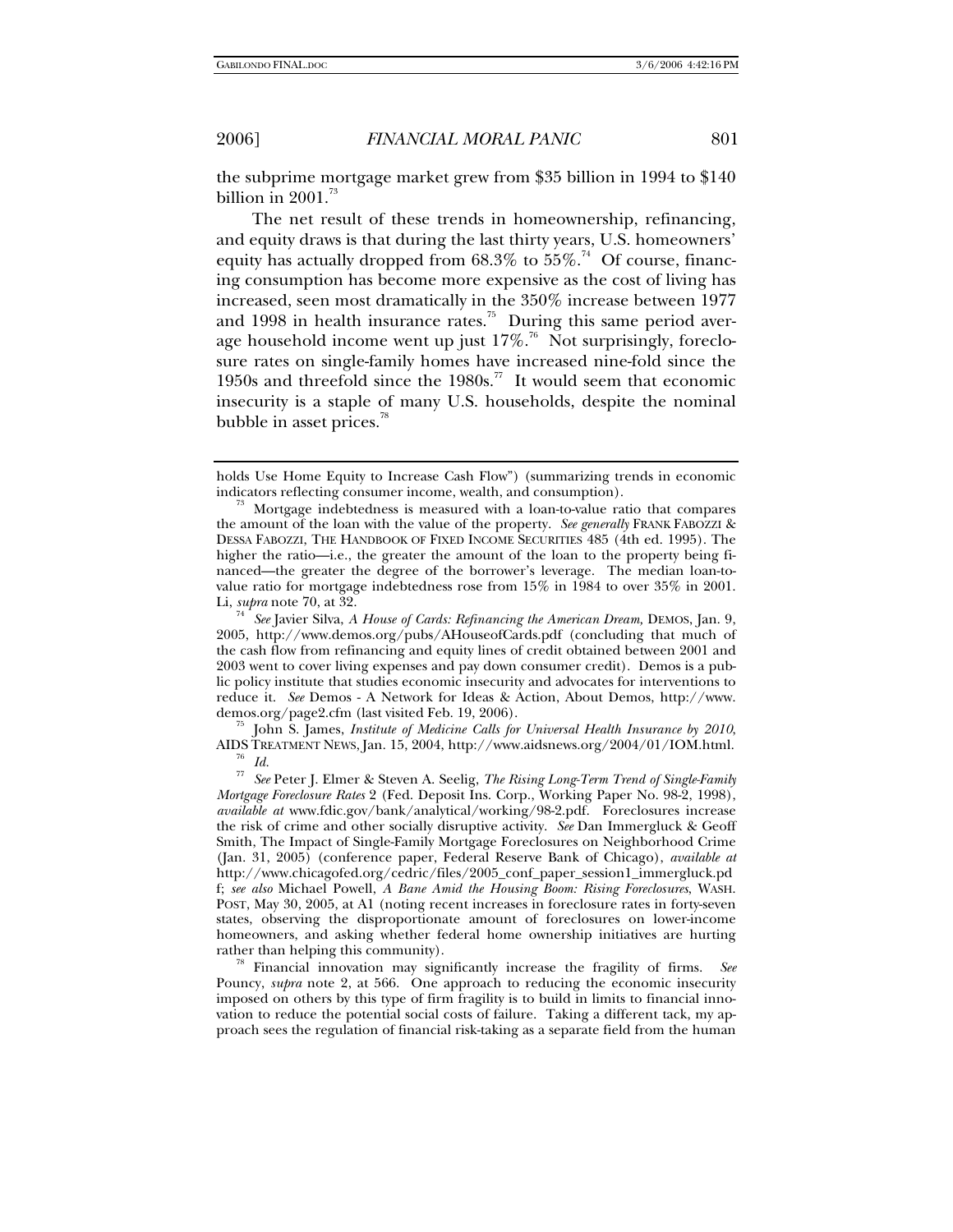Against this background of ambient economic insecurity, the narrative about rogue officers who robbed workers of their life savings is poignant but no less misleading for being so. An explanation of these financial losses in terms of individual misconduct misses the point. After all, it was the same accounting and business practices here repudiated that had created much of the wealth and many of the jobs whose evaporation had triggered the financial moral panic in the first place.<sup>79</sup> In fact, Enron, in particular, had become a poster firm for "best practices" in financial engineering, associated with the production of financial wealth.<sup>80</sup> This poignant narrative about inves-

employment security to questionable accounting practices:

 Earnings management distorts the allocation of resources in the economy, especially in periods of high financial valuations. When hiring and investment decisions are observable [in the market], bad managers hire and invest too much in order to mimic good managers. When they are caught and forced to restate, their firms shrink quickly.

Simi Kedia & Thomas Philippon, *The Economics of Fraudulent Accounting* 23 (Nat'l Bureau of Econ. Research, Working Paper No. 11573, 2005), *available at* http://pages. stern.nyu.edu/~tphilipp/papers/sktp.pdf. *See also* Daniel Gross, *The Crime: Slow Job Growth. A Suspect: Enron, N.Y. TIMES, Sept.* 11, 2005, § 3, at 3 (suggesting that aggressive earnings management explained much of the job growth in recent years). In a similar vein, when students in my class complain about receiving a grade they feel is lower than deserved I am tempted to ask whether they also complain when receiving an examination grade they feel is higher than they deserve. So far I have resisted the temptation.<br><sup>80</sup> One commentator who put the Enron question into a market structure per-

spective noted that:

 This story is not, however, simply about moral hazard, or *a few bad agents*, but rather about the general evolution of the practices used to define the rights to income derived from the productive assets of corporations . . . . As a leading innovator in its field, pressing into the gray areas of corporate practice to more aggressively engineer its financial structures, Enron provides a convenient case of *best practice* in modern industrial evolution. In light of its bankruptcy this may seem unusual, but it should be remembered that the practices which led to its collapse had previously been praised as visionary.

Eric Hake, *Financial Illusion: Accounting for Profits in an Enron World*, 39 J. ECON. ISSUES 595, 596–97 (2005) (emphases added).

services regulation needed to provide a safety net for investors when firms come apart. The recommendations made in this Article do nothing to reduce the structural condition of economic insecurity. Rather, these recommendations suggest that financial reports ought to more fully express the natural volatility involved in capital investment instead of airbrushing risk out of financial reports. Sobering annual reports may better pierce investment euphoria than those currently allowed under financial reporting. Identifying the regulatory provisions—i.e., Social Security, education, unemployment insurance, housing benefits—to insulate vulnerable persons from the social costs of financial innovation is beyond the scope of this Article. However, for these recommendations to contribute more to vulnerable constituencies, provisioning for the social costs is essential. 79 No doubt, it produces cognitive dissonance to admit that one may owe her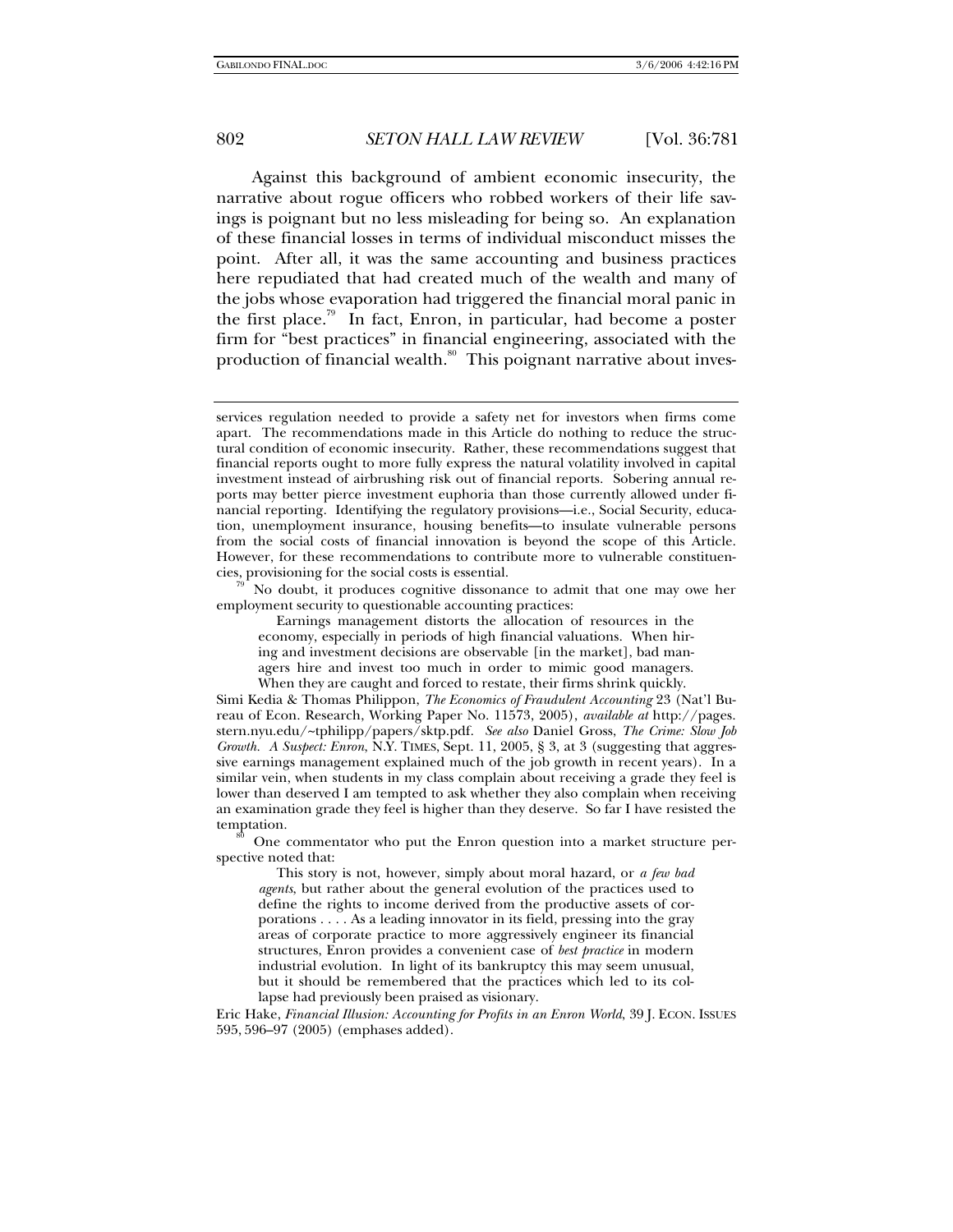tor and worker losses also reflects a common misconception about the nature of unrealized appreciation in financial assets. Again, most of what Enron employees lost was unrealized value, which, for example, the federal income tax laws do not tax as income.<sup>81</sup> Evoking tulip bulbs, Enron reminded us of the ephemeral nature of unrealized gain, striking a chord since such gain makes up much of our wealth.<sup>82</sup> Would a retirement based on unrealized appreciation in corporate equities be rosy? Maybe not, given the nature of market risk. John Kenneth Galbraith argues that during a price bubble, a collective psychology built on denial of financial realities sets in with investors.<sup>83</sup> The psychology leads to financial speculation and concomitant disaster. $84$  Financial moral panic is a defense mechanism of this mind set. More specifically, my point is that panics of this type deny the unavoidable underlying volatility of financial assets, of which capital market investment is simply the most popular example.<sup>85</sup> Moreover, although framed in terms of class injury to Enron workers who lost unrealized value, the class discourse around the corporate scandals silenced other more fundamental phrasings of the economic insecurity in question. $86$  Queen for a day or investor for life—how salient is the difference for many?<sup>87</sup>

<sup>&</sup>lt;sup>81</sup> The inability or unwillingness to distinguish between the loss of unrealized value and cash losses occurred throughout the hearings. *See, e.g.*, HEARINGS, *supra*  note 55, at 3–4 (statement of Sen. Richard C. Shelby) ("Unfortunately, Enron is only the tip of the iceberg. Some experts have estimated that investors lost over \$200 billion over the last 6 years due to earnings restatements and to lost market capitalization following audit failures."); *Id.* at 7 (statement of Sen. Debbie Stabenow ) ("In fact, in Michigan, the Genessee County Employees Pension Fund lost \$370,000 on Enron's fall, and I know that there were hundreds of thousands of dollars that were lost in other pension funds, not to mention the employees who lost their life savings.").<br> $\frac{\text{kgs}}{\text{kg}}$  In the 17th century, Holland was seized with a speculative investment fever

over tulips, leading to a major financial crisis there. *See* CHARLES KINDLEBERGER, MANIAS, PANICS, AND CRASHES: A HISTORY OF FINANCIAL CRISIS 109–11 (2000). The tu-

**See JOHN KENNETH GALBRAITH, A SHORT HISTORY OF FINANCIAL EUPHORIA 1–17** (1993) (arguing that collective psychological mechanisms contribute to financial cri-

This psychology is the collective behavioral expression of the financial instability some scholars cite as a cause of financial innovation. *See* Pouncy, *supra* note 2, at 566–67 (analyzing Minsky's financial instability thesis that cyclical fragility in the finance sector leads to financial innovation). Bounded rationality *en masse* like this

<sup>&</sup>lt;sup>35</sup> Airbrushed financial statements help to lull investors into this mindset.

<sup>86</sup> E.M. Forster evokes this silenced constituency when introducing Leonard Bast, the protagonist in *Howard's End*, a class novel set in Edwardian England:

We are not concerned with the very poor. They are unthinkable and only to be approached by the statistician or the poet. This story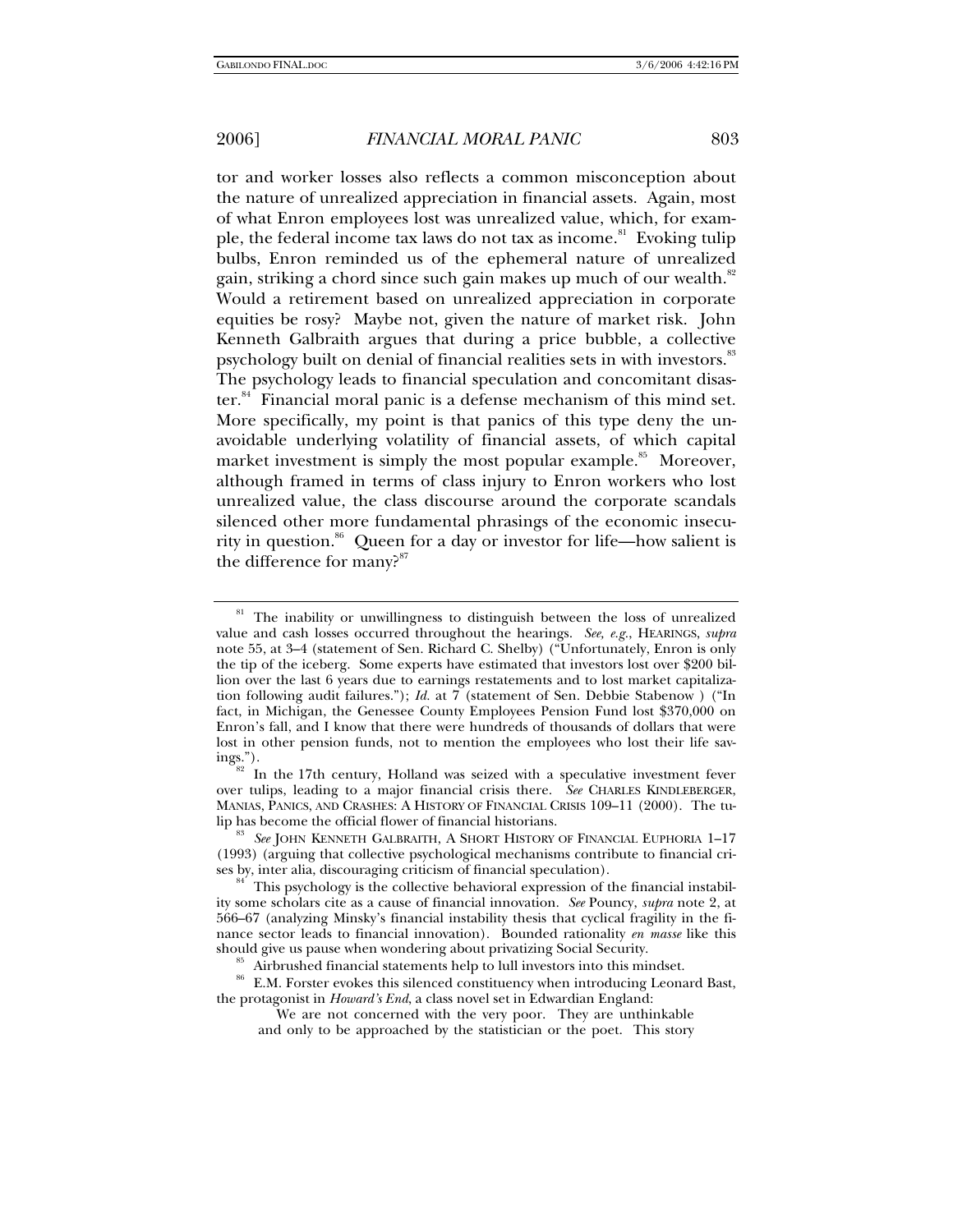When deviants are singled out to bear the blame for structural problems this way, it is the Left which turns to moral panic analysis to contest the moral framing of the problem.<sup>88</sup> While used by the sex Left, the penological Left, and the racial Left to address conventional deviancy,89 moral panic analysis has not been deployed by legal scholars to parse finance law. This is another expression of the tendency in contemporary legal scholarship to match particular critical meth-

 The boy, Leonard Bast, stood at the extreme verge of gentility. He was not in the abyss, but he could see it, and at times people whom he knew had dropped in, and counted no more. He knew that he was poor, and would admit it; he would have died sooner than confess any inferiority to the rich. This may be splendid of him. But he was inferior to most rich people, there is not the least doubt of it. He was not as courteous as the average rich man, nor as intelligent, nor as healthy, nor as lovable. His mind and his body had been alike underfed, because he was poor, and because he was modern they were always craving better food. Had he lived some centuries ago, in the brightly coloured civilizations of the past, he would have had a definite status, his rank and his income would have corresponded. But in his day the angel of Democracy had arisen, enshadowing the classes with leathern wings, and proclaiming, 'All men are equal—all men, that is to say, who possess umbrellas,' and so he was obliged to assert gentility, lest he slipped [sic] into the abyss where nothing counts, and the statements of Democracy are inaudible.

E.M. FORSTER, HOWARD'S END 38–39 (Penguin Books 2000) (describing class con-

Queen for a Day was a popular 1950s "sob show" in which working-class women competed for having the most economically miserable life, as determined by an audience applause meter. The winning Cinderella would receive prizes and weep while being crowned and robed. As its producer noted, "Sure 'Queen' was vulgar and sleazy and filled with bathos and bad taste. . . . That was why it was so successful. It was exactly what the general public wanted. . . . And the TV audience cried their eyes out, morbidly delighted to find there were people worse off than they were, and so they got what they were after." MAXENE FABE, TV GAME SHOWS 120–30 (1979) (quoted in Shawn Hanley, Queen for a Day (Dec. 16, 1996) (unpublished manuscript, *available at* http://history.sandiego.edu/gen/projects/hanley/queen.html) (internal quotation marks omitted). 88 *See* COHEN, *supra* note 34, at xxxi:

It is obviously true that the uses of the concept to expose disproportionality and exaggeration have come from a left liberal consensus. This empirical project is concentrated on (if not reserved for) cases where the moral outrage appears driven by conservative or reactionary forces. For cultural liberals (today's 'cosmopolitans'), this was an opportunity to condemn moral entrepreneurs, to sneer at their smallmindedness, puritanism or intolerance; for political radicals, these were easy targets, the soft side of hegemony or elite interests.

*Id.* <sup>89</sup> *See supra* notes 38–44 (see cited legal scholarship applying moral panic analysis to the social control of conventional folk devils).

deals with gentlefolk, or with those who are obliged to pretend that they are gentlefolk.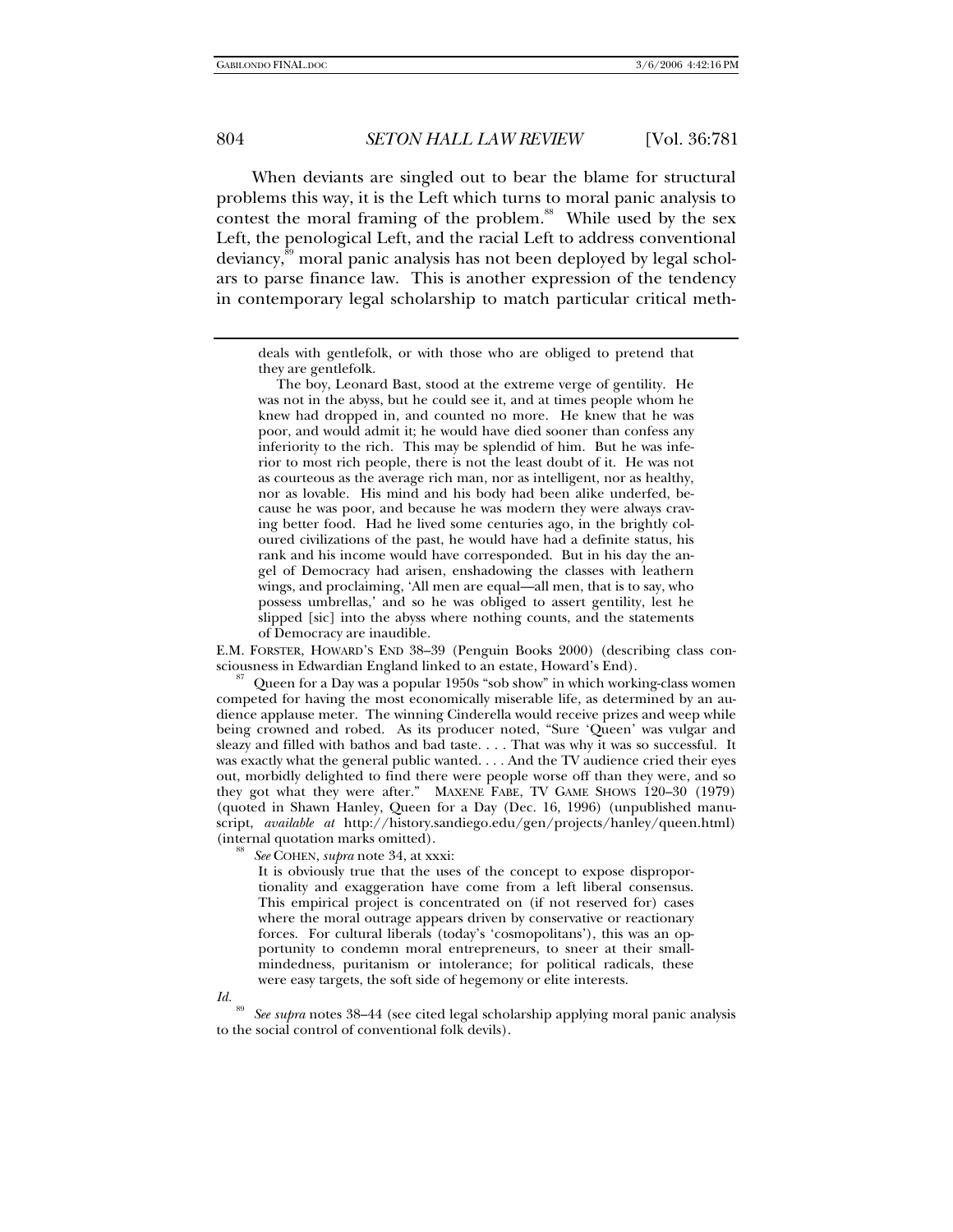ods with substantive political projects, thereby freezing the movement of a critical style across ideological camps.<sup>90</sup> Moral panic analysis has, however, no natural affinity with either the Left or the Right, given that mobs can form anywhere along the political spectrum. So, moral panic analysis may critique statutes which favor interests anywhere along the majoritarian spectrum. As in any panic, a financial moral panic is another opportunity to consider the social construction of deviancy, although the folk devils in question may not belong to the usual suspects. $91$  To the extent that it challenges popular legislation,

*Id.* at 1401–02. He looks to scholarship (as do I) as a place where academics can integrate methodologies without the bondage of history:

 . . . Because any synthesis of these movements is likely to occur at the level of scholarly discourse, and not at the level of substantive political positions, real possibilities for synthesis emerge primarily in this methodological realm.

*Id.* at 1412. I tried doing so in *Sending the Right Signals: Using Rent-Seeking Theory to Analyze the Cuban Central Bank*, 27 HOUS. J. INT'L L. 483, 484–525 (2005) ("Identifying the governance structure of rent-seeking deals between central banks and their constituencies shows how private creditor interests impact the workings of financial regulations. To that end, using opportunism to model institutional and individual action makes [critical] theory more relevant, especially that of liberals, progressives, and deconstructionists on the left (island [Cuba], diaspora, and elsewhere).").

Pointing out the social construction of financial elites as deviants does not suggest that all folk devils suffer equally. We know that they do not. The sociology of law makes clear that governmental social control is regressive, falling most heavily on the most socially and economically marginalized. *See* DONALD BLACK, THE BEHAVIOR OF LAW 16–30 (1976) (expressing law as a series of postulates that describe the incidence of social control). Nor do I suggest that the financiers convicted during this round-up had not broken *some* law. Given the pattern of prosecutorial retreat into obstruction of justice charges when the evidentiary burdens of substantive offenses were too high, the legal violations, however, may not have been of financial law. Even financial witch hunts, though, must conform to procedural requirements. *See*  Arthur Andersen LLP v. United States, 125 S. Ct. 2129 (2005) (unanimously reversing prosecution on obstruction of justice charge due to defective jury instructions).

See Edward L. Rubin, *The New Legal Process, the Synthesis of Discourse, and the Microanalysis of Institutions*, 109 HARV. L. REV. 1393, 1398–1403 (1996) (noting the historic divide between critical approaches such as law and economics and outsider jurisprudence). Rubin notes that there is no intrinsic antagonism between—in this case—law and economics and alterity jurisprudence:

An obvious explanation is the divergent political predilections that gave rise to each movement, but the correspondence between their political positions and their methodologies is not logically required. That is, economic analysis is not necessarily the exclusive instrument of the political right, nor deconstruction the instrument of the left; political debate could have been carried out within either methodological framework.

In fact, it is remarkable how disconnected the two movements are, given that they have developed in the same academic institutions, published in the same scholarly journals, and shared a common concern with law and legal institutions.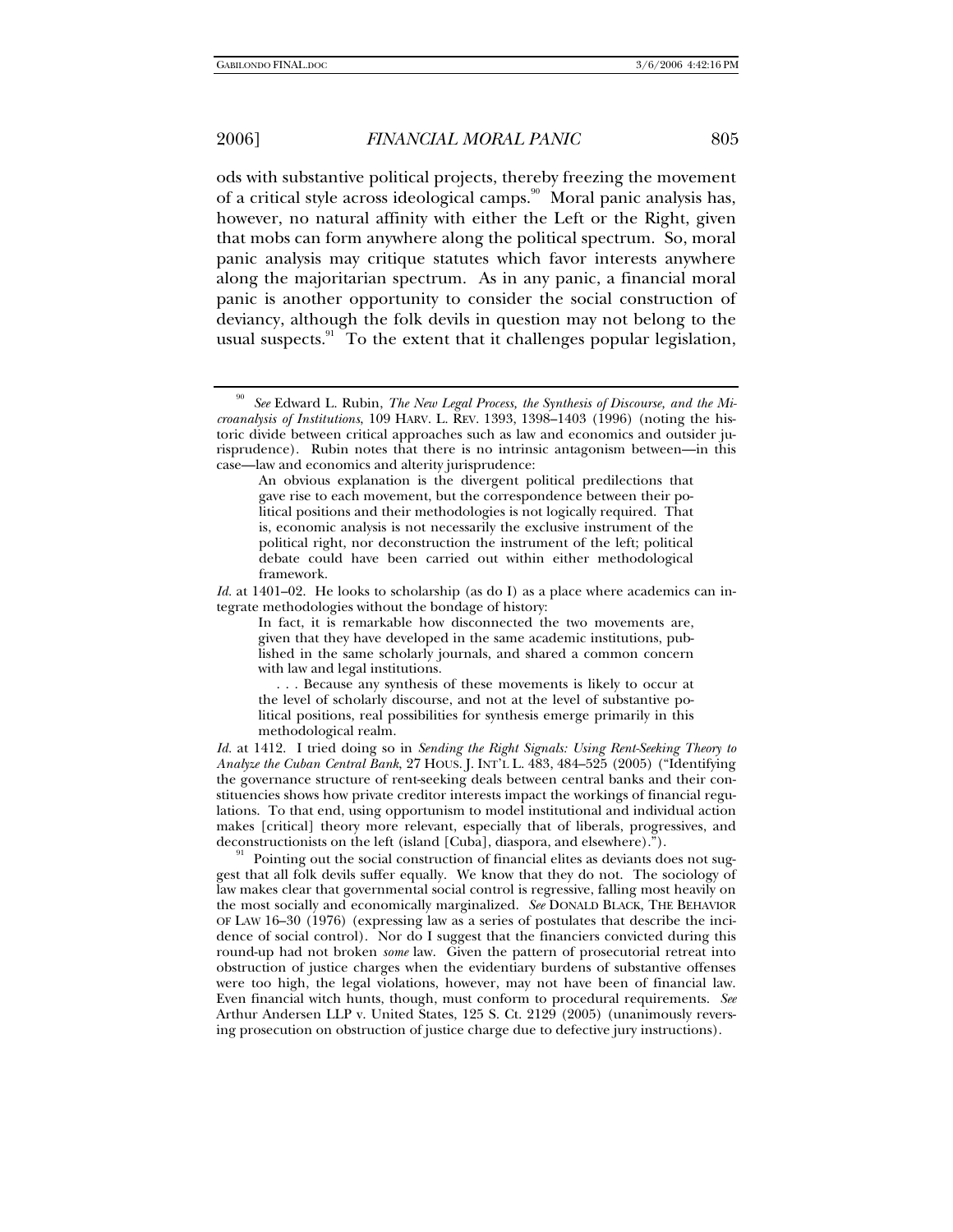effective moral panic analysis is coherently (and persuasively, I think) anti-democratic.

But where was the economic Left to object to the ideological framing of the corporate scandals? Students of constitutional law should be aware of the historic role of federal courts in silencing proponents of Left-based radical approaches to economic insecurity.<sup>97</sup> The ongoing effect of this silencing is that the United States—unlike many other industrialized economies—lacks a robust economic Left from which to frame economic questions in more explicitly structural terms, an ironic market failure in the marketplace of ideas.<sup>93</sup> Also, the otherwise left-leaning moral panic analysts may object less when it is financiers who fall prey to social stigma.<sup>94</sup>

In the absence of any meaningful opposition to the blame narrative, Congress acted accordingly. Since the evil calling for Congress's attention was framed as mischief by officials and auditors, the Act ended up with a punitive rather than technical focus. The traditional focus of federal securities law is disclosure.<sup>95</sup> However, only three of

essential part of critique. Applying financial moral analysis to discourses purporting to address distributional problems is part of a richer critique of economic life:

For part of what it means to dissect the discursive practices that organize our lives is to embark on an inquiry whose outcome is unknown, and the process of which will be radically disorienting at times. . . . Indeed, one of our worries about legalism pertains to its impulse to call the question too peremptorily. . . . It was *through* the process of subjecting political and philosophical idealism to critique that Marx found his way to dialectical materialism and political economy, but a careful reading of this early work makes clear that Marx did not know *in advance* where his critiques would take him . . . .

LEFT LEGALISM/LEFT CRITIQUE, *supra* note 93, at 27. 95 *See* THOMAS LEE HAZEN, THE LAW OF SECURITIES REGULATION 740 (4th ed. 2002) (stating that "federal securities law's exclusive focus is on full disclosure").

Indeed, the American judicial campaign against the economic left has been singularly effective. *See, e.g.*, Whitney v. California, 274 U.S. 357 (1927) (conviction for political organizing on behalf of the Communist Party); Abrams v. United States, 250 U.S. 616 (1919) (upholding conviction of anarchists); Debs v. United States, 249 U.S. 211 (1919) (convicting Eugene Debs for anti-war speech made after a strong

Today one can speak of the economic Left in the United States only apocryphally because, in terms of institutionalized economic views, our system has only a party of the center, a party of the right, and elements of the far right. To invoke "the left," therefore, without explicit qualification is to move the political spectrum rightward*. See* Matt Bai, *The Framing Wars*, N.Y. TIMES MAG., July 17, 2005, at 38 (profiling Professor George Lakoff, who studies how framing of political issues affects the efficacy of political advocacy). For a prominent counterexample that attempts to institutionalize a Left perspective in the legal academy, see generally LEFT LEGALISM/LEFT CRITIQUE (Wendy Brown & Janet Halley eds., 2002).<br><sup>94</sup> Brown and Halley note that a willingness to consider radical uncertainty is an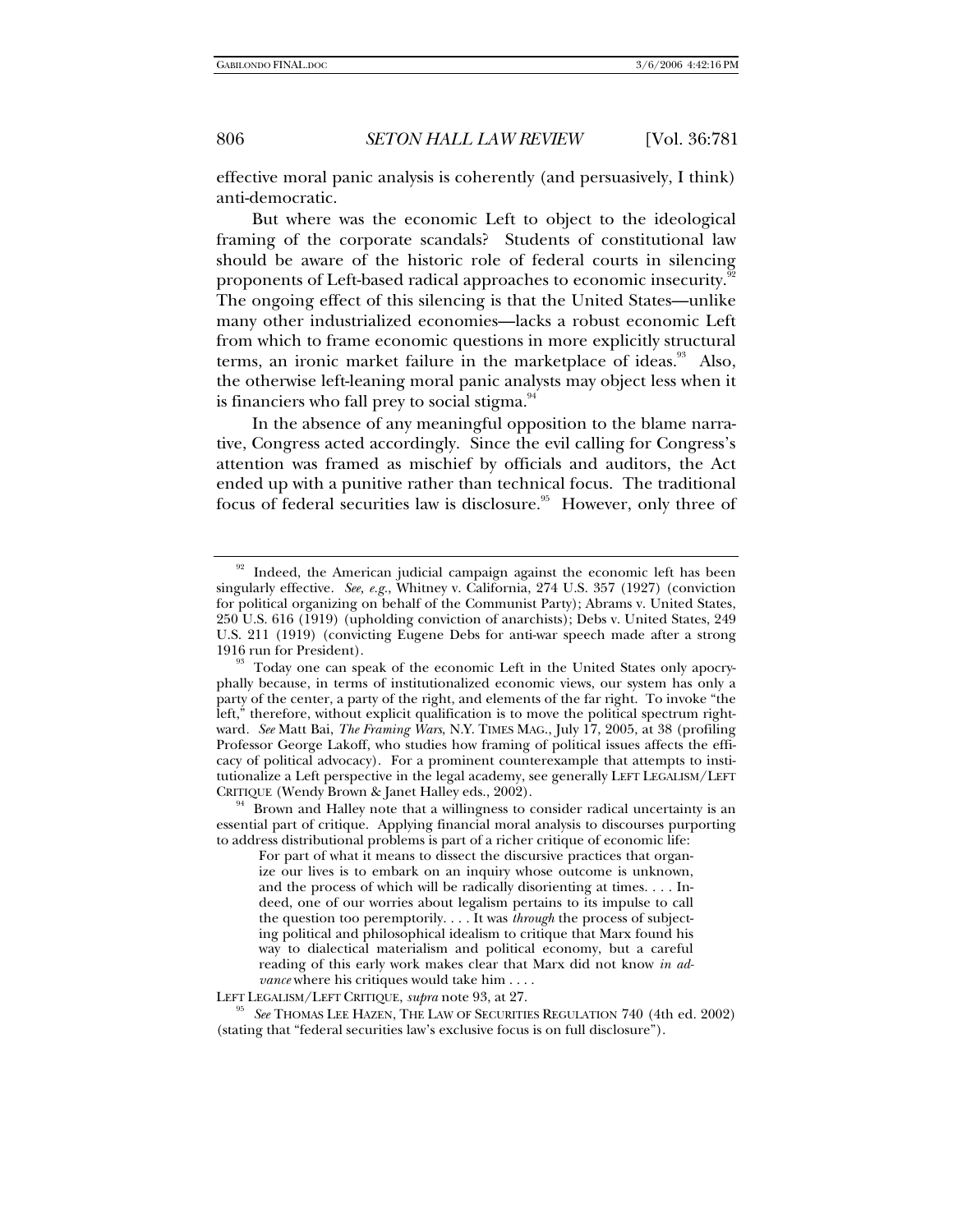Sarbanes-Oxley's sixty-six substantive provisions address disclosure.<sup>96</sup> Instead, criminalizing corporate and managerial activity is the overriding purpose of the Act; three titles are dedicated to fraud and criminal penalties.<sup>97</sup> Targeting folk devils, the Act increased the liability of the chief financial officer (CFO) by requiring the CFO to attest to the accuracy of periodic reports under pain of criminal prosecution.<sup>98</sup> Moreover, by setting up the Public Company Accounting Oversight Board, the Act puts auditors squarely in the sights of the SEC, now empowered to increase its criminal and disciplinary ac-

For example, the Act requires the CFO to attest to the accuracy of the firm's financial reports. 15 U.S.C. § 7241(a)(2)–(3) (Supp. II 2002). It requires that:

the principal financial officer or officers, or persons performing similar functions, certify in each annual or quarterly report filed or submitted under either such section of such Act that—

 (3) based on such officer's knowledge, the financial statements, and other financial information included in the report, fairly present in all material respects the financial condition and results of operations of the issuer as of, and for, the periods presented in the report . . . .

*Id.* Failure to comply with the attestation requirement exposes a chief financial officer to imprisonment for up to 20 years and fines of up to \$5 million. 18 U.S.C. § 1350 (Supp. II 2002). The new requirements extend the chief financial officer's previous duty to ensure the accuracy of financial reports. *See* Joseph F. Morrissey, *Catching the Culprits: Is Sarbanes-Oxley Enough?*, 2003 COLUM. BUS. L. REV. 801, 841–44 (pointing out that chief financial officers and chief executive officers already had to attest to the accuracy of financial reports under securities law requirements that predated Sarbanes-Oxley); Marie Leone, *Command and Controllers: Sarbanes-Oxley May Bring New Risks to the CFO's Office, But It's Raising the Profile of the Once-Faceless Company Controller*, CFO.COM, July 14, 2003, http://www.cfo.com/article.cfm/3009814/ c\_3036076?origin=archive (considering alternative reporting structures in the firm to comply with the CFO's new statutory liabilities).

<sup>&</sup>lt;sup>96</sup> In addition to the rule discussed here, Sarbanes-Oxley amended the previous requirement that certain individuals with controlling interests in a registrant disclose change in control transactions involving the firm. *See* 15 U.S.C. § 78(p) (2000 & Supp. II 2002). Also, the law charged the SEC with rulemaking to ensure that registrants disclose whether audit committees include anyone who is a financial expert. *See id.* § 7265 (Supp. II 2002). The law does provide for additional review of registrant disclosures by SEC staff, but the section does not impose a new disclosure requirement. *See id.* § 7266 (Supp. II 2002).<br><sup>97</sup> *See* Corporate and Criminal Fraud Accountability Act of 2002 § 802, Pub. L.

No. 107-204, 116 Stat. 800 (codified at 18 U.S.C. §§ 1519–20 (Supp. II 2002)) (Title VIII of Sarbanes-Oxley); White-Collar Crime Penalty Enhancement Act of 2002 § 903, Pub. L. No. 107-204, 116 Stat. 805 (amending 18 U.S.C. § 1341 (2000 & Supp.)) (Title IX of Sarbanes-Oxley); and Corporate Fraud Accountability Act of 2002 § 1102, Pub. L. 107-204, 116 Stat. 807 (amending 18 U.S.C. § 1512 (2000 &

<sup>. . . . . .</sup>  (2) based on the officer's knowledge, the report does not contain any untrue statement of a material fact or omit to state a material fact necessary in order to make the statements made, in light of the circumstances under which such statements were made, not misleading; . . .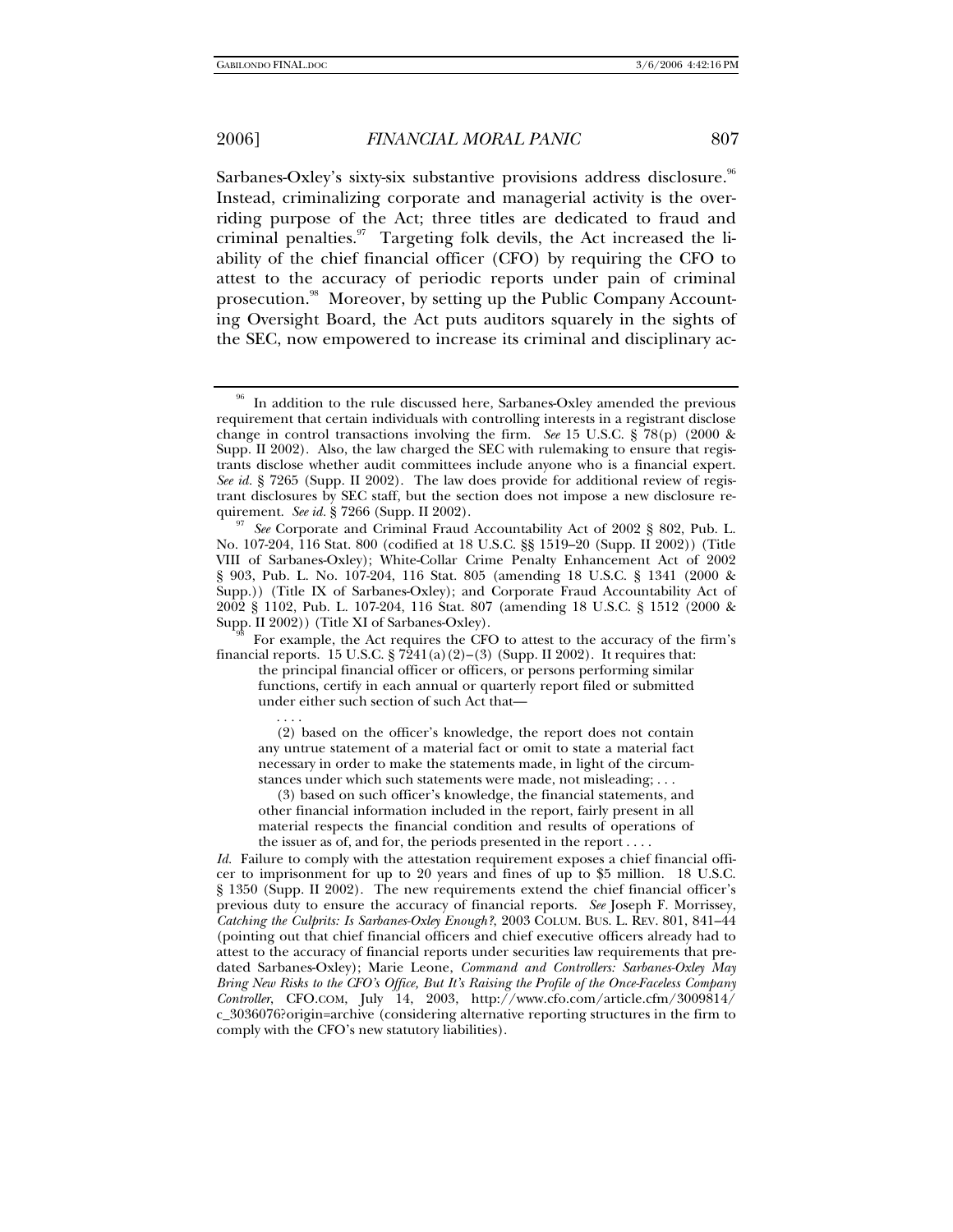tion over a profession that had previously been largely selfregulated.<sup>99</sup> Again, this emphasis on individual criminality reflects the influence of moral panic in the legislative process. Consistent with the national mood, financiers convicted in related prosecutions have received heavy sentences, in particular the contumaciously intransigent ones who refused to plea bargain.<sup>100</sup> Other prosecutions and civil actions brought against corporate officials have also tried to expand the concept of financial loss beyond the previous legal definition.<sup>101</sup> Constructing the problem in question in terms of corporate

letters from victims, twenty-six of which were not disclosed to the defendant). 101 *See, e.g.*, Memorandum of *Amicus Curiae* United States Chamber of Commerce Concerning Interpretation of "Loss," United States v. Bayly, CR. No. H-03-363 (S.D. Tex. Mar. 25, 2005) (arguing that common law and civil securities law standard for loss should control the construction of "loss" under the Federal Sentencing Guidelines), *available at* http://www.uschamber.com/nclc/caselist/issues/securities.htm (follow "View brief" hyperlink under "'Loss Causation' in Criminal Sentencing").

<sup>99</sup> *Cf.* Richard I. Miller & Michael R. Young, *Financial Reporting and Risk Management in the 21st Century*, 65 FORDHAM L. REV. 1987, 2010–17 (1997) (showing how computer-based financial reporting creates new liabilities and defenses for auditors).

See 3 Sentenced for Enron Deal, N.Y. TIMES, May 13, 2005, at C12 (noting threeyear and ten-month sentence of Enron finance official Boyle and three-year and onemonth sentences of Merrill Lynch bankers Furst and Fuhs in earnings management transaction); Associated Press, *Adelphia Founder Gets 15-Year Term; Son Gets 20*, MSNBC.COM, June 20, 2005, http://msnbc.msn.com/id/8291040/ (discussing fifteen-year prison sentence of John Rigas and twenty-year sentence of son, Timothy Rigas, for securities fraud involving use of cash management systems and nondisclosure of OBS transactions); Associated Press, *Ex-Tyco CEO Dennis Kozlowski Found Guilty*, MSNBC.COM, June 17, 2005, http://www.msnbc.msn.com/id/8258729 (noting that Kozlowski and his former finance chief Swartz face up to thirty years in prison); *Federal Judge Imposes Harsh Prison Sentence on Defendant Convicted After Testifying in His Own Defense*, WHITE COLLAR CRIME ALERT (Blank Rome LLP), Oct. 2005, http://www.blankrome.com/Publications/whitecollar/WhiteCollar1004-6.pdf (suggesting a tendency of judges to impose increased punishment on defendants who testify on their own behalf and are later convicted); Mary Flood, *2 Enron Case Figures Avoid Long Jail Terms*, HOUSTON CHRON., Apr. 22, 2005, at A1 (noting three-year and ten-month prison sentence of Merrill Lynch banking and finance staff Brown and Bayly); Bruce Nichols, *For Former Dynegy Exec, Prison Takes Turn for Worse*, DALLAS MORNING NEWS, Jan. 31, 2005, at 4A (discussing transfer of Dynegy trader Jamie Olis to medium-security prison based on his twenty-four-year sentence for a complex cash flow arrangement that mischaracterized financing cash flow as operating cash flow); Andrew Ross Sorkin, *Ex-Banking Star Given 18 Months for Obstruction*, N.Y. TIMES, Sept. 9, 2004, at A1 (discussing eighteen-month prison sentence of Frank Quattrone for obstruction of justice); Stephen Taub, *Rite Aid Exec, 76, Gets 10 Years in Prison*, CFO.COM, Oct. 18, 2004, http://www.cfo.com/article.cfm/3305191/c\_3305215?f= archives&origin=archive (discussing ten-year prison sentence for accounting fraud and obstruction of justice); *see generally Determining the Reasonableness of an Upward Departure in a Fraud Case*, White Collar Crime Prof Blog, http://lawprofessors. typepad.com/whitecollarcrime\_blog/2005/06/upward\_departur.html (June 18, 2005) (discussing *United States v. Meeker*, 411 F.3d 736 (6th Cir. 2005), which departed from the fifty-one to sixty-three month prison sentence for investment fraud under the Sentencing Guidelines to impose an eighty-four-month sentence based on thirty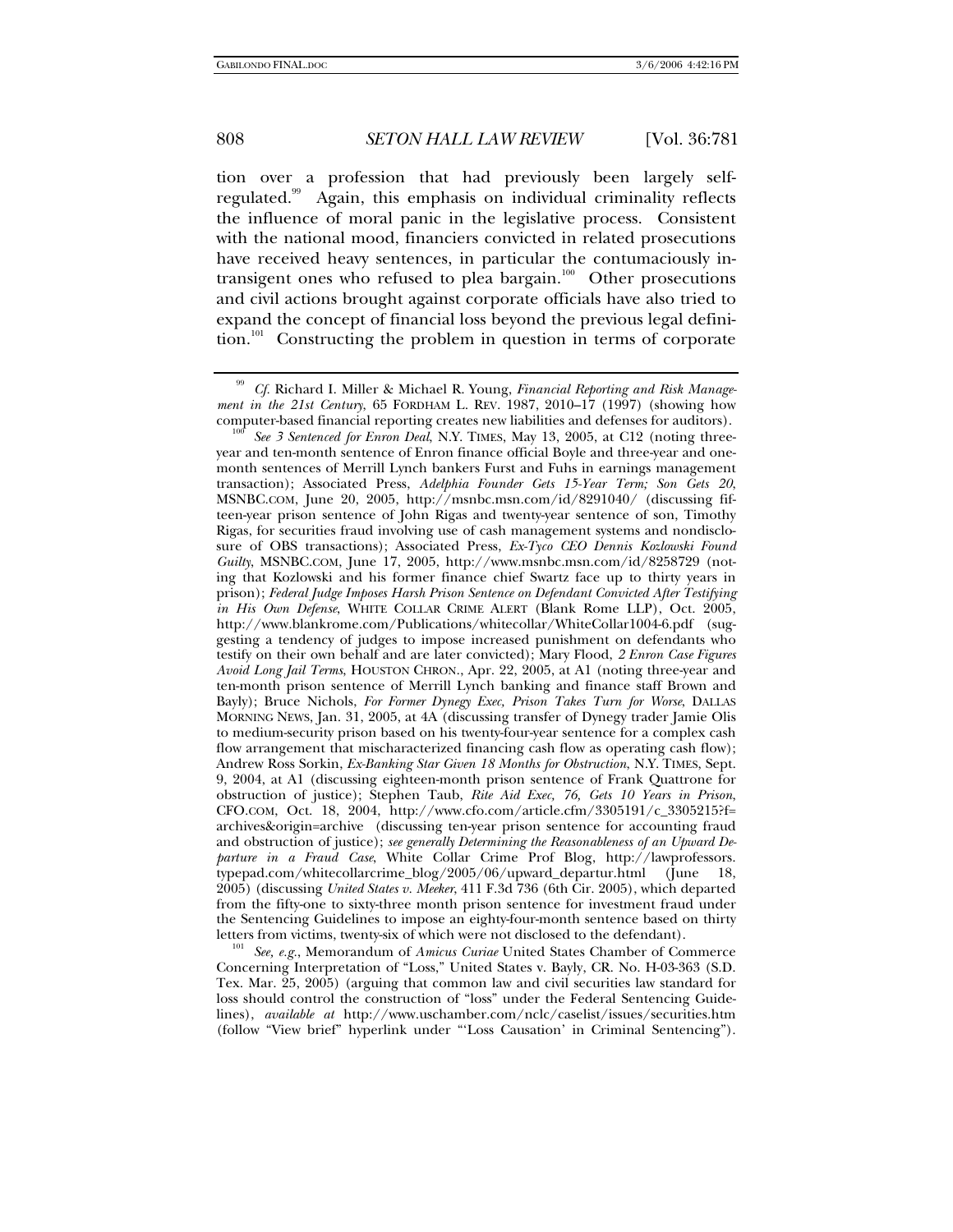rogues has also dovetailed with the SEC's self-concept as an enforcement agency, rather than as a knowledge center about capital market structure.<sup>102</sup>

Granted, public floggings do deter misconduct, but they are not likely to solve the technical problems about financial reporting.<sup>103</sup> These problems continue.<sup>104</sup> Part IV offers technical recommendations for these problems which would contribute to financial transparency for lay investors.<sup>105</sup> But, first, I must address some of the

is supposed to fix the system and force accountants to be policeman in their audits. Does anyone seriously believe that this board will be able to monitor the auditing of thousands of public companies to assure that accountants are acting as policemen, rather than accountants? Of course it cannot, but investors are still being deceived into believing that it will. The Enron debacle and the telecom and dotcom implosions, as well as continuing scandals, by now should have removed any doubts as to the hollowness of the assurance that full disclosure protects investors. That was an impossible dream, and Sarbanes-Oxley only adds more smoke to this vision.

Markham, *supra* note 9, at 799.<br><sup>104</sup> See William H. Beaver, *What Have We Learned from the Recent Corporate Scandals That We Did Not Already Know?*, 8 STAN. J.L. BUS. & FIN. 155, 163 (2002) (analyzing corporate scandals in the context of capital markets research on financial reporting discretion). Professor Beaver notes how the emotional climate of the corporate scandal has impeded a more technical approach to the issues:

 At this stage, there has been a great deal of rhetoric and outrage but relatively little analysis. There has been pressure for rapid responses in the absence of fully understanding the causes of the problems and how they are linked to structural defects in the financial reportingcorporate governance environment. Without these links, it is possible that, in spite of an increase in legislation and regulation, the same problems will reappear.

*Id.* at 168. *See also* Partnoy, *supra* note 18, at 1264 for a concurrence. 105 *See infra* notes 245–80 and accompanying text.

Securities law does recognize a civil action for unrealized loss, but only if the disclosure of the misrepresentation caused the loss. 15 U.S.C. § 77*l*(b) (2000 & Supp. II 2002) (allowing an action for loss measured as "the depreciation in value of the . . . security" resulting from a misrepresentation).<br><sup>102</sup> Consider the emphasis on enforcement from the SEC's website discussion on

institutional mission: "Crucial to the SEC's effectiveness . . . is its enforcement authority. Each year the SEC brings hundreds of civil enforcement actions against individuals and companies for violations of the securities laws." U.S. Securities and Exchange Commission, How the SEC Protects Investors, Maintains Market Integrity, and Facilitates Capital Formation, http://www.sec.gov/about/whatwedo.shtml (last visisted March 2,  $2006$ ). Later I urge the SEC to reconsider its self-concept more in terms of regulatory intelligence about capital market structure. *See infra* notes 262– 80 and accompanying text, suggesting the formation of a capital structure surveillance unit at the SEC to supplement and inform enlightened enforcement of the se-

The Public Company Accounting Oversight Board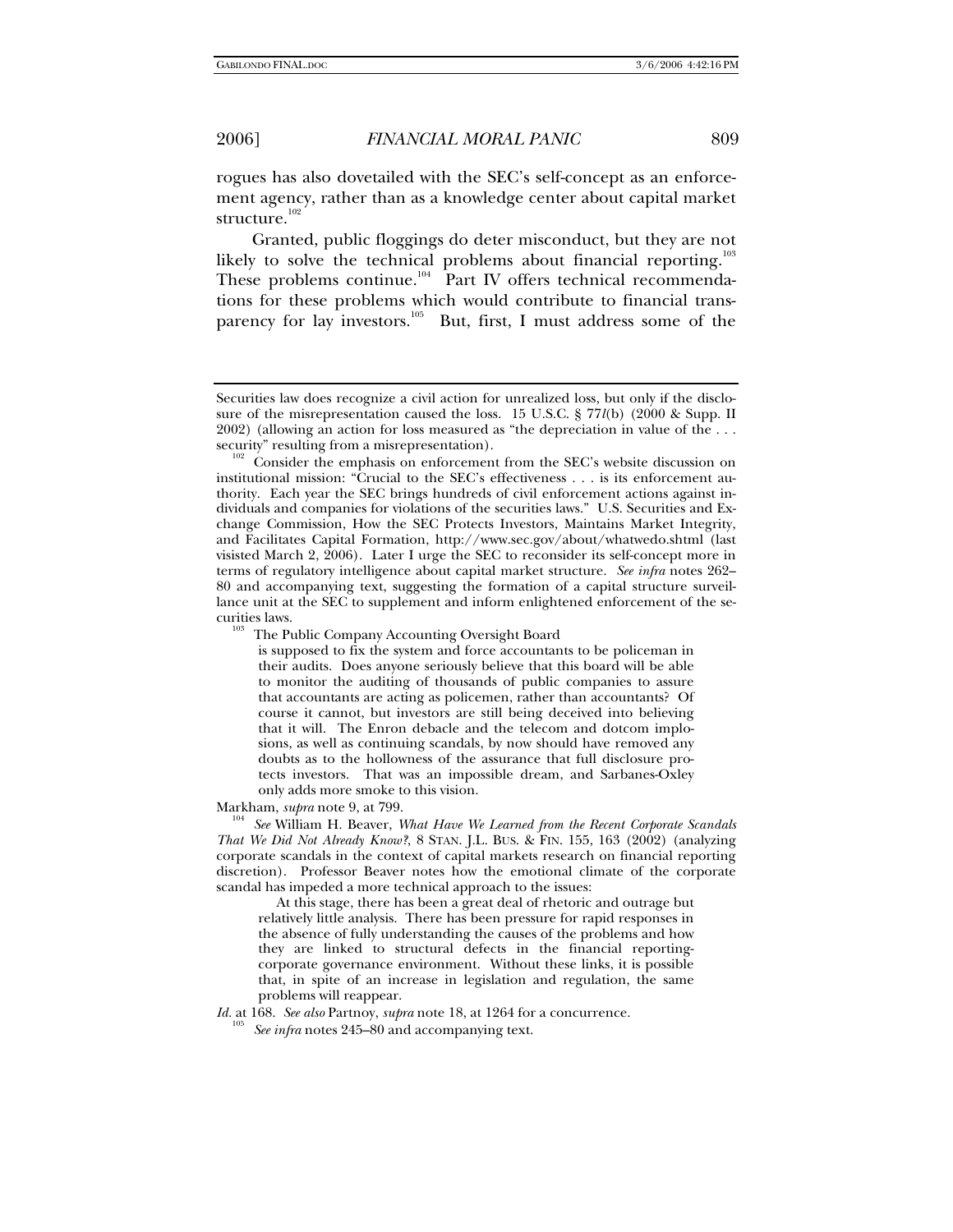technical dynamics behind the hazy moral construction outlined in the previous Part.

## II. FROM MORALIZING TO FINANCIAL TRUTH: CORRECTING THE MYOPIA OF THE BALANCE SHEET

Many of the losses which triggered the financial moral panic involved the failure to disclose significant OBS liabilities and the related failure to book loan income as such, rather than as operating cash flow. In other words, neither the balance sheets of these firms nor their statements of cash flows adequately reflected the firms' true capital structure. Understanding why this gap developed requires appreciating the appeal of OBS arrangements to managers, who gravitate to the OBS sector for both fiduciary and self-serving reasons.<sup>106</sup> Using examples of the cash flow games played by Enron and Dynegy, below I explain why a disclosure standard based on *effective* capital structure would result in more transparency about a firm's risk.

#### *A. The Discrete Charm of Off-Balance-Sheet Arrangements*

The balance sheet is supposed to be a point-in-time snapshot of a firm's net worth and capital structure, i.e., the mixture of the debt and equity instruments that finance the firm. Net worth is calculated by netting the reporting firm's claims to value against the claims of others on the firm.<sup>107</sup> The balance sheet "recognizes" these claims by estimating their total value and aggregating like claims into analytically unified categories of asset claims, liability claims, and equity claims.108 Shown on the left side of the balance sheet, "Assets" are the firm's claims on others. These claims are listed by declining liquidity.<sup>109</sup> Shown at the top of the right side of the balance sheet, "Liabili-

<sup>&</sup>lt;sup>106</sup> For a sophisticated but friendly explanation of the balance sheet, see Walter Schuetze, *What are Assets and Liabilities? Where is True North? (Accounting that My Sister Would Understand*), 37 ABACUS J. ACCT., FIN. & BUS. STUD. (2001) (emphasizing that balance sheet values should be based on cash or cash-equivalent values).

<sup>&</sup>lt;sup>107</sup> See FIN. ACCOUNTING STANDARDS BD., STATEMENT OF FINANCIAL ACCOUNTING CONCEPTS NO. 6: ELEMENTS OF FINANCIAL STATEMENTS (1985), *available at* http://www. fasb.org/pdf/con6.pdf.<br><sup>108</sup> In accounting, "recognition" means reporting the value of an item in a finan-

cial report. *See* THOMAS R. DYCKMAN ET AL., INTERMEDIATE ACCOUNTING 36 (5th ed. 2001). Mandatory recognition is more invasive than mere disclosure. The new disclosure rule requires only disclosure, not recognition.

Accounting definitions sound somewhat metaphysical. "Assets are probable future economic benefits obtained or controlled by a particular entity as a result of past transactions or events." STATEMENT OF FINANCIAL ACCOUNTING CONCEPTS NO. 6, *supra* note 107, at 6. Asset claims may be choses in possession, i.e., an asset claim may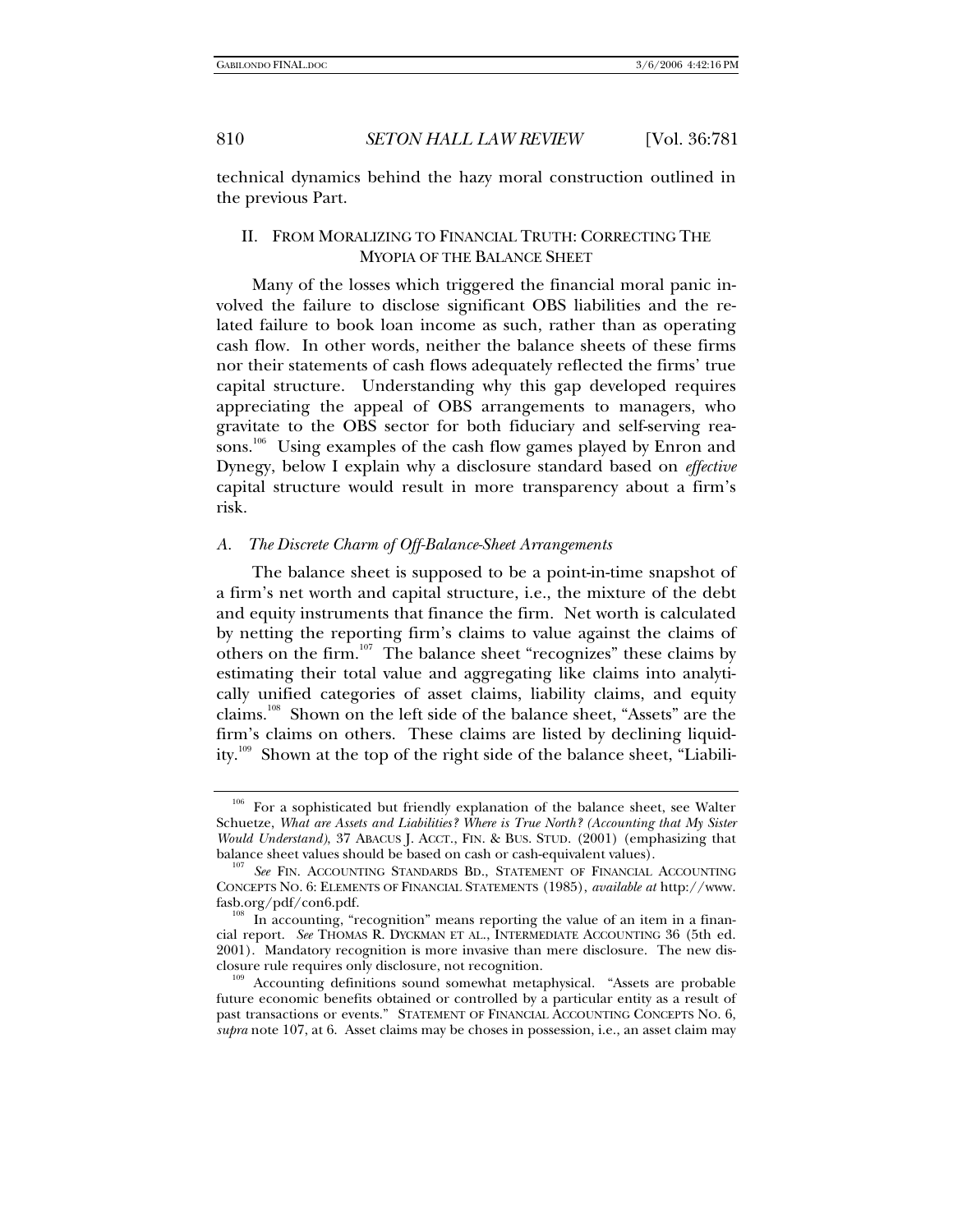ties" are third parties' credit claims on the firm. They are listed by maturity and relative priority.<sup>110</sup> The difference between "Assets" and "Liabilities" is called "Shareholder's Equity" and appears under the "Liabilities" section in the right-hand column.<sup>111</sup> The owners' account, shareholder's equity is the residue that would be left for the firm's owners in a hypothetical liquidation after satisfaction of creditors' claims.112 By convention, the "Assets" equals the sum of the "Liabilities" and "Equity" accounts.<sup>113</sup> The firm's balance sheet also includes the assets and liabilities of any other entity controlled by the firm.<sup>114</sup> Most registrants use the annual  $10K$  form filed with the SEC as their balance sheet.

<sup>112</sup> In truth, though, the varieties of accounting methods used by the balance sheet make it hard to estimate a firm's actual liquidation value without more detail about assets and liabilities.

The accounting and reporting model under Generally Accepted Accounting Principles is actually a mixed-attribute model. Although most transactions and balances are measured on the basis of historical cost, which is the amount of cash or its equivalent originally paid to acquire an asset, certain assets and liabilities are reported at current values either in the financial statements or related notes. For example, certain investments in debt and equity securities are currently reported at fair value, receivables are reported at net realizable value, and inventories are reported at the lower of cost or market value.

*See* HEARINGS, *supra* note 55, at 561 n.13 (prepared statement of David M. Walker,

 $^{113}$ <sup>-</sup>This is called the fundamental accounting equation. PAUL D. KIMMEL ET AL., FINANCIAL ACCOUNTING 12 (1998).

Part of the OBS sector had started with an early accounting pronouncement that clarified when a firm had to consolidate legally separate entities on its balance sheet. AM. INST. OF CERTIFIED PUB. ACCOUNTANTS, ACCOUNTING RESEARCH BULLETIN

be a building, or, more commonly, choses in action, such as a debt obligation against another, requiring further action to reduce the chose to a liquid form. Liquidity when used with regard to an asset claim—rather than to an obligor as a whole means the ease with which the asset may be converted into cash or its equivalent. *See* 

<sup>&</sup>lt;sup>110</sup> "Liabilities are probable future sacrifices of economic benefits arising from present obligations of a particular entity to transfer assets or provide services to other entities in the future as a result of past transactions or events." *See* STATEMENT OF FINANCIAL ACCOUNTING CONCEPTS NO. 6, *supra* note 107, at 6. Liability entries should also tell a reader something about a firm's funding style. Does the firm issue long- or short-term debt? Will its payment obligations mature over time or all at once? The answers to these questions help a reader appreciate the funding philosophy of the firm.<br><sup>111</sup> "Equity . . . is the residual interest in the assets of an entity that remains after

deducting its liabilities." *Id.* The real value of asset and liability claims is unclear because neither is marked-to-market to reflect liquidation value. Most firms value assets at historic cost rather than replacement cost. Firms book liabilities at par, i.e., nominal, value rather than reflecting what creditors would accept to settle the claim (which would be a mark-to-market approach to liabilities). So the value of Share-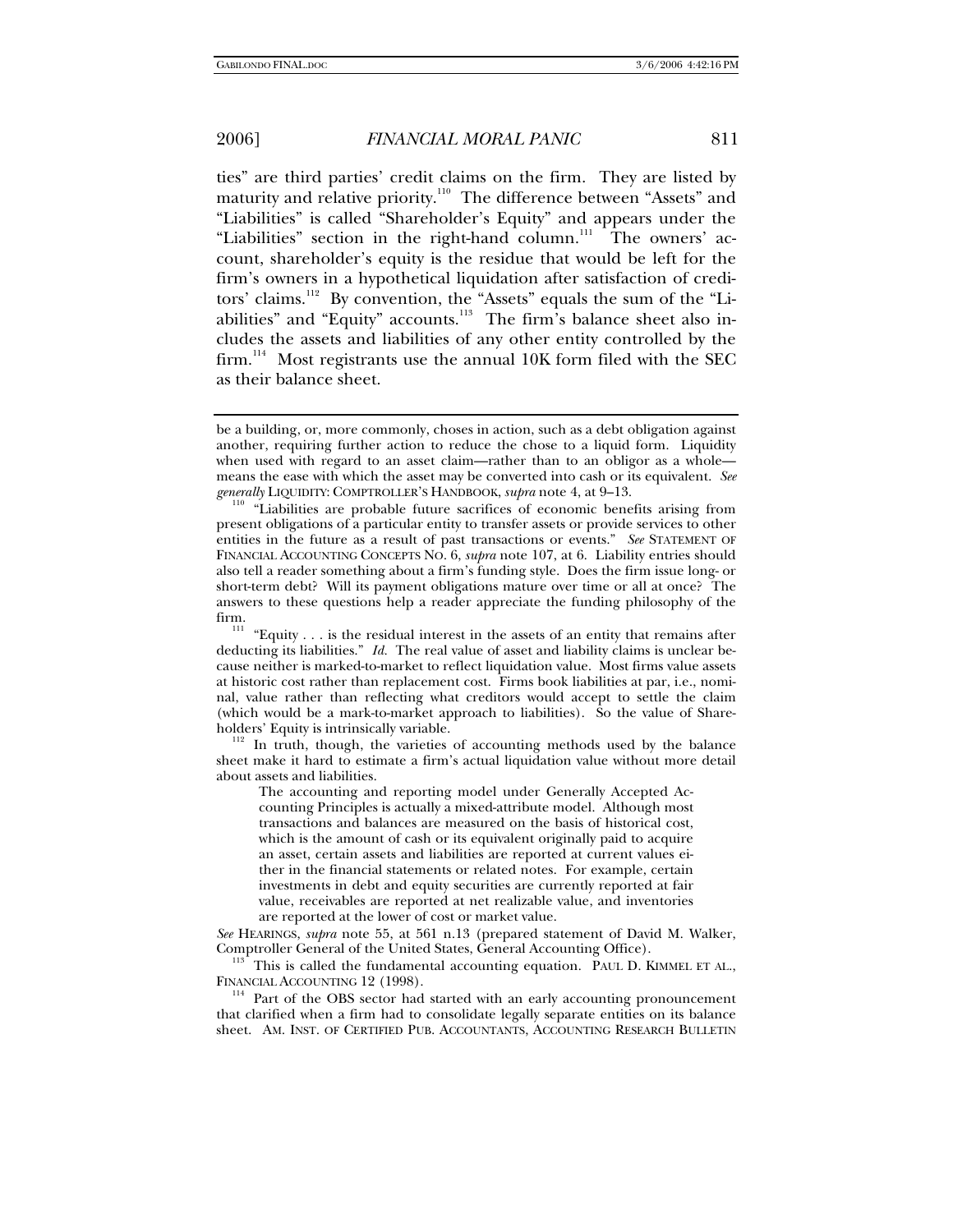The numbers on the balance sheet matter dearly. If they hint at illiquidity or capital shortfalls, the firm may have to pay more for credit, face the white-hot glare of regulators, or trigger adverse contractual rights of demanding counterparties. For example, some credit covenants let a creditor sue if the borrowing firm's (balance sheet) debt to equity ratio drops below a contractually-set point.<sup>115</sup> To mitigate these business risks, the careful manager optimizes the presentation of information on the balance sheet. For example, firms may reclassify debt from short-term to long-term in order to improve their liquidity ratios.116 Shifting numerical values *only* in the assets column (left-hand side), *only* in the liabilities column (right-hand side), or only *between* the liability and the equity accounts (both on the right-hand side) does not change the overall size of the balance sheet.<sup>117</sup> To modify the size of the visible balance sheet, managers must move off the balance sheet, using reporting discretion which is customary in accrual accounting.<sup>118</sup> For example, the classification of operating leases is subject to significant discretion.<sup>119</sup> The generalized

ers). 116 *See* Jeffrey Gramlich et al., *Balance Sheet Management: The Case of Short-Term Obligations Reclassified as Long-Term Debt*, 39 J. ACCT. RES. 283 (2001) (documenting significant debt reclassifications of 220 firms to smooth out balance sheet liquidity and

leverage measures).<br><sup>117</sup> None of these moves disturbs the basic stability of the fundamental accounting equation that "Assets" equals the sum of "Liabilities" plus "Equity." 118 A prominent accounting theorist notes:

The term used in the research literature is *earnings management*, rather than some pejorative phrase, such as *earnings manipulation*. . . . Discretion in financial reporting can be used to signal or convey additional information management has that is not publicly available. Hence, it may be benign rather than sinister . . . earnings management does not necessarily imply a violation of Generally Accepted Accounting Principles (GAAP). There is a range of discretion within the boundaries of judgment that is permitted, in fact required, under GAAP-based accrual accounting.

*See* BEAVER, *supra* note 5, at 163. 1199 Booked off-the-balance sheet, the lease shows up in neither the asset or liability column. But recognizing the item on the balance sheet increases book assets by the value of the item and book liabilities by debt in respect of the lease. Constructive capitalization better reflects a firm's effective capital structure. *See* Eugene A. Imhoff et al., *Operating Leases: Impact of Constructive Capitalization*, ACCOUNTING HORIZONS,

NO. 51: CONSOLIDATED FINANCIAL STATEMENTS (1959) (requiring consolidation of a legally separate entity when the reporting firm had a controlling financial interest, including majority voting interest). Consolidation eliminates the risk of surprise from an OBS item because the reporting firm absorbs the OBS entity for reporting purposes. The issues presented in this discussion arise with respect to *unconsolidated* 

 $^{115}$  See ILEEN B. MALITZ, THE MODERN ROLE OF BOND COVENANTS 15–26 (describing bond covenants creditors use to limit wealth expropriation by owners and manag-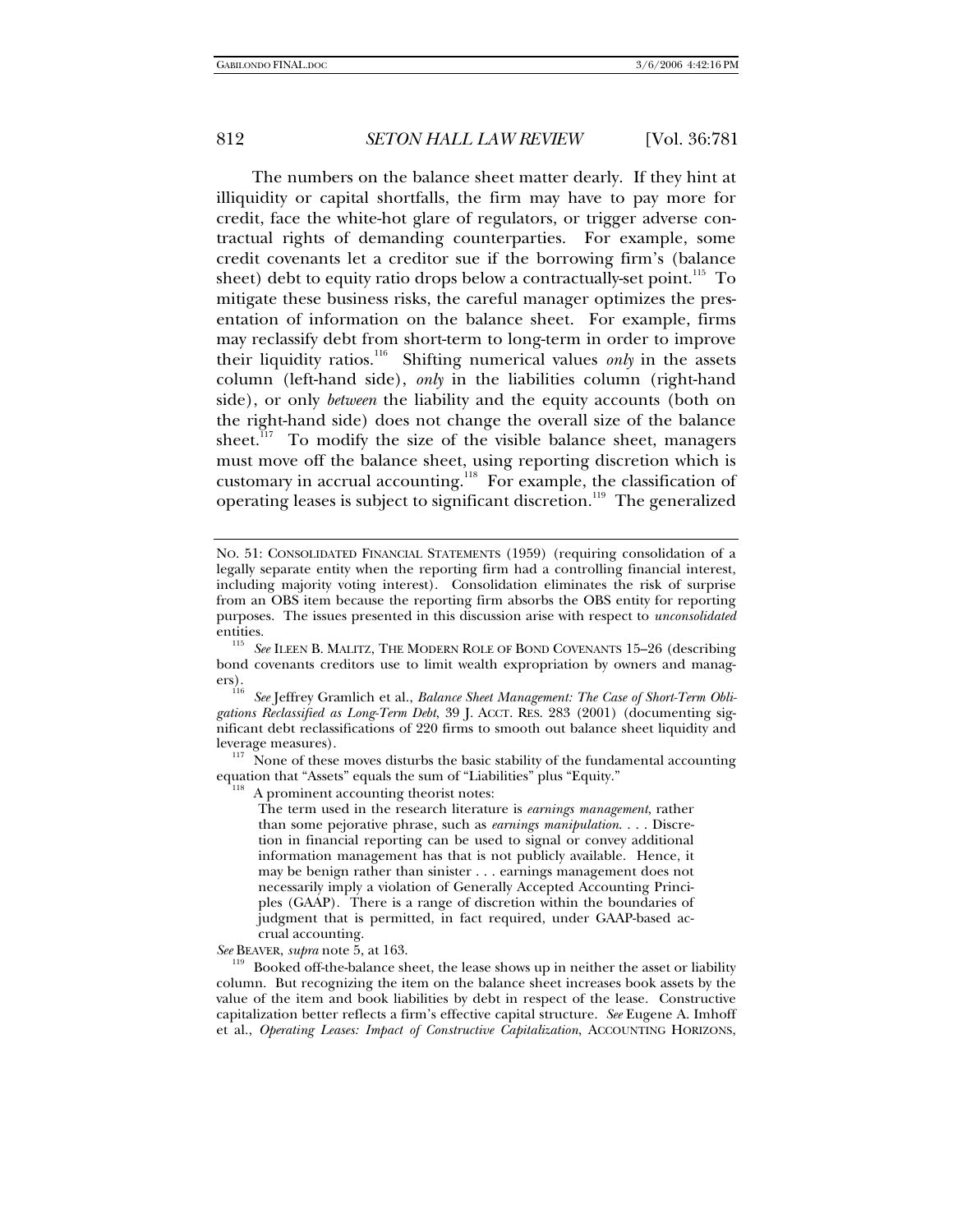practice of funding with OBS items leads finance practitioners to distinguish between a firm's "book leverage" and its "financial leverage."<sup>120</sup> Some arrangements are hard to classify as on- or off-balance- ${\rm sheet.}^{^{121}}$ 

Managers may seek shelter from balance sheet disclosure both for fiduciary and opportunistic reasons.<sup>122</sup> Conducting a transaction

cancelable OBS operating leases. *See* SEC REPORT, *supra* note 17, at 4. <sup>120</sup> A fundamental aspect of capital structure, leverage is the ratio of debt financing to equity financing; in other words the extent to which owners use creditors' resources to increase the firm's operating base and the owners' residual upside gain. Financial accounting calculates "book" leverage with generally accepted accounting principles. A more economic observer measures the firm's effective leverage (also called financial leverage) on the basis of actual financial power. Obviously, book and financial leverage diverge. Finance classes teach students about financial leverage.<br>See RAY H. GARRISON ET AL., MANAGERIAL ACCOUNTING 796-97 (11th ed. 2006).

<sup>121</sup> The treatment of leases is a good example of how items with potential OBS implications were treated. The problem with a lease is that it may be a true lease or, instead, a disguised property interest that belongs on the balance sheet. Between 1939 and 1959, the main source of accounting rules was the AICPA's Committee on Accounting Procedure, which produced Accounting Research Bulletins (ARB). The AICPA first addressed lease accounting in 1949. *See* AM. INST. OF CERTIFIED PUB. ACCOUNTANTS, ACCOUNTING RESEARCH BULLETIN No. 38 (1949) [hereinafter ARB No. 38] (superseded by AM. INST. OF CERTIFIED PUB. ACCOUNTANTS, ACCOUNTING RESEARCH BULLETIN NO. 43: RESTATEMENT AND REVISION OF ACCOUNTING RESEARCH BULLETINS (1953)). ARB No. 38 laid down only a loosely defined standard about the problem. Later lease accounting pronouncements refined these principles to increase the accuracy of financial reporting with respect to leases. Identifying when a lease had to be reflected on the balance sheet, i.e., capitalized, or could be located off the balance sheet remained a contentious issue for the next forty years. *See* FIN. ACCOUNTING STANDARDS BD., STATEMENT OF FINANCIAL ACCOUNTING CONCEPTS NO. 13: ACCOUNTING FOR LEASES (1976) (clarifying when leases must be capitalized on the balance sheet); FIN. ACCOUNTING STANDARDS BD., STATEMENT OF FINANCIAL ACCOUNTING STANDARDS NO. 23: INCEPTIONS OF THE LEASE (1978) (noting when capitalization must be done at the beginning of a lease); FIN. ACCOUNTING STANDARDS BD., STATEMENT OF FINANCIAL ACCOUNTING STANDARDS NO. 91: ACCOUNTING FOR NONREFUNDABLE FEES AND COSTS ASSOCIATED WITH ORIGINATING OR ACQUIRING LOANS AND INITIAL DIRECT COSTS OF LEASES (1986) (identifying which costs need not be reflected on the balance sheet); and FIN. ACCOUNTING STANDARDS BD., STATEMENT OF FINANCIAL ACCOUNTING STANDARDS NO. 98: ACCOUNTING FOR LEASES (1988). The issue is still not definitively resolved.

 $122$  It is no accident that these items are invisible. Consider this comment on the OBS items targeted by the new disclosure rule:

 The [OBS entities] that this interpretation covers are currently invisible, by design. There is no simple or reliable way for analysts or investors to judge which companies are most likely to be affected. Clues might be found in the management's discussion and analysis, but not enough to enable financial statement users to reliably estimate how the interpretation will affect companies' financial statements. This new interpretation might cause very few changes in corporate balance sheets,

Mar. 1991, at 51 (showing effects on net income and balance sheet of constructively capitalizing unrecorded operating leases). The Securities and Exchange Commission estimates that U.S. corporate issuers may owe as much as \$1.25 trillion in non-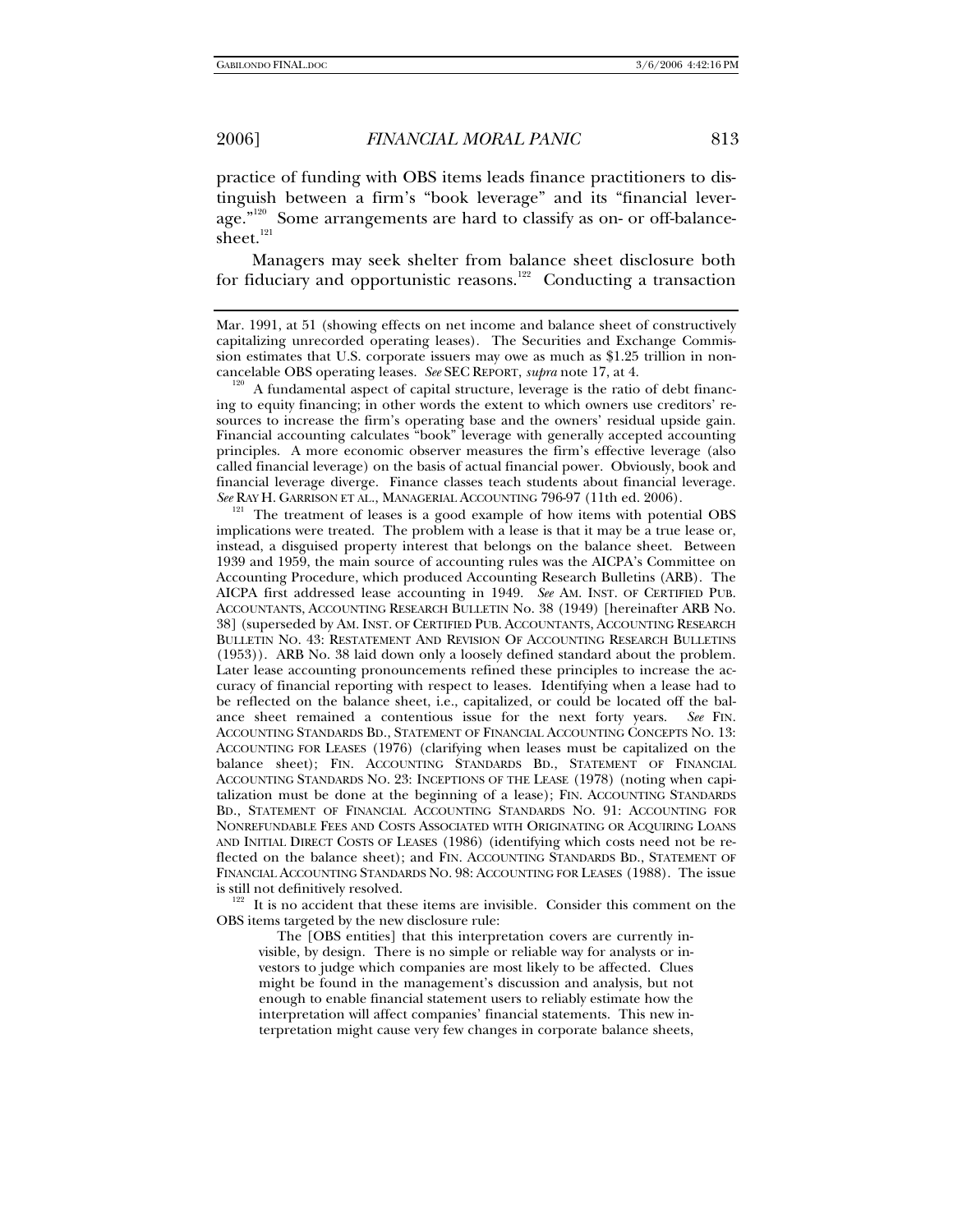off the balance sheet gives managers more flexibility by reducing the discipline of oversight from creditors or owners who would be able to monitor publicly-reported financial details.<sup>123</sup> Common fiduciary motivations include managing the firm's book leverage, credit rating, or risk profile for the sake of protecting the trading value of the firm's shares.<sup>124</sup> For example, an OBS deal may boost the firm's book income without worsening the firm's book leverage.<sup>125</sup> A firm may deduct the OBS debt interest from some special purpose entities on its federal taxes without having to report the underlying liability on its balance sheet.<sup>126</sup> Firms also use OBS partnerships to optimize the tax value of their research and development expenditures.<sup>127</sup> Segregating a business project off-balance-sheet insulates the firm from the risk of

Jalal Soroosh & Jack T. Ciesielski, *Accounting for Special Purpose Entities Revised: FASB Interpretation 46(R)*, CPA J., July 2004, at 30, 37, *available at* http://www.nysscpa.org/

**See generally William Beaver, Perspectives on Recent Capital Market Research, 77** ACCT. REV. 453, 466–68 (2002) (concluding that it is difficult to isolate the primary motive for discretionary behavior by managers over reporting earnings because managers have multiple motives for such conduct). *Cf.* Anthony J. Luppino, *Stopping the Enron End-Runs and Other Trick Plays: The Book-Tax Accounting Conformity Defense*, 2003 COLUM. BUS. L. REV. 35 (arguing that accounting practices should be conformed to tax standards to avoid characterizing transactions differently for tax and financial ac-

because companies that would have to consolidate their SPEs under the requirements of this interpretation might already be taking steps to shut down or sell their interests prior to the effective date. This scenario would avoid the embarrassment for the sponsors of presenting what they never professed to own. The other alternative is that Interpretation 46(R) might cause significant adverse adjustments to companies' balance sheets and create technical defaults in loan covenants.

In this sense, using OBS activities increases the value of a manager's "switching" options" to reallocate resources between investment. *Cf.* George Triantis*, Financial Slack Policy and the Laws of Secured Transactions*, 29 J. LEGAL STUD. 35, 39, (2005) ("As a general proposition, managers are much more prone to take actions that increase their welfare (for example, perquisite consumption or empire building) or the welfare of their shareholders (for example, share repurchases or high-risk investments) if they have cash at their disposal."). The disclosure recommendations made in Part IV may reduce the value of these options by providing more detail about cash flow to external constituencies of the firm. See Part IV.A.

<sup>&</sup>lt;sup>125</sup> See generally Fred D. Campobasso, Off-Balance-Sheet Financing Can Generate Capi*tal for Strategic Development*, HEALTHCARE FIN. MGMT., June 2000, *available at* http:// www.findarticles.com/p/articles/mi\_m3257/is\_6\_54/ai\_62929196 (noting return and liquidity advantages to using synthetic leases, sale-and-leaseback, and joint venture arrangements to finance real estate operations). 126 *See* David Mangefrida & E. Ray Beeman, *Recent IRS Securitization Ruling Signals* 

*Analytical Shift in Distinguishing Between Sales and Financings*, INVESTMENT LAW., Oct.

<sup>1998,</sup> at 5 (explaining ability to characterize the lease as sale or financing). 127 *See generally* Douglas Shackelford & Terry Shevlin, *Empirical Tax Research in Accounting*, 31 J. ACCT. & ECON. 321 (2001); Terry Shevlin, *Taxes and Off-Balance-Sheet Financing: Research and Development Limited Partnerships*, 62 ACCT. REV. 480 (1987).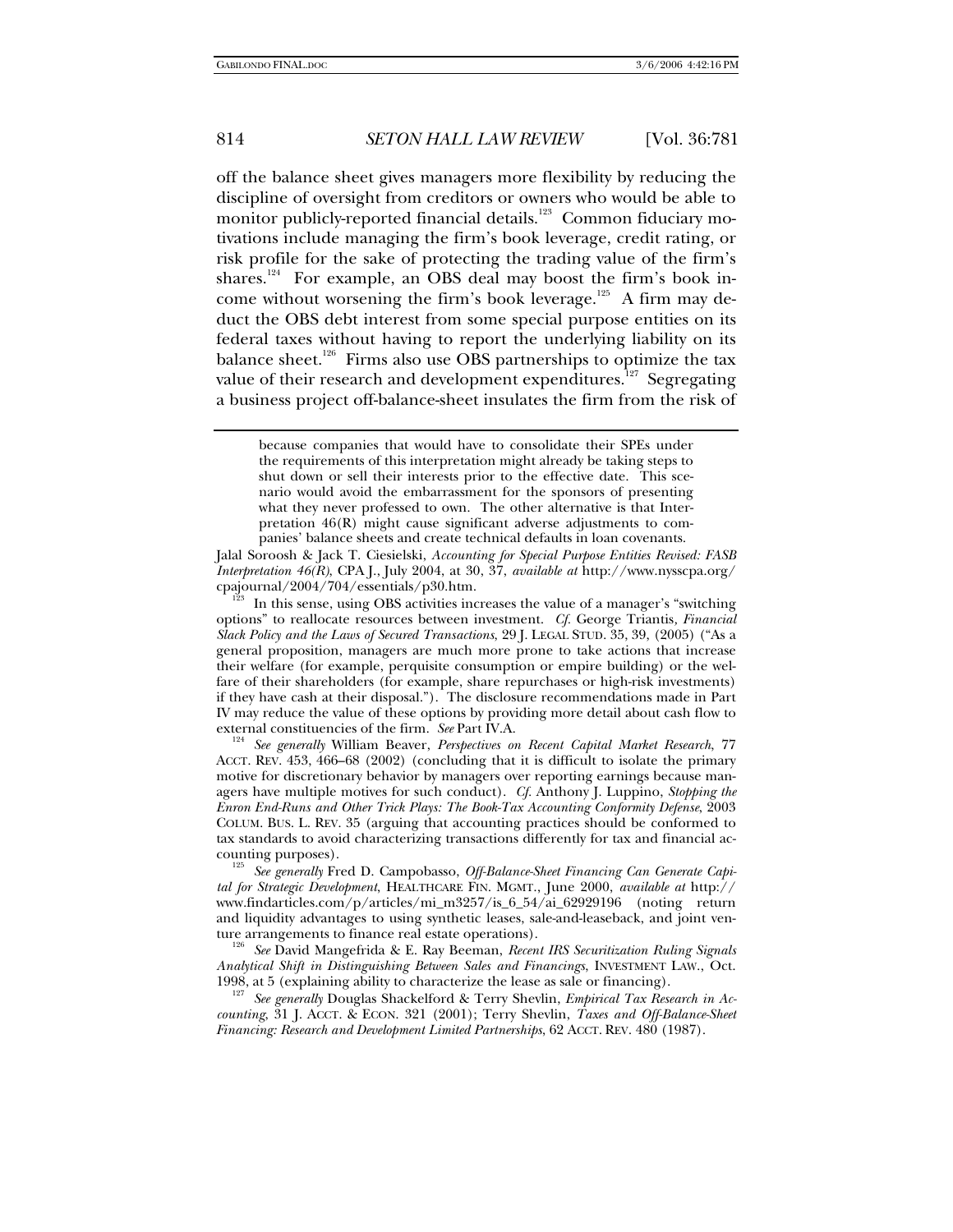loss from the investment. Stealth funding through OBS arrangements may avoid covenants limiting investment in new business opportunities in bank loan documents, bondholder indenture agreements, or a firm's certificate of incorporation.<sup>128</sup> Such deals may, however, violate explicit contractual duties of good faith and fair dealing. $129$ 

Apart from fiduciary brinksmanship for the sake of shareholders, managers may also use an OBS arrangement for their own opportunistic ends, which may be antithetical to the interests of their principals, i.e. shareholders. When executive compensation is pegged to balance sheet ratios such as return on assets, return on equity, and debt-to-equity, a manager would likely prefer, all else being equal, an OBS deal which increases his compensation by improving one of these ratios.

Undisclosed OBS arrangements bear on conflicts between a firm's competing claimants, including the stockholder-bondholder conflict over the firm's exposure to financial risk.<sup>130</sup> OBS cash flow

Cf. In re Explorer Pipeline Co., 781 A.2d 705 (Del. Ch. 2001) (holding that corporation's decision to enter into an OBS operating lease was not subject to a supermajority provision found in the corporation's certificate of incorporation); *see also*  Samir El-Gazzar et al., *The Use of Off-Balance Sheet Financing to Circumvent Financial Covenant Restrictions*, 4 J. ACC. AUDITING FIN. 217 (1989) (analyzing forty-three addenda to leases which contained debt covenants to examine how firms use OBS ar-

rangements to modify covenant-based restrictions).<br><sup>129</sup> For example, a court has been unwilling to expand the concept of good faith with respect to balance sheet debt. *See* Metro. Life Ins. Co. v. RJR Nabisco, Inc., 716 F. Supp. 1504, 1507–08 (S.D.N.Y. 1989) (rejecting plaintiff's request to imply a covenant of good faith and fair dealing into a bond indenture which did not impose debt limits on the defendant-issuer). The use of OBS debt, however, may warrant wider consideration for a creditor, although careful bond counsel would draft covenants

<sup>130</sup> Bondholders enjoy legal priority over stockholders to only a liquidated amount, i.e., the principal and interest on the bonds in question. *See* MALITZ, *supra*  note 115, at 3–4 (explaining the conflict of interest between creditors and owners of a corporation). Stockholders recover only after satisfaction of these liquidated claims, but they keep whatever is left over, i.e., the residual upside. These adverse rights lead to a class conflict in the corporation over risk and investment: stockholders may prefer a low probability, high investment return because they collect the residue; contra, bondholders may prefer a high probability, low investment return because they get paid first and gain nothing from risk in excess of what is required for a return of their capital. When OBS liabilities increase the residual upside, these liabilities let the firm leverage the bondholders' money free of the contractual protections for which the bondholders bargained. This is the private firm version of the financing moral hazard in banks. *See infra* note 185. Conversely, OBS assets may inure to the benefit of the bondholder to the extent that the OBS asset may be used to fund the bondholder's fixed claim on firm assets.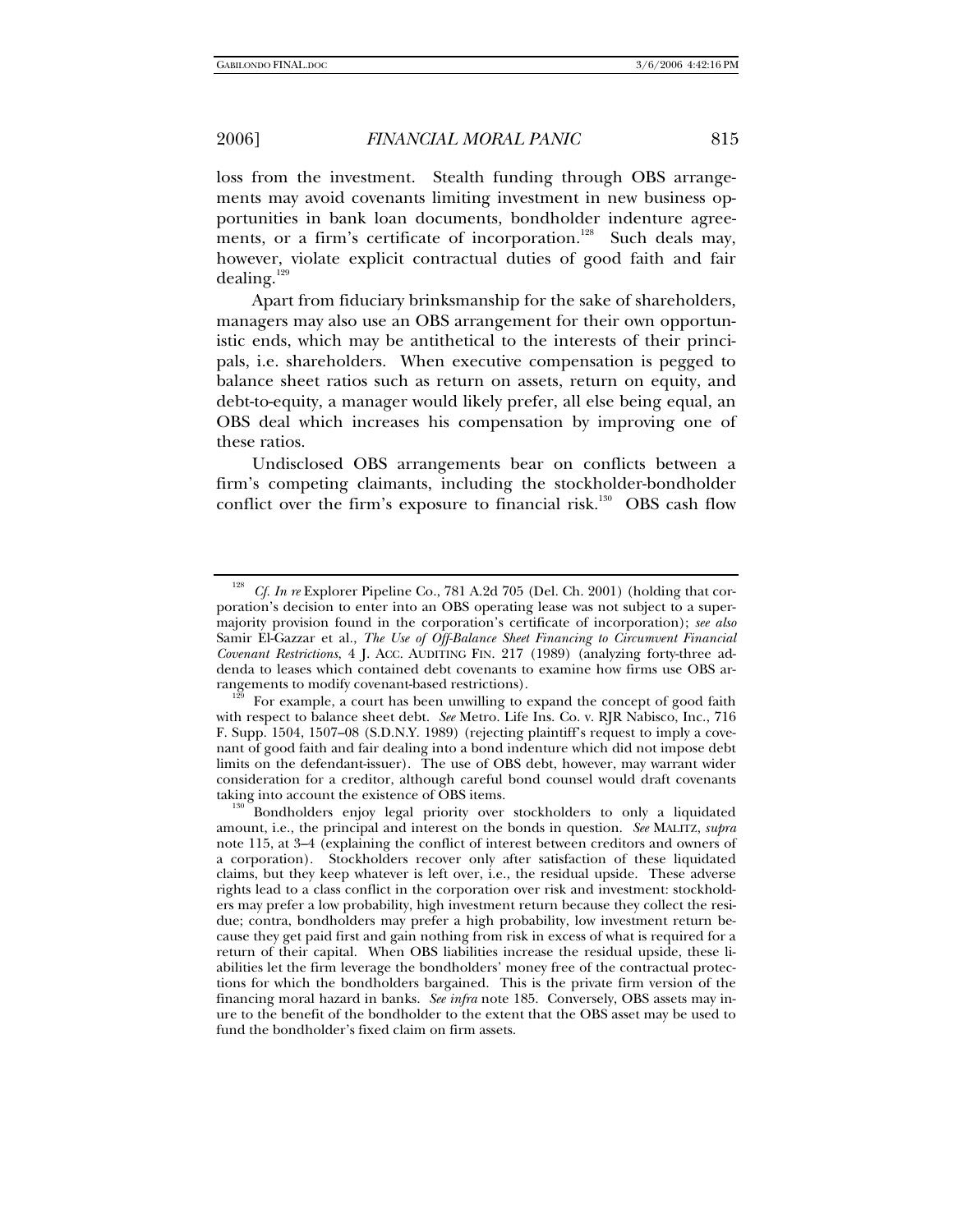may also increase existing agency costs for shareholders.<sup>131</sup> Management accounting will carefully monitor these arrangements to the extent that they are material to the decisions faced by a firm's managers.132 Some firm outsiders such as institutional creditors may also bargain for this type of information.<sup>133</sup> Financial databases, an important public source of firm-level information, however, usually lack much information about OBS items.<sup>134</sup>

To illustrate the motivations that lead corporate officials to use OBS arrangements, the next section discusses cash flow games used by two companies implicated in the accounting controversies that led to the Act, Enron and Dynegy.

#### *B. Cash Flow Games*

The purpose of this particular Enron strategy was for Enron to receive liquidity from a bank without increasing the firm's financial

 $132$  To the extent that OBS items may impact the firm, its management accounting will track the risk. *See* GARRISON ET AL., *supra* note 120, at 9:

 Financial accounting is mandatory; that is, it must be done. Various outside parties such as the Securities and Exchange Commission (SEC) and the tax authorities require periodic financial statements. Managerial accounting, on the other hand, is not mandatory. A company is completely free to do as much or as little as it wishes. No regulatory bodies or other outside agencies specify what is to be done, or, for that matter, whether anything is to be done at all. Since managerial accounting is completely optional, the important question is always, "Is the information useful?" rather than, "Is the information required?"

Cash flow from an OBS item intensifies the agency problem over free cash flow because it is harder for corporate stakeholders to monitor activities sourced off-thebalance sheet. The new OBS disclosure rule could reduce the agency costs for the shareholder if the disclosure helps to monitor the agent's opportunism by revealing the nature of the free cash flow more accurately. *Cf.* George G. Triantis, *Organizations as Internal Capital Markets: The Legal Boundaries of Firms, Collateral, and Trusts in Commercial and Charitable Enterprises*, 117 HARV. L. REV. 1102 (2004) (modeling a firm as an internal capital pool in which legal restrictions on liquidity restrict managerial discretion, including the freedom to consume perquisites). So, apart from the opportunity cost of liquidity, i.e., foregone investment return, restraining managers' opportunism is a governance reason why shareholders might prefer to limit a firm's liquidity. For an empirical analysis of how free cash flow impacts managerial decision-making, see John Paul Broussard et al., *CEO Incentives, Cash Flow, and Investment*, FIN. MGMT., July 1, 2004, at 51 (analyzing different incentives for chief executive officers to encourage them to invest excess cash flow for the benefit of shareholders).

*Id.* If the information is useful to the firm's managers, ought it not be revealed to investors and other market intermediaries?

<sup>&</sup>lt;sup>133</sup> See Raghuram Rajan & Andrew Winton, *Covenants and Collateral as Incentives to Monitor*, 50 J. FIN. 1113 (1995).

<sup>&</sup>lt;sup>134</sup> See Imhoff et al., *supra* note 119, at 63 (finding that financial databases of Dun and Bradstreet, Value Line, and Compact Disclosure did not reflect the value of legally binding OBS operating lease commitments in firms' financial information).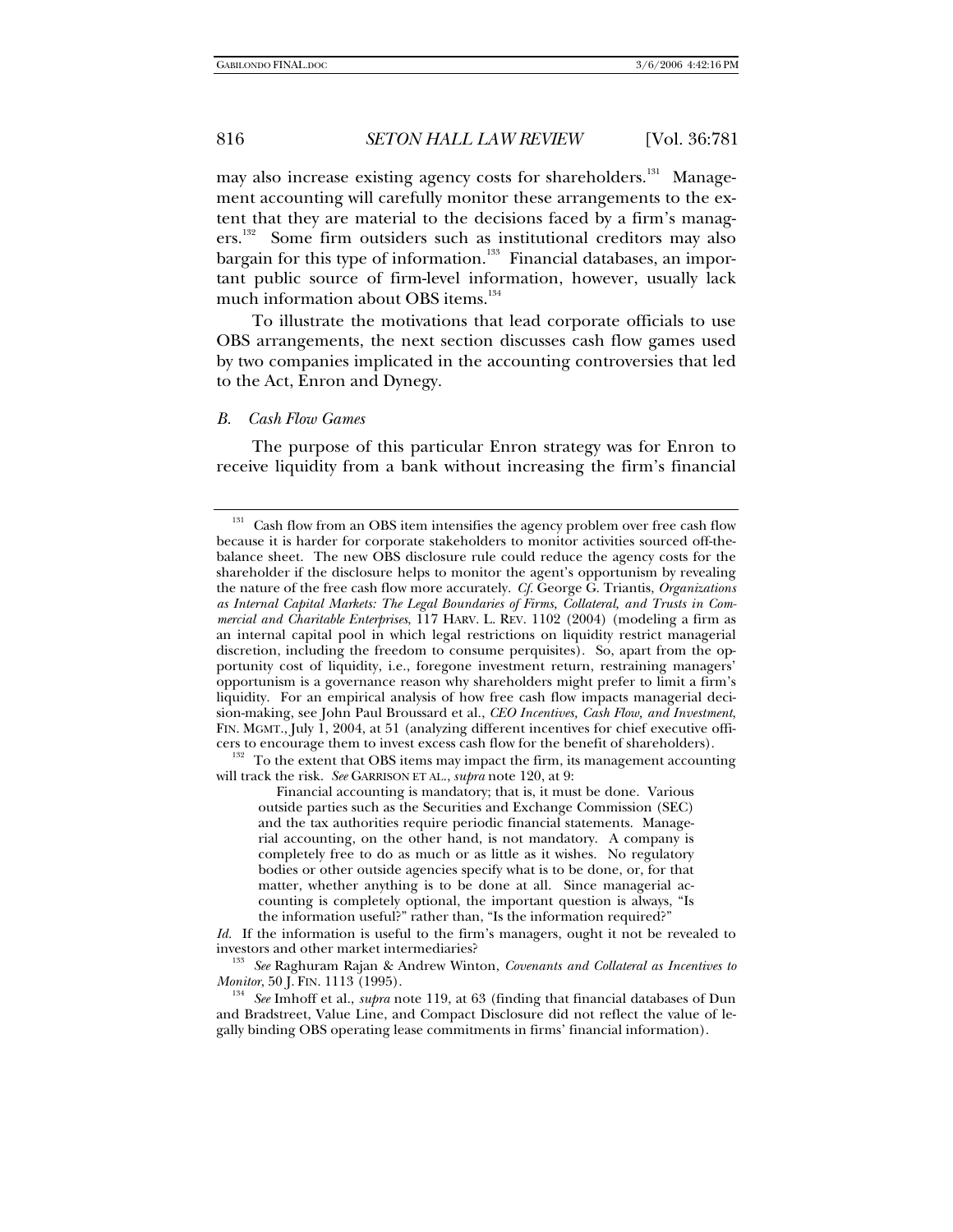ratios by having to report a liability on the Enron balance sheet.<sup>135</sup> At this time, Enron needed to maintain its credit standing to avoid a negative funding spiral.<sup>136</sup> If its credit rating were to drop, some energy trading counterparties would stop dealing with the firm, depriving it of operating cash flow.137 Worse still, if Enron's credit dropped below investment grade, trading counterparties would demand more collateral (taxing liquidity further), the interest cost of some variable rate debt would increase, some payment obligations would become accelerated, and Enron would be locked out of the commercial paper market, hence worsening the firm's illiquidity spiral.<sup>138</sup>

Finessing these funding demands with its financial reporting duties, Enron arranged a series of "prepays" which gave the firm more than \$8 billion in financing over six years.<sup>139</sup> Given their true economic nature as loans, Enron ought to have reported the prepays as bank loans on its balance sheet that generated financing cash flow—

Enron was acutely aware of the importance of its credit ratings. In its 1999 annual report, Enron management stated that the company's "continued investment grade status is critical to the success of its wholesale business as well as its ability to maintain adequate liquidity." . . . An investment grade rating was needed not only to keep down credit costs but also because various trigger provisions for support of [off-balance sheet entities] would be activated in the event of a ratings downgrade.

*See* MARKHAM, *supra* note 57, at 100.<br><sup>137</sup> *See The Role of the Financial Institutions in Enron's Collapse, Before the Permanent Subcomm. on Investigations of the S. Comm. on Homeland Security and Governmental Affairs*, 107th Cong. 220 (2002) (prepared statement of Robert L. Roach, Counsel & Chief Investigator, Permanent Subcomm. on Investigations), app. A, *Accounting Treatment of Prepays: Effect of Enron's Financial Statement*, at A-2 to A-4 [hereinafter *Accounting Treatment of Prepays*], *available at* http://www.gpo.gov/congress/senate/ senate12sh107.html (Click "TXT" or "PDF" links under "S. Hrg.  $107-618$  — The Role of the Financial Institutions in Enron's Collapse").

<sup>138</sup> Id. at A-5.<br><sup>139</sup> See The Role of the Financial Institutions in Enron's Collapse, Before the Permanent *Subcomm. on Investigations of the S. Comm. on Homeland Security and Governmental Affairs*, 107th Cong. 16 (2002) (prepared statement of Robert L. Roach, Counsel & Chief Investigator, Permanent Subcomm. on Investigations) [hereinafter *Role of the Financial Institutions*], *available at* http://www.gpo.gov/congress/senate/senate12sh107.html (Click "TXT" or "PDF" links under "S. Hrg. 107-618 — The Role of the Financial Institutions in Enron's Collapse"). Of this amount, Chase Manhattan Bank provided \$3.7 billion and Citigroup provided \$4.8 billion. *Id.*

 $135$  Many of Enron's solvency problems dealt with how the firm financed its transformation from an energy company to a derivatives trading platform in which towards the end—ninety percent of firm revenues came from trading in increasingly esoteric financial derivatives like bandwidth and pollution-emission credits. *See*  Ronald Fink, *Beyond Enron: The Fate of Andrew Fastow and Company Casts a Harsh Light on Off-Balance-Sheet Financing*, CFO, Feb. 2002, *available at* http://www.findarticles.  $\frac{\text{com}}{136}$  As has been noted:<br><sup>136</sup> As has been noted: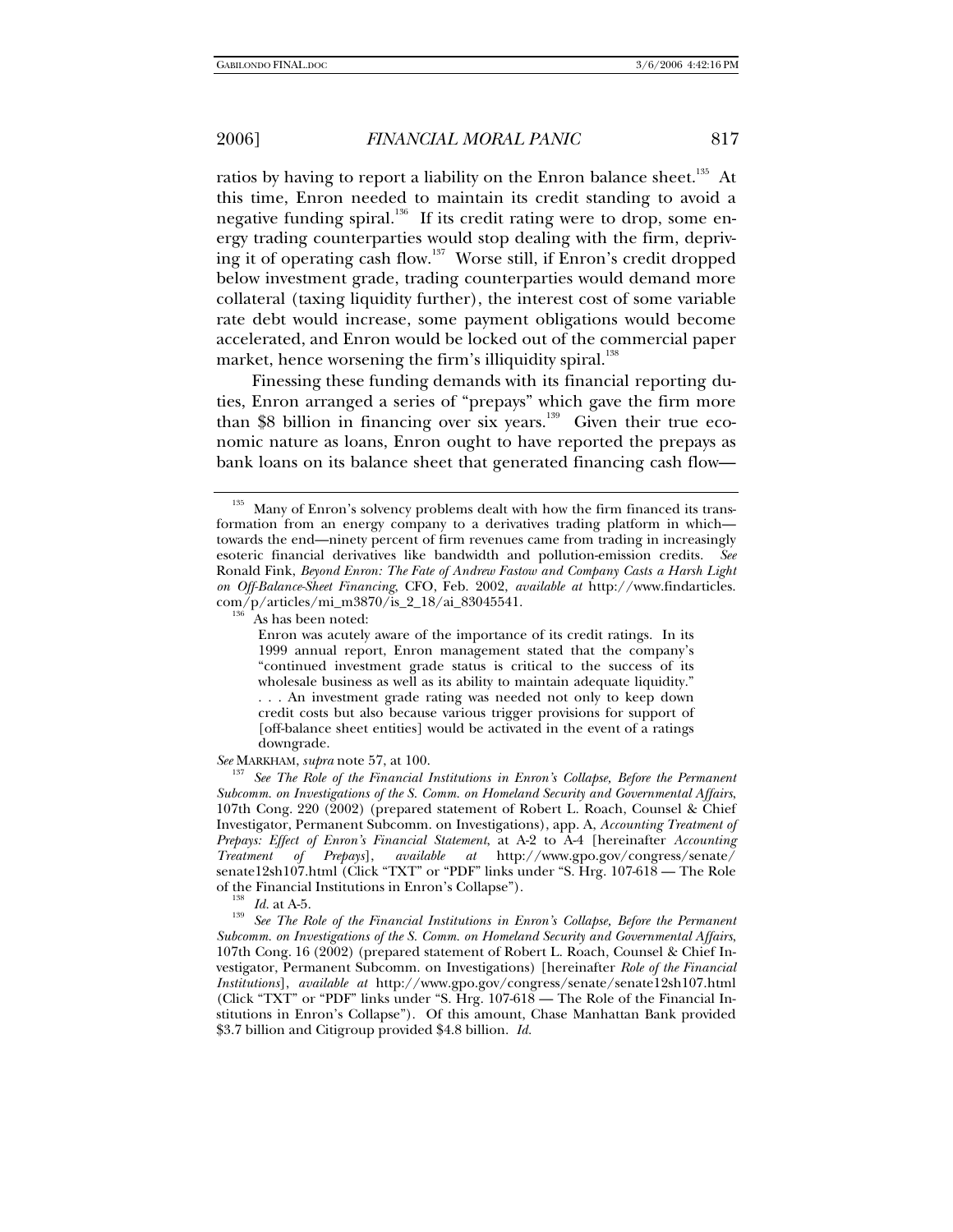rather than operational cash flow—on the statement of cash flows.<sup>140</sup> Had Enron reported the prepays this way, credit ratios which determined the firm's ongoing credit access would have deteriorated. Indeed, the debt-to-equity ratio would have risen from about 69% to about 96%, and the debt-to-total-capital ratio would have increased from about  $40\%$  to  $49\%$ .<sup>141</sup>

The mechanics of the transaction are a bit more complicated.<sup>142</sup> Again, Enron wanted to borrow money without reporting a loan on its balance sheet. So Enron structured the deal as a pair of commodities trades. The would-be lender—in this case, the bank—wanted to make a loan but did not want to speculate in commodities. Ordinarily Enron would reflect a loan from a bank on the firm's balance sheet as a liability and report the cash inflow on the firm's statement of cash flows as a financing cash flow. But another of Enron's preferences about this transaction was to keep the firm's debt-to-equity ratio as low as possible (lenders will charge more to lend to a firm with a high debt-to-equity ratio). Of course, an accounting question arises as to whether these arrangements are a trade or a loan, which would entail adverse balance sheet consequences.<sup>143</sup>

In order to avoid classifying the transaction as a loan, Enron inserted a sham counterparty between Enron and the bank.<sup>144</sup> In this way, Enron converted the loan from the bank into two sales contracts. In the deal, the bank would "buy" a fixed amount of commodities from the sham counterparty. Next, Enron would "sell" that same amount of commodities to the sham counterparty. So far these were two commodity contracts with only incidental credit risk (although the net effect of the deal was that Enron had sold commodities to the bank).

In order to keep the bank from bearing the commodity price risk in the sales, Enron also entered into a swap with the bank.<sup>145</sup> In the swap, the bank would exchange the market value of the com-

<sup>&</sup>lt;sup>140</sup> Id. at 14.<br><sup>141</sup> Id. at 17. *See also Accounting Treatment of Prepays, supra* note 137, at A-4.<br><sup>142</sup> See Second Interim Report of Neal Batson, Court Appointed Examiner at 58– 67 & app. E, *In re* Enron Corp., No. 01-16034 (Bankr. S.D.N.Y. Jan. 21, 2003), *avail-*

A loan compensates the lender for credit risk and the commodity value of money. A trade compensates the trader for price risk in the commodity. Settlement does expose a trader to the counterparty's credit risk incidentally, but it is the (upside) commodity price risk and not the counterparty credit risk which induces the risk-taking. 144 *See Role of the Financial Institutions*, *supra* note 139, at 14–15. 145 *Id.*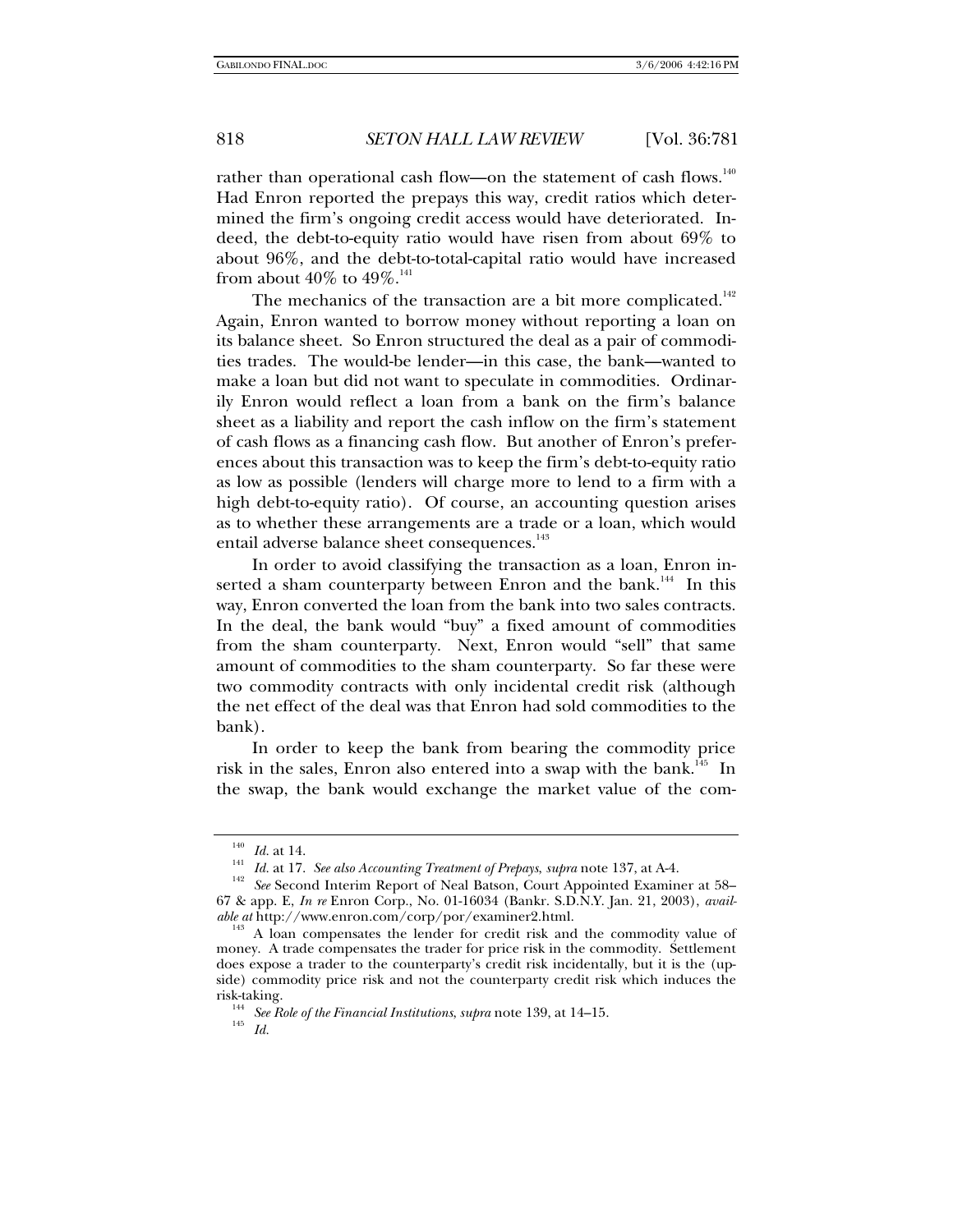modities for the price agreed to in the original sale to the counterparty.<sup>146</sup> If the price of the commodities had decreased (by the time the bank went to sell the commodities) the swap made the bank whole at the original prices. $147$  If the price of the commodities had increased (by the time that the bank went to sell the commodities) the swap terms required the bank to transfer that upside to Enron, which would give the bank only the original fixed prices.<sup>148</sup> Using the OBS swap, thus gave the bank the credit risk which it wanted without exposing the bank to commodity price risk.<sup>149</sup> Why would the bank enter into this deal? The bank wanted and received the loan interest and fees from what was really an effective loan.

Another energy company (and Enron trading counterparty), Dynegy, also used creative accounting to turn financing into operational cash flow, at least as a financial reporting matter. In 2001, securities analysts compared Dynegy's accrual-based earnings with its operating cash flow and concluded that the operating cash flow did not seem to sustain the share price of Dynegy stock.<sup>150</sup> The company needed more operating cash flow to support the trading price of its stock.<sup>151</sup> To reassure (and mislead) its critics, Dynegy generated phantom operational cash flow using OBS arrangements that were later deemed loans as a matter of law.<sup>152</sup> As with the Enron prepays, the disclosure of loan rather than operating cash flow (i.e., effective capital structure) would have depressed Dynegy's share price, reduced the firm's credit access, and triggered a negative funding spiral like the one described above for Enron. As part of the SEC's order to institute cease-and-desist proceedings, Dynegy agreed to restate its 2001 financial statements to more accurately reflect the firm's effective capital structure.<sup>153</sup>

<sup>&</sup>lt;sup>146</sup> *Id.*<br><sup>147</sup> See id.<br><sup>149</sup> See id. at 15.<br><sup>149</sup> See Katrina M. Miltich, *A Slap on the Wrist: Dynegy, Inc. v. Securities and Ex*change Commission, 28 N.C. J. INT'L L. & COM. REG. 983, 984–85 (2003) (reviewing the facts and major legal issues in the Dynegy matter). 151 *See In re* Dynegy Inc., Exchange Act Release No. 34-46537 (Sept. 25, 2002),

*available at* http://www.sec.gov/litigation/litreleases/lr17744.htm. *See generally*  Miltich, *supra* note 150, at 983.<br><sup>152</sup> James Olis, the financier who designed the arrangement, now faces a twenty-

four-year sentence. *See* Nichols, *supra* note 100. 153 *See* Miltich, *supra* note 150, at 986.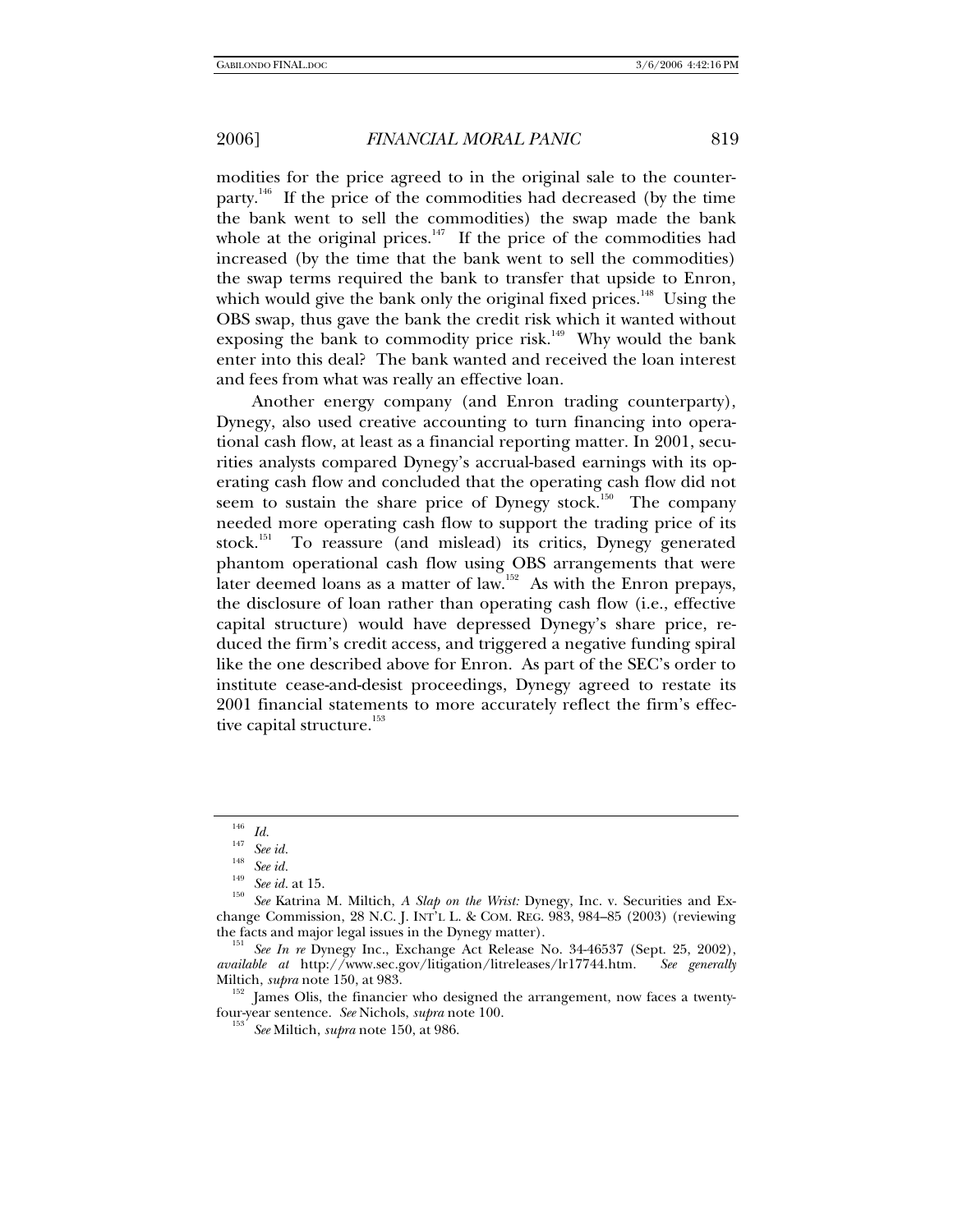#### *C. The Materiality of Effective Capital Structure*

Given the gap, then, between the foreseeably misleading financial reports prepared by managers and the realties of the cash flow games which these reports seek to address, what should financial reporting law do? Mapping a firm's effective capital structure is the counter-move to the earnings management practices made possible by the accounting discretion. So, financial reporting law should encourage more comprehensive measurement of a firm's effective capital structure.  $154$  This would mean reflecting more of a firm's volatility in messier financial reports. Like the shadows in Plato's allegory about the cave, public financial reports can only convey a highly selective approximation of a firm's financial reality, but increased reported volatility would be more accurate.<sup>155</sup>

The existing literature on effective capital structure focuses on mapping effective debt, although understanding effective equity belongs to effective structure analysis too.<sup>156</sup> All effective debt analysis involves reconstructing the whole from the part. $157$  For example, much like proving the existence of a black hole by observing its gravitational pull on matter, effective debt can be backed out by comparing income tax returns (which claim business interest deductions

*See* Letter from Kevin M. Bronner, Ph.D, to Jonathan G. Katz, Secretary of the U.S. Securities and Exchange Commission (Nov. 13, 2002), *available at* http://sec.gov/ rules/proposed/s74202/kmbronner1.htm (emphases added). 155 Apart from any limitations in the reports themselves, public disclosures are

only as complete as their underlying markets: "Given that many of the assets and claims reported on the financial statements are represented by imperfect or incomplete markets, . . . . the 'ideal' that financial statements are attempting to represent is not clear conceptually." BEAVER, *supra* note 5, at 4. For an explanation of Plato's allegory about bounded rationality, see S. Marc Cohen, The Allegory of the Cave, http://faculty.washington.edu/smcohen/320/cave.htm (last updated July 8, 2002).

 $\frac{156}{156}$  The federal government's position as a stand-by source of equity capital to bail out insured depositors of failed banks is an example of effective equity.

The forensic accounting exercises which Congressional subcommittees engaged in when reconstructing Enron's effective balance sheet are an example of effective debt analysis. *See supra* note 141 and accompanying text.

<sup>154</sup> A suggestion made during the SEC's administrative rule-making about OBS items epitomizes what effective capital structure is:

The Management Discussion and Analysis should provide a pro forma capital structure showing the full effects of all off balance sheet financing entities. The common stock equity of the company should be recast to show the *pro forma level of common equity* that exists once the debt related aspects of the special purpose entity are factored in. . . .

 <sup>. . .</sup> The Management Discussion and Analysis should also show the potential effects that imputed debt service from the special purpose entity may have on the covenants in the various financing agreements for the company. . . . [T]he full effects should be shown.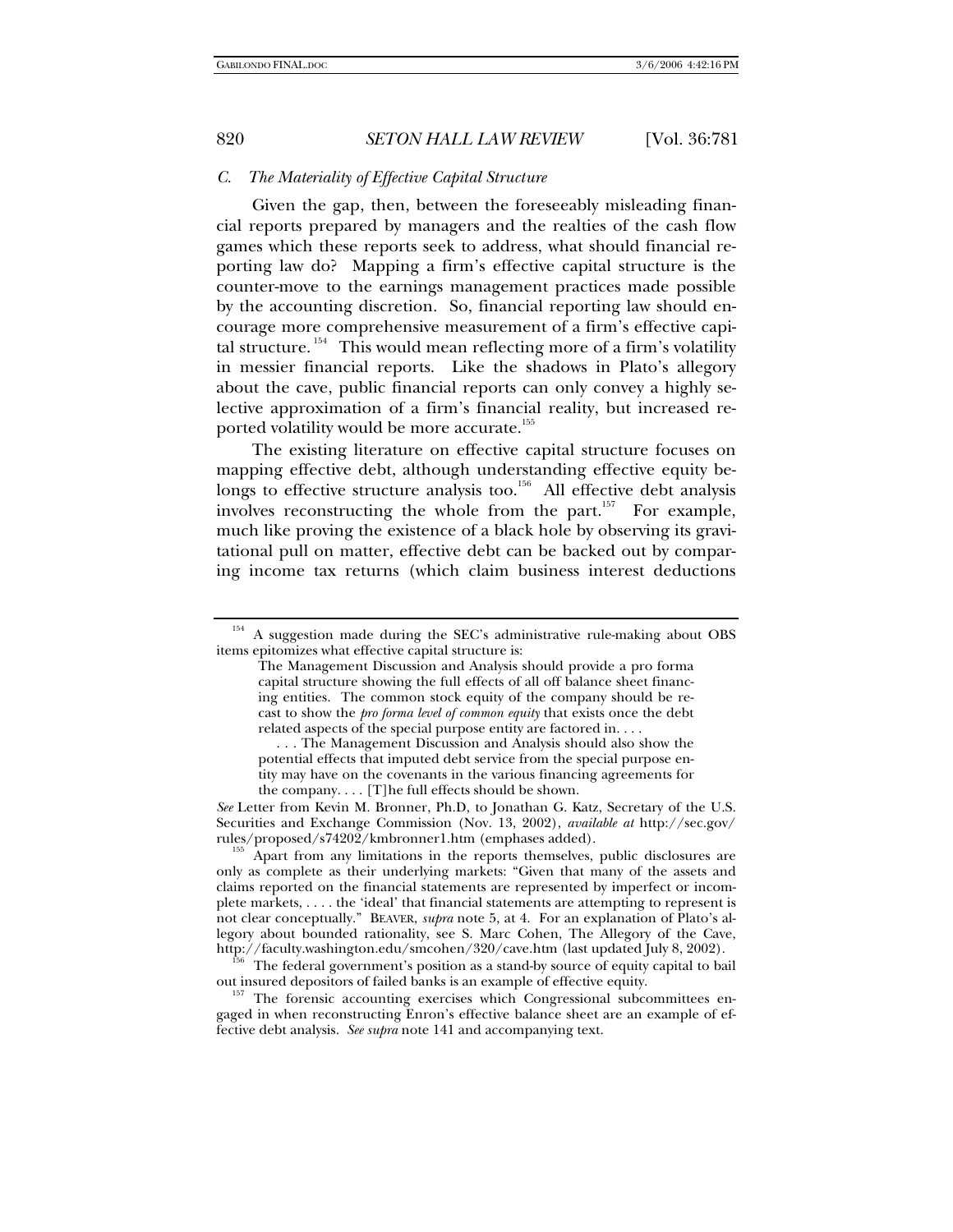from both "book" and effective liabilities) and the balance sheet (which includes only "book" debt).158 Undisclosed debt exists to the extent that the tax interest deductions suggest debt greater than the book debt.<sup>159</sup> Debt rating agencies approximate effective capital structure when considering the impact of OBS items on a credit rating.160 Capitalizing OBS leases into the equity account rather than as a liability may better reflect the all-in cost of OBS items.<sup>161</sup> Investors, though, lack the time and resources needed to infer true capital structure.

Comprehensively measuring cash flow is a key aspect of effective capital structure. A firm manages its day-to-day liquidity on the basis of financial cash flow.<sup>162</sup> Though valuable, financial cash flow is hard to square with the balance sheet and the income statement, which use different accounting methods to present financial information.<sup>163</sup>

(2005)). 159 *Id.* 160 These OBS factors include: operating leases, pension obligations, debt of joint ventures and unconsolidated subsidiaries, guarantees, receivables that have been factored or sold with recourse, potential legal judgments or settlements of lawsuits, and other contingent liabilities, including environmental cleanup liabilities. STANDARD AND POOR'S, CREDIT POLICY UPDATE: FACTORING OFF-BALANCE SHEET FINANCING INTO THE RATINGS PROCESS 1–2 (April 15, 2002) (on file with author) (reviewing Standard and Poor's rating criteria for off-balance sheet items) (available to registered Standard and Poor's users at http://www.standardandpoors.com). As per the Efficient Capital Markets Hypothesis (ECMH), it is specialized intermediaries that first analyze raw financial data and then internalize it by buying or selling securities in the open market or preparing market intelligence for use by other investors. The market internalizes the information as trading prices begin to internalize the information. Debt rating agencies serve this function for OBS items by treating operating lease expenses as a permanent part of a firm's effective capital structure. 161 *See* Steve C. Lim, Steven C. Mann & Vassil T. Mihov, Market Evaluation of Off

Balance Sheet Financing: You Can Run but You Can't Hide 2 (Dec. 1, 2003), *available at* http://papers.ssrn.com/sol3/papers.cfm?abstract\_id=474784 (comparing the impact of OBS operating lease financing on a firm's debt cost for 6800 U.S. issuers). The study examined whether credit ratings reflected this aspect of the firms' effective capital structure. *Id.* The authors compared two valuation approaches to the OBS items: treating the OBS item as a current liability or as permanent part of the company's capital. *Id.* They concluded that the perpetuity approach resulted in a higher actual cost, which better reflected the true cost of the leases. *Id.* <sup>162</sup> Cash is fungible. From a cash management perspective, then, it makes no dif-

ference whether a cash inflow or outflow arises on or off the balance sheet. 163 The main reporting formats are: the balance sheet, the income statement, the

statement of changes in equity, and the statement of cash flows. *See generally*

One team of researchers inferred the level of OBS debt by comparing public firms' SEC filings with their federal income taxes. Lillian F. Mills & Kaye J. Newberry, Firms' Off-Balance Sheet Financing: Evidence from their Book-Tax Reporting Differences (January 5, 2004), *available at* http://ssrn.com/abstract=49474 (later published as Lillian F. Mills & Kaye J. Newberry, *Firms' Off-Balance Sheet and Hybrid Debt Financing: Evidence from their Book-Tax Reporting Differences*, 43 J. ACCT. RES. 251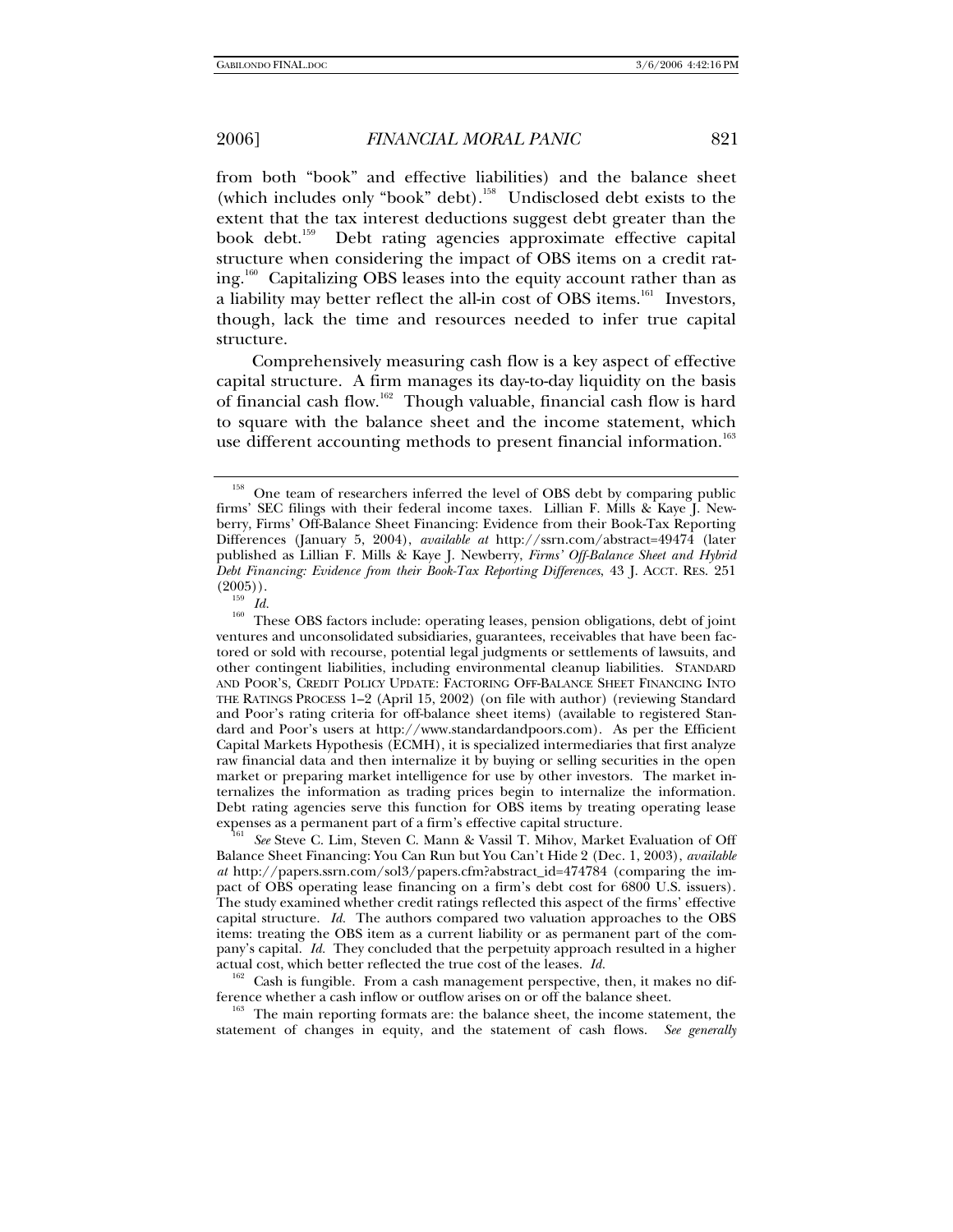Examples like the cash flow games played by Enron illustrate the gap between tracking financial cash flow and reported cash flow. Instead of financial cash flow, the statement of cash flows reflects *accounting* cash flow, the best publicly available proxy for a firm's financial cash flow.<sup>164</sup> Tracking accounting cash flow has many virtues, as shown by the SEC's wide use of this technique to explain the OBS sector to Congress,<sup>165</sup> the use of cash flow to measure firm profitability,<sup>166</sup> the

 $164$  Accounting cash flow refers to a public representation of a firm's financial cash flow that conforms to generally accepted accounting principles. Ongoing debates about the advantages of a cash-flow tax rather than an income tax refer to accounting cash flow. *See* Chris Edwards, *Replace the Scandal-Plagued Corporate Income Tax with a Cash-Flow Tax*, *in* AFTER ENRON: LESSONS FOR PUBLIC POLICY 283 (William Niskanen ed., 2005) (Edwards argues that cash-flow tax would eliminate many of the current

 $165$  In its statutorily required (15 U.S.C. § 7261) report, the SEC stressed the reporting value of cash flow: "What presents difficulties for investors, as well as the market as a whole, is a <u>lack</u> of information about potential positive and negative cash flows." *See* SEC REPORT, *supra* note 17, at 5. The Report also used cash flow scenario analysis throughout. *See id.* at 59 (using cash flow scenario analysis to estimate the value firm's obligations under employee defined-benefit plans); *id.* at 65 (estimating the value of cash flows from capital leases); *id.* at 67 (using cash flow scenario analysis to estimate the value of contingent obligations); *id.* at 89 (using cash flow to measure

See BEAVER, *supra* note 5, at 5 (noting the trend in security valuation away from earnings measurement and towards discounted cash flow valuation). A 1994 survey of chief financial officers reported a moderate increase  $(54\%$  to  $62\%)$  of officers who made maximizing cash flow a top priority from a previous survey. *CFO Forum: King Cash*, INSTITUTIONAL INVESTOR (AM. ED.), Sept. 1994, at 93. Increasingly, CFOs use cash flow based measures to determine employee compensation. *See* STEPHEN GATES, CFO 2000: THE GLOBAL CFO AS STRATEGIC BUSINESS PARTNER 13 (Conference Bd. 1998) (conducted interviews and surveys of chief financial officers regarding composition of the CFO function). Chief financial officers have called for increased use of cash flow in earnings rather than net income. *See* Barney Jopson, *CFO Urges Cashflow as New Measure*, FINANCIAL TIMES (London, England), Apr. 21, 2005, at 22. Some theorists agree. *See* Pablo Fernández, Cash Flow Is a Fact. Net Income Is Just an Opinion 1 (Mar. 18, 2004), *available at* http://ssrn.com/abstract=330540 ("A company's net income is a quite arbitrary figure obtained after assuming certain accounting hypotheses regarding expenses and revenues. On the other hand, the cash flow is an objective measure, a single figure that is not subject to any personal criterion."). Some qualify the value of cash flow information over accrual earnings by pointing out that cash flow data is more relevant for firms experiencing rapid growth or de-

DYCKMAN ET AL., *supra* note 108, at 118–219. For a good summary of these financial reports (including the statement of cash flows), see SEC REPORT, *supra* note 17, at 11–14. These reports may use historical price information or current market values to price assets, may calculate asset and liability values using either cash methods or accrual methods, typically make no adjustment for the time value of money when considering cash flows in different periods, and, finally, may use different probability thresholds to determine whether an item needs to be disclosed at all. At best, these varied measures can provide only an impressionistic rendering of the dynamically shifting financial values that make up a firm. In this sense, cash flow intrudes into the neat formalisms of forward projection and financial reporting.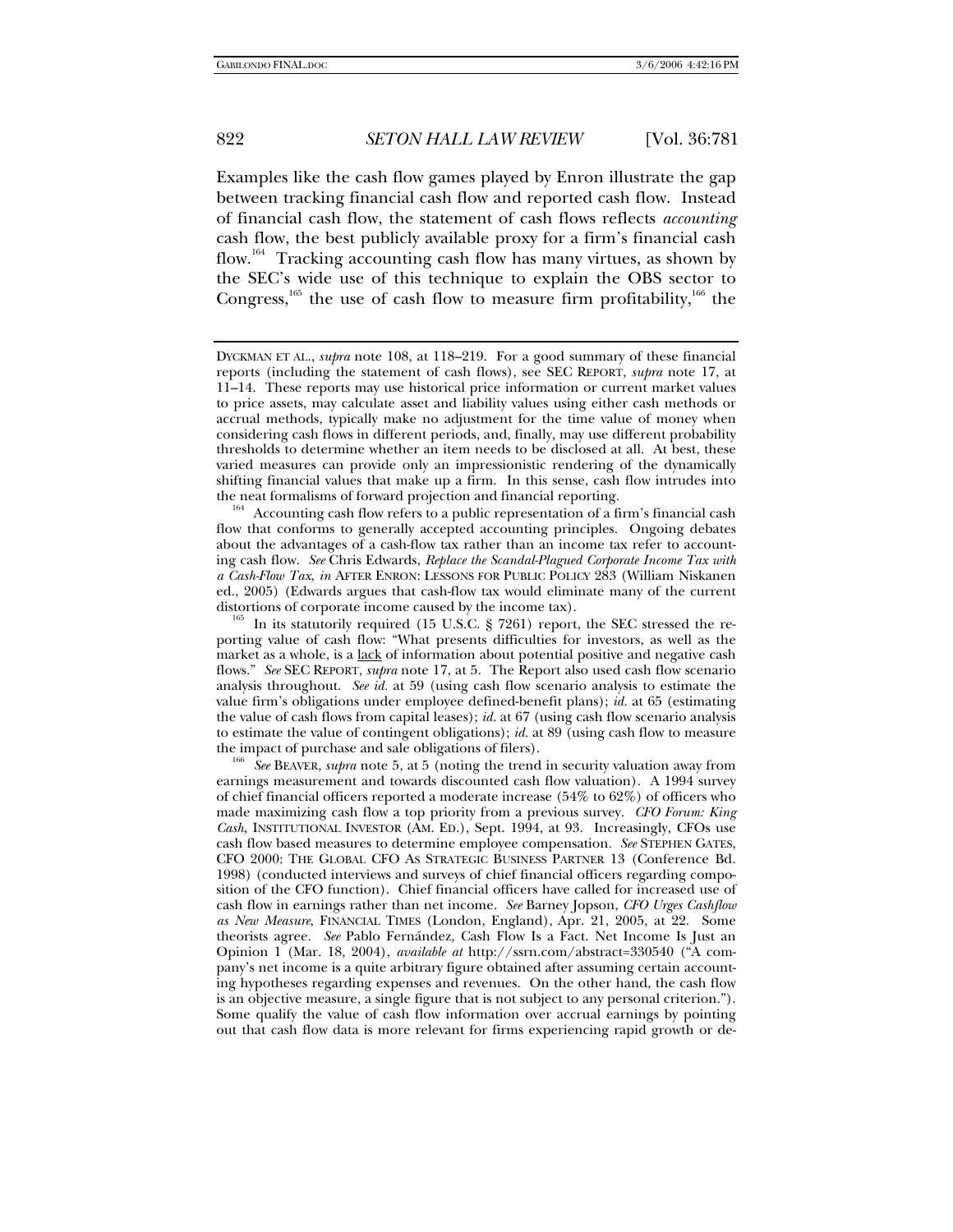use of cash flow analysis by credit agencies, $167$  and the pedagogical value of cash analogies.<sup>168</sup> Of course, uncertainty limits the ability to project future cash flow.<sup>169</sup> The statement of cash flows nets cash inflows and cash outflows for a time period between two balance sheets.<sup>170</sup> The statement does not reflect accrual losses or gains.<sup>171</sup>

be useful only for a firm facing solvency problems).<br><sup>167</sup> Reflecting the value of cash flow analysis, credit rating agencies note the importance of cash flow in their rating decisions. *See Hearings on the Current Role and Functions of Credit Rating Agencies in the Operation of the Securities Markets Before the Securities and Exchange Commission* 113 (Nov. 15, 2002) (testimony of Leo C. O'Neill, President, Standard & Poor's), *available at* http://www.sec.gov/news/extra/credrate/ credrate111502.txt ("The information that we get, in most cases, is corporations, projections, call it what you will, their view of their future cash requirements, how their capital spending is going to go, what their cash flow is going to be to support that  $\dots$ ").<br><sup>168</sup> Analogizing to cash also helps to explain some income tax concepts. Students

seem to find it easier to understand cash consideration than other forms of property. When explaining the tax implications of a transaction with noncash consideration, I encourage students to restate the consideration on both sides as cash and to analyze the issue restated that way. The tax effects of the notional cash exchange will generally mirror the tax effects of the actual noncash transactions. For example, to simplify the analysis in the case, restate as cash the consideration in *Philadelphia Park Amusement Co. v. United States*, 126 F. Supp. 184 (Ct. Cl. 1954), which addresses income recognition and basis for taxable exchanges.  $^{169}$  As Beaver notes:

A common approach to valuation of complex claims under uncertainty is to take a valuation model derived from certainty, such as the discounted cash flow model, and to replace each variable in that formula with the expected value of that variable to reflect the uncertainty . . . . In a multiperiod setting, characterizing the present value or price of a complex claim in terms of discounting expected cash flow [under uncertainty] at expected rates of return is not possible in general.

*See* BEAVER, *supra* note 5, at 60–61; *id*. at 49 (noting the Financial Accounting Standards Board's preference for accrual earnings over cash flow).<br><sup>170</sup> Cash flow discounting may actually refer to any of ten different methodologies

for valuation. *See* Pablo Fernández, *Equivalence of Ten Different Methods for Valuing Companies by Cash Flow Discounting*, 1 INT'L J. FIN. EDUC. 141, 142–43 (2005), *available at* http://www.senatehall.com/getfile.php?file=paper140.pdf (identifying ten alter-

 $171$  Accrual accounting records resource inflows and outflows based not on actual cash flows, but instead on the basis of whether a firm's legally-enforceable rights (or obligations with respect to outflows) have vested. *See* DYCKMAN ET AL., *supra* note 108, at 33–34. A firm's statement of income identifies what the firm's net profit or loss position was during a specific period, typically one year's economic activity. The income statement provides a bridge between a firm's balance sheet at the beginning of the period in question and the balance sheet at the end of the reporting period. A typical income statement reflects various different measures of income, typically accrual income plus other adjustments. Some measures try to reconcile accrual earn-

cline, but that accrual earnings say more about a firm during a steady period of the firm's life. *See* Divesh Shankar Sharma & Errol Iselin, *The Decision Usefulness of Reported Cash Flow and Accrual Information in a Behavioral Field Experiment*, 33 ACCT. & BUS. RES. (U.K.) 123 (2003) (noting that information about a firm's cash flows may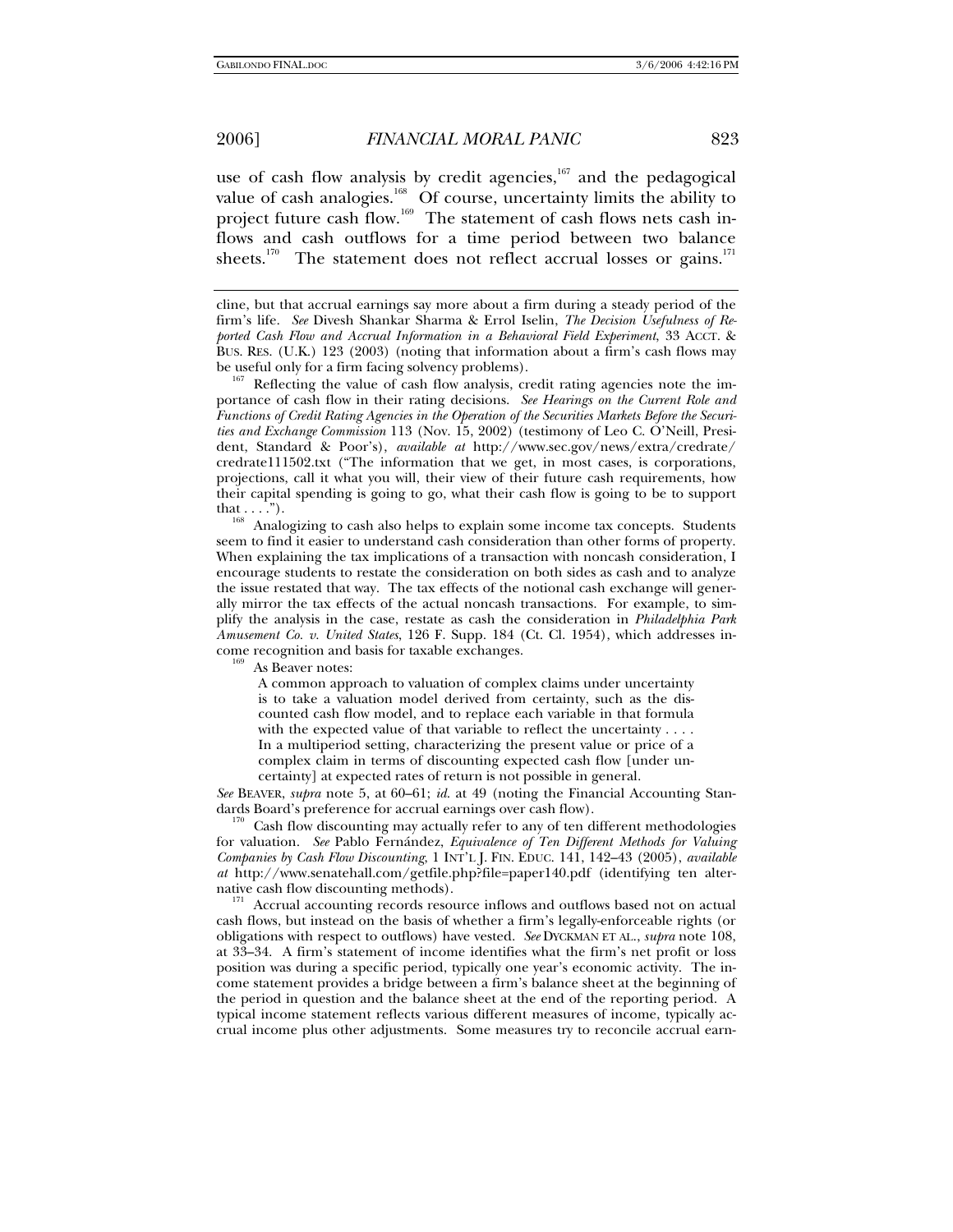Rather, it reflects only accounting cash outflows and inflows.<sup>172</sup> The statement lets a reader compare accrual-based earnings or balance sheet values with accounting cash flow, sourced on- or off-balancesheet. Any single financial indicator has its limits and this is also true for measures that track cash flow.<sup>173</sup> Publicly revealing more about financial cash flow would lead to the appearance of volatility for firms.<sup>174</sup> Part IV recommends changes to make the statement of cash

amount.<br><sup>172</sup> An accrual loss would occur when the ultimate value of an asset or receivable turns out to be less than its book value. *See generally* DYCKMAN ET AL., *supra* note 108, at 40–41. Assume that a firm books an account receivable on the asset side of its balance sheet for \$100. If the firm collects only \$80 on the account, the deficit gives rise to an accrued loss reflected only on the income statement. The statement of cash flows would reflect an operating inflow of \$80. Conversely, if a firm collects \$120 in exchange for investment securities booked on the asset side of the balance sheet for \$100, the firm books a gain in the income statement of \$20. The amount reflected as

Accrual accounting makes possible the economic matching of the expenses and revenues from a project. *See* BEAVER, *supra* note 5, at 2 ("Reporting cash receipts and cash disbursements will not properly match, and some form of accrual accounting is called for."). *See also* Cunningham, *supra* note 1, at 928 (noting limitations of

cash flow reporting).<br><sup>174</sup> Agreeing with this view, an accounting study group considering the future balance sheet urged more cash flow-based analysis and disclosure, despite the resulting appearance of volatility:

 The balance sheet of the future will be a more flexible instrument, able to adapt to a wide variety of industries and circumstances. . . .

 . . . [It] would permit the display of different kinds of numbers either in a range, or presented as alternatives. This approach could be used to portray cash transactions for which audit assurance is highest, the historical cost allocations of prior cash transactions, [and] market values from actual arms'-length transactions . . . .

 . . . [W]e recognize that financial reports prepared in this fashion would *appear* to be considerably more volatile, complex and subjective than the financial reports we are accustomed to scrutinizing today. . . .

 . . . [I]t is the *illusion* of exactitude that carries with it the false perception that financial reports are relatively stable and easily comparable. . . . [We] believe the current emphasis on reducing volatility, complexity, and subjectivity and on seeking a greater degree of comparability needs tempering. The world, the economy, and the business environment are in a constant state of flux and any financial reporting system that tries to distill all the data contained in increasingly complex financial statements into one verifiable, static number such as GAAP EPS [earnings per share] flies in the face of reality.

ings with cash flow by adding back to accrual earnings accounting adjustments that do not reflect actual funds outlays. For example, accounting goodwill is a wasting asset for which a firm "accounts" by allocating a portion of the deemed waste in goodwill in each accounting period, i.e., amortization of goodwill. So, since accrual earnings reflect the amortization of goodwill, all else being equal, they will be lower than actual cash earnings for the same period. One approach to reconcile book earnings to cash flow is to add back the amount of amortized goodwill to the accrual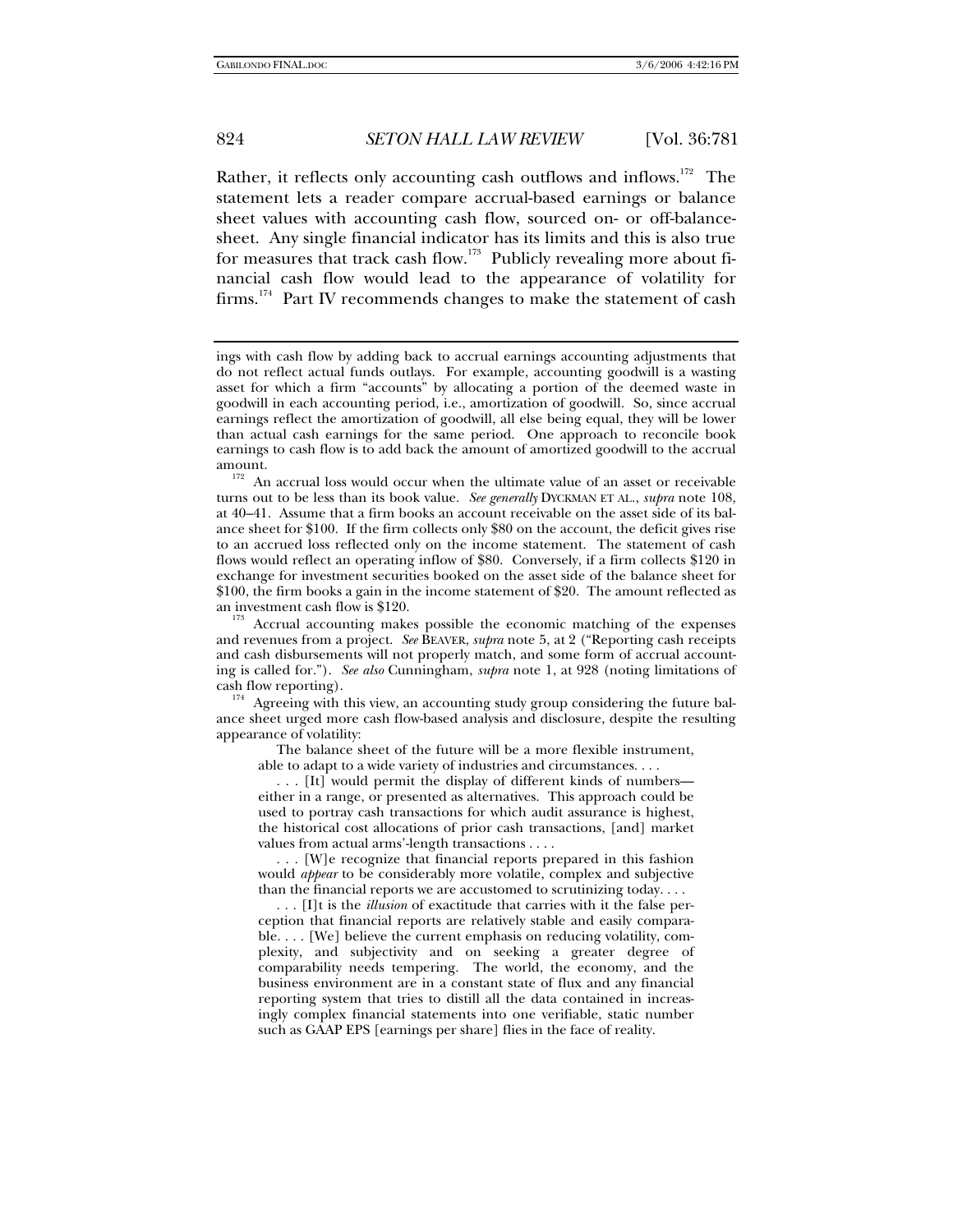flows more useful as a public financial report by reflecting volatility, which is currently airbrushed out of the statement.

The statement of cash flows was the last major financial report to become widely used by firms. $175$  Ever reactive on accounting matters, the SEC began to mandate the disclosure of cash flow information by firms for the first time after an agency study recommended the mandatory disclosure of accounting cash flow.176 During this same period

prise income, and the use of cash flow accounting to track firm profitability).<br><sup>176</sup> In 1971, the Accounting Principles Board of the American Institute of Certified Public Accountants issued Opinion 19, recommending the inclusion of a "Statement of Changes in Financial Position" in a firm's financial statements. AM. INST. OF CERTIFIED PUB. ACCOUNTANTS, ACCOUNTING PRINCIPLES BOARD OPINION NO. 19: REPORTING CHANGES IN FINANCIAL POSITION (1972). The main objective of Opinion No. 19 was to "summarize the financing and investing activities of the entity, including the extent to which the enterprise has generated funds from operations during the period." *Id.* at ¶ 4 (quoted in J.W. Giese & T.P. Klammer, *Achieving the Objectives of APB Opinion No. 19*, J. ACCOUNTANCY, Mar. 1974, at 54–55). Research conducted after the adoption of Accounting Principles Board Opinion No. 19 found substantial noncompliance with the requirements. *See* Giese & Klammer, *supra*, at 54, 57 (concluding from a financial reporting study of fifty Fortune 500 firms that one-half of the firms did not properly label the sources and uses of funds). German firms also failed to comply with cash flow reporting requirements after it became a duty to make the disclosures. *See* Günther Gebhardt & Aaron Heilmann, *Compliance with* 

AM. ASSEMBLY, COLUMBIA UNIV., THE FUTURE OF THE ACCOUNTING PROFESSION 11, *available* at http://www.americanassembly.org/programs.dir/report\_file.dir/ *available at* http://www.americanassembly.org/programs.dir/report\_file.dir/ accounting\_report\_report\_file\_future%20of%20the%20accounting%20profession

<sup>%20</sup>report%20final.pdf.  $\frac{175}{175}$  At the time of the New Deal, firms did not use the statement of cash flows widely, although accounting teachers had thought of a statement of the sources and uses of funds, and some firms were already voluntarily disclosing liquidity information. *See* Karl Käfer & V.K. Zimmerman, *Notes on the Evolution of the Statement of Sources and Applications of Funds*, 1 INT'L. J. ACCT. EDUC. & RES. 89–121 (1965) (tracing statement from emergence in the early 1900s through the early 1960s in UK and USA; the book contains an anthology of essays tracing the development of public financial reporting). Large railroad concerns were the first to include these statements in their financial statements. *Id.* A turn-of-the-century financial columnist, Thomas Warner Mitchell, was probably the first to publish systematic analyses of the sources and uses of funds by companies in the United States. *See* CORPORATE FINANCIAL REPORTING AND ANALYSIS IN THE EARLY 1900S 191-215 (Richard P. Brelf ed., 1986) (analyzing liquidity changes by the International Paper Company, the Tennessee Coal, Iron, and Railroad Company, and the Chicago and Alton Railroad Company). *See also* Cunningham, *supra* note 1, at 216–20 (discussing the development of the cash flow statement in the United Kingdom and Germany). Voluntary disclosures of cash flow information seems to be a pattern elsewhere too. *See* Christian Leuz, *The Development of Voluntary Cash Flow Statements in Germany and the Influence of International Reporting Standards*, 52 SCHMALENBACH BUS. REV. 182 (2000) (showing how German firms voluntarily reported cash flow information before any legal requirement to do so). U.S. Accounting authorities started requiring a statement of cash flows in 1971. For a comprehensive survey of cash flow products—especially in the United Kingdom—see T.A. LEE, TOWARDS A THEORY AND PRACTICE OF CASH FLOW ACCOUNTING (1986) (reviews history of cash flow accounting, accounting for goodwill and enter-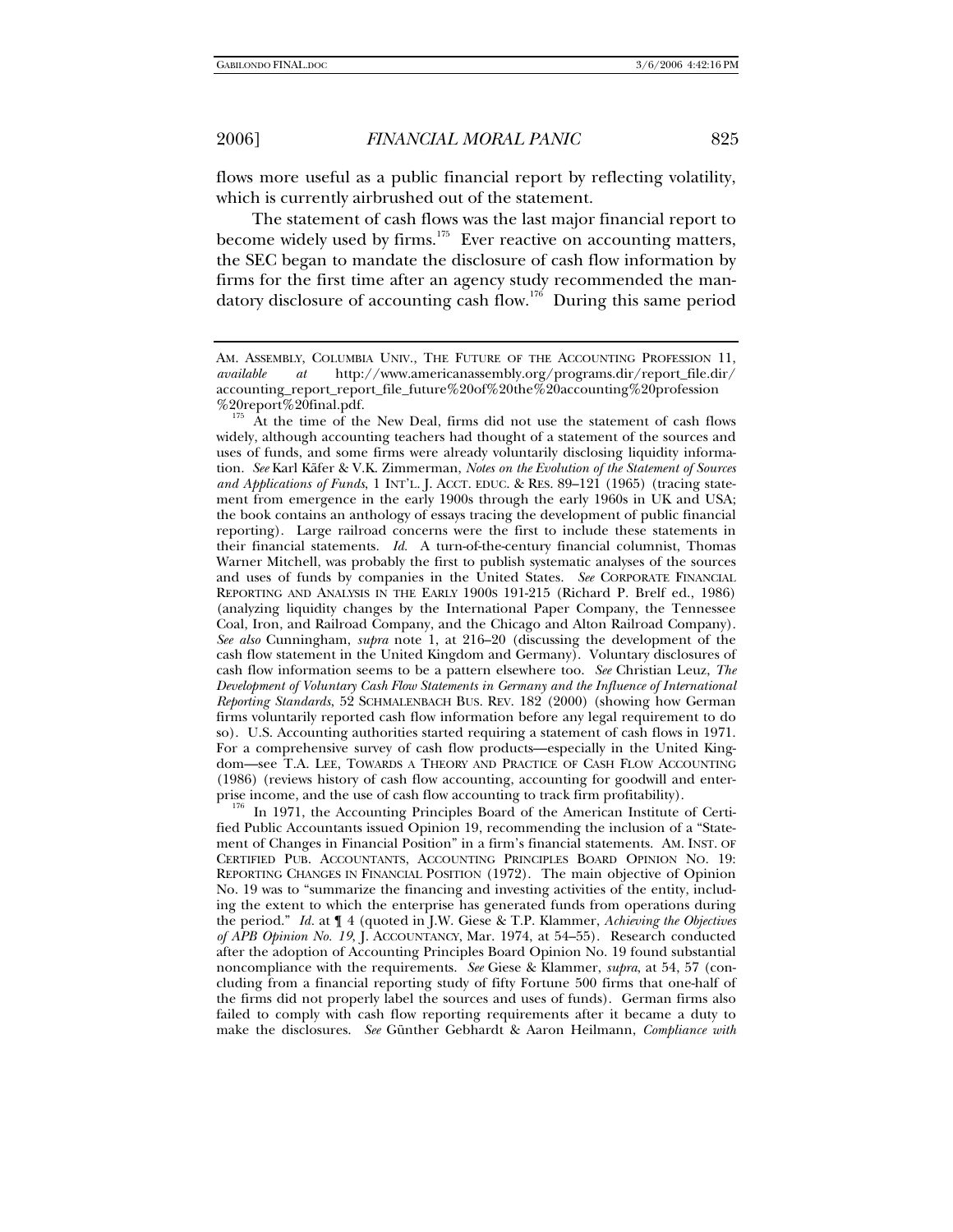cash flow became a popular way of valuing the firm. $177$  In 1985, the Financial Accounting Standards Board (FASB) began to adopt cash flow valuation for selected situations, starting with the treatment of pensions.178 Only in 1987 did FASB require the disclosure of accounting cash flow in a firm's financial reports. Beginning in that year, firms had to report cash flow classified according to whether it was related to operating,<sup>179</sup> investing,<sup>180</sup> or financing<sup>181</sup> activity, a classification to which I return in my recommendations.

*German and International Accounting Standards in Germany: Evidence From Cash Flow Statements*, *in* THE ECONOMICS AND POLITICS OF ACCOUNTING 218 (Leuz et al. eds., 2004) (documenting that a majority of firms failed to report operating, investing, and financing cash flows as required by IAS7, the cash flow standard of the International Accounting Standards Board, and GAS2, the German accounting standard on cash flow). One reason for the belated recognition of cash is the accounting profession's historic preference for measures based on accrual earnings over cash flow indicators as a measure of firm value. *See* FIN. ACCOUNTING STANDARDS BD., STATEMENT OF FINANCIAL ACCOUNTING CONCEPTS No. 1: OBJECTIVES OF FINANCIAL REPORTING BY BUSINESS ENTERPRISES ¶ 44 (1978), *available at* http://www.fasb.org/pdf/con1.pdf. "Information about enterprise earnings and its components measured by accrual accounting generally provides a better indication of enterprise performance than does information about current cash receipts and payments." *Id.* This subordination of cash flow to accrual measures has hindered the comprehensive financial reporting of a firm's balance sheet and OBS sectors.<br><sup>177</sup> For an example of how law has incorporated cash flow analysis, consider how

judges in Delaware dissenter's appraisal proceedings rely on cash flow discounting. *See generally* Joseph Evan Calio, *New Appraisals of Old Problems: Reflections on the Delaware Appraisal Proceeding*, 32 AM. BUS. L.J. 1 (1994) (documenting the increase in use of cash flow discounting by judges since a 1983 case authorized the use of any generally accepted financial valuation technique). 178 *See* Siegel, *supra* note 29, at 1851 (noting the adoption of cash flow valuation by

the Financial Accounting Standards Board for pensions in 1985 and employee benefit plans in 1990). The Financial Accounting Standards Board (FASB) has been wryly commissioned the "SEC's SPE (Special Purpose Entity)" because of its funding value. *See* George Mundstock, *The Trouble with FASB*, 28 N.C. J. INT'L L. & COM. REG. 813, 834 (2003). "The SEC liked, and likes, having an off-budget source of financing for activities that it otherwise would be required to fund. FASB is the SEC's SPE (Special Purpose Entity)." *Id.* 179 Operating cash flow reflects net cash flow from a firm's core business, sales in

the context of a merchandising concern, interest rate differentials and fee income in the context of a depository institution, capital return in the context of a registered broker-dealer, and the net return on underwriting in the context of an insurance company. *See generally* EUGENE BRIGHAM & MICHAEL EHRHARDT, FINANCIAL MANAGEMENT THEORY AND PRACTICE 40–41 (10th ed. 2002). Operating cash flow tells a reader of a firm's financial statements how much liquidity arose or was consumed by the firm's core business. *Id.* In this sense, operating cash flow may be the best indicator of trends in a firm's going concern value. Operating cash flow may be calculated with either the direct or indirect method, which presents operating activities in different ways but leads to the same net cash flow from operations. *See* DYCKMAN ET AL., *supra* note 108, at 1189. The indirect method derives the same net operating cash flow amount by adjusting net income for items whose operating cash flow and income effects are unequal. If the company chooses to report operations cash flow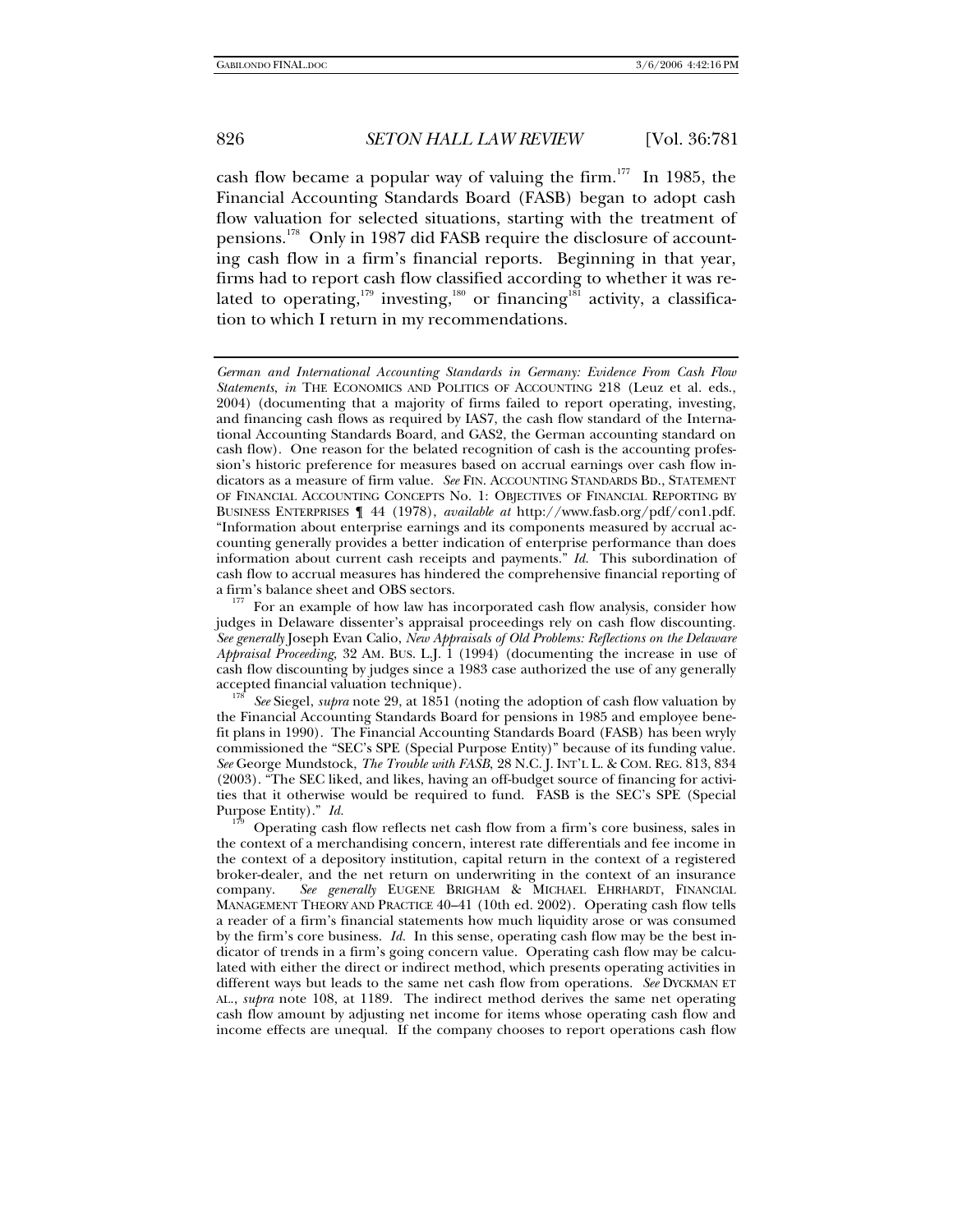Of firms, only banks come close to disclosing their effective capital structure because they must report their OBS positions to their banking supervisors.<sup>182</sup> In these reports, the bank calculates its effective capital structure by converting OBS items into their balance sheet equivalents. Many of these items are credit exposures to borrowers, so conversion means that the bank adds these notional asset values to its balance sheet, which must still balance even as adjusted.<sup>183</sup> Because prudential regulation imposes composition requirements on bank capital, e.g., Tier 1 and Tier 2 capital requirements, bank regulators say that the bank faces a "capital charge" on the formally OBS item.<sup>184</sup> Banking supervisors demand that banks reveal their effective

<sup>181</sup> Financing cash flow reflects the firm's cash position as a borrower and lender in the capital market. *Id.* at 1192.

Since 1913, all state member banks of the Federal Reserve System must file "call" reports of financial condition with their respective regulator. *See* Federal Reserve Act of 1913, Pub. L. No. 63-43, 38 Stat. 251 (codified as amended in scattered sections of 12 U.S.C.); 12 U.S.C. § 632 (2000). The Federal Financial Institutions Examination Council coordinates the collection and dissemination of the call report, which says much about banks' OBS items. *See* Fed. Fin. Inst. Examination Council, Consolidated Reports of Condition and Income for a Bank With Domestic and Foreign Offices, Schedule RC-L Derivatives and Off Balance Sheet Items (June 30, 2005), *available at* http://www.ffiec.gov/PDF/FFIEC\_forms/FFIEC031\_20050630\_f. pdf. Schedule RC-L distinguishes between OBS assets and OBS liabilities. Consider the Comptroller of the Currency's tough love advice to its banks on this point:

 A gap report that does not include off-balance-sheet interest rate positions does not fully measure a bank's interest rate risk profile. All material positions in off-balance-sheet instruments whose value can be affected by interest rates should be captured in a gap report. Such instruments include interest rate contracts, such as swaps, futures, and forwards; option contracts, such as caps, floors, and options on futures; and firm forward commitments to buy or sell loans, securities, or other financial instruments.

U.S. COMPTROLLER OF THE CURRENCY, INTEREST RATE RISK: COMPTROLLER'S HANDBOOK 78 (1997), *available at* http://www.occ.treas.gov/handbook/irr.pdf. 183 The fundamental accounting equation still holds for this notional balance

sheet.<br><sup>184</sup> Extra prudent through asymmetry, prudential regulation does not generally

give regulatory capital credit, i.e., count an item as equity capital, for OBS commitments from a third party to contribute risk capital to a depository institution. Instead, banking regulators tend to give capital credit only for "a dollar on the barrel."

under the direct method, the firm must also include a supplemental schedule showing the reconciliation of earnings and net operating cash flows, i.e., a schedule of the indirect method. *Id.* 180 Investment cash flow reflects both the cash flow from a firm's position-taking

in investment markets—just like any other investor in the capital market—as well as the net cash effects of investing in (or liquidating) assets that support the firm's core business. DYCKMAN, *supra* note 108, at 1191–92. So, for example, investment cash flow reflects the net return on a firm's securities portfolio. Investment cash flow also reflects allocations of cash to buy physical plant, depreciable equipment, franchises, and other capital assets whose income is included in operating cash flow.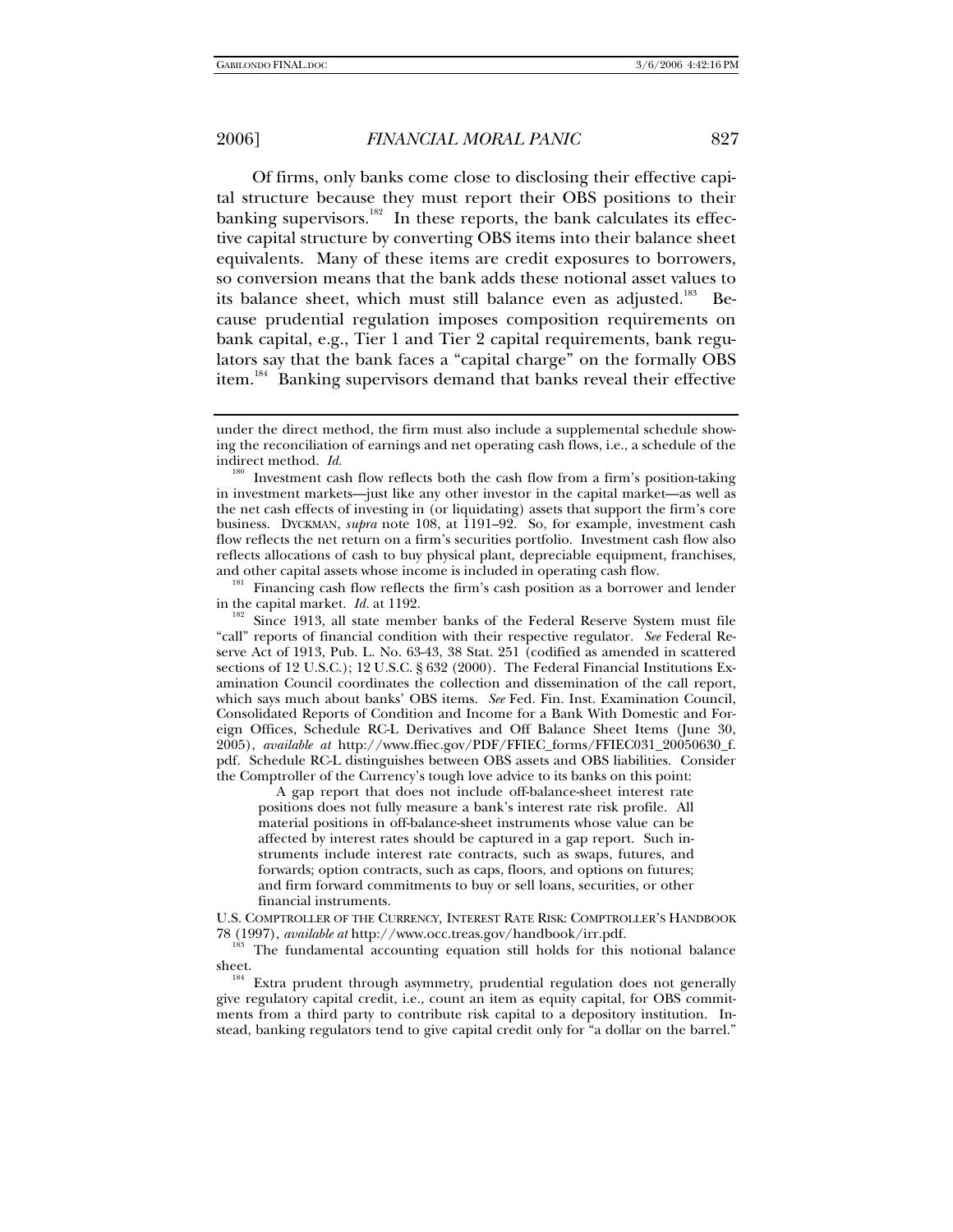capital structure in regulatory reports because of the spillover risks from bank failure and because federally-insured banking exposes the federal government to liquidity risk.<sup>185</sup> Private firms do not directly expose the federal government to such risk and, hence, are not subject to the same degree of transparency.<sup>186</sup>

#### III. SLOUCHING TOWARDS TRANSPARENCY IN SARBANES-OXLEY

Faced with the transactional complexities discussed in Part II, above, Congress turned away from a more detailed look at financial reporting requirements and, instead, penalized individuals. Sarbanes-Oxley did, however, add some transparency about effective capital structure, namely a direction to the SEC to require firms to better disclose OBS arrangements. After noting the SEC's reluctance to engage seriously with accounting, this Part analyzes the new OBS rule, which is a step in the right direction. It contributes to financial literacy by legally classifying some types of OBS arrangements.<sup>187</sup> Nevertheless, the SEC—and I—conclude that more is needed.

#### *A. Retreating to Accounting in Law*

No statute explicitly charges the SEC with developing accounting standards. The New Deal's Securities Act and the Exchange Act gave the SEC authority over accounting standards.<sup>188</sup> These authori-

Interview with Dr. Roger Tufts, Capital Department, Office of the Comptroller of the

<sup>&</sup>lt;sup>185</sup> Regulation protects bank solvency because of the federal government's contingent exposure from insurance for customer deposits. Financially speaking, the Federal Deposit Insurance Corporation (FDIC) bears residual loss when banks become insolvent. In this sense, the FDIC is short a put on the national portfolio of the depositor institution, creating an appealing moral hazard for bank owners, who bear only the residual upside in this lopsided deal. (A "put" is a legal obligation to buy an asset for a fixed price. By ensuring depositor obligations, it is as though the FDIC has promised to "buy" the assets of a failed bank in exchange for assuming its depositor obligations.) Given its short exposure, the federal government makes banks hike up their skirts with respect to OBS items. For that reason, bank regulators require banks to maintain enough capital to meet even OBS exposures.

 $186$  The limited liability of corporations and other forms of business organization, however, certainly produces social costs that are sometimes borne by the federal government.<br><sup>187</sup> As discussed in Part IV, standardizing information about the firm's constituent

cash flows would help both investors and firms. 188 The Securities Act and the Exchange Act give the SEC parallel authority over

accounting. Securities Act of 1933 § 19, 15 U.S.C. § 77s (2000 & Supp. II 2002); Securities Exchange Act of 1934 § 13, 15 U.S.C. § 78m (2000 & Supp. II 2002). The SEC's new OBS rule requiring disclosure of OBS arrangements which affect a registrant's liquidity and capital resources is based in part on these essentially parallel grants of authority. Although Congress passed these laws during a national panic,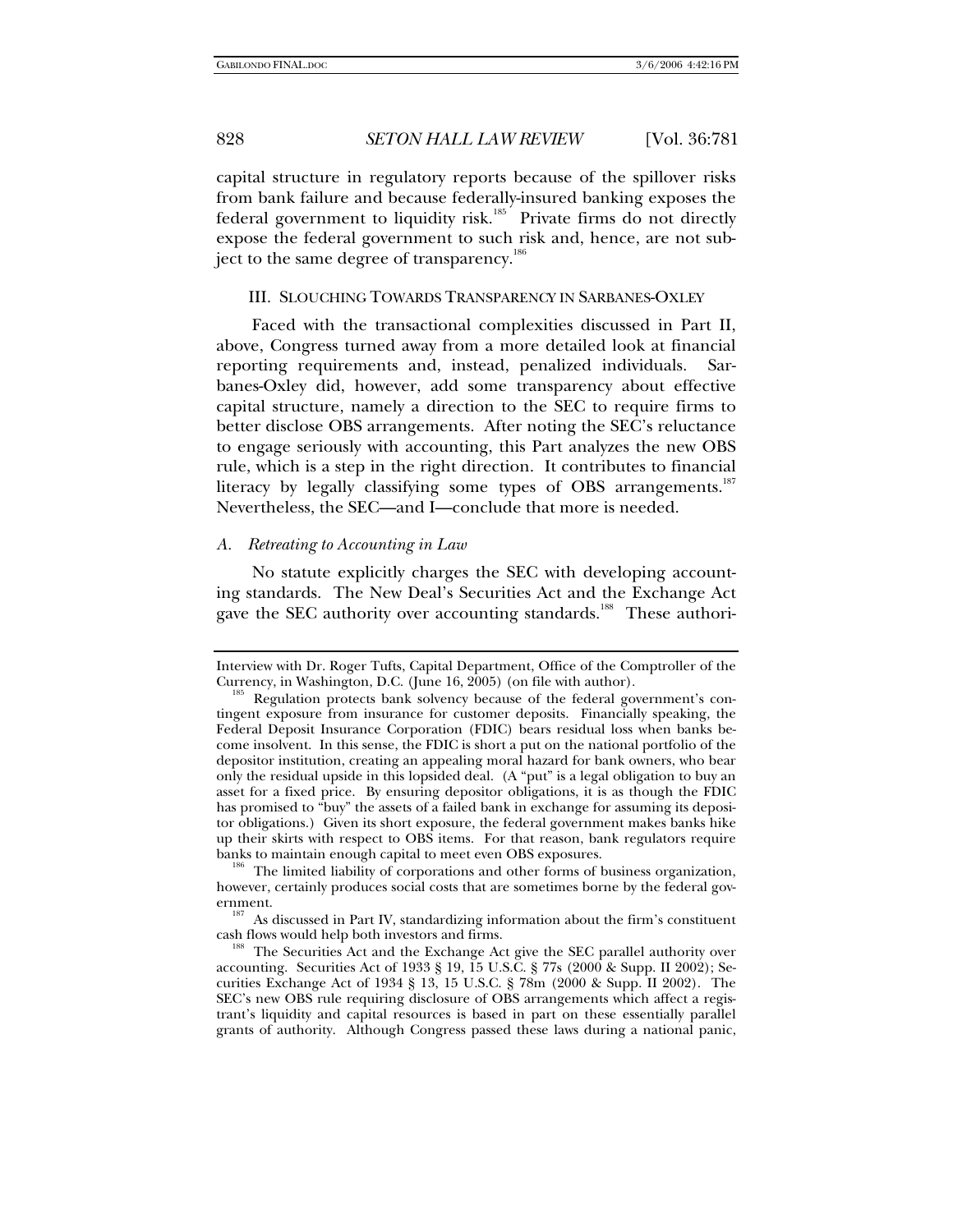ties specifically extend to the form and use of the balance sheet.<sup>189</sup> Instead of using this authority directly, the SEC has let private standard setters make accounting pronouncements, often at the cost of sound accounting principles.<sup>190</sup> This hands-off policy delayed ade-

Among other things, the Commission shall have authority, for the purposes of this title . . ., to prescribe the form or forms in which required information shall be set forth, the items or details to be shown in the balance sheet and earning statement, and the methods to be followed in the preparation of accounts, in the appraisal or valuation of assets and liabilities, in the determination of depreciation and depletion, in the differentiation of recurring and nonrecurring income, in the differentiation of investment and operating income, and in the preparation, where the Commission deems it necessary or desirable, of *consolidated balance sheets or income accounts* of any person directly or indirectly controlling or controlled by the issuer, or any person under direct or indirect common control with the issuer.

15 U.S.C. § 77s (2000 & Supp. II 2002) (emphasis added). The SEC's authority under the Exchange Act is essentially identical except that the provision also grants authority to deconsolidate the balance sheet of a registrant: "The Commission may prescribe . . . the methods to be followed . . . in the preparation . . . of separate and/or consolidated balance sheets or income accounts of any person directly or indirectly controlling or controlled by the issuer, or any person under direct or indirect com-<br>mon control with the issuer ...."  $Id. \S$  78m(b)(1) (emphasis added).

See Mundstock, *supra* note 178, at 817 ("Accounting, like commercial law, developed before courts and legislatures became involved in business affairs. While commercial law became an object for the state, accounting principles thus far have not." (footnotes omitted)). The endowment effect is one of the reasons for the trend cited by Professor Mundstock:

 Another factor that has contributed to the SEC's ongoing abdication of responsibility over accounting principles is worth noting: People have a natural tendency to belittle expertise that they do not possess. The SEC has been composed primarily of lawyers. Lawyers do not want to be bothered by accounting, which they view as merely "technical." Hence, the SEC has been willing to leave accounting to the accountants.

*Id.* at 827. Professor Mundstock notes the importance of institutional self-interest in standard setting:

 To summarize the history of private standard-setting in America: the players [including accountants] acted in their own self-interest . . . . Independence really has meant isolation and irrelevance. The central feature of the resulting accounting standards is the flexibility notion: accounts need not be right, merely acceptable. . . . When faced with controversy, particularly critiques from business interests, the private standard setter has either reorganized or capitulated. The SEC's insti-

that situation was not a moral panic—financial or otherwise—because the scope of the New Deal's state-building was proportional to a generalized and serious economic crisis. For a good general discussion of the early history of the SEC's use of accounting, see THE SEC AND ACCOUNTING: THE FIRST 50 YEARS (Robert H. Manheim & Mayes E. Leech eds., 1984) (Not surprisingly, given my thesis, the twelve essays make virtually no mention of the off-balance sheet sector or cash flow disclosures and their utility as regulatory indicators.).<br><sup>189</sup> The Securities Act provides: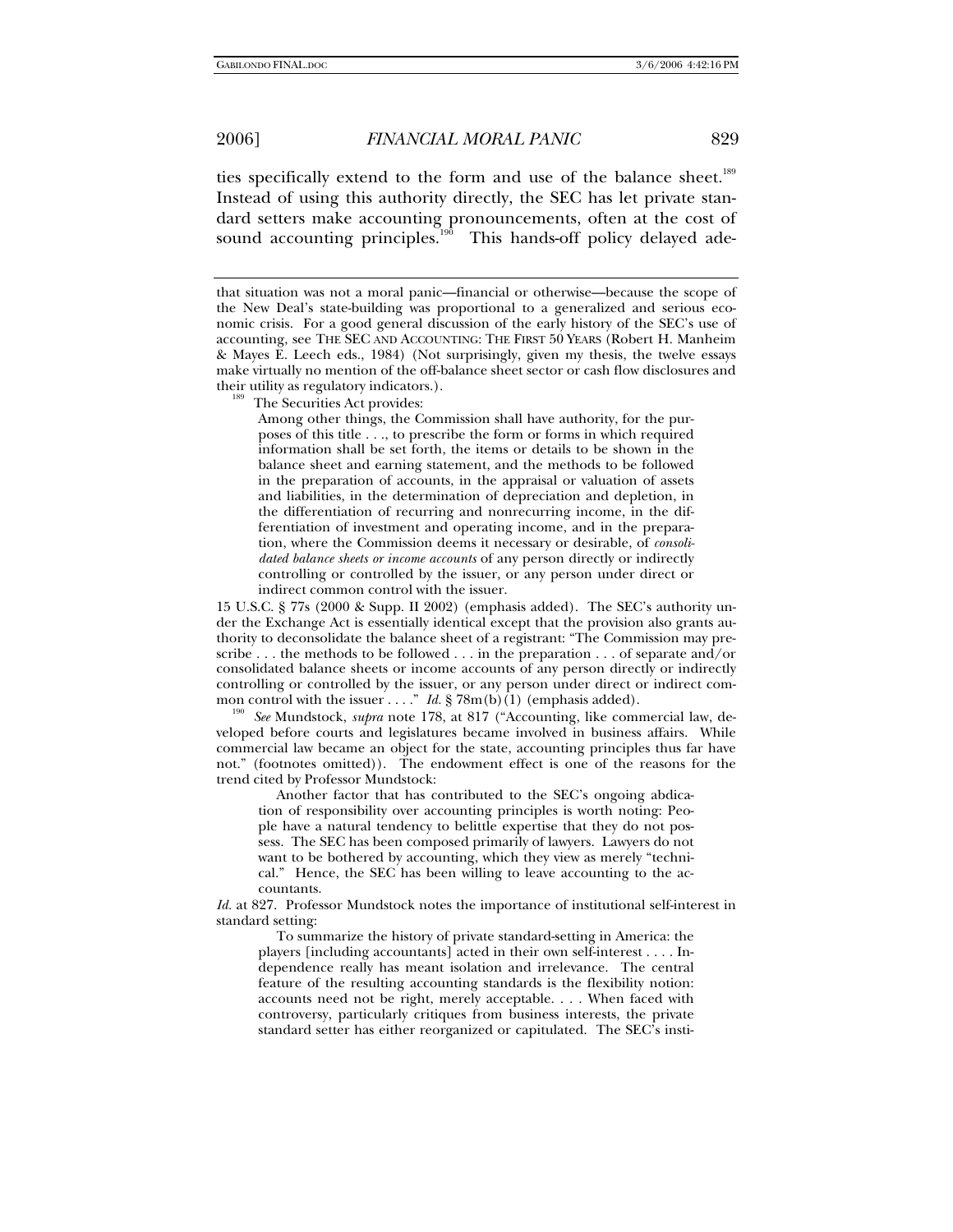quate regulation of OBS arrangements, which vexed fundamental accounting assumptions.191 In fact, the FASB did not address how firms ought to treat securitized assets—one type of OBS item—until 1996.<sup>192</sup> Although the early and continued focus of legislative attention after Enron was on financier misconduct, former SEC Commissioner Richard Breeden introduced the idea of requiring disclosure of firms' OBS arrangements into the public record on the very first day of the Hearings.<sup>193</sup> Some firms had voluntarily reported some of their OBS arrangements after Enron's problems had come to light, but by then it was clear that more was needed in terms of regulation.<sup>194</sup>

*Id.* at 839.

 . . . How to construct correspondent variables, and under what conditions it is appropriate to abandon the task of articulation, are questions that lie at the heart of the major problems in standardizing accounting practice including OBSF.

*Id.* at 208. For example, market movements may change an OBS asset to a liability, and then back again. Consider a swap. When in-the-money, it is an asset to the swapholder. When out-of-the-money, it becomes a liability to the same counterparty. *See, e.g.*, U.S. COMPTROLLER OF THE CURRENCY, AN EXAMINER'S GUIDE TO INVESTMENT PRODUCTS AND PRACTICES 90 (1992) (advising bank examiner to determine whether a bank's swap position increases or reduces risk).<br><sup>192</sup> FIN. ACCOUNTING STANDARDS BD., STATEMENT OF FINANCIAL ACCOUNTING

STANDARDS NO. 125: ACCOUNTING FOR TRANSFER AND SERVICING OF FINANCIAL ASSETS AND EXTINGUISHMENT OF LIABILITIES (1996). Implementation problems, though, led to a substitute pronouncement. *See* FIN. ACCOUNTING STANDARDS BD., STATEMENT OF FINANCIAL ACCOUNTING STANDARDS NO. 140: ACCOUNTING FOR TRANSFER AND SERVICING OF FINANCIAL ASSETS AND EXTINGUISHMENT OF LIABILITIES (2000) (creates a safe harbor for qualifying special purpose entities which need not be consolidated on a reporting firm's balance sheet). The direction of accounting pronouncements is towards keeping the balance sheet and selectively recognizing and disclosing certain OBS items. *See also* FIN. ACCOUNTING STANDARDS BD., STATEMENT OF FINANCIAL ACCOUNTING STANDARDS NO. 133: ACCOUNTING FOR DERIVATIVE INVESTMENTS AND HEDGING ACTIVITIES (1998), *available at* www.fasb.org/pdf/fas133.pdf.

<sup>195</sup> See HEARINGS, *supra* note 55, at 62 (prepared statement of Richard C. Breeden, Chairman, U.S. Securities and Exchange Commission, 1989–1993).

See Fink, supra note 135 (describing how El Paso Corp. consolidated an OBS subsidiary, how Electronic Data Systems began to voluntarily report its OBS debt in its quarterly financial statements, and how PeopleSoft was considering book consolidation of a research and development subsidiary).

tutional interests—combined with the distaste for accounting shared by most lawyers—have prevented the SEC from playing a proper role in the setting of accounting principles.

<sup>191</sup> *See* Donegan & Sunder, *supra* note 1, at 210:

Under our current system of financial reporting, articulation between stocks on the balance sheet and flows on the statements of income and changes in cash flow is both incomplete and imperfect; the unavoidable lapses in articulation [i.e., mistakes and lack of correspondence between items on the balance sheet and flow statements] are critical to understanding the OBSF [off-balance-sheet financing] problem. . . .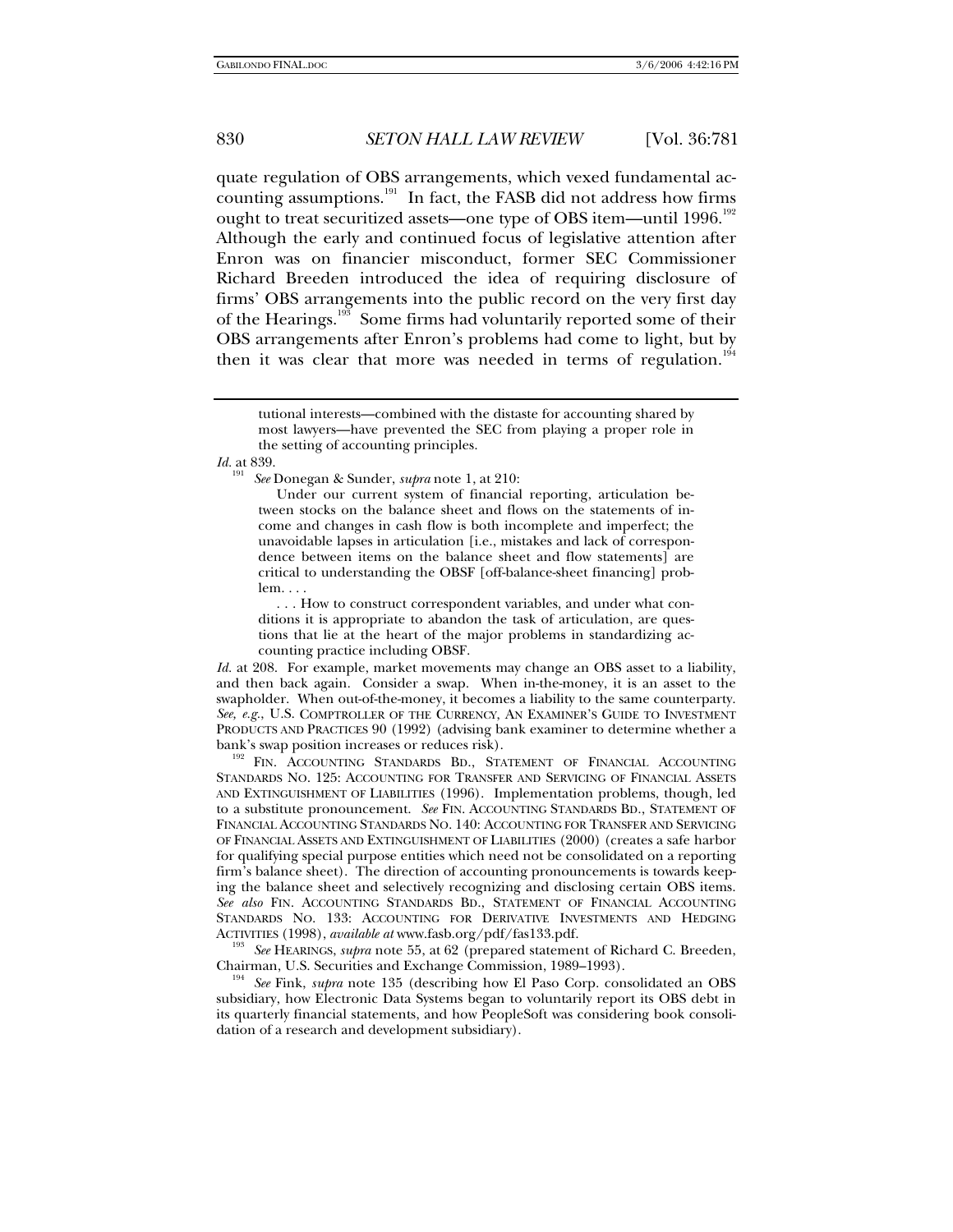Adopting Breeden's suggestion, Congress directed the SEC to address the OBS sector by studying it and amending its rules to increase the public disclosure of OBS arrangements.195 After rulemaking, the SEC amended its forms and rules to require managers to discuss OBS information in the management's discussion and analysis of the annual report.<sup>196</sup> Under the new requirement, registrants must also file a Form 8-K whenever they assume a direct financial obligation related to an OBS item.<sup>197</sup>

The OBS rule does not require recognition of OBS items on the balance sheet, the income statement, or the statement of cash flows in the sense of financially complete measurement and disclosure of the item. Instead, the rule merely requires the firm to discuss the fact of OBS items in sufficient detail.198 As reflected in the Conference Report,<sup>199</sup> which introduced H.R. 3763 (later enacted into law as the Act), Congress specifically expected the SEC to expand the disclosure requirements for registrants' OBS arrangements, but it is not clear whether the current rule has done so. For example, the OBS rule requires firms to disclose OBS items only if they are "reasonably likely" to impact the firm, a disclosure standard which gives reporting firms

Publicly-registered companies must file public reports. Securities Exchange Act of 1934 §§ 13, 15(d), 15 U.S.C. §§ 78m, 78o(d) (2000 & Supp. II 2002); *see also* 17 C.F.R. § 229.303(a)(4)(i) (2005).<br><sup>198</sup> For example, the information required by Item 301 to be included on the bal-

<sup>195</sup> *See supra* note 15 for the language of the new statutory reporting requirement. 196 *See* SEC Final Rule, *supra* note 16. These are changes to Regulations S-B and S-

K, which contain many of the SEC's financial disclosure requirements for registrants. *See* 17 C.F.R. § 228.303(c) (2005) (part of Regulation S-B); *id.* § 229.303(a)(4) (2005) (part of Regulation S-K). A similar requirement was imposed on the Exchange Act financial disclosures for foreign private issuers. *Id.* § 249.220(f) (2005) (foreign private issuers use Form 20-F to file an annual report with the SEC); *id.* § 249.240(f) (2005) (qualified Canadian issuers use Form 40-F).

ance sheet, the statement of income, and the statement of cash flows are subject to this standard of disclosure. 17 C.F.R. § 229.301 (2005). This information is "recognized" in the accounting sense that the impact of the information is reflected in the firm's reported financial position. In contrast, disclosure of the mere existence of an item without further elaboration of its significance provides less information to readers of financial reports and leaves it to the discretion of corporate officials to decide the materiality.<br>The Act:

requires the Commission to revise its regulations under the securities laws to *expand* the disclosure requirements for the financial reports and registration statements of public companies, so that they provide adequate and appropriate disclosure of certain of an issuer's off-balance sheet transactions.

H.R. REP. NO. 107-414, at 40 (2002) (emphasis added).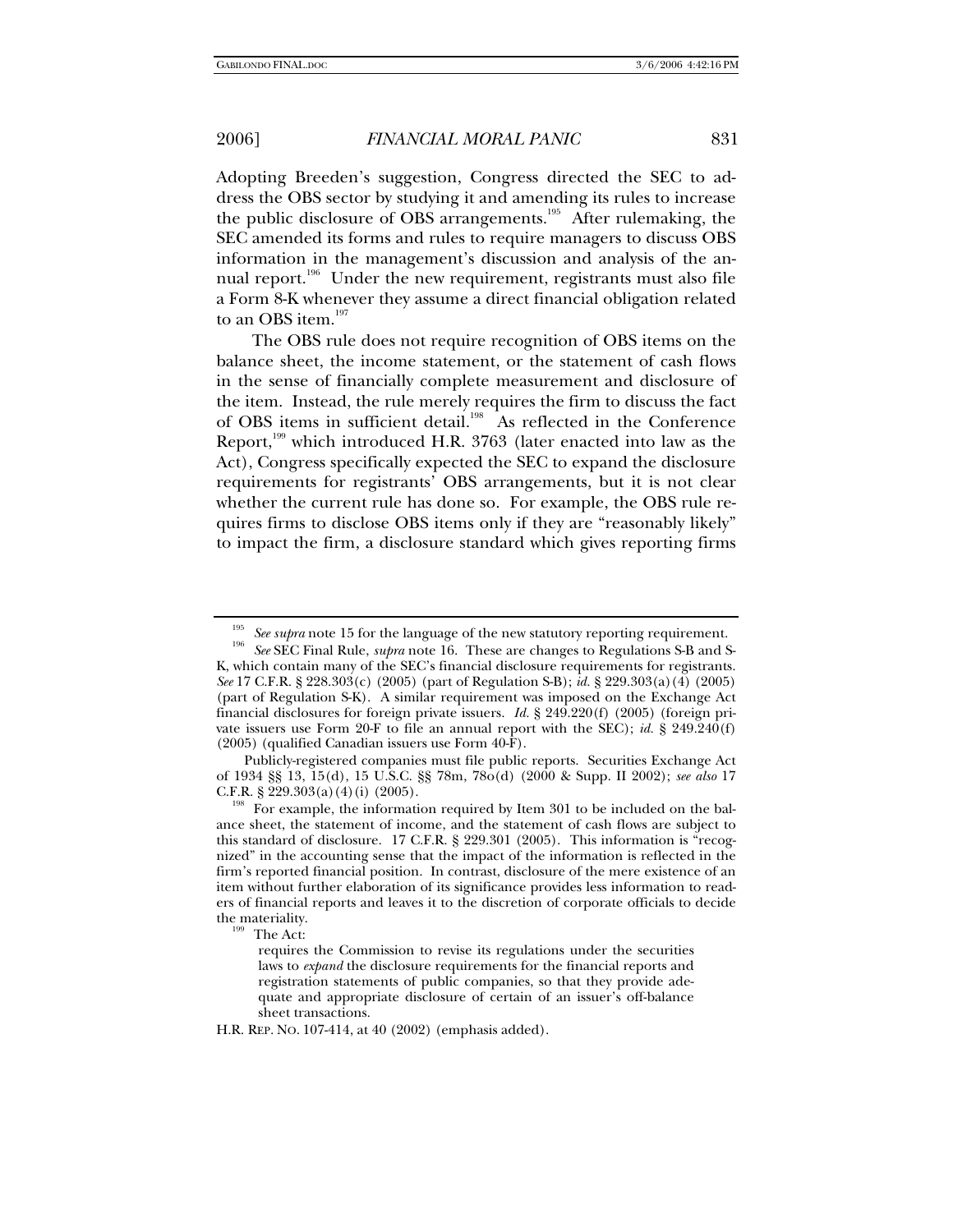broad leeway.<sup>200</sup> Originally, the SEC had proposed a disclosure threshold lower (i.e., one that would lead to more disclosure) than the standard generally used for material events, but the final rule abandoned this approach, substituting a "reasonably likely" for a "more than remote" standard.<sup>201</sup> The "reasonably likely" threshold of probability for disclosure defeats some of the purpose of the rule by letting firms off the hook in terms of disclosing their effective capital structure.<sup>202</sup> As well noted, the SEC's adoption of a relatively weak disclosure standard reflects successful rent-seeking by issuers, finance firms, and accounting firms whose separate liquidity, business, and liability-reduction interests converged in this rulemaking project. $^{203}$ 

OBS reporting requirements Enron managers need not have disclosed much of their OBS activity if they concluded that the financial downside of this activity was more remote than "reasonably likely"):

 Disclosure of "reasonably likely" contingencies would not likely have prevented the problems associated with Enron. Indeed, Enron arguably was in compliance with the newly-enacted SEC regulations. In assessing the firm's financial contingencies at the end of 2000, management would not have considered a scenario in which Enron's stock price would decline by more than half to be "reasonably likely." Accordingly, management would not have needed to disclose details about Enron's derivatives contracts with the SPEs. Nor would it have been "reasonably likely" that the volatility of commodity prices in 2000 would continue.<br><sup>203</sup> *Id.* To the extent that a company's true financial leverage exceeds its book lev-

erage, a company's funding costs would increase. So issuers interested in retaining freedom to manage the balance sheet tactically defend managerial discretion over OBS disclosures. Investment banks that collect transaction costs, i.e., fees, to plan and implement complex OBS deals would defend their business line. The OBS rule bears on the liability of accountants by setting out the scope of required disclosures, so accountants have a mixed interest in the rule. A standard which unambiguously establishes disclosure requirements immunizes accounting firms from pressure by issuers interested in particular reporting treatments that may be inconsistent with the standard. On the other hand, accountants have different levels of risk-aversion too, and those with an appetite for more risk might prefer a rule with leeway to go out on a limb in terms of whether and how OBS items are booked or disclosed. Most of the comments from accounting firms noted the need for clarity. One of the advantages for legal and financial scholarship of federal rulemaking under the Administrative Procedure Act is that the comment process leaves a written record of rentseeking by affected constituencies. These comments make it possible to document—and sometimes infer—the motives of affected constituencies.

<sup>200</sup> *See* SEC Final Rule, *supra* note 16, codified at 17 C.F.R. § 229.303(a)(4)(i) (2005).<br><sup>201</sup> In a January 2002 statement, the SEC indicated that "reasonably likely" is a

lower disclosure threshold than "more likely than not." *See* Commission Statement About Management's Discussion and Analysis of Financial Condition and Results of Operations, Exchange Act Release No. 33-8056, 67 FED. REG. 17 (Jan. 22, 2002), *available at* http://www.sec.gov/rules/other/33-8056.htm.<br><sup>202</sup> See Partnoy, *supra* note 18, at 1278 (arguing that even under the subsequent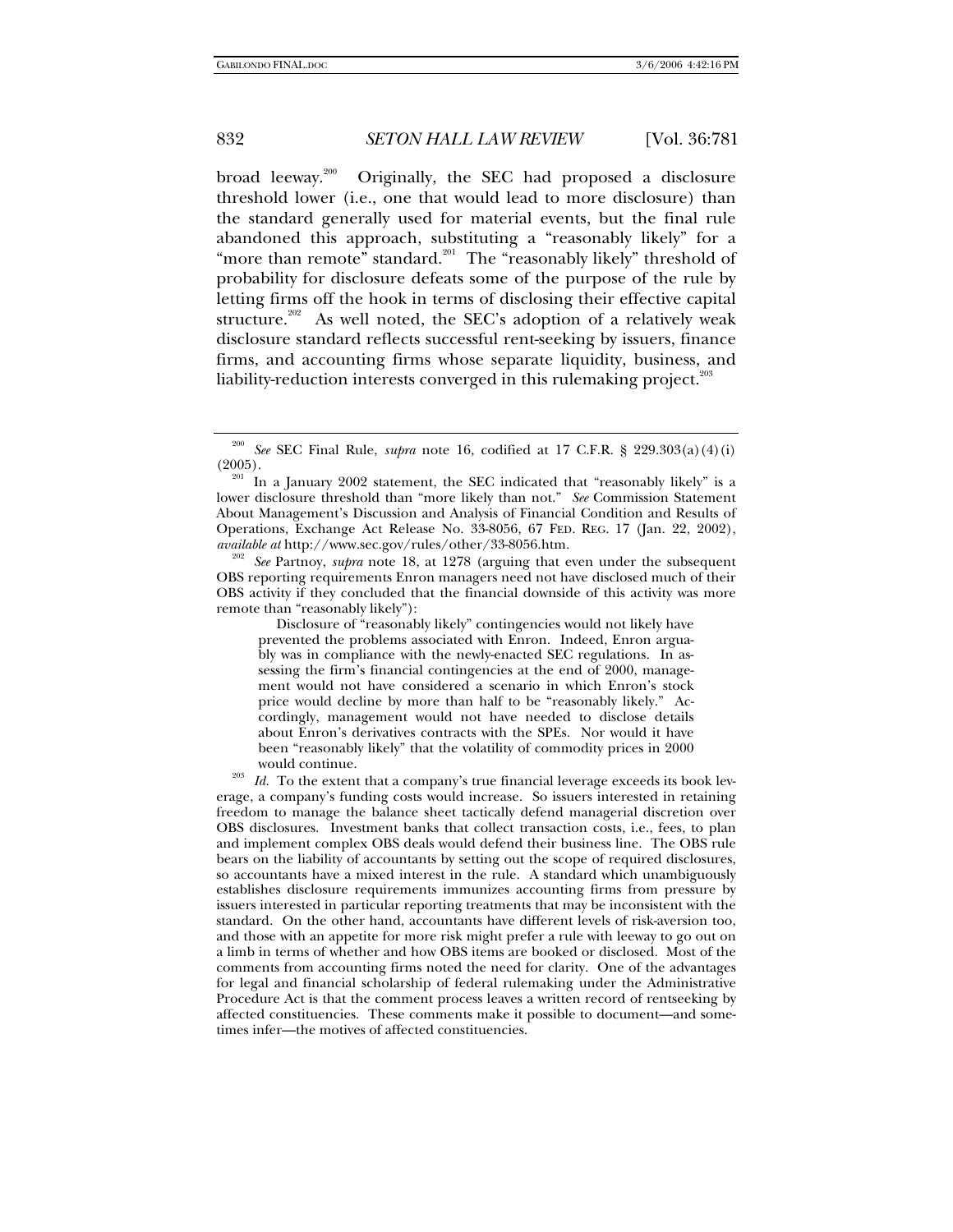Notwithstanding the widespread criticisms of accounting rules and auditors during the financial moral panic, the new rule turns directly to existing accounting standards and incorporates them by reference.<sup>204</sup> Specifically, the rule defines an OBS arrangement as one of four items: a guarantee obligation captured by the definition in FASB Interpretation No. 45;<sup>205</sup> a retained or contingent interest in assets transferred to an unconsolidated entity; $^{206}$  an obligation referenced to the registrant's stock which is excluded from FASB Statement of Financial Accounting Standards No.  $133$ ;<sup>207</sup> or an obligation in a variable interest entity as defined by FASB Interpretation No. 46 (FIN 46). $^{208}$  In particular, by internalizing FIN 46, the OBS rule does draw some relatively bright lines about the interests subject to consolidation.<sup>209</sup> However, the standard leaves open important legal

- 
- 
- 
- 

<sup>205</sup> 17 C.F.R. § 229.303(a) (4) (ii) (A) (2005).<br><sup>205</sup> *Id.* at § 229.303(a) (4) (ii) (B).<br><sup>207</sup> *Id.* at § 229.303(a) (4) (ii) (C).<br><sup>208</sup> *Id.* at § 229.303(a) (4) (ii) (D).<br><sup>208</sup> For example, FIN 46 increases the minim quired in a special purpose entity to keep the entity off the sponsoring firm's books to ten percent from the previous floor of three percent. FIN 46, *supra* note 204, ¶ E-23. Before this interpretation, a firm could avoid consolidating any SPE if at least three percent of the equity was owned by separate investors. SPEs that had an effective external equity of less than three percent contributed to Enron's downward liquidity spiral. FIN 46 also creates some safe harbors for entities and arrangements that need not be consolidated. FIN 46 excludes the following legal forms from consolidation on a reporting firm's balance sheet: qualifying special purpose entities as defined by STATEMENT OF FINANCIAL ACCOUNTING STANDARDS NO. 140, *supra* note 192, certain pension plans, not-for-profit entities, certain entities with interests in variable

<sup>&</sup>lt;sup>204</sup> The regulatory definition uses the definitions established by three accounting pronouncements: FIN. ACCOUNTING STANDARDS BD., FASB INTERPRETATION NO. 45: GUARANTOR'S ACCOUNTING AND DISCLOSURE REQUIREMENTS FOR GUARANTEES, INCLUDING INDIRECT GUARANTEES OF INDEBTEDNESS OF OTHERS (2002) (hereinafter FIN 45), *available at* http://www.fasb.org/pdf/fin%2045.pdf; STATEMENT OF FINANCIAL ACCOUNTING STANDARDS NO. 133, *supra* note 192; FIN. ACCOUNTING STANDARDS BD., FASB INTERPRETATION NO. 46: CONSOLIDATION OF VARIABLE INTEREST ENTITIES (2003) (hereinafter FIN 46), *available at* http://www.fasb.org/pdf/fin% 2046.pdf. *See* Item 303(a)(4)(ii) of Regulation S-K, 17 C.F.R. § 229.303(a)(4)(ii) (2005). The definition is cross-referenced in several forms and rules. *See, e.g.*, Form 8-K, Item 2.03, Instruction 1, *available at* http://www.sec.gov/about/forms/form8 k.pdf. The SEC had first proposed a rule discussing the new disclosure requirements. *See* SEC Proposed Rule: Disclosure in Management's Discussion and Analysis About Off-Balance Sheet Arrangements, Contractual Obligations and Contingent Liabilities and Commitments, Securities Exchange Act Release No. 33-8144, 67 Fed. Reg. 68054 (Nov. 4, 2002), *available at* http://www.sec.gov/rules/proposed/33- 8144.htm. In response to the proposed rule, most commenters asked the SEC to define OBS items more precisely. Disagreement about the type of financial arrangements this definition should capture were the most common remark made by persons and institutions who submitted comments during the proposed rule's public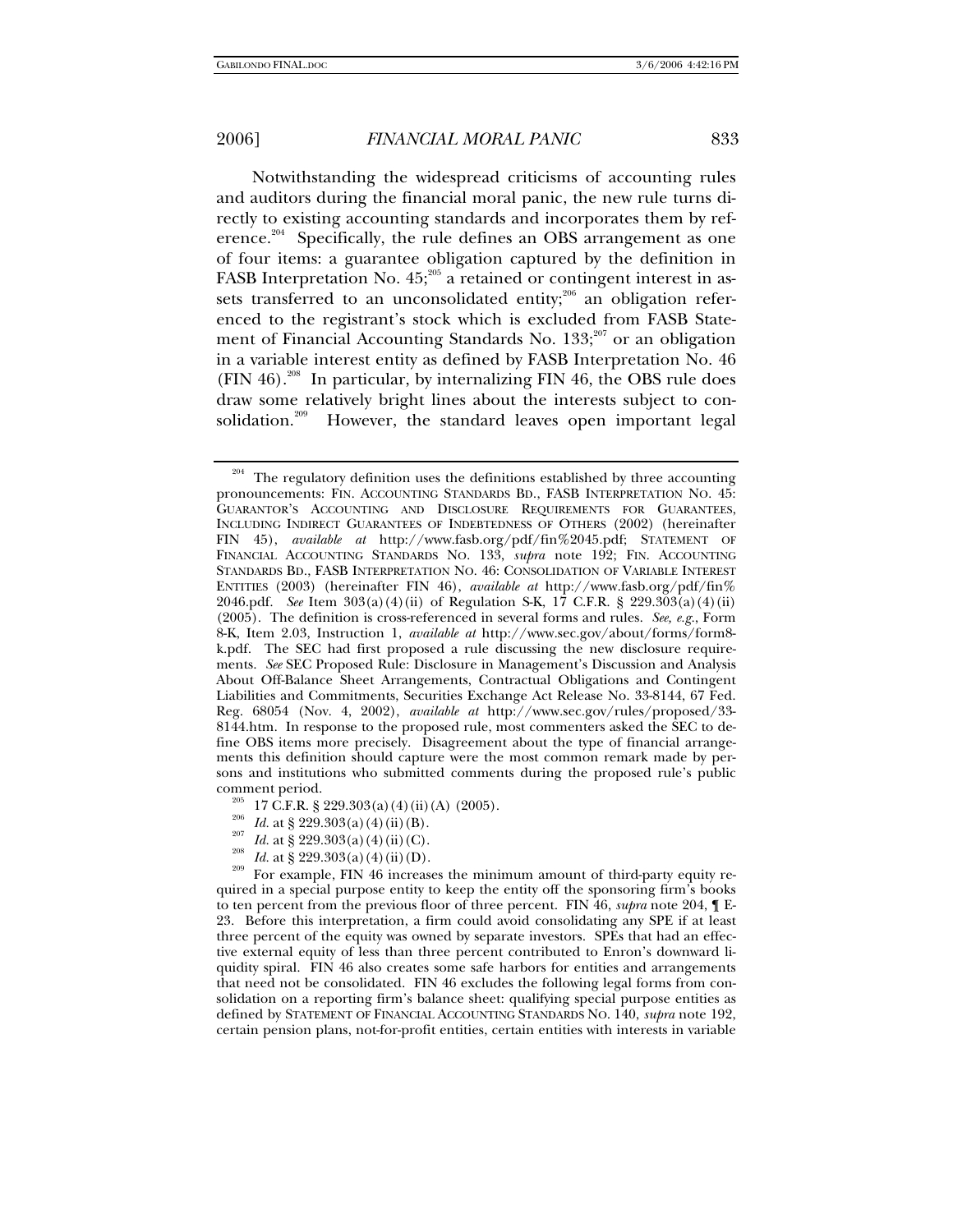questions because the Interpretation's criteria go to the heart of the meaning of an equity interest in a firm.<sup>210</sup> As a result, the legal use of this accounting standard also internalizes interpretive ambiguity, as noted by the SEC. $^{\mathrm{211}}$ 

These regulatory definitions of OBS arrangements, however, follow the pattern of the financial contracts involved in Enron. Essentially, it was these types of obligations which led to Enron's liquidity problems, $212$  raising the question of whether the rule leaves financial reporting ready to fight the last war but not the next one.<sup>213</sup> More-

standard as used in the OBS rule. *See* SEC REPORT, *supra* note 17, at 92 ("Although Interpretation No. 46(R) constitutes an improvement over the previously existing consolidation guidance, a number of interpretive questions remain. Many users of Interpretation No. 46R [sic] find it theoretically and practically challenging to apply."). This is the converse situation to the FASB's de facto role as disclosure monitor:

In principle, the jurisdiction of the FASB was said to be the setting of financial accounting standards, whereas the jurisdiction of the SEC was said to be disclosure. Yet the distinction has never been well-defined, and, as a practical matter, the distinction is not operational. The standards of the FASB typically also include disclosure requirements.

BEAVER, *supra* note 5, at 12.<br><sup>212</sup> Enron guaranteed several investment contracts to investors who had provided the nominal outside capital for the special purpose entities, e.g., Raptor, which Enron used to shift liabilities off the balance sheet. Obligations pegged to Enron common stock were one of the main triggers of the company's downward liquidity spiral. As Enron's share price dropped, the company's obligations to provide additional consideration to investors holding these obligations increased, causing a liquidity drain for the company. Many of the special purpose vehicles described in the Powers report were variable interest entities. Relative to these three financial contracts, retained and contingent interests played a smaller role in Enron, although accounting for retained interests has been a longstanding issue in connection with securitizations by banks.<br><sup>213</sup> Beaver notes as much:

Certainly, the accounting for Special Purpose Entities (SPEs) that was at the heart of the problems with Enron's financial reporting is being revisited and rightly so. However, a revision in this accounting standard represents a specific fix for a problem involved in a specialized

interest entities created before December 31, 2003, entities meeting the definition of a "business" under the standard, and certain other entities. FIN 46, *supra* note 204,<br> **1** 4.<br>
<sup>210</sup> The interpretation requires a firm to consolidate any firm that is a variable in-

The interpretation requires a firm to consolidate any firm that is a variable interest entity, which includes any entity in which the equity investor lacks one or more of the following three incidents: 1) the direct or indirect ability to make decisions that effect the success of the firm; 2) the obligation to absorb the entity's expected losses; or 3) the right to receive the entity's residual gains. FIN 46, *supra* note 204, ¶ 14. As firms further unbundle risk, the question arises about the extent to which the firm retains any residual risk or whether that residual risk has been farmed out to other investors using OBS arrangements. For this reason, by turning FIN 46 into positive law, the OBS rule sets the stage for judicial adjudications to determine equity as an accounting matter. Those will be interesting cases to observe.<br><sup>211</sup> In its report to Congress, the SEC noted the ambiguity about this accounting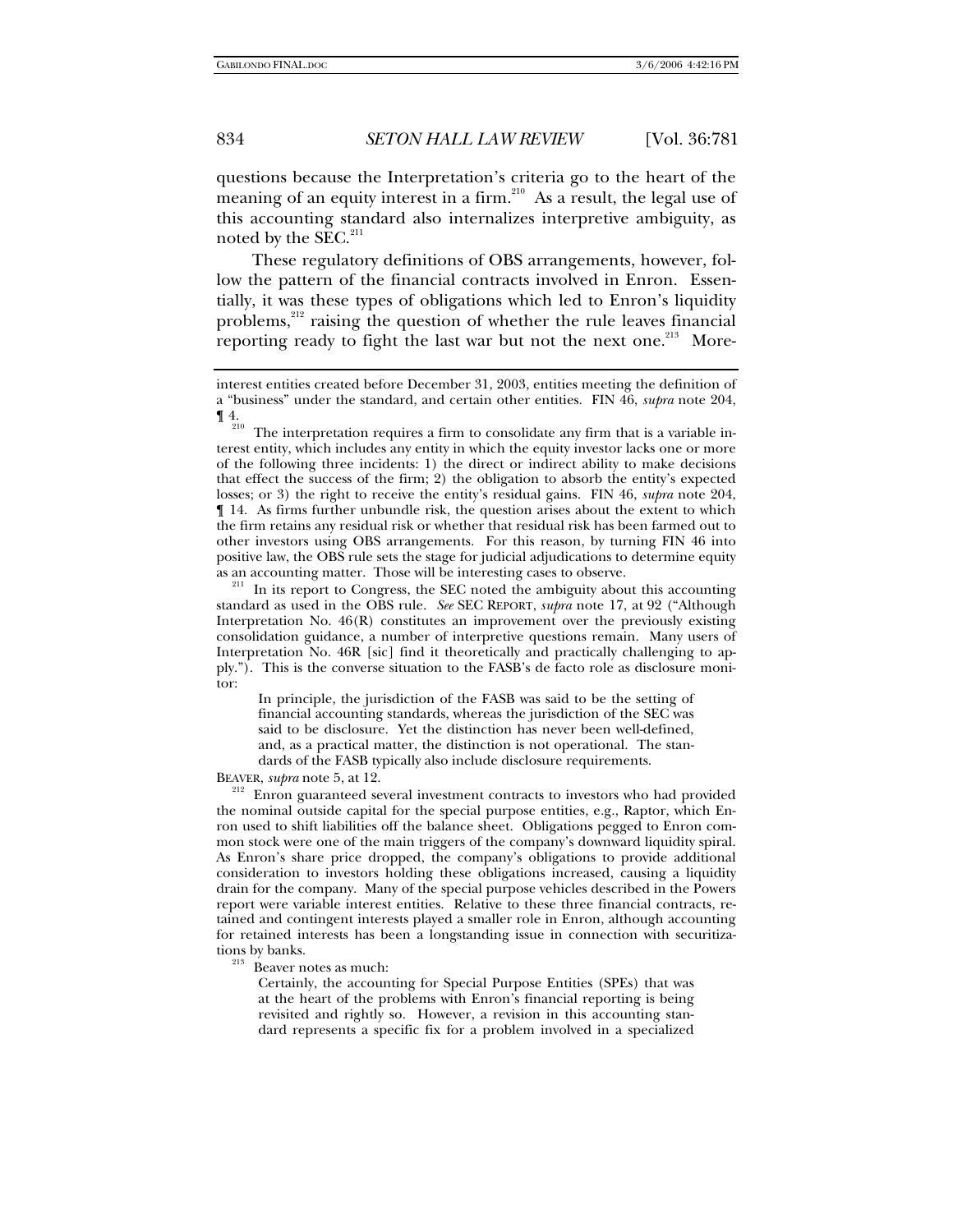over, given the disclosure threshold adopted by the SEC, Enron might not have even had to disclose these particular OBS arrangements.<sup>214</sup> Nor would these new requirements have required disclosure of the cash flow games that led to the highly publicized prosecution of officials at Adelphia Communications.<sup>215</sup> In other words, what is required to be disclosed is only a subset of the OBS arrangements described previously.<sup>216</sup>

Despite their under-inclusiveness, the attempt to codify the meaning of OBS arrangements in the federal securities regime is a good first step. This is no mean feat, because the OBS sector is where the wild things are. $2^{17}$  A brief summary of the major OBS arrangements is in order here. Many OBS arrangements are voluntary, i.e.,

Partnoy, *supra* note 18, at 1278.<br><sup>215</sup> *See* Triantis, *supra* note 131, at 12.<br><sup>216</sup> *See infra* notes 217–24 and accompanying text for a partial taxonomy of OBS arrangements.<br><sup>217</sup> Like the joke about the five blind men and the elephant, what is considered

off-balance-sheet depends on whom you ask:

 Once upon a time, there were five blind men who had the opportunity to experience an elephant for the first time. The first approached the elephant and, upon encountering one of its sturdy legs, stated, "Ah, an elephant is like a tree." The second, after exploring the trunk, said, "No, an elephant is like a strong hose." The third, grasping the tail, said, "Fool! An elephant is like a rope!" The fourth, playing with an ear, stated, "No, more like a fan." And the fifth, leaning against the animal's side, said, "An elephant is like a wall." The five then began to argue loudly about who had the more accurate perception of the elephant.

 The elephant, tiring of all this abuse, suddenly reared up and stomped on all of the men. He continued to trample them until they were nothing but bloody lumps of flesh. Walking away, the elephant said, "It just goes to show that you can't depend on first impressions. When I first saw them I didn't think they'd be any fun at all."

Brad Templeton's Rec.Humor.Funny, Leading the Blind, http://www.netfunny. com/rhf/jokes/88q2/11950.html (last visited Feb. 27, 2006). What is the moral of this story? Well, beware the all too real consequences of a market practice that you have failed to describe properly.

type of transaction and does not in itself address broader issues. For example, obtaining the effects of *off-balance sheet financing* via derivative transactions is a much more pervasive and difficult problem to address. Beaver, *supra* note 104, at 164 (emphasis added).<br><sup>214</sup> Professor Partnoy concurs:

Disclosure of "reasonably likely" contingencies would not likely have prevented the problems associated with Enron. Indeed, Enron arguably was in compliance with the newly-enacted SEC regulations. In assessing the firm's financial contingencies at the end of 2000, management would not have considered a scenario in which Enron's stock price would decline by more than half to be "reasonably likely."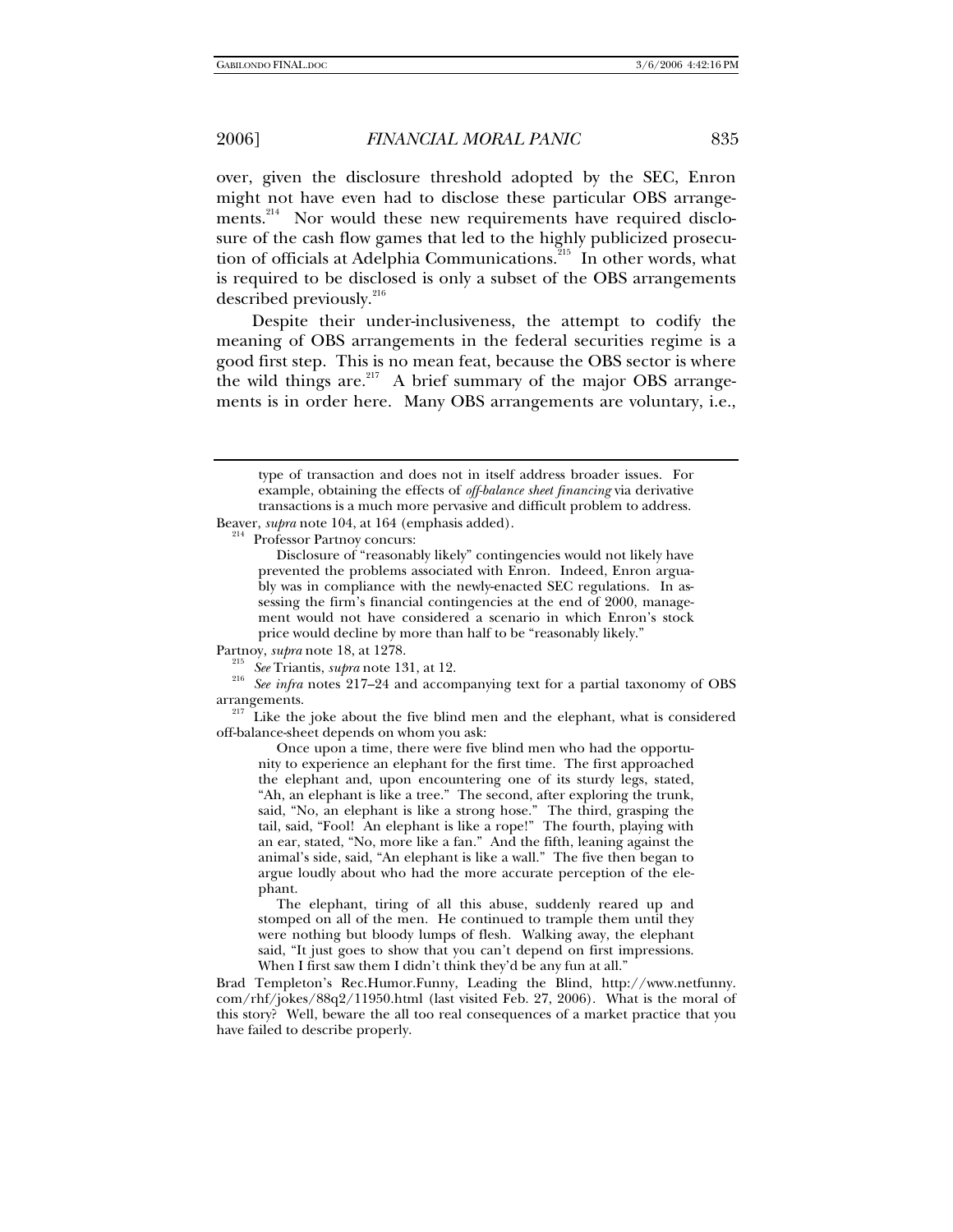contractual, arrangements.<sup>218</sup> Banks have long made contingent credit commitments to borrowers that may not be reflected on the balance sheet, e.g., a depository institution's letters of credit, financial guarantees, and other loan commitments.<sup>219</sup> Firms use affiliated trusts, limited liability partnerships, and limited liability companies to avoid recognizing financial activity on the balance sheet.<sup>220</sup> Firms active in real estate may keep leases and synthetic leases<sup>221</sup> off the balance sheet to reduce the reported firm size and its effective leverage. Sometimes a contract substitutes for a special purpose vehicle; for example, "take-or-pay" and "throughput" contracts require periodic payments for goods or services without regard to whether the buyer takes delivery or actually uses the services. $222$  Another OBS entity, the special purpose entity (SPE), is a separate legal person designed to serve a single purpose, for example, to hold assets or liquefy receivables.<sup>223</sup> Other OBS liabilities include forward and futures contracts

<sup>&</sup>lt;sup>218</sup> The broadest construction of the phrase would capture executory contracts, employment agreements, licenses, royalty contracts, pension commitments, and guarantees to customers under contracts. *See* SEC Final Rule, *supra* note 16. The SEC narrowed the reach of the rule by limiting OBS items to those determined as such under certain accounting statements. *Id.* But this produces regulatory *renvoi*: the legal scope of these pronouncements has yet to be determined. *See supra* notes

<sup>209–11</sup> and accompanying text. 219 *See* CHRIS J. BARLTROP & DIANA MCNAUGHTON, <sup>2</sup> BANKING INSTITUTIONS IN DEVELOPING MARKETS: INTERPRETING FINANCIAL STATEMENTS 13 (World Bank 1992) (classifying banks' OBS exposures, including credit substitutes and contingent liabilities). Assets and asset expectancies may be OBS too. The same contingent credit commitments of the depository institutions described above become assets of the lender once the borrower has drawn down on the credit line. As a credit intermediary, the function of a bank is to trade in products which reflect the holding preferences of other market participants with respect to the term and liquidity characteristics of assets and liabilities. One example of such a product is the bank's commitment to extend credit to a (contingent) borrower in the event that this borrower fails to make payment on another contractual obligation. If the contingency ripens and the borrower draws down on the credit line, this credit exposure of the bank shows up as an asset on its balance sheet. In this sense, asset expectancies may

<sup>&</sup>lt;sup>220</sup> See Mei Feng, Jeffrey D. Gramlich & Sanjay Gupta, *Special Purpose Entities: Empirical Evidence on Determinants and Earnings Management* (Jan. 9, 2006), *available at*

The best of both worlds, a synthetic lease lets the lessor depreciate the asset as though she owned it without recognizing the debt that true ownership would have entailed. *See* John Murray, *Off-Balance-Sheet Financing: Synthetic Real Estate*, 24 MICH.

REAL PROP. REV. 5 (1997). 222 *See generally* Soroosh & Ciesielski, *supra* note 122. 223 SPEs are perhaps the OBS arrangement which has generated the most public and regulatory interest as of late due to Enron. Enron made wide use of special purpose entities (SPEs). It would transfer assets to the SPE, immediately recognize a financial accounting gain on the transfer as though sold at arm's-length, defer the recognition of any losses on the transferred assets, and reduce its book leverage by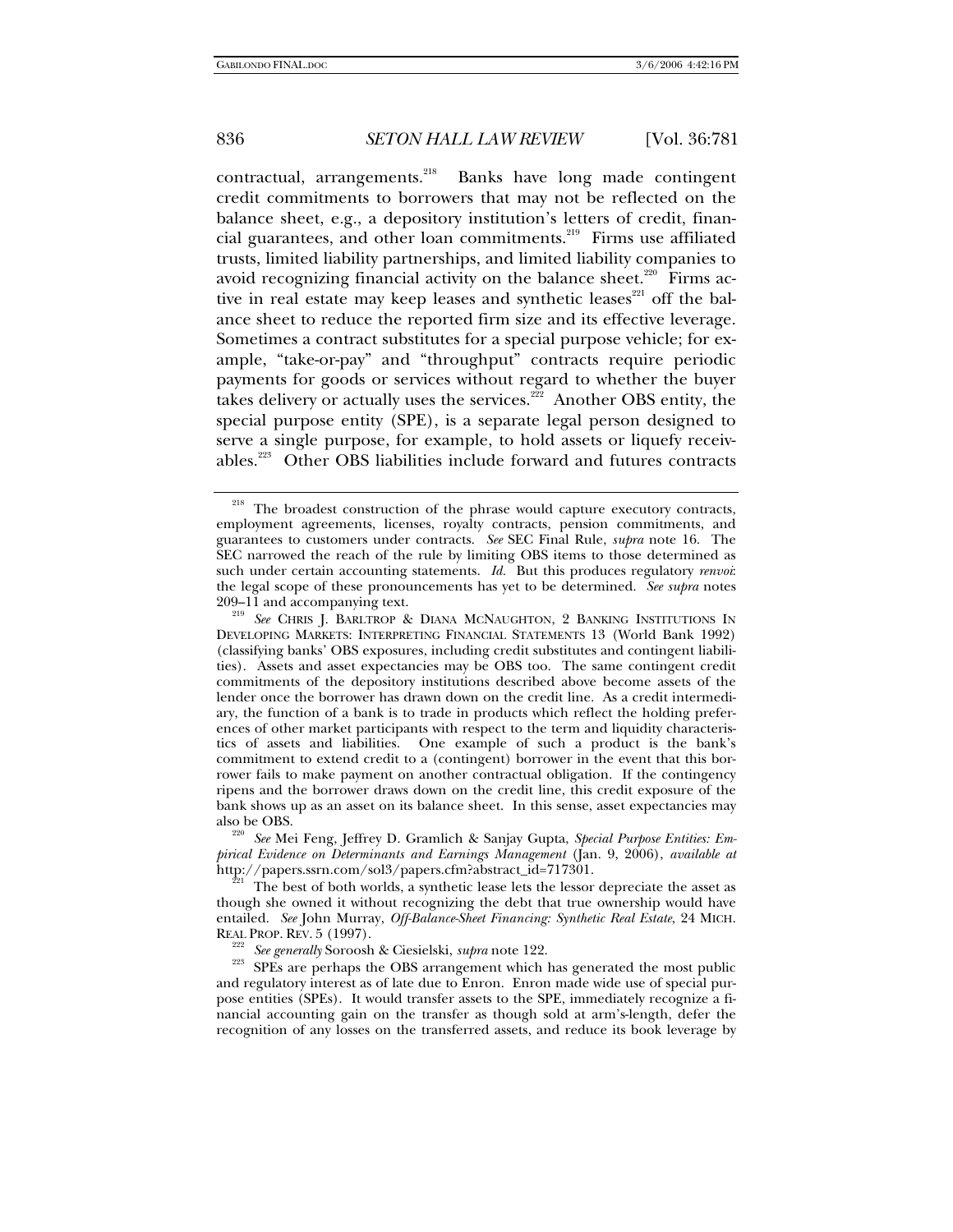lawsuits and other kinds of liabilities in the form of derivatives, e.g., credit derivatives. $224$  Even this partial taxonomy suggests the breadth of the OBS sector.

### *B. Persistent Opacity in the Off-Balance-Sheet Sector*

The Act also required the SEC to report on the efficacy of its rulemaking to increase the transparency of OBS arrangements.<sup>225</sup> Separately, the Act also directed the SEC to report on the existing market structure of OBS arrangements.<sup>226</sup> (In a sense, the market structure report was intended to serve as a demonstration of the efficacy of the new reporting requirements.) The SEC filed a single report to Congress addressing both issues.<sup>227</sup> Despite noting modest improvements in transparency, the report concluded that inadequate disclosure of OBS arrangements persisted.<sup>228</sup> For example, the SEC concluded that financial transparency problems exist with regard to the reporting of firms' investments in other entities, $229$  of contingent

96-43: Credit Derivatives (Aug. 12, 1996).<br><sup>225</sup> Sarbanes-Oxley Act of 2002 § 401(c)(1), 15 U.S.C. § 7261(c)(1) (Supp. II<br>2002).

<sup>226</sup> Id. § 401(c)(2)(E), 15 U.S.C. § 7261(c)(2)(E) (Supp. II 2002).<br><sup>227</sup> See SEC REPORT, *supra* note 17, at 91–98.<br><sup>228</sup> The difficulty that I had locating anecdotal and aggregate information about the OBS sector for this Article leads me to join the following SEC conclusion about the ongoing underinclusiveness of adequate financial information about the OBS sector:

 Nevertheless, it appears that issuers may not have identified all of the off-balance sheet arrangements that are required to be discussed in the OBS section of MD&A. Further, the Staff believes—based in part on the difficulties faced in gathering the data necessary for the Study and Report—that the quality of the issuer disclosures provided in the off-balance sheet section of MD&A can and should be improved.

<sup>229</sup> The Staff notes that, due to the varying placement of the disclosures and the different levels of disclosures required [for investments], it may sometimes be difficult for investors to fully comprehend the extent of an issuer's involvement with equity method investments and to compare such involvements across issuers. As a result, the Staff acknowledges that the values reported . . . may be understated.

*Id.* at 40.

shifting debt in respect to the assets off of the firm balance sheet. This worked well until the value of Enron stock fell, triggering contractual commitments that taxed

 $t_{224}$  A forward contract is a present contractual duty to perform at some future date. *See* INTEREST RATE RISK: COMPTROLLER'S HANDBOOK, *supra* note 182, at 96–98. A futures contract is a forward contract that trades on a federally registered commodities exchange market. *Id.* at 93–95. A credit derivative is a contract that obligates a counterparty to indemnify a lender in the event of a credit loss on a loan to a third party borrower. *See generally* OCC Bulletin, U.S. Comptroller of the Currency, OCC

*Id.* at 98.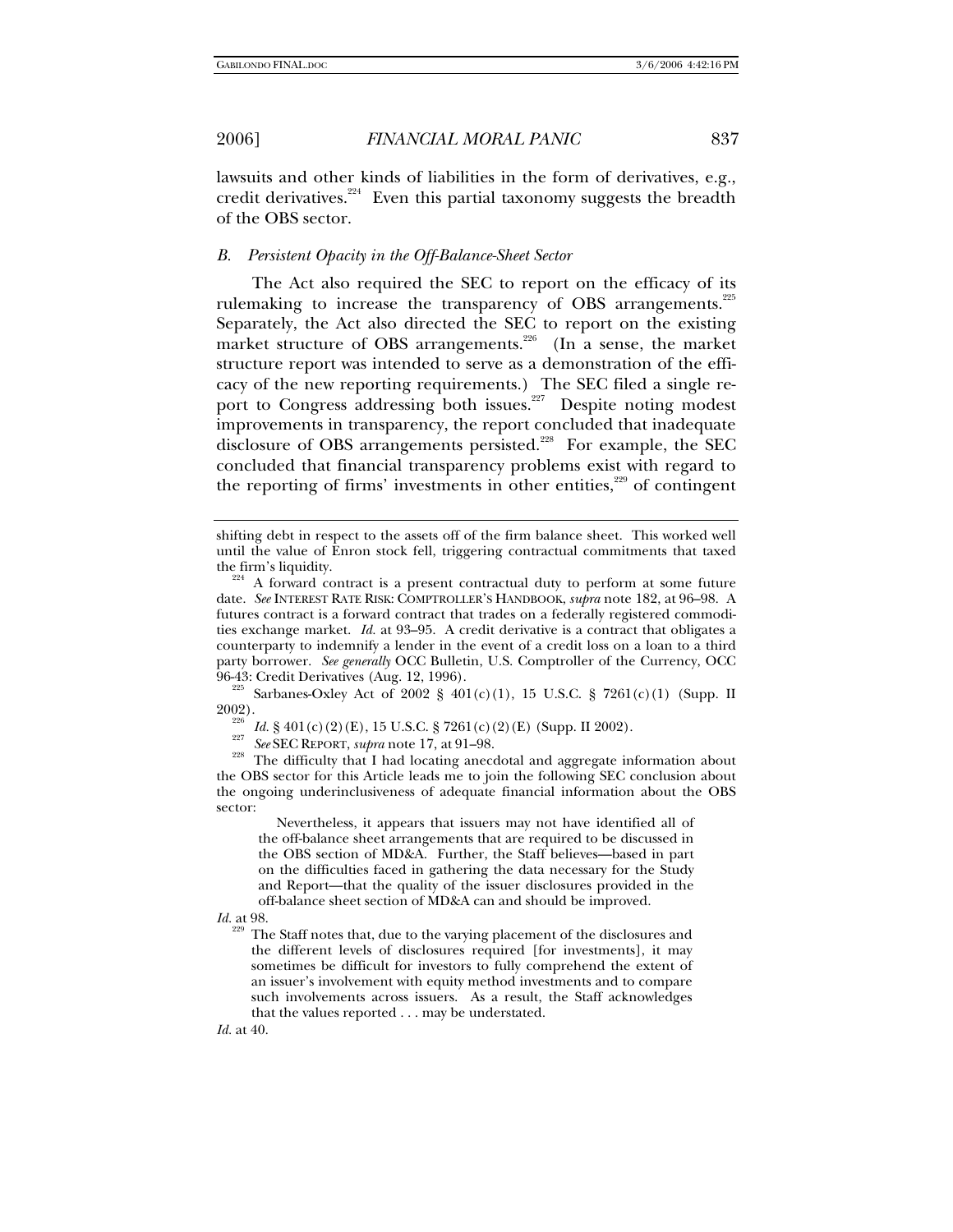obligations and guarantees, $230$  of derivatives, $231$  and with respect to firms' OBS arrangements generally.<sup>232</sup> These conclusions may understate the scope of the problem because the sample that provided the filings for the study does not represent the universe of most active users of OBS arrangements.233 The ongoing opacity of the OBS sector may also be due to the SEC's decision not to require firms to disclose comprehensive information about the unconsolidated entities with which a firm had OBS transactions.<sup>234</sup> Because more is needed in the

*Id.* at 80–81.

232 "In many cases, it is obvious whether the commitment in question is, indeed, on the issuer's balance sheet (e.g., debt). However, in some cases, the Staff notes that whether the item is on or off the balance sheet remains unclear." *Id.* at 90.<br><sup>233</sup> See SEC REPORT, *supra* note 17, at 27–29. The study sample was based on the

100 issuers with the largest capitalization and 100 randomly selected issuers. *Id.* The sample selection methodology used by the SEC did not target the actual users of OBS arrangements. The pattern is that firms with greater financial risk tend to use OBS arrangements more than firms with less leverage. The managerial reasons for optimizing the balance sheet discussed earlier explain why this is so. Had the SEC been sensitive to effective capital structure, the sample might have been targeted more carefully to identify the firms with the greatest tendency to use OBS arrangements, i.e., highly indebted firms interested in reducing the appearance of leverage. Consequently, a sampling methodology that better targeted active users of OBS arrangements would probably have revealed an even greater degree of opacity in financial reporting.<br><sup>234</sup> The SEC's proposed rule had required disclosure of assets and liabilities of un-

consolidated entities with which a firm had OBS arrangements. SEC Proposed Rule, *supra* note 204. In the Final Rule, however, the SEC receded from this requirement:

 We have eliminated one aspect of the proposed disclosure requirements after considering the public commentary. The amendments do not require a registrant to disclose the nature and amount of the total assets and total obligations of an unconsolidated entity that conducts off-balance sheet activities on behalf of the registrant. Commenters indicated that it might be impracticable to obtain, monitor or evaluate information about unconsolidated entities that are unaffiliated with the registrant.

*See* SEC Final Rule, *supra* note 16.

<sup>&</sup>lt;sup>230</sup> "The Staff noted during its analysis of the filings that disclosures about contingent obligations vary widely in terms of format and location in the filing. As a result, the data for contingent obligations was difficult to collect in a consistent manner across issuers." *Id.* at 69.<br><sup>231</sup> Despite the disclosures required by the accounting standards and the

Commission's rules, there is still often a perceived lack of transparency as to an issuer's market risk exposures, use of derivatives and the potential impact of those derivatives. . . .

<sup>. . . . . .</sup>  . . . [A]s a result of conducting the Study of filings by issuers, the Staff notes that it is often difficult to determine the total dollar amounts that are on the balance sheet related to derivatives. This difficulty stems from the fact that derivatives may be presented as separate line items on the balance sheet, or alternatively, included as a component of some broader category (e.g., other assets).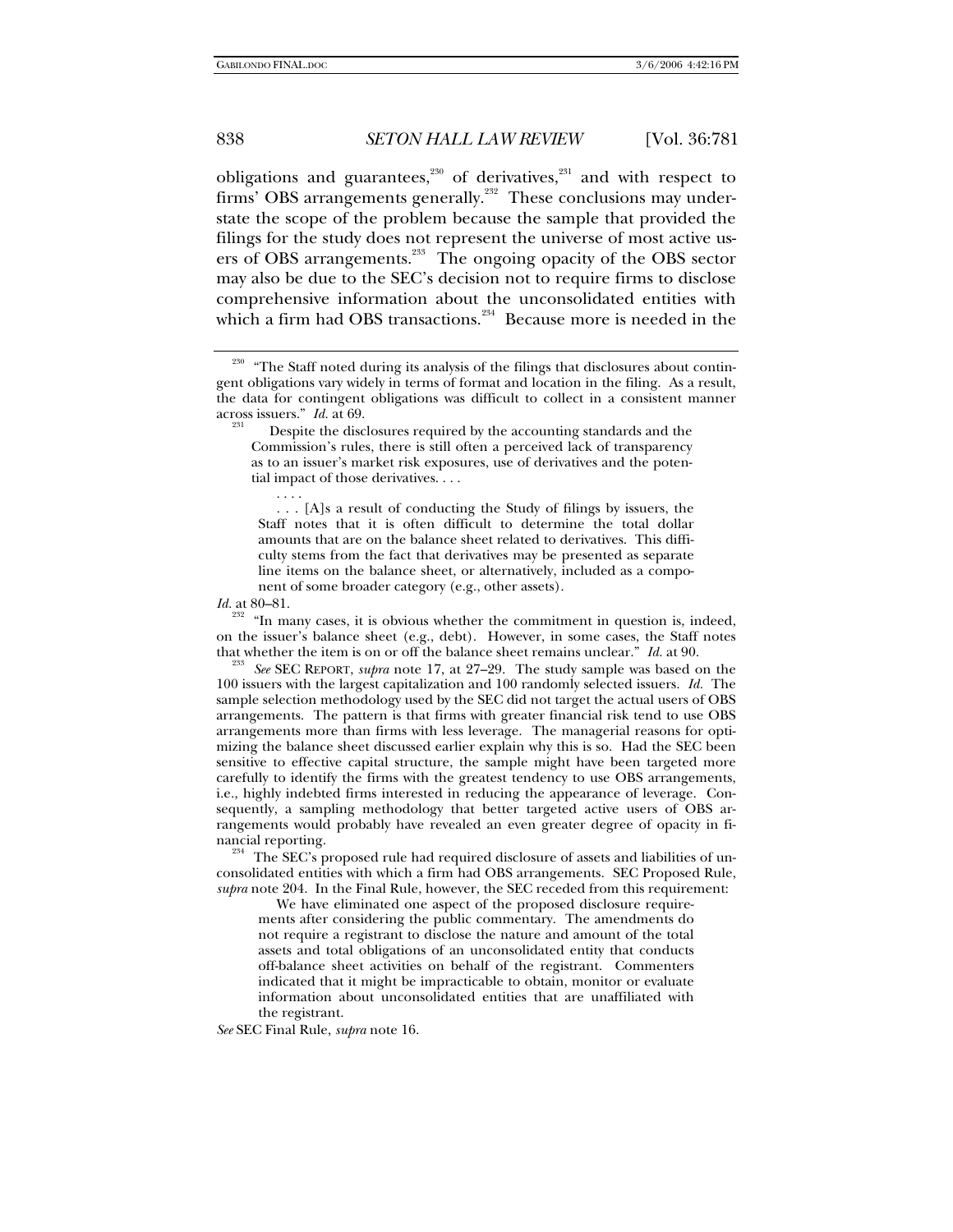way of material financial disclosures, Part IV of this Article recommends disclosures to further implement the disclosure objectives of the Act.

It is too early to comprehensively map the ultimate impact of the OBS rule, but changes have already occurred. While disclosing information about these arrangements may reduce the cost of capital for some securities issuers, $235$  capital costs have, in fact, increased for some firms after their disclosure of the existence of OBS arrangements.<sup>236</sup> If the past is prologue, firms will certainly minimize the compliance costs of the new rule by restructuring their transactions to avoid disclosures which adversely impact their capital and liquidity activities, leading to a fresh round of financial legerdemain and regulatory reprisal. $237$  Overall, firms will likely reduce their OBS activities, especially to avoid the stigma of reporting previously undisclosed li-

*See* SEC REPORT, *supra* note 17, at 92.

<sup>235</sup> *Cf.* Douglas Diamond & Robert Verrecchia, *Disclosure, Liquidity, and the Cost of Capital*, 46 J. FIN. 1325, 1328–32 (1991) (making a mathematical argument that for large firms disclosure of financial information may add value by reducing the potential information asymmetry with investors, who might otherwise refrain from holding the securities of those firms). 236 *See, e.g.*, Andrew Osterland, *Reining In SPEs: New Rules for Special-Purpose Entities* 

*May Result in Bigger Corporate Balance Sheets*, CFO.COM, May 1, 2002, http://www.cfo. com/printable/article.cfm/3004484?f=options (describing credit downgrade and fifty percent price drop of share price of Adelphia Communications Corp. after it disclosed OBS debt in previously unconsolidated special-purpose entities). 237 The SEC noted that some companies had already done so:

In anticipation of the implementation of Interpretation No. 46 and Interpretation No.  $46(R)$ , a number of entities restructured arrangements with potential VIEs [variable interest entities] such that they would not require consolidation. Disclosures of such restructurings were noted in the [SEC report] sample companies. The Staff also is aware anecdotally that many arrangements with potential VIEs were restructured such that the entity either would not be considered a VIE or such that no party would be required to consolidate the VIE.

This is another example of the "dance between the regulator and the regulated." Pouncy, *supra* note 2, at 546. Compliance by restructuring transactions or entities is common with respect to accounting standards. For example, FASB passed STATEMENT OF FINANCIAL ACCOUNTING STANDARDS NO. 13 [hereinafter SFAS No. 13], *supra* note 121, to increase the reporting of OBS operating leases. SFAS No. 13 required firms to include a lease on the balance sheet if the lease possesses any of the following four attributes: the lease transfers ownership of the leased asset to the lessee; the lease lets the lessee purchase the leased asset for a below-market price; the lease is not cancelable for 75% or more of the lease's economic life; or the present value of the minimum lease payments on the lease are at least 90% of the leased asset's value. *Id.* Evidence suggests that firms restructured the terms of their capital leases to avoid triggering SFAS No. 13's capitalization requirements. *See* Eugene A. Imhoff, Jr. & Jacob K. Thomas, *Economic Consequences of Accounting Standards: The Lease Disclosure Rule Change*, 10 J. ACCT. & ECON. 277 (1988) (showing how firms modified capital leases to avoid the new disclosure requirement).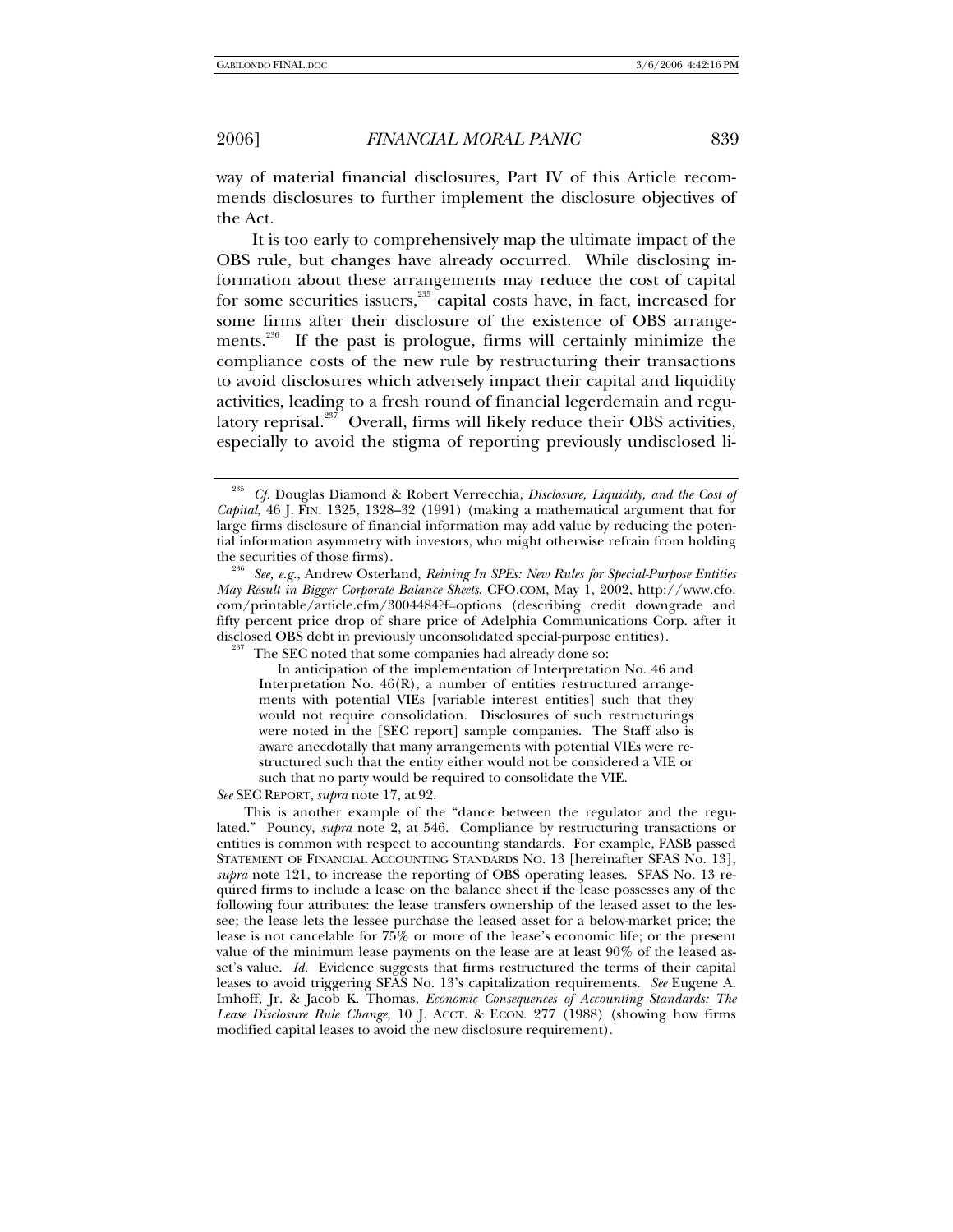abilities.<sup>238</sup> Some firms are considering the joint venture as an alternative to other OBS arrangements.<sup>239</sup> Without the cost-savings formerly available through OBS arrangements, firms may pass on increased credit costs to their customers.<sup>240</sup>

This new regulatory change and the ensuing OBS market structure shift may also impact the internal management structure of the firm.<sup>241</sup> For example, consider the emergence of the CFO function as a reaction to the increased tactical significance of a firm's funding activities. Today, the CFO provides strategic decision support for other managers rather than merely overseeing what were formerly the more ministerial functions of the treasurer and comptroller.<sup>242</sup>

Some banks act as conduit sponsors on behalf of clients. By requiring the sponsor banks to consolidate some previously OBS debt onto the balance sheet, banks face regulatory capital charges. The incidence of this cost does not stay with the bank, however. As one bank manager commented, "If we cannot maintain [these loans] off balance sheet, at a minimum our clients' costs will go up . . . . Worst case, we cut their line." Brett Nelson, *A Blue Summer For Off-Balance-Sheet Lenders?*, FORBES.COM, Apr. 11, 2003, http://www.forbes.com/2003/04/11/cz\_bn\_0411banks. html (quoting Bradley Schwartz, managing director of asset-backed conduits at J.P. Morgan Chase, which administers \$17 billion in conduits).

Patterns of leverage influence how a firm organizes its financial management. For example, firms with high leverage appoint a Chief Risk Officer to manage risk enterprise-wide. See André P. Liebenberg & Robert E. Hoyt, *The Determinants of Enterprise Risk Management: Evidence from the Appointment of Chief Risk Officers*, 6 RISK

 $242$  Typically an accountant, the comptroller acts with actual authority, has some general knowledge of the firm's overall financial position, and reports to an officer. Generally a corporate treasurer maintains custody of accounts, manages relationships with creditors, services debt, and coordinates investment. *See* JAMES D. WILLSON ET AL., CONTROLLERSHIP: THE WORK OF THE MANAGERIAL ACCOUNTANT 19–20 (6th ed. 1999) (discussing relationship between treasurer, controller, and chief financial officer). The comptroller forecasts the raising and utilization of liquidity, reconciles bank account balances, and manages internal control systems with respect to receipts and disbursements. *Id.* at 604–11 A small firm may not separate the treasurer and

As noted by accounting researchers:

This new interpretation might cause very few changes in corporate balance sheets, because companies that would have to consolidate their SPEs under the requirements of this interpretation might already be taking steps to shut down or sell their interests prior to the effective date. This scenario would avoid the embarrassment for the sponsors of presenting what they never professed to own. The other alternative is that Interpretation  $46(R)$  might cause significant adverse adjustments to companies' balance sheets and create technical defaults in loan covenants.

Soroosh & Ciesielski, *supra* note 122, at 37. 239 *See, e.g.*, Marie Leone, *Off-Balance-Sheet Deals: C'est la Vie?*, CFO.COM, Jan. 1, 2003, http://www.cfo.com/article.cfm/3007774?f=related (discussing how some corporations look to joint ventures to substitute for investments in securitizations, synthetic leases, and unconsolidated entities which must now be disclosed under the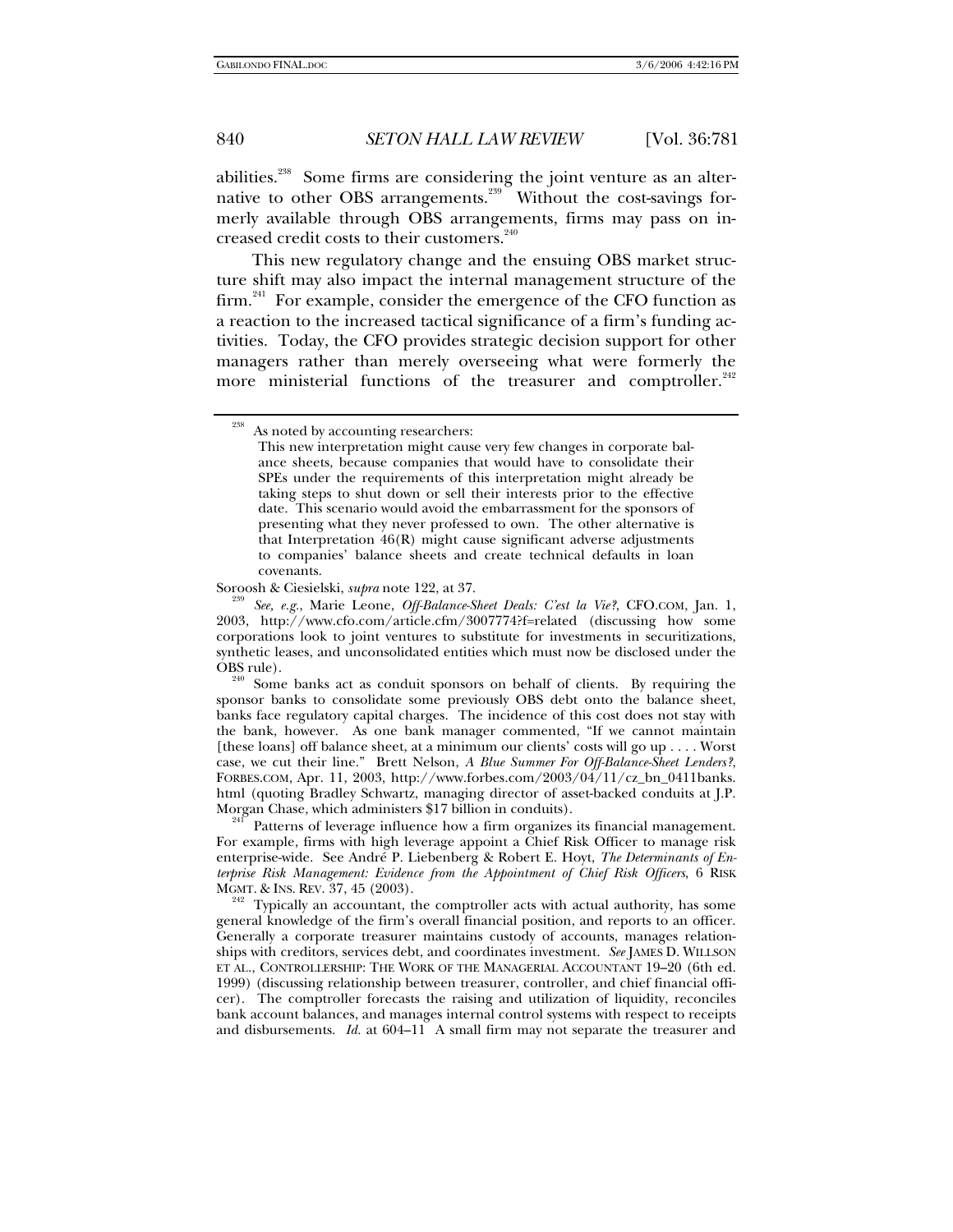Unlike the comptroller, a CFO may have significant apparent authority to bind the firm in complex financing transactions. Poised as a convenient folk devil, when a scandal occurs, the CFO is often the first officer to be blamed, fired, and, at times, prosecuted for violations of federal securities laws. The Act's attestation requirements contribute to this tendency by increasing both the CFO's significance and liability.<sup>243</sup>

Despite the congressional mandate, additional funding, the agency's extensive research on the issue, and intense public pressure, the SEC could not definitively estimate the size of the OBS sector. If the SEC could not get this information, how could an investor make an informed investment decision about these firms? The purpose of the financial transparency ratio suggested in Part IV is to relate potentially material, undisclosed management accounting data about OBS arrangements to the balance sheet for the benefit of the wider investing public. $244$ 

### IV. CONFORMING FINANCIAL REPORTING LAW TO FUNDING VÉRITÉ

Given the ongoing opacities in the OBS market discussed above, more is needed. I recommend that the SEC take two regulatory actions to satisfy its duties under the Act to increase financial disclo-

the controller function. *Id.* Many firms have brought the comptroller under a Chief Financial Officer (CFO) to respond to the growing market and legal demands of funding. Christine H. Andersen, *The CFO Transformation: From Chief Accountant to Change Agent*, AME INFO, May 23, 2005, http://www.ameinfo.com/60697.html (emphasizing the role of the current CFO as an enterprise-wide risk manager); BOOZ ALLEN HAMILTON, CFO THOUGHT LEADERS: ADVANCING THE FRONTIERS OF FINANCE 9– 10 (2005) (cross-industry study of the CFO function at global firms concluding that increasingly, CFOs act as change agents rather than accountants). The CFO's functions include both overseeing the firm capital structure and the preparation of its internal and external financial reports. In addition to these functions, a CFO typically also oversees asset investment, accounting, risk management, dividend policy, incentive design, tax policy, and cost aspects of compensation policy. *See* Thomas Copeland, *The Expanding Role of the CFO*, WEEKLY TOYO KEIZAI (Japan), Sept. 1, 2001, *available at* http:// ssrn.com/abstract =717703. Increasingly, the CFO engages more substantively in decision-support at the executive level than previously and less in controlling and reporting transactions. *See* GATES, *supra* note 166, at 26 (conducting interviews and surveys of chief financial officers regarding composition of the CFO function). Anecdotal evidence suggests that a growing number of chief executive officers served previously as CFOs. See Copeland, supra.

<sup>&</sup>lt;sup>243</sup> See supra note 98 for attestation requirements.<br><sup>244</sup> See supra notes 248–56 and accompanying text (for a ratio that would tell investors about the magnitude of management accounting data that is not disclosed in financial accounting reports).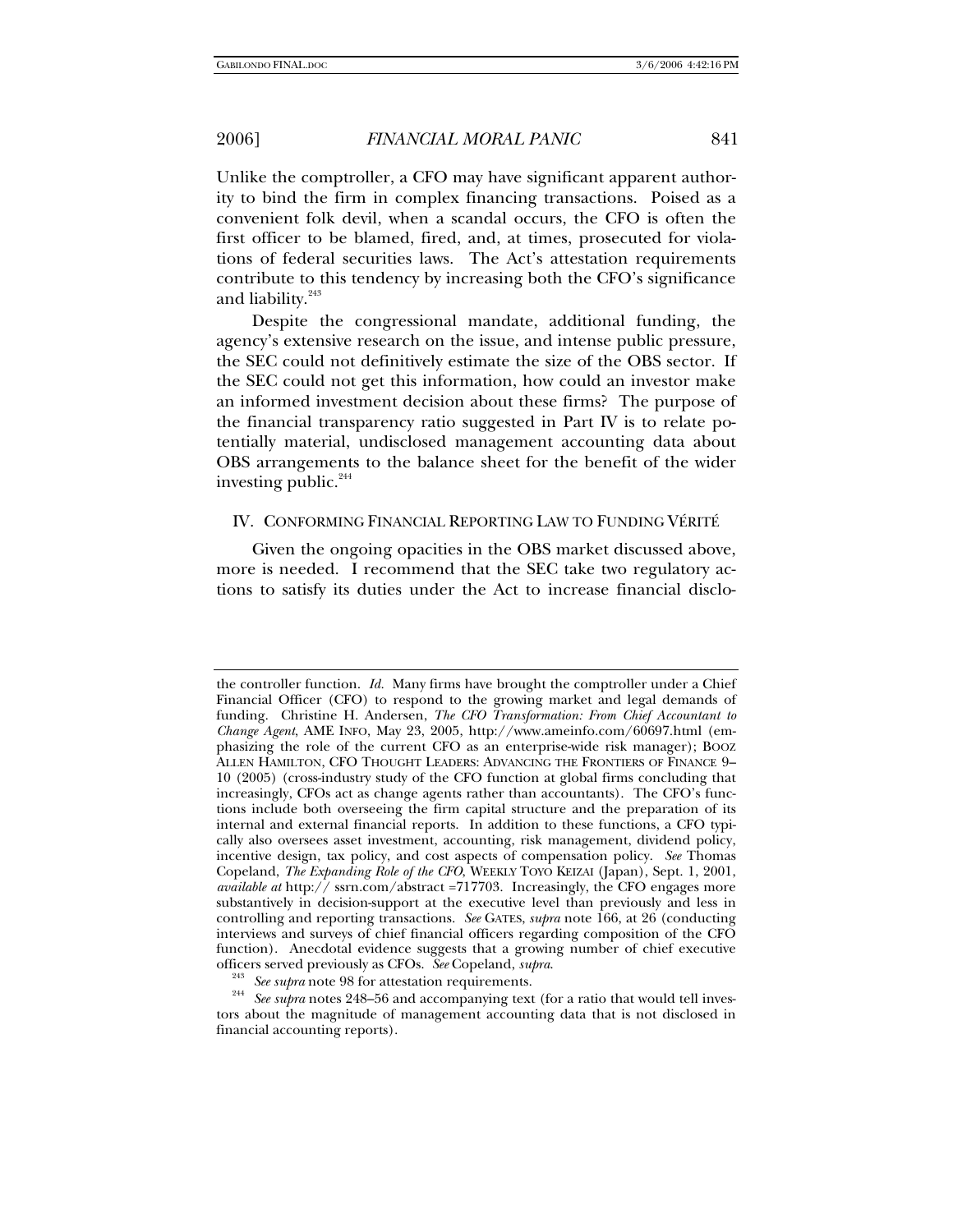sures. $245$  First, the SEC should make registrants include a financial transparency ratio on their balance sheet that lets readers know the magnitude of what is not otherwise being disclosed about OBS items. This transparency ratio would act as an interface between the managerial accounting information (available only to firm insiders) and the financial accounting information required to be released by federal securities law as such. The transparency ratio would alert investors to risks the current information asymmetry makes difficult to evaluate.<sup>246</sup> Second, the SEC should exercise its statutory authorities over accounting to make the statement of cash flows more useful as a public financial report by introducing some categories, including a distinction between operating cash flow and other types. Finally, a bureaucratic reform is in order too. The SEC should make policy research about trends in effective capital structure a routine part of its job, rather than a dramatic interruption of the agency's perceived core functions. That way, the SEC could proactively deal with future funding shifts and their financial reporting implications and, thereby, stem future financial moral panics with facts instead of speculation.<sup>247</sup> Being more aggressively self-informed about funding practices would reduce the SEC's risk of reputational slight through congressional prodding after celebrated disasters.

# *A. Reducing the Public Information Gap with a Financial Transparency Ratio*

Being able to determine the inclusiveness of a firm's reported financial position is presumptively material. Firms must now disclose any OBS arrangements material to a firm's liquidity or capital resources.<sup>248</sup> To link the GAAP<sup>249</sup> balance sheet to a firm's effective

<sup>&</sup>lt;sup>245</sup> These recommendations further the SEC's policy initiatives set out in its study of OBS arrangements. *See* SEC REPORT, *supra* note 17, at 98–105. In particular, disclosures of a balance sheet to OBS ratio and funding dynamics that are presumptively material (i.e., the two specific recommendations in this Part of the Article) would further consistency of financial disclosures, one of the four major initiatives

 $246$  Although the substance of the information would not be internalized into the decision-making process of a market participant, the investors would be aware of the fact of the information.<br><sup>247</sup> Making recommendations that are capable of being implemented is part of the

institutional microanalytic approach in law. "[T]he microanalysis of existing institutions is more practical, at least in the short run, and more amenable to the specifically legal approach of framing recommendations to existing policymakers." Rubin, *supra* note 90, at 1431 (arguing that institutional microanalysis can synthesize the historically separate critical disciplines such as alterity jurisprudence and law and economics). 248 *See* SEC Final Rule, *supra* note 16.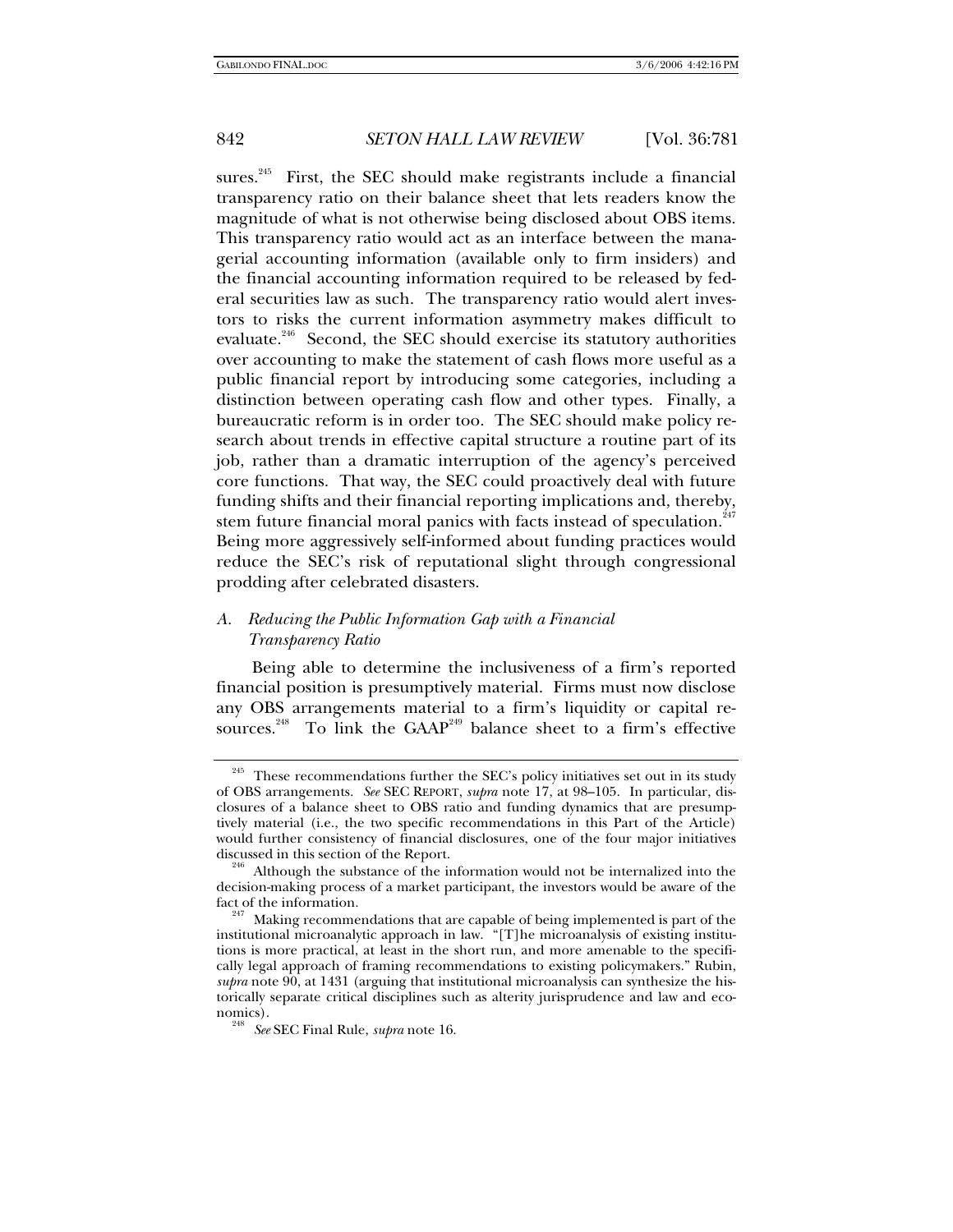capital structure, the SEC should require registrants to put a financial transparency ratio on the balance sheet. The ratio would add marginal value with respect to undisclosed items or to the materiality of a firm's OBS portfolio in the aggregate.<sup>250</sup> Inspired by the leverage ratios used in financial analysis, a transparency ratio would reflect the proportion of, on the one hand, information required to be disclosed under current disclosure standards to, on the other hand, undisclosed information about contingencies known to the firm through its managerial accounting but not required to be revealed under current regulatory reporting thresholds.<sup> $251$ </sup> In so doing, the ratio would lessen information gaps between well-informed firm insiders, moderately-informed institutional investors, and uninformed public shareholders by signaling how much management accounting data escapes disclosure in public reports prepared using financial accounting rules.<sup>252</sup> This proposal avoids the risk of excess disclosure for complex transactions which has been persuasively noted.<sup>253</sup>

Such a ratio promotes transparency without risking disclosure logorrhea of irrelevant data or requiring firms to disclose sensitive information about specific financial claims.<sup>254</sup> To the extent that the ra-

<sup>&</sup>lt;sup>249</sup> See supra note 10.<br><sup>250</sup> In other words, the ratio would reflect the dollar volume of OBS arrangements, which taken singly would not rise to the level of materiality that currently triggers disclosure under the OBS rule. A firm may have several OBS positions, no single one of which materially impacts the firm's liquidity or capital. Yet when added together the sum of OBS positions becomes material. The ratio would reveal the potential scope of such a risk.<br><sup>251</sup> Finance ratios use financial statement data to understand and predict firm per-

formance. *See* William Beaver, *Financial Ratios as Predictors of Failure*, *in* EMPIRICAL RESEARCH IN ACCOUNTING: SELECTED STUDIES, 1966, at 71–111 (Sidney Davidson ed., 1967). *See also* KALLBERG & PARKINSON, *supra* note 3, at 23–31 (summarizing types of financial ratios used to evaluate a firm's liquidity). Financial leverage measures the amount of debt to equity in a firm's capital structure. Operating leverage attempts to assess the degree to which a firm's operating costs are fixed. Meaningfully estimating operating leverage is difficult. *Id.* at 75. A firm may calculate its leverage ratios for internal use differently from leverage ratios intended for public dissemination. 252 *See supra* notes 130–34 and accompanying text (regarding information asym-

metries).<br><sup>253</sup> See Steven L. Schwarcz, *Rethinking the Disclosure Paradigm in a World of Complexity*,

<sup>2004</sup> U. ILL. L. REV. 1, 18–19 (2004) (challenging the sufficiency of disclosure of complex deals because the disclosure will not yield enough investors who understand the transaction in time to impact market prices). He calls these "disclosure-impaired

transactions." *Id.* at 30.<br><sup>254</sup> The SEC justified its adoption of the "reasonably likely" threshold for disclosure in part on the fear that a lower standard would generate too much information: "We believe that the 'reasonably likely' threshold best promotes the utility of the disclosure requirement by reducing the possibility that investors will be overwhelmed by voluminous disclosure of insignificant and possibly unnecessary speculative informa-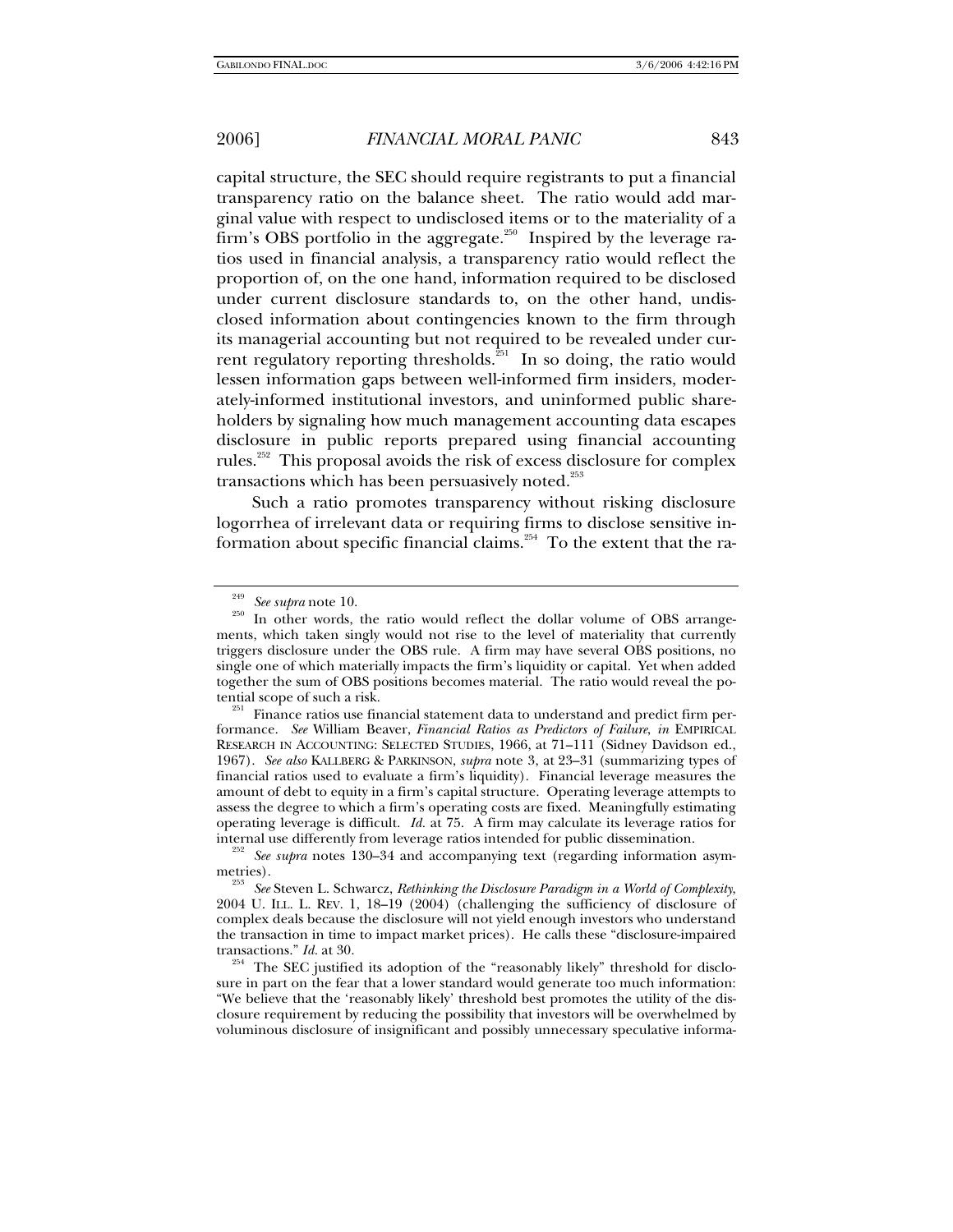tio draws attention to undisclosed information, this proposal might reduce trading liquidity in a firm's securities. At its simplest, the ratio would compare the size of the reported balance sheet to a pro forma balance sheet—based on confidential management accounting information—that reflected a financial rather than accounting definition of leverage. In other words, the numerator of the ratio would be the GAAP balance sheet and the denominator would be an effective balance sheet.<sup>255</sup> To calculate such a ratio would require auditors to systematically review confidential management accounting data and to put it in the context of publicly available information. A ratio of 1:1 would signal perfect transparency. The lower the ratio, e.g., 1:2, the less the amount of financial transparency in the firm's public financial reports. A low financial transparency ratio might signal dubious financial reporting motives.<sup>256</sup> (For example, a firm may want to hide a higher leverage ratio or a concentration of debt contracts coming due for renegotiation.) By reminding the reader of financial statements of the limits of the balance sheet, the ratio would provide fair notice that an investor may need to poke around in a firm's financial reports. Changes in the ratio would also alert a reader as to whether a firm was changing its fundamental strategy with respect to the transparency of its funding practices.

#### *B. Using Cash Flow Reporting to Further Disaggregate the Firm*

Adding some reporting granularity to the statement of cash flows would help investors and other market intermediaries to evaluate a firm's funding position by reducing the transaction costs of monitoring the firm's cash flows.257 Doing this would further the SEC's stated

tion." *See* SEC Final Rule, *supra* note 16, at 7. In that same vein, a prominent scholar of securitizations and their disclosure implications believes that disclosure of enough information to understand certain OBS deals would overwhelm readers of financial reports. *See* Schwarcz, *supra* note 253, at18–19 (challenging the sufficiency of disclosure of complex deals because the disclosure will not yield enough investors who understand the transaction in time to impact market prices). He calls these "disclosure-<br>impaired transactions."  $Id.$  at 30.

The denominator could include the four arrangements listed in the OBS rule. Managers would still use their own judgment when deciding whether an item met the materiality threshold for disclosure, but the practice of calculating the ratio

See supra note 118 and accompanying text. Research also notes that financial transparency may be correlated with creditworthiness. For example, more creditworthy firms are willing to disclose debt on the balance sheet, while firms interested in managing their credit rating more carefully may prefer OBS financing. 257 *See* BEAVER, *supra* note 5, at 6 (noting that the value of accounting disclosures

depends on the processing costs of the data to the user).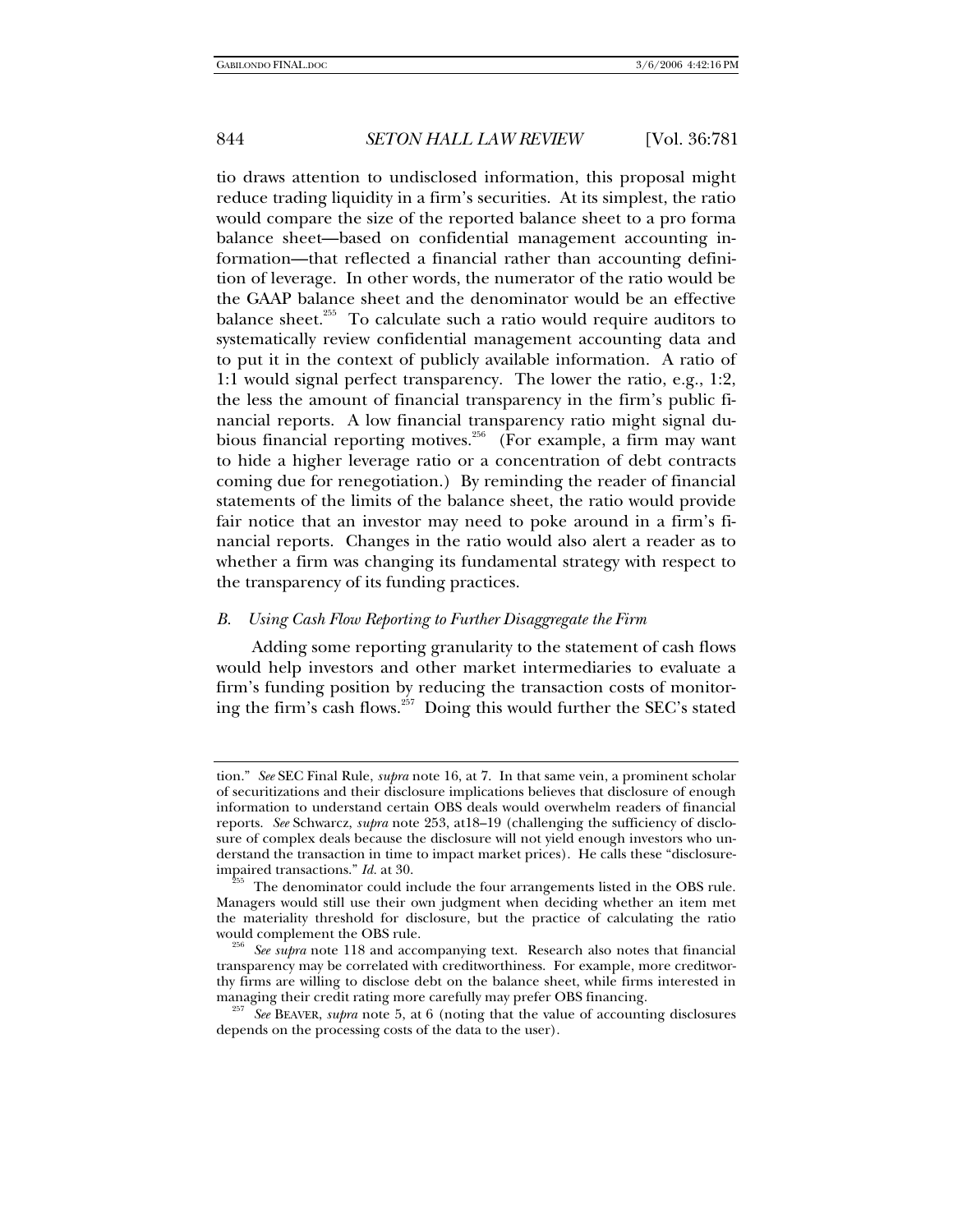policy of encouraging disclosure of material information about fund $ing.^{258}$ 

The statement of cash flows distinguishes between investment, operational, and financing cash flows.<sup>259</sup> However, the statement currently blurs two streams of investment cash flow that would have more informational value if unbundled: (1) that from investment in assets related to a firm's core functions; and (2) that due to investments in other than operational assets. By separating *operational investment cash flow* from *market investment cash flow* the classification would let the reader distinguish between investment required by the firm's core activities and that from the firm's activities as a speculative investor in the market. Such a distinction would help an investor to appreciate whether cash flow is attributable to business decisions about operations or to speculative investment decisions.

Since the statement of cash flows reflects the impact of much OBS activity, $260$  comparing the volume of cash flow overall to a firm's risk capital in the form of a ratio would reflect the effective ability of a firm to leverage risk capital into liquidity. Abnormally high cash flow leverage ratios—or unusual trends in a firm's cash flow leverage ratio—could signal risk from OBS activities.<sup>261</sup>

. . . .

<sup>&</sup>lt;sup>258</sup> In response to a petition from several accounting firms, the SEC had—before the OBS rulemaking—issued a statement calling for improvement of the quality of disclosure of OBS arrangements and clarifying the scope of registrants' then-duties under Regulation S-K, Item 303. Commission Statement about Management's Discussion and Analysis of Financial Condition and Results of Operations, Release Nos. 33-8056, 34-45321 (Jan. 22, 2002), *available at* http://www.sec.gov/rules/other/33- 8056.htm. This guidance emphasized the cause and effect relationship between OBS activity and a firm's solvency and liquidity:

<sup>[</sup>R]egistrants should consider describing the sources of short-term funding and the circumstances that are reasonably likely to affect those sources of liquidity. . . .

If the registrant's liquidity is dependent on the use of off-balance sheet financing arrangements, such as securitization of receivables or obtaining access to assets through special purpose entities, the registrant should consider disclosure of the factors that are reasonably likely to affect its ability to continue using those off-balance sheet financing arrangements.

*Id.* (footnotes omitted).

<sup>259</sup> For a discussion of the statement of cash flows, see SEC REPORT, *supra* note 17,

at 11–14.<br><sup>260</sup> See *supra* note 170–71, 179–81 and accompanying text.<br><sup>261</sup> So, for example, Enron's cash flow games described in Part II.B might have been reflected through such ratio analysis.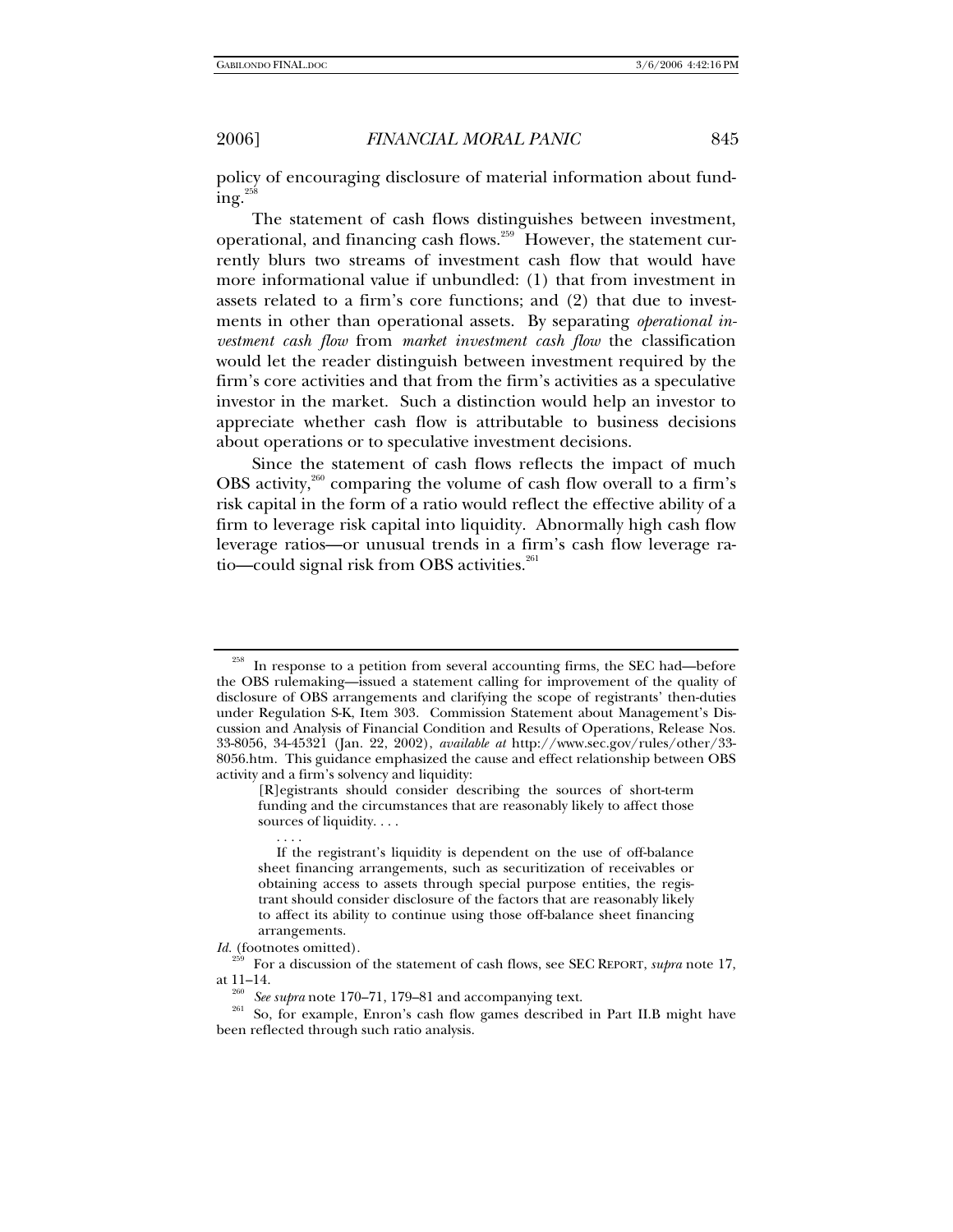### *C. Exploiting the SEC's Comparative Advantage to Conduct Capital Structure Market Surveillance*

The financial moral panic revealed technical gaps in the SEC's capital structure knowledge, an agency whose institutional structure emphasizes disclosure and enforcement.<sup>262</sup> This enforcement emphasis means that the contours of current law determine the agency's effective knowledge base.<sup>263</sup> A more institutionally pervasive focus on capital market structure would complement the SEC's current approaches.<sup>264</sup> The General Accounting Office recently noted these limits:

 Both SEC and industry officials agree that the current level of human capital and budgetary resources has strained SEC's capacity to address current and evolving market issues. Industry officials generally hold SEC staff in high regard and said that SEC does a good job overall. However, industry officials also said that they would like to see SEC devote more effort to evolving and ongoing areas . . .  $^{265}$ 

Although the agency has conducted special industry studies to cover self-diagnosed technical gaps, it failed to do so in time to deal with the crises in the OBS sector.<sup>266</sup> Accordingly, the Act directs the

<sup>262</sup> For example, the focus of the Division of Enforcement—a historically and increasingly prominent function at the SEC—requires market knowledge only as needed to supplement legal claims in an enforcement action. In contrast, the few units that interact with firms regularly know the most about market structure.<br><sup>263</sup> Some exceptions are worth noting. The Office of Risk Management (Division

of Market Regulation) monitors compliance by registered broker-dealers with the liquidity requirements of the net capital rule for broker-dealers. This Office has rich firm-level knowledge that could usefully be synthesized into a better understanding of broker-dealer market structure. *See generally* Michael P. Jamroz, *The Net Capital Rule*, 47 BUS. LAW. 863 (1992) (describing in significant detail how the net capital rule ensures the liquidity of broker-dealers). When I worked in the Office of Compliance Inspections and Examinations (OCIE), I was enriched by regular and comprehensive contact with broker-dealers, securities exchanges, clearing and depository entities, and other financial intermediaries. *See generally* John H. Walsh, *Right the First Time: Regulation, Quality, and Preventive Compliance in the Securities Industry*, 1997 COLUM. BUS. L. REV. 165, 177–78 (1997) (describing OCIE's statutory authorities and

Respectful of the agency staff's commitment to capital markets, I make these recommendations in the spirit of preserving the agency's reputation as a jewel of the

New Deal. 265 GENERAL ACCOUNTING OFFICE, SEC OPERATIONS: INCREASED WORKLOAD CREATES CHALLENGES, GAO-02-302, at 24 (2002) (finding that securities market structure changes had dramatically increased the volume and complexity of the SEC's workload and recommending increased capacity for the agency). *See also* HEARINGS, *supra*  note 55, at 620.<br><sup>266</sup> See, e.g., Sec. & Exch. COMM'N, The October 1987 Market Break (1988) (ana-

lyzing the causes of market volatility that led to a thirty percent loss in the value of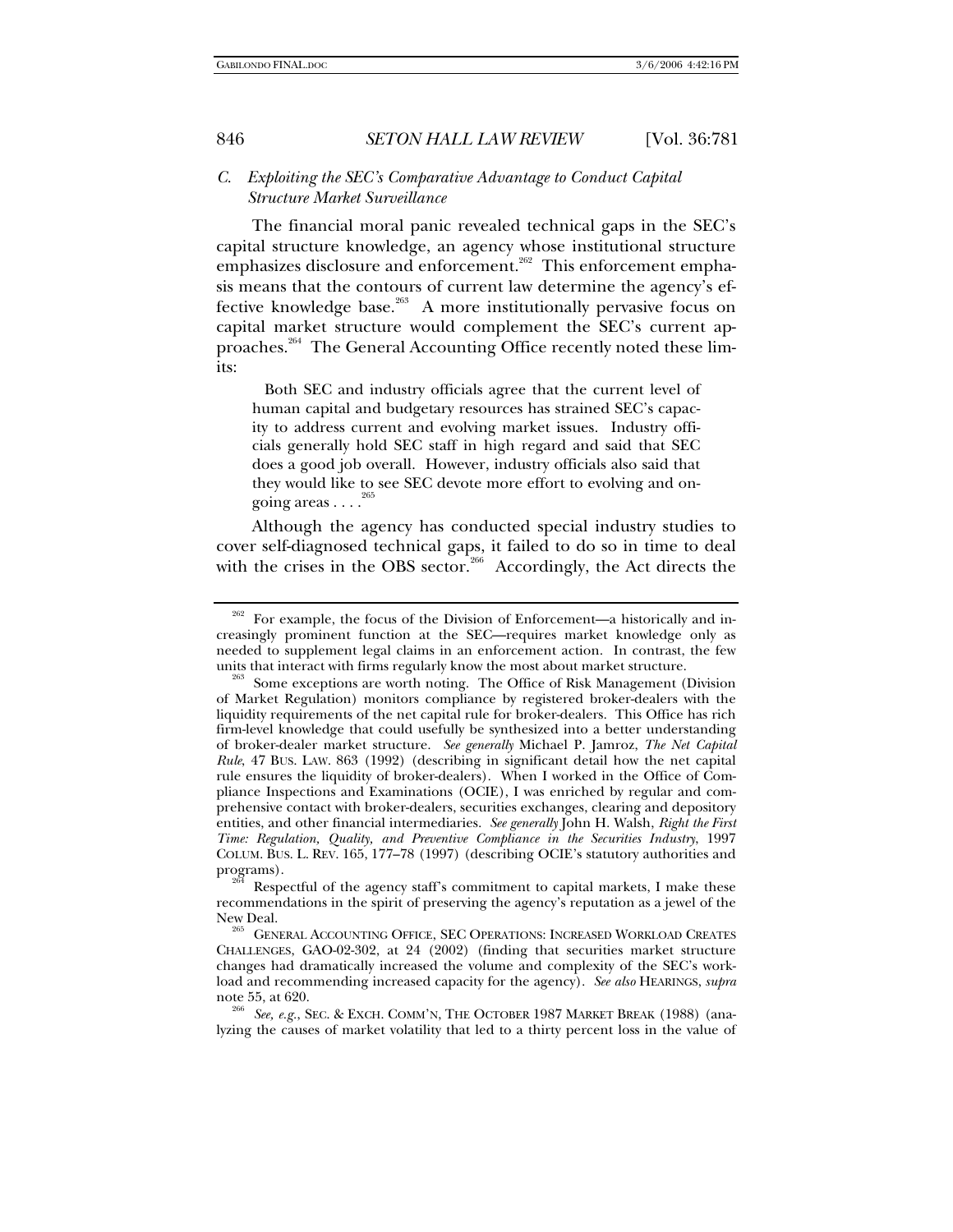SEC to increase its technical expertise not just with respect to OBS arrangements but also securities violators and violations, $267$  enforcement actions,<sup>268</sup> and credit rating agencies,<sup>269</sup> suggesting the need for the SEC to retool its market structure knowledge generally.<sup>270</sup> The Act's directions to the General Accounting Office to conduct capital market studies more typically in the SEC's bailiwick raise questions of whether the SEC has already lost some reputational capital with Con $gress.<sup>271</sup>$ 

Congress has enabled the agency to update its institutional mission by increasing its appropriation and reducing the transaction costs of hiring technical experts. First, Congress gave the SEC pay parity with depository institution regulators, who have long been able to pay staff more than the salaries on the General Service scheduler.<sup>272</sup>

of a particular market problem.<br><sup>267</sup> Sarbanes-Oxley Act of 2002 § 703, 15 U.S.C. § 7201 note (GAO Study and Report Regarding Consolidation of Public Accounting Firms) (2000 & Supp. II 2002).<br><sup>268</sup> *Id.* § 704.<br><sup>269</sup> *Id.* § 702.<br>Congress's direction to the SEC to conduct these studies suggests a critique of

Sarbanes-Oxley requires the Comptroller General to study the impact of requiring mandatory rotation of registered accounting firms (Sarbanes-Oxley Act of  $2002 \frac{\text{g}}{\text{g}} 207$ , the impact of the consolidation of accounting firms on public audit quality (Sarbanes-Oxley Act of 2002 § 701) and the relationship of investment banks and their advisors earnings management by private firms (Sarbanes-Oxley Act of 2002 § 705). Tasking the GAO with studies that fit squarely within the SEC's jurisdiction may reflect a desire not to burden the SEC with more studies. But one wonders whether Congress doubted whether the SEC had enough internal knowledge, capital and willingness to address these questions, which bear importantly on market structure, or whether the GAO studies reflect a desire to have independent analysis with

<sup>272</sup> Previously, Congress had exempted the Federal Reserve Board, the Office of the Comptroller of the Currency, the Office of Thrift Supervision, the Federal Deposit Insurance Corporation, and the National Credit Union Administration from statutory ceilings on staff compensations. Financial Institutions Reform, Recovery and Enforcement Act of 1989, Pub. L. No. 101-73, §§ 805, 1105, 1202, 1203, 1206, 103 Stat. 183 (codified as amended in scattered sections of 12 & 15 U.S.C.). In response to vigorous SEC advocacy, Congress extended the same pay parity privileges

traded common stocks); SEC. & EXCH. COMM'N, U.S. DEP'T OF THE TREASURY & BD. OF GOVERNORS OF THE FED. RESERVE SYS., JOINT REPORT ON THE GOVERNMENT SECURITIES MARKET (1992) (examining government securities market structure and considering regulatory approaches after a bidding regularity in the government securities auction); Report of Investigation Pursuant Regarding the Nasdaq Stock Market, Inc., Securities Exchange Act Release No. 51163 (Feb. 9, 2005), *available at* http://www.sec. gov/litigation/investreport/34-51163.htm (investigating market maker practices in the over-the-counter market). The pattern is that crises trigger self-directed studies

how the agency has handled the make-buy problem as applied to certain knowledge about capital market structure. The make-buy problem takes a different form in the context of a federal agency. Statutes determine the agency's freedom to determine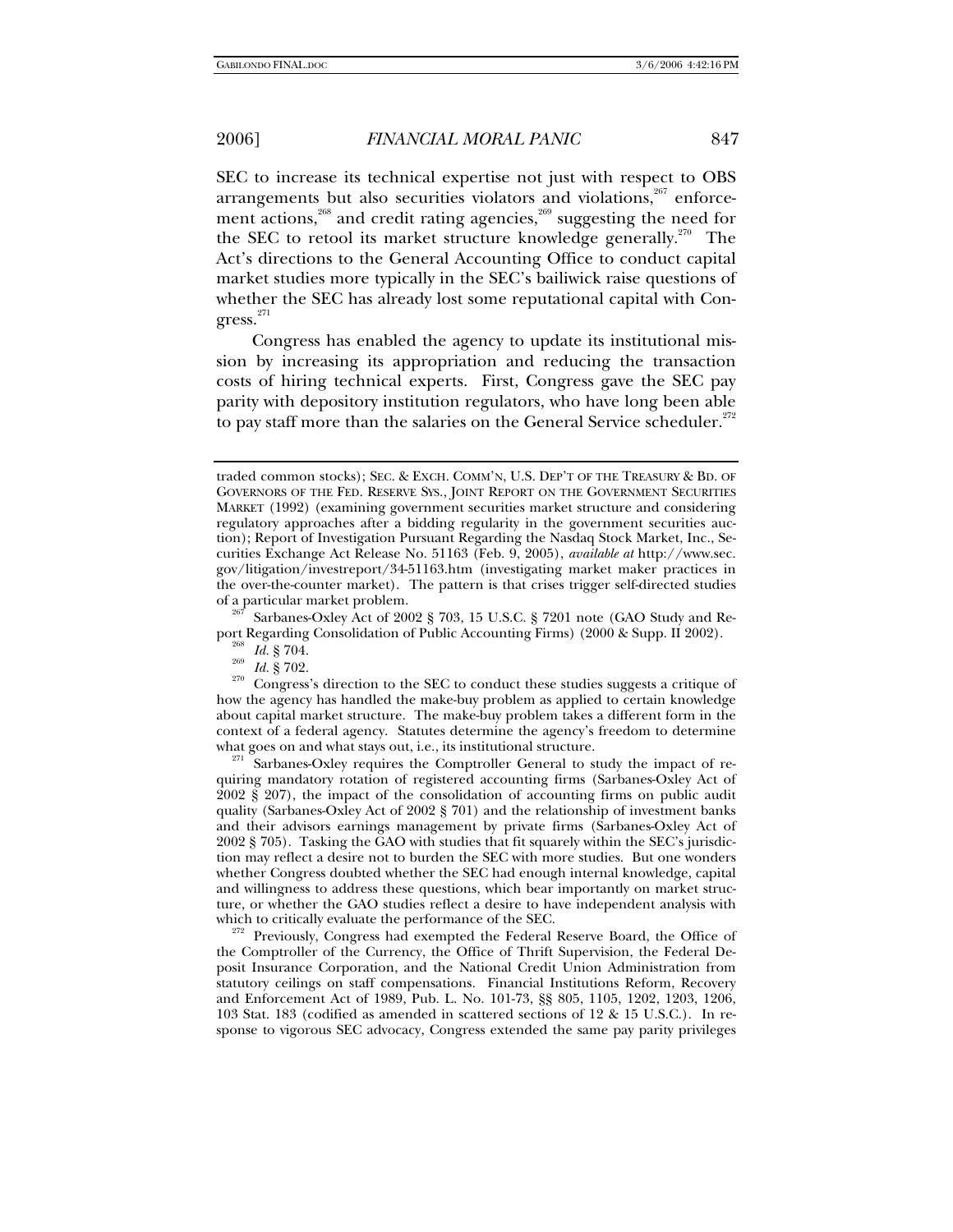More recently, Congress increased the SEC's flexibility in hiring accountants, economists, and securities analysts.<sup>273</sup> Increased resources without a more comprehensive market structure approach to capital structure surveillance will not, however, solve the regulatory reporting problems highlighted by these scandals.<sup>274</sup> Therefore, to deal with this problem the SEC should establish a research and analysis unit (or reconfigure existing institutional resources) to exploit the SEC's existing knowledge base and to add to it by closely following trends in effective capital structure.<sup>275</sup> This the SEC can do with the approval of a majority of commissioners before Congress acts remedially again. $276$ Such a unit could best exploit the agency's informational advantage about how firms finance themselves.<sup>277</sup> The SEC's § 401(c) report<sup>278</sup> is

A small number of economists in the Office of Economic Analysis participate in a wide variety of regulatory, surveillance, and enforcement functions. This office needs more financial economists specifically trained in monitoring trends in firms'

effective capital structure.<br><sup>275</sup> Drawing again on bank regulation, I urge the SEC to disrupt the Weberian logic of its current departmental structure and to consider the usefulness of an interdivisional approach to capital structure surveillance. The Capital Steering Committee (Capital Steering) of the Comptroller of the Currency (Comptroller) is an example of an inter-divisional process that targets OBS items. Like any complex government bureaucracy, the Comptroller is functionally divided into a legal division, banking supervision divisions, a special unit that looks at regulatory capital policy, international divisions, and risk management divisions. Recognizing that OBS funding crosses these organizational units, the Comptroller has a standing inter-divisional process in Capital Steering to bring together legal, risk, and supervisory perspectives when ruling on national banks' funding practices. Capital Steering meets regularly to review proposals for funding products submitted by national banks. In the meeting, capital policy staff explain the funding products—many of which are OBS items—in order to educate staff from other divisions. By institutionalizing information sharing about the frontiers of national banks' OBS activities, Capital Steering

keeps the Comptroller's knowledge base about funding current.<br><sup>276</sup> Institutional theory about innovation in government bureaucracy, however, indicates that the suggestion to form a capital structure analysis unit will not be adopted. *See generally* OLIVER WILLIAMSON, THE MECHANISMS OF GOVERNANCE 219–49 (1996) (identifying structural institutional forces that restrict innovative change).

 $277$  For example, in 2000, the SEC received nearly 100,000 separate filings by issuers describing securities products and transactions, a cornucopia of data about financial market structure. *See* GENERAL ACCOUNTING OFFICE, *supra* note 265 (finding that securities market structure changes had dramatically increased the volume and complexity of the SEC's workload and recommending increased capacity for the agency). The Division of Corporate Finance has the most complete knowledge base about financing trends because the unit reviews prospectuses about new securities. A Webe-

to the SEC. Investor and Capital Markets Fee Relief Act, Pub. L. NO. 107-123, §8, 115

Accountant, Compliance, and Enforcement Staffing Act of 2003, Pub. L. No. 108-44, 117 Stat. 842. The law allows the SEC to appoint these staff to the excepted service rather than the competitive service, which restricts employer discretion to re-<br>deploy or discharge staff more than the excepted service.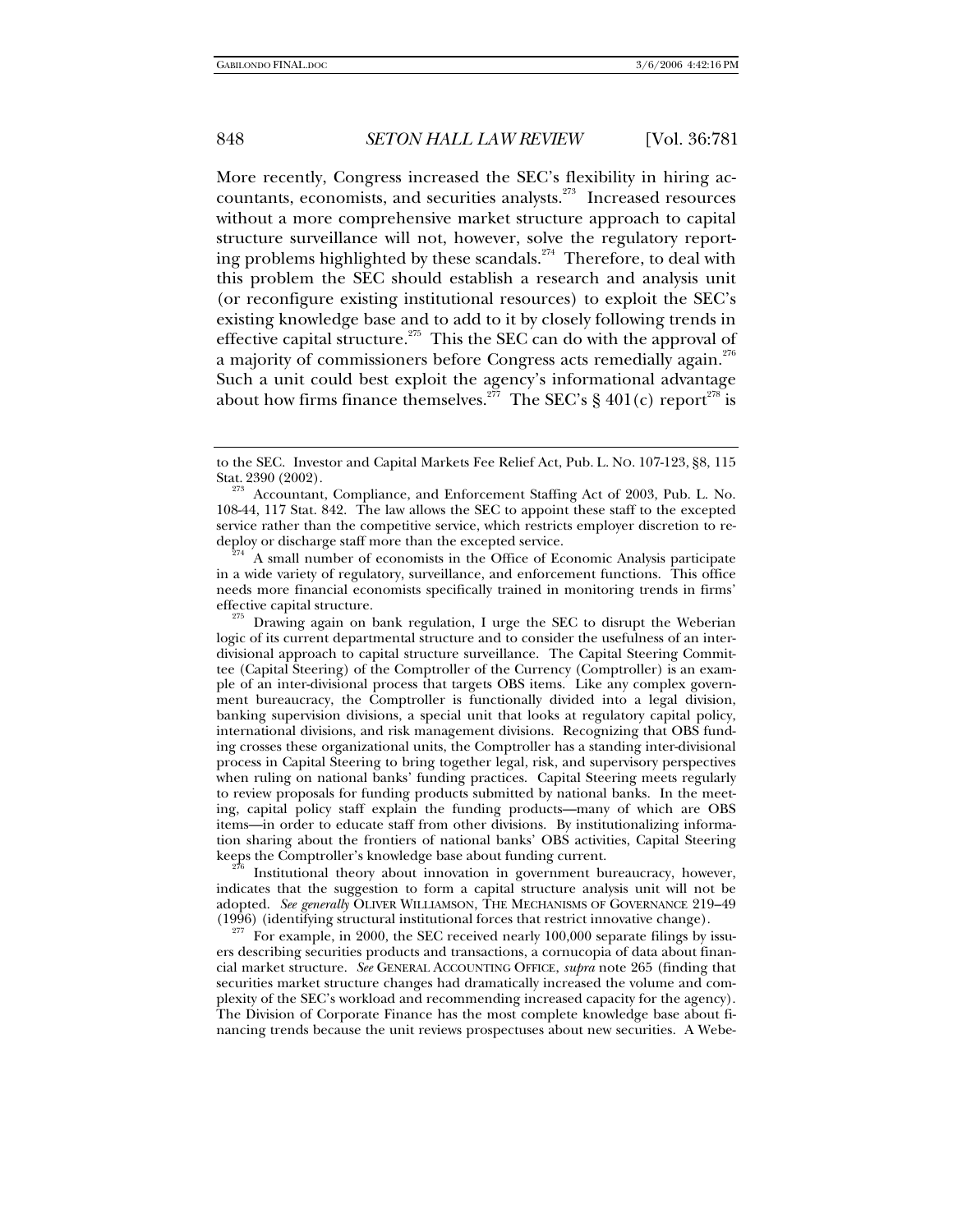an example of the kind of aggregate market structure analysis that should be a routine matter for the agency.

At present, decisions about materiality are left to individual public companies, subject to adjudication to determine whether with the benefit of hindsight a registrant properly evaluated the materiality of a particular financial fact.<sup>279</sup> Given the recurring funding situations faced by firms, though, some financing practices are presumptively material, as a matter of effective capital structure. However, judges, lawyers, and investors do not have the benefit of market-wide data when interpreting materiality. Armed with such market-wide knowledge, the SEC could provide more interpretive advice in the context of market structure as a whole. Information intermediaries like investment advisors and business newspapers would disseminate this information to a wider investing public. Better capital structure surveillance would also help the SEC to exercise its oversight duties over the new Public Company Accounting Oversight Board created by the  $Act.<sup>280</sup>$ 

rian bureaucracy, the Division divides prospectus review by industry such that few

staff know more than one industry well.<br><sup>278</sup> See SEC Report, *supra* note 17.<br><sup>279</sup> A presumption encourages uniformity in an area that few investors and other market participants understand, lets registrants rebut this presumption in circumstances in which the financing trend does not materially impact a firm's liquidity or capital, and preserves judicial discretion to determine when a rebuttal of the presumption is justified. This approach is also consistent with the tacit recognition in financial reporting law that certain events are deemed to be so material to a firm that a public issuer must file a Form 8-K as required by 17 C.F.R. § 240.13a-11 (2005).<br><sup>280</sup> The Public Company Accounting Oversight Board (PCAOB) is a private non-

profit organization. It oversees public company audits by developing audit standards, inspecting accounting firms, investigating and disciplining auditors, and conducting disciplinary proceedings. *See* Sarbanes-Oxley Act of 2002 §§ 101, 107, 15 U.S.C. §§ 7211, 7217 (2000 & Supp. II 2002). The SEC appoints Board members, approves Board rules and professional standards, approves the Board's budget, and acts as an appellate body for disciplinary actions and disputes arising from the Board's inspection reports. *See generally* Richard I. Miller & Paul H. Pashkoff, *Regulations Under the Sarbanes-Oxley Act*, J. ACCOUNTANCY, Oct. 2002, at 33, *available at* http://www.aicpa.org/PUBS/JOFA/oct2002/miller.htm (summarizing the implications of the Act for the auditing profession). To date, the Board has registered 1522 audit firms. *See* PCAOB, Registered Public Accounting Firms, http://www.pcaobus. org/Registration/Registered\_Firms.pdf (last visited Feb. 28, 2006). Eventually the Board expects to have 200 full-time staff. *See Accounting Under Sarbanes-Oxley: Are Financial Statements More Reliable? Before the H. Comm. on Financial Services*, 108th Cong. 4 (2003) (testimony of William J. McDonough, Chairman, Public Company Accounting Oversight Board), *available at* http://purl.access.gpo.gov/GPO/LPS47468. This was the first hearing that Congress convened after the Act to review its implementation. Congress then held a second hearing to review progress further. *Hearings on Sarbanes-Oxley: Two Years of Market and Investor Recovery Before the H. Comm. on Financial*